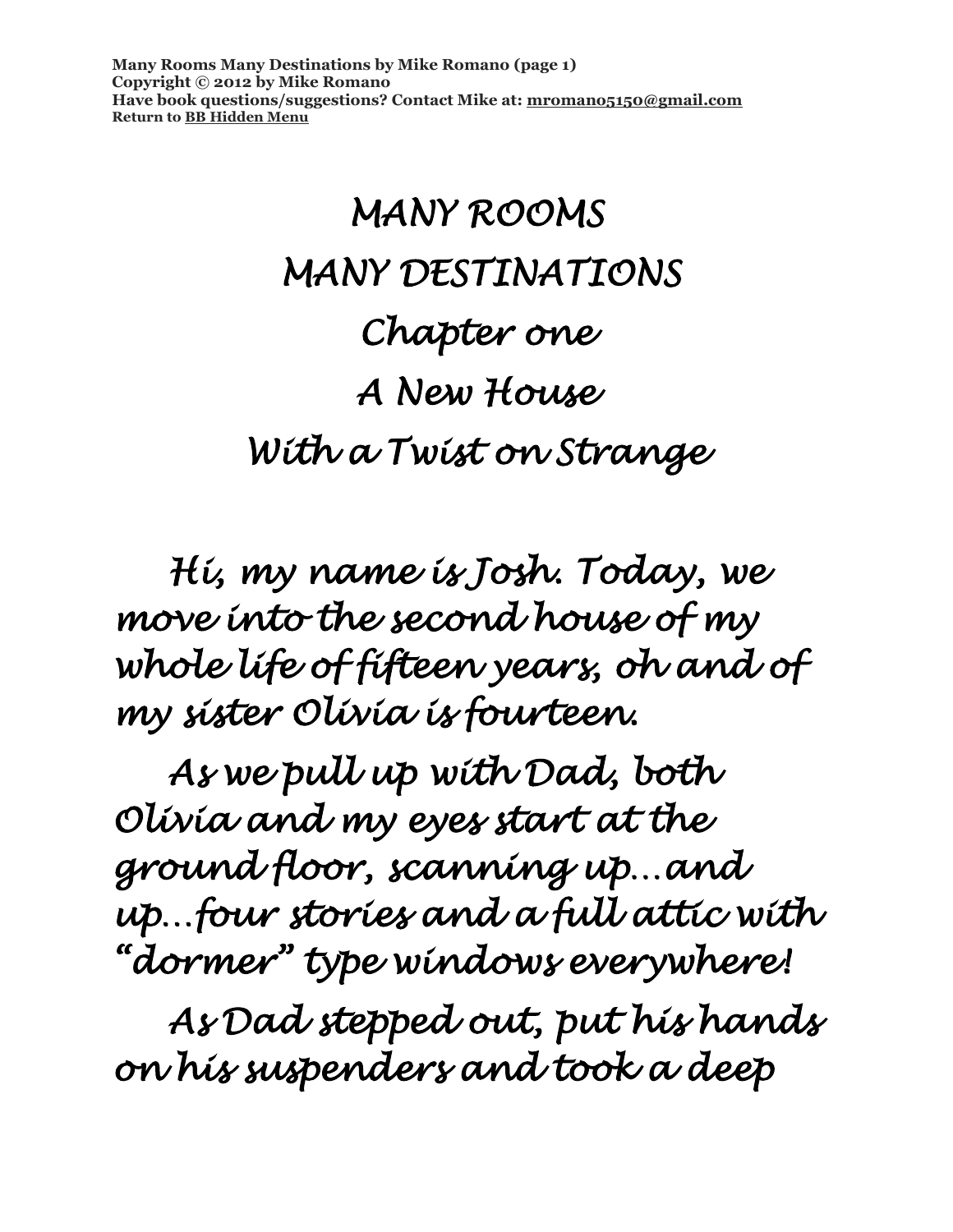**Many Rooms Many Destinations by Mike Romano (page 2) Copyright © 2012 by Mike Romano Have book questions/suggestions? Contact Mike at: [mromano5150@gmail.com](mailto:mromano5150@gmail.com) Return t[o BB Hidden Menu](https://www.bartlettbiographies.com/hidden-menu)**

### *breath. We could see that he was proud of his purchase.*

 *So, out we jumped, with our best faces said, "Wow Dad, what a great place!"* 

*Dad smiled, nodded and did the triumphant strut to the front door, holding a "Skeleton key" in his hand.* 

 *Looking to James, Olivia leaned over whispering, "How old can this place be?" Josh gave me a nervous "I dunno look" and we were in.* 

 *Dad looked back saying that this place was made before the turn of the "Last" century. "Yep, somewhere around the 1880's,"*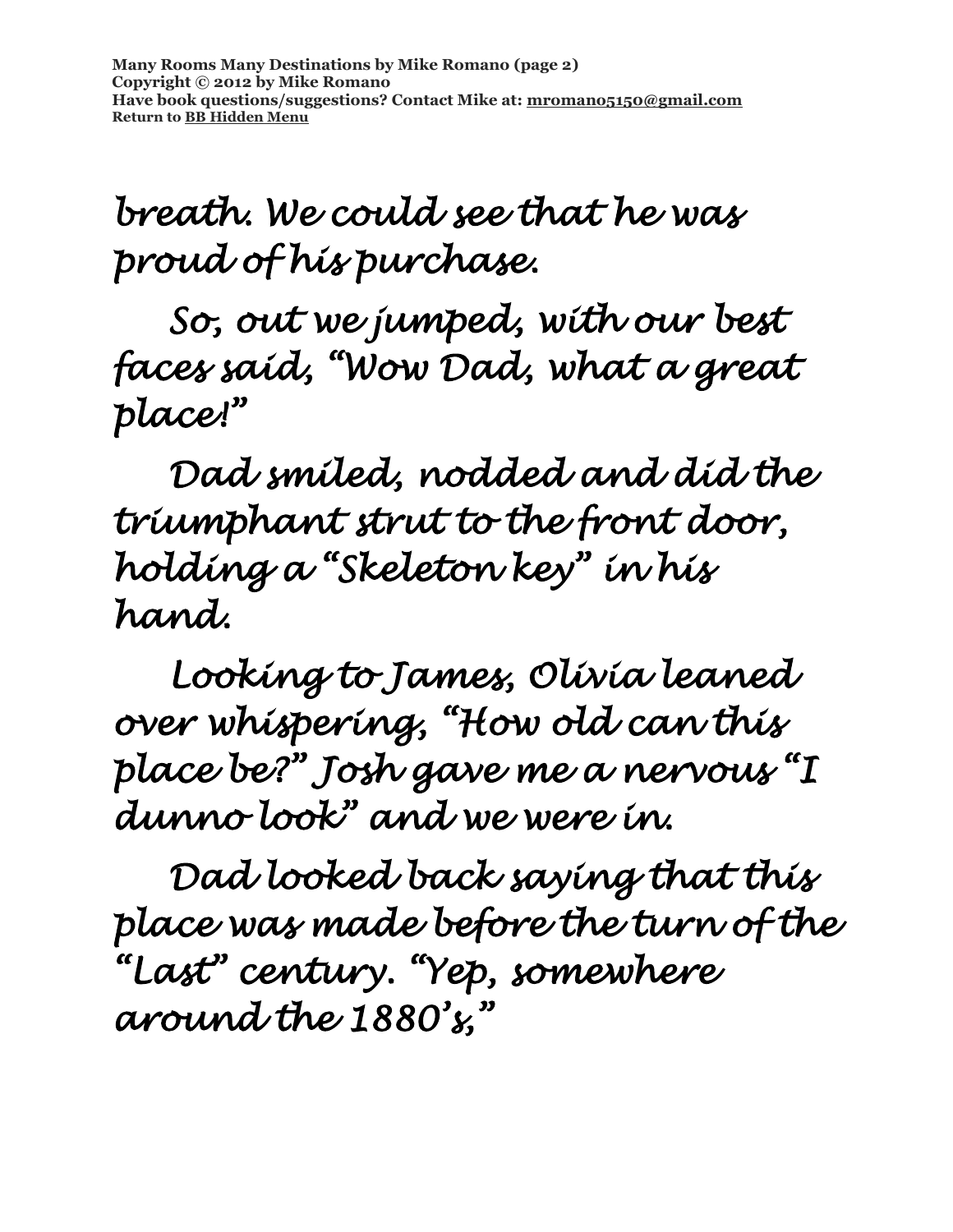**Many Rooms Many Destinations by Mike Romano (page 3) Copyright © 2012 by Mike Romano Have book questions/suggestions? Contact Mike at: [mromano5150@gmail.com](mailto:mromano5150@gmail.com) Return t[o BB Hidden Menu](https://www.bartlettbiographies.com/hidden-menu)**

### *he proudly said…. "or so," he mumbled.*

 *"The original owner was an assistant to Nicola Tesla. He visited here, even sleeping and holding experiments in this very house. Don't be surprised if we find some of the neatest things in this place and that," Dad almost giggled to us being so excited. Oh, you see, Dad is an electrical engineer and somewhat of a "Mad Scientist" in his own right.* 

 *Olivia and I helped with all the unloading, then went to explore.* 

*"Well, if we were going to live in a haunted castle, let's scare up some ghosts," I said to Olivia. She kind-a*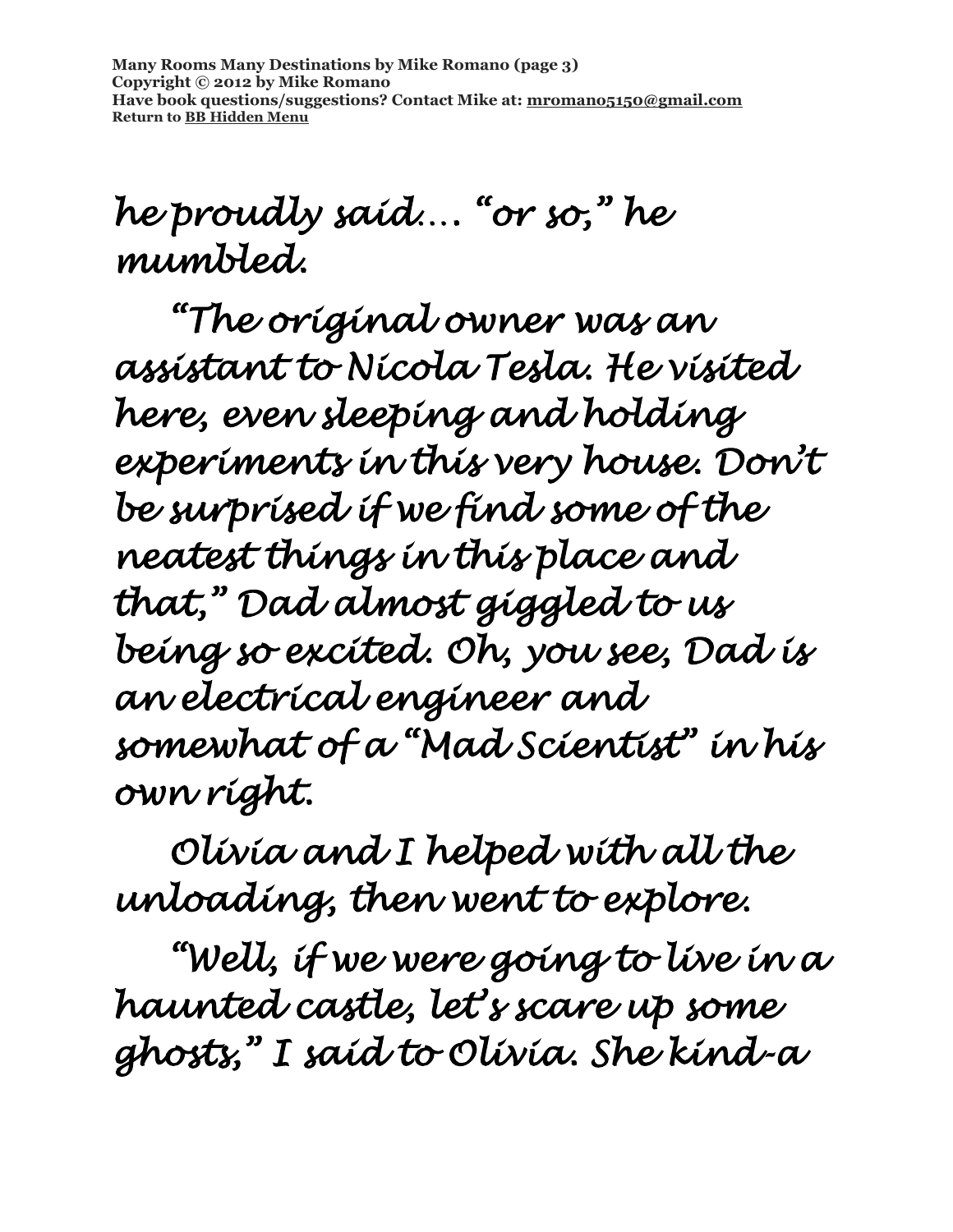**Many Rooms Many Destinations by Mike Romano (page 4) Copyright © 2012 by Mike Romano Have book questions/suggestions? Contact Mike at: [mromano5150@gmail.com](mailto:mromano5150@gmail.com) Return t[o BB Hidden Menu](https://www.bartlettbiographies.com/hidden-menu)**

### *half…maybe quarter smiled then followed me upstairs into who knew what. Little did we know, soon, we'd find out what "WHAT" was!*

#### *END CHAPTER ONE*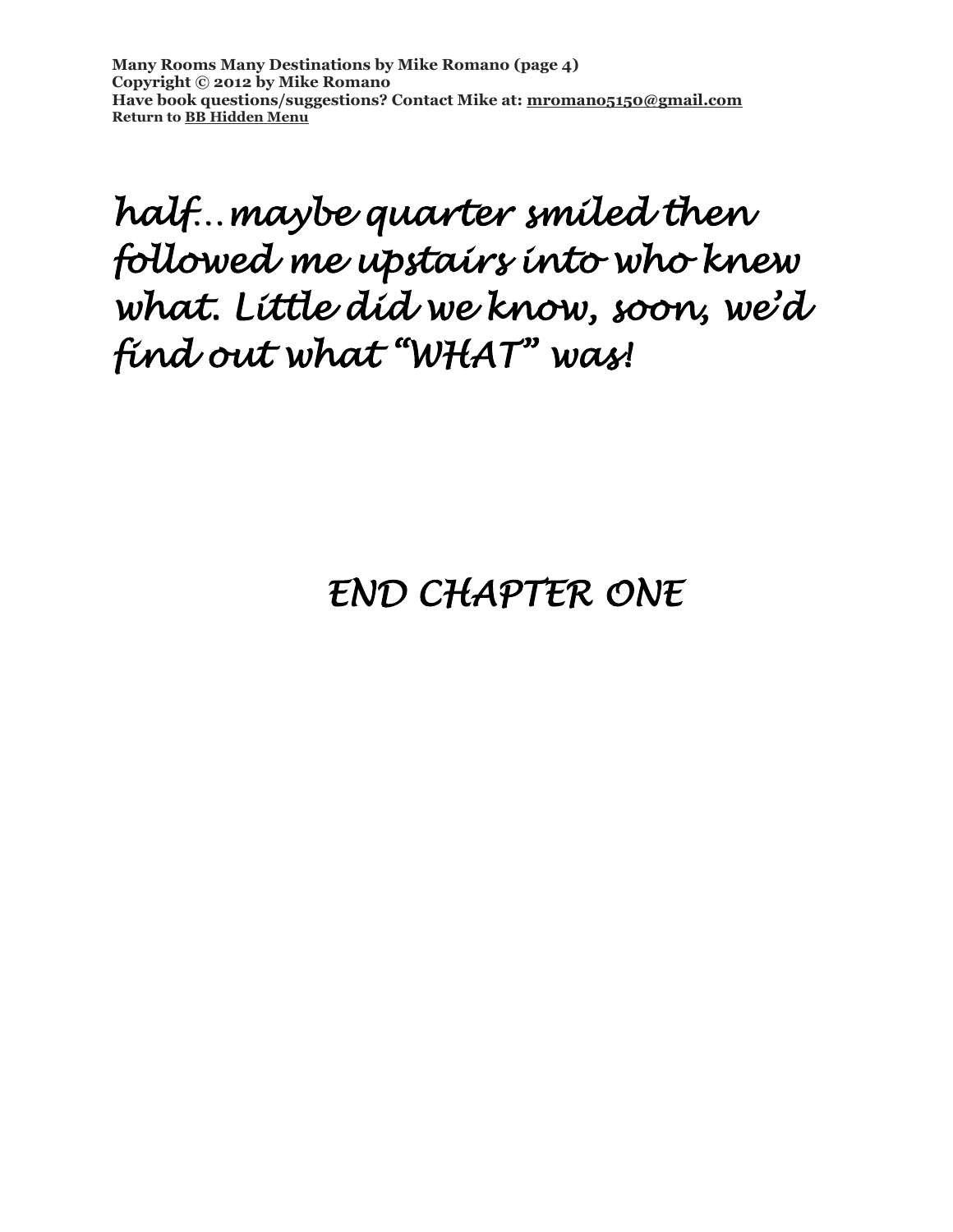**Many Rooms Many Destinations by Mike Romano (page 5) Copyright © 2012 by Mike Romano Have book questions/suggestions? Contact Mike at: [mromano5150@gmail.com](mailto:mromano5150@gmail.com) Return t[o BB Hidden Menu](https://www.bartlettbiographies.com/hidden-menu)**

# *CHAPTER TWO Olivia...This Switch, It's Really Wanting Me to Flick It!*

 *"This place is really weird Olivia," I said.* 

 *"But ya know, Josh, these things are seriously strange but interesting. We looked at each other for a moment, smiled, shook our heads and agreed.* 

 *Into the first room on the top floor, there were old pieces of furniture, different wires hanging from poles and most strange were*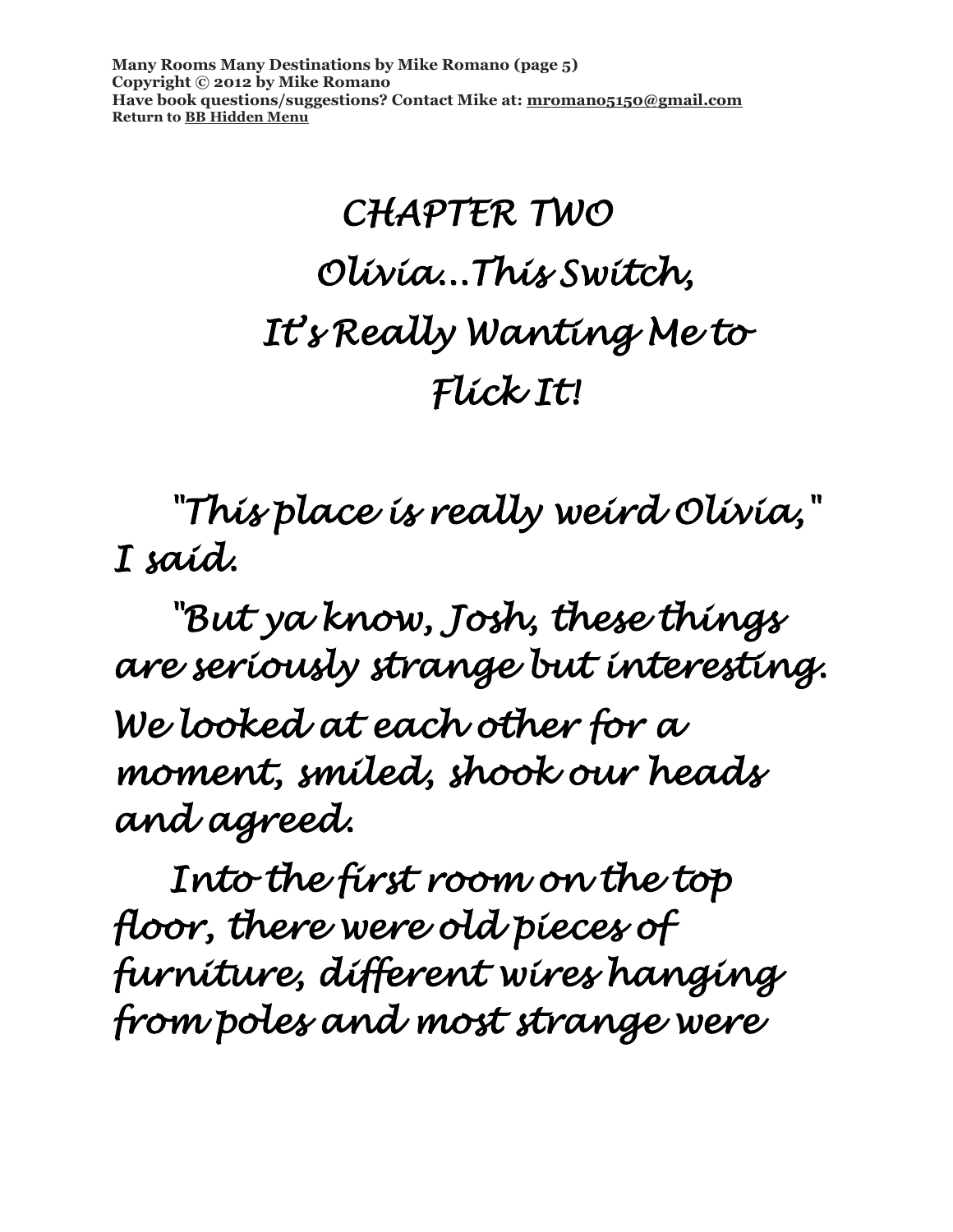### *lamps, of a sort, without any plugs at all.*

 *Over in the corner, was a walk-in closet. Lots of old time, stinky suits, some of this and of that, but nothing truly interesting.* 

*Then, dragging my hand across the wall on the way out, I felt a lever. I said, "Olivia, what do you make of this," pointing to it? "Well pull it, why don'tcha," she snapped?!* 

 *Reaching up, lifting the thin piece of wood, a panel popped open revealing a room at least five times as large as the large one we were in.* 

 *The walls were shiny, even covered with a hundred years of dust and cobwebs. In the middle of the room*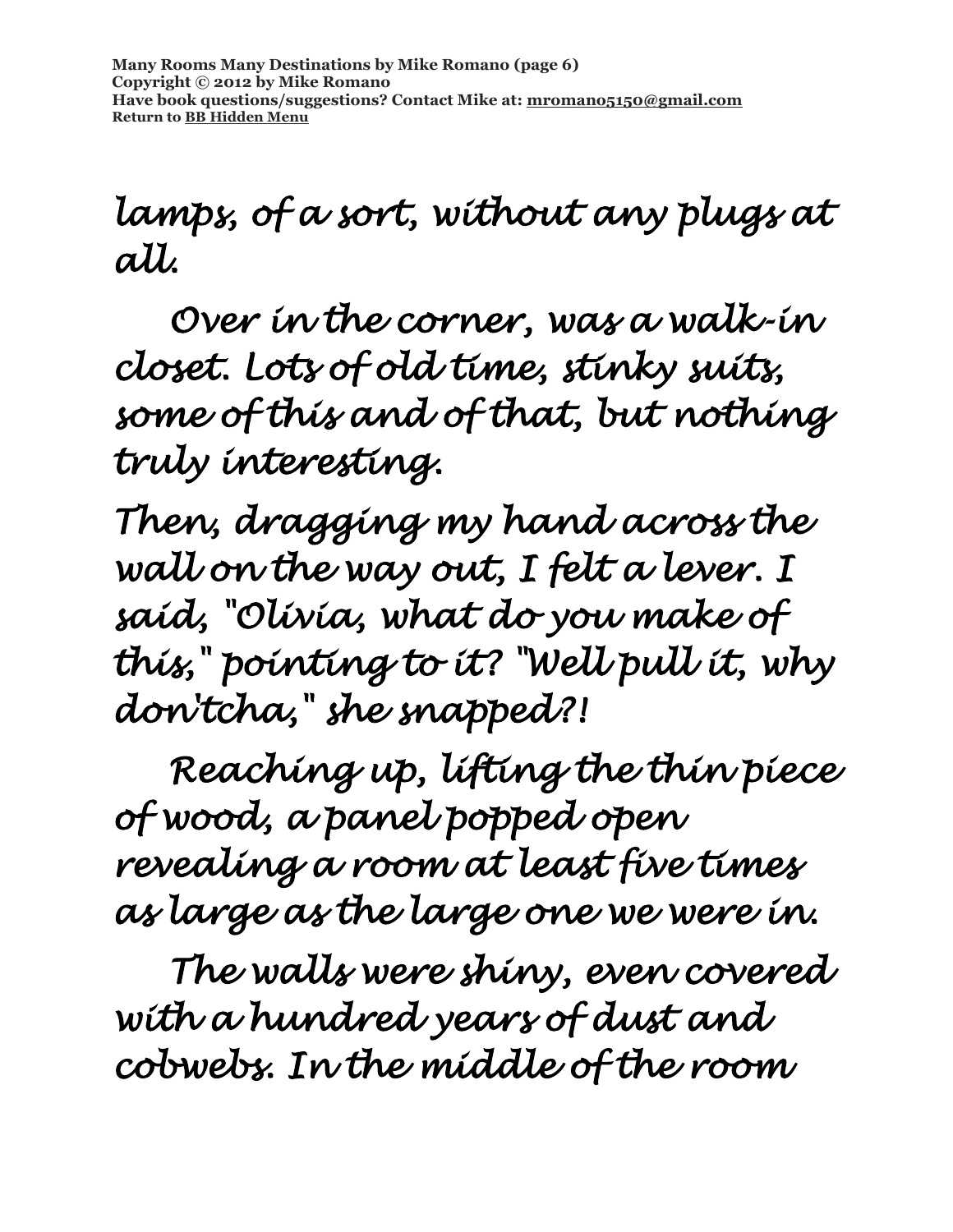**Many Rooms Many Destinations by Mike Romano (page 7) Copyright © 2012 by Mike Romano Have book questions/suggestions? Contact Mike at: [mromano5150@gmail.com](mailto:mromano5150@gmail.com) Return t[o BB Hidden Menu](https://www.bartlettbiographies.com/hidden-menu)**

*was a chair large enough to fit both my sister and myself easily.* 

*Against the far wall, behind a steel and glass wall, was an amazing panel of bizarre knobs, dials and some of the, "Way outta date" tubes grandpa had in that ancient T.V. he claimed to watch.* 

 *Then there was a large throw switch, kind of like the one in that horror flick we watched a few months ago.* 

 *"I don't think we should mess with anything at this time," Olivia said as I nodded "Yes."* 

 *Out in the hallway, each few feet seemed to give us things to wonder about, but when we walked into the*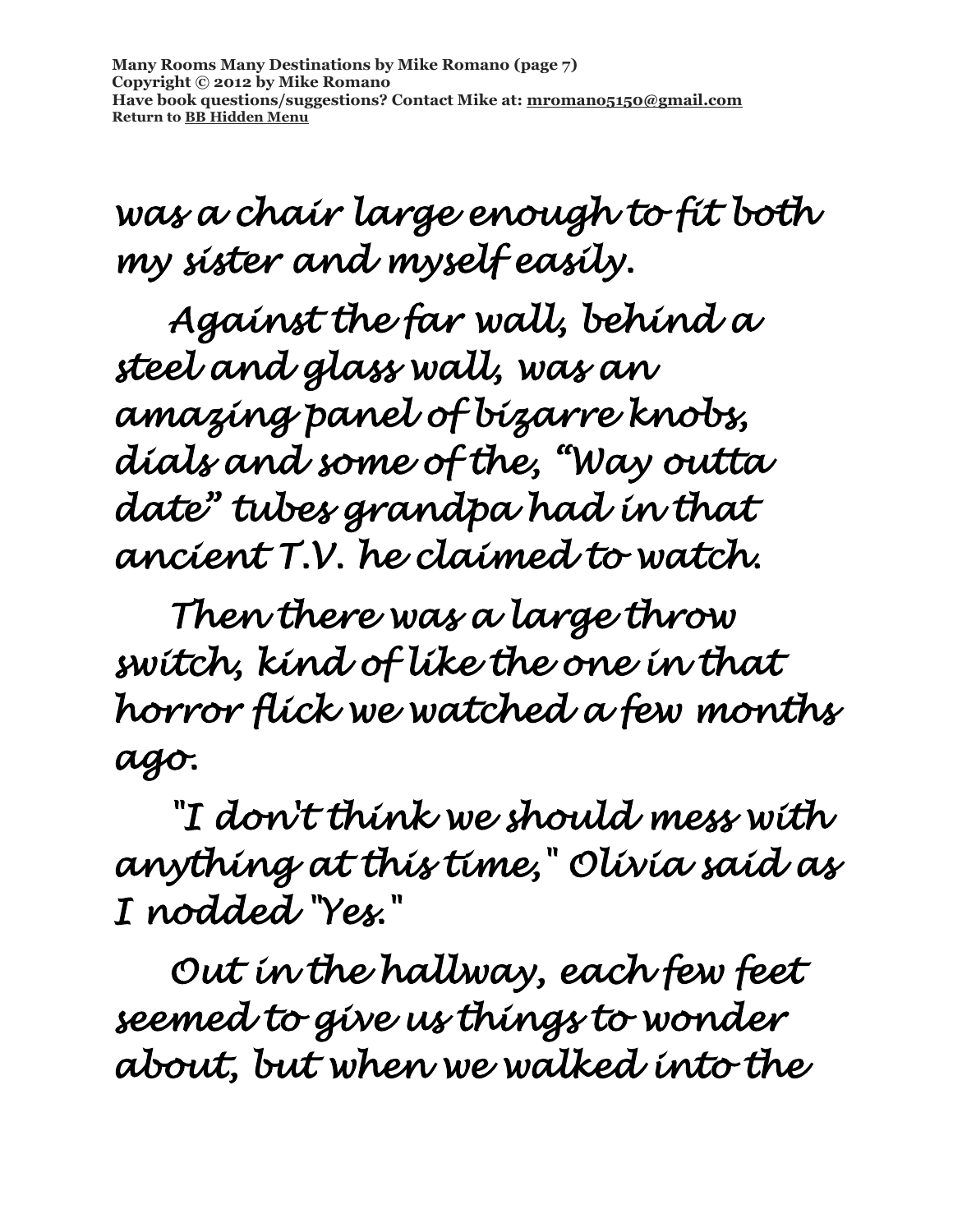#### *next room, we had to just stand and stare.*

 *"Yeah, Josh ...what the heck do you make of that," Olivia said, pointing to the gigantic maps and pictures of times and places on every wall!* 

#### *END CHAPTER TWO*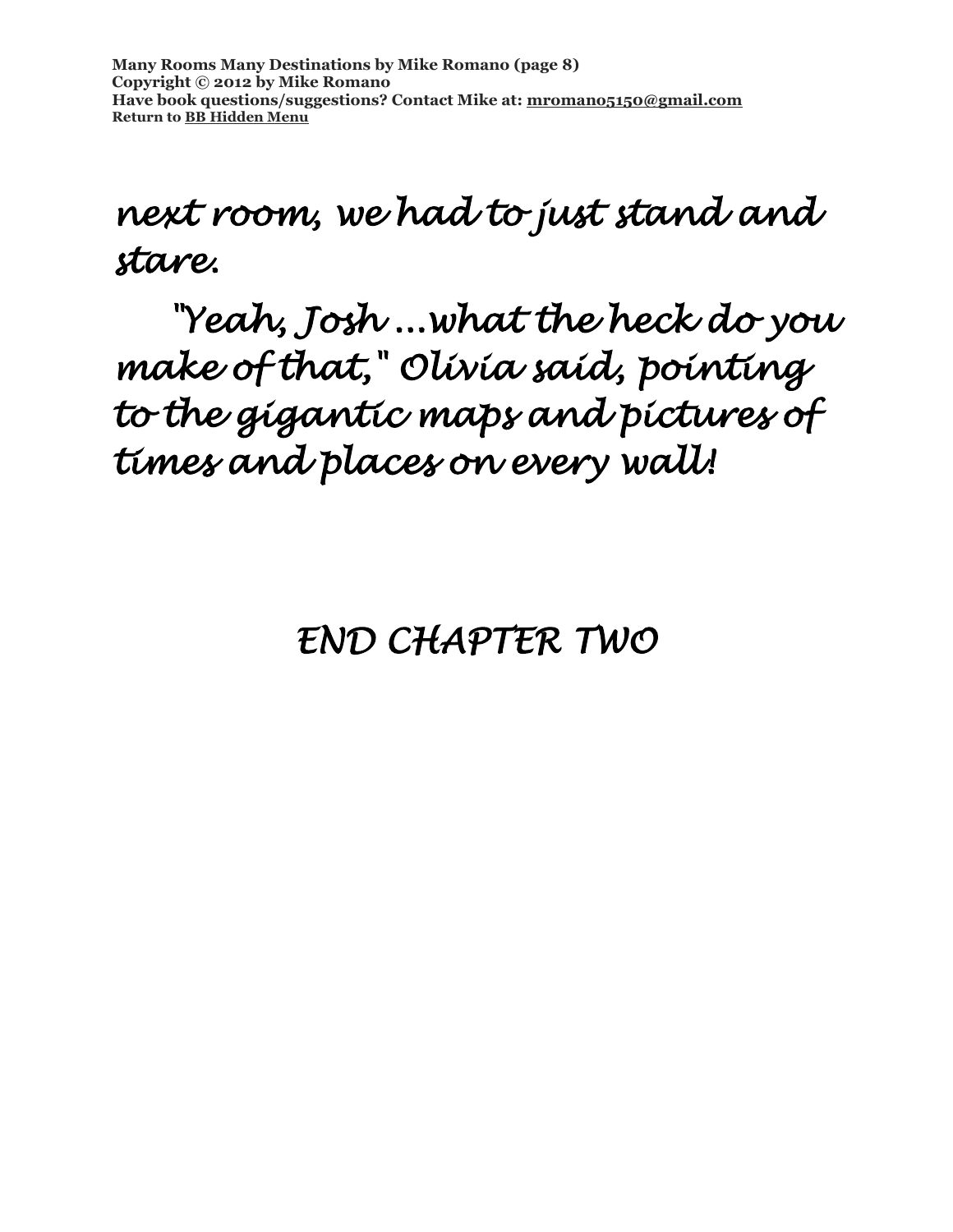**Many Rooms Many Destinations by Mike Romano (page 9) Copyright © 2012 by Mike Romano Have book questions/suggestions? Contact Mike at: [mromano5150@gmail.com](mailto:mromano5150@gmail.com) Return t[o BB Hidden Menu](https://www.bartlettbiographies.com/hidden-menu)**

## *CHAPTER THREE We'd Better Read Up On This Tesla Guy*

 *Dad called out to us for lunch, and we slid down the banisters, reaching the kitchen before him.* 

*Looking for lunch, we noticed some appliances completely different to anything we've ever had or even seen in those "Buy Me" commercials.* 

 *In came Dad with a yummy smelling bag of what turned out to be hot Italian sandwiches.* 

 *"Dad, what are some of these weird things on the counter," I asked?*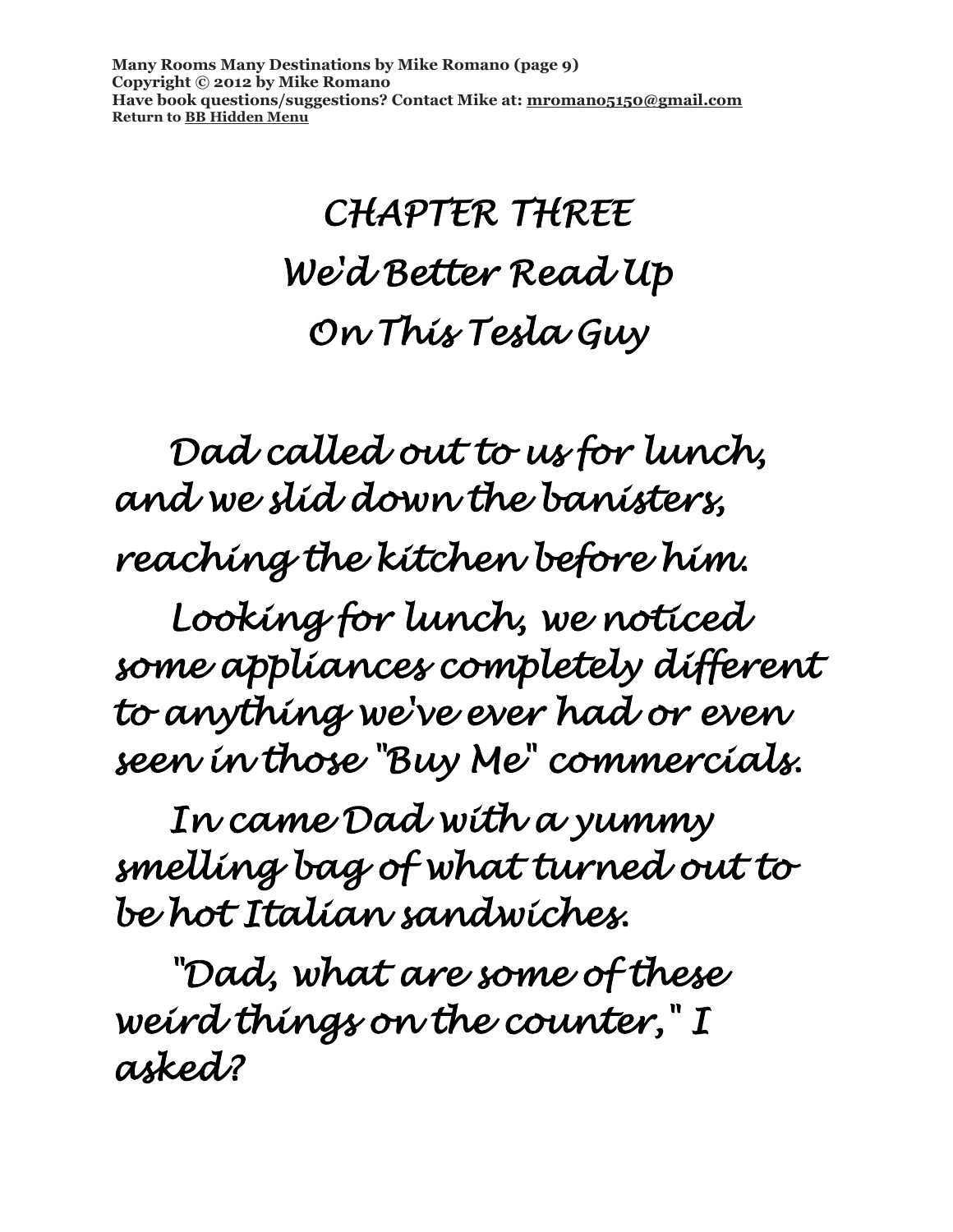**Many Rooms Many Destinations by Mike Romano (page 10) Copyright © 2012 by Mike Romano Have book questions/suggestions? Contact Mike at: [mromano5150@gmail.com](mailto:mromano5150@gmail.com) Return t[o BB Hidden Menu](https://www.bartlettbiographies.com/hidden-menu)**

 *"Not sure yet, but perhaps we can find out together," he said with a smile. We nodded as the sandwiches were being stuffed into our mouths.* 

 *Dad said, "After lunch, you both need to wander around," as if we hadn't already started, "and pick out a bedroom for you two." With a smile and a nod, we were off like a shot.* 

 *"O.K. Olivia, we maybe should get rooms next to each other so if there are any night adventures in room searching, we stand less of a chance of being caught." Olivia put two fingers to her nose signifying yes, oh, one finger to her nose showed "no" or "Danger."*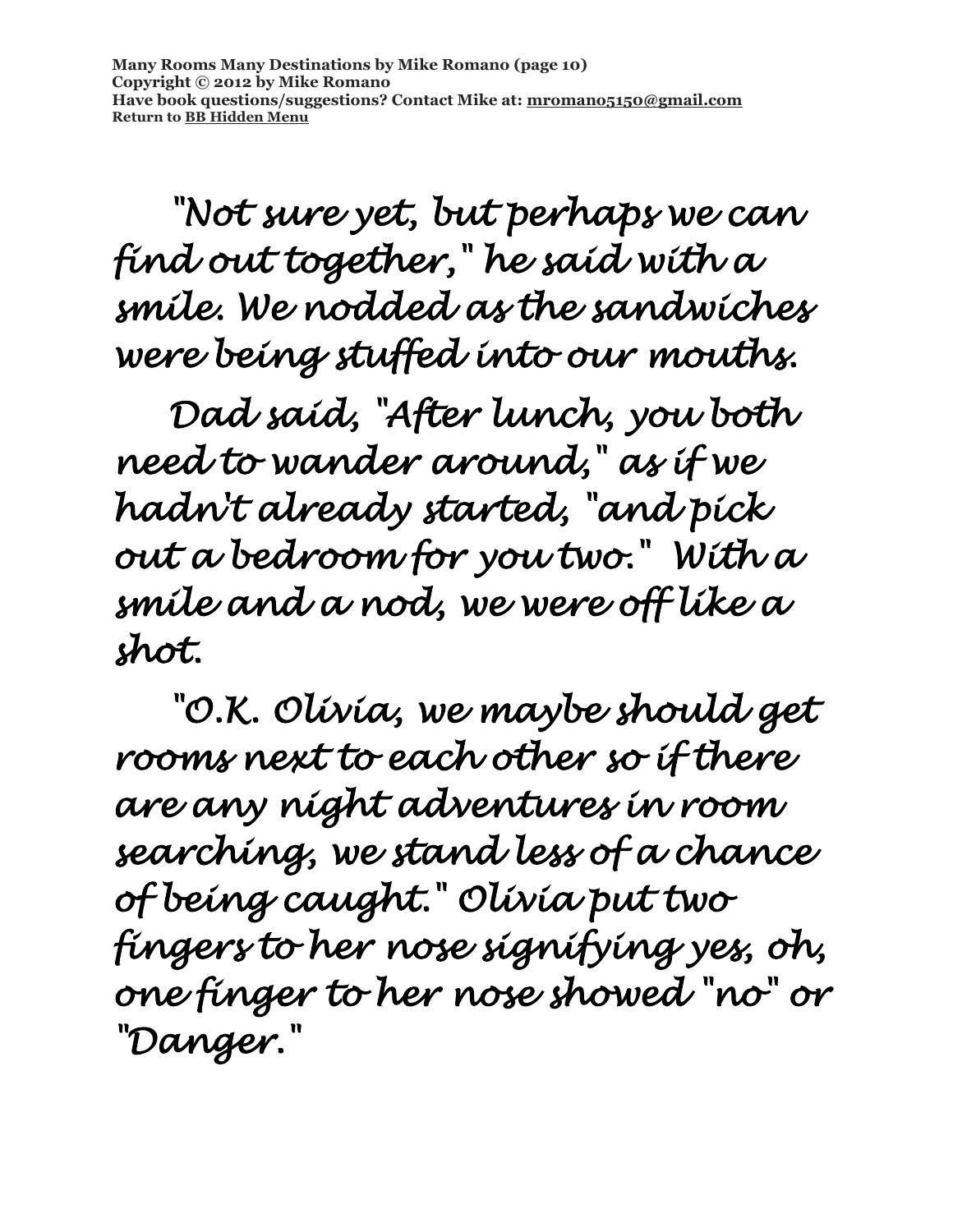**Many Rooms Many Destinations by Mike Romano (page 11) Copyright © 2012 by Mike Romano Have book questions/suggestions? Contact Mike at: [mromano5150@gmail.com](mailto:mromano5150@gmail.com) Return t[o BB Hidden Menu](https://www.bartlettbiographies.com/hidden-menu)**

 *After ten rooms and an hour later, I heard a yell from way upstairs. Climbing higher and higher, I came to the stairs to the attic. Into it I went and there was Olivia, standing in the middle of a "Mad Scientist's" laboratory.* 

 *We looked at each other saying, "Oh, this must be "IT," at the same time!* 

 *To the left wall, which was to the back yard, was a bank of ten foot tall stained glass windows that glowed with the afternoon sun. All around the huge room were so many gadgets and gizmos our head spun, twirling around and pointing at them.*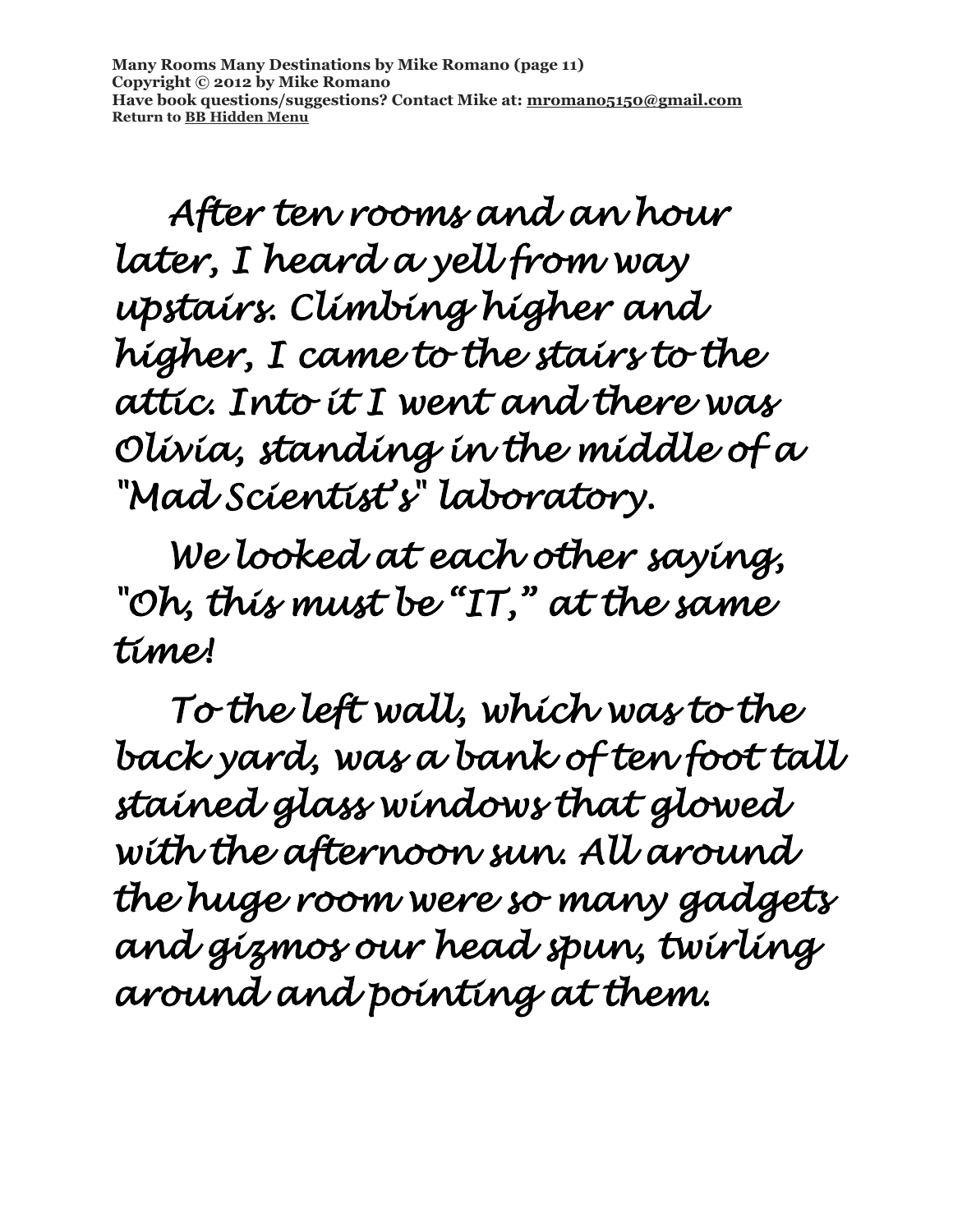**Many Rooms Many Destinations by Mike Romano (page 12) Copyright © 2012 by Mike Romano Have book questions/suggestions? Contact Mike at: [mromano5150@gmail.com](mailto:mromano5150@gmail.com) Return t[o BB Hidden Menu](https://www.bartlettbiographies.com/hidden-menu)**

 *"Let's start cleaning up all the dust and little bug critters so we may bring up our stuff," I said.* 

 *By four o'clock it was pretty spit shiny, ready to move in. So, we commenced to check out the walls for secret stuff and into the trunks we did go.* 

 *They all were locked, but with such an antique locking system, they were no match for my Camp-king Boy Scout pocket knife and Olivia's bobby pins.* 

 *The first sprung open with a "B'doing!" As we slowly opened the squeaky top it was obvious that it contained..."MONEY!"*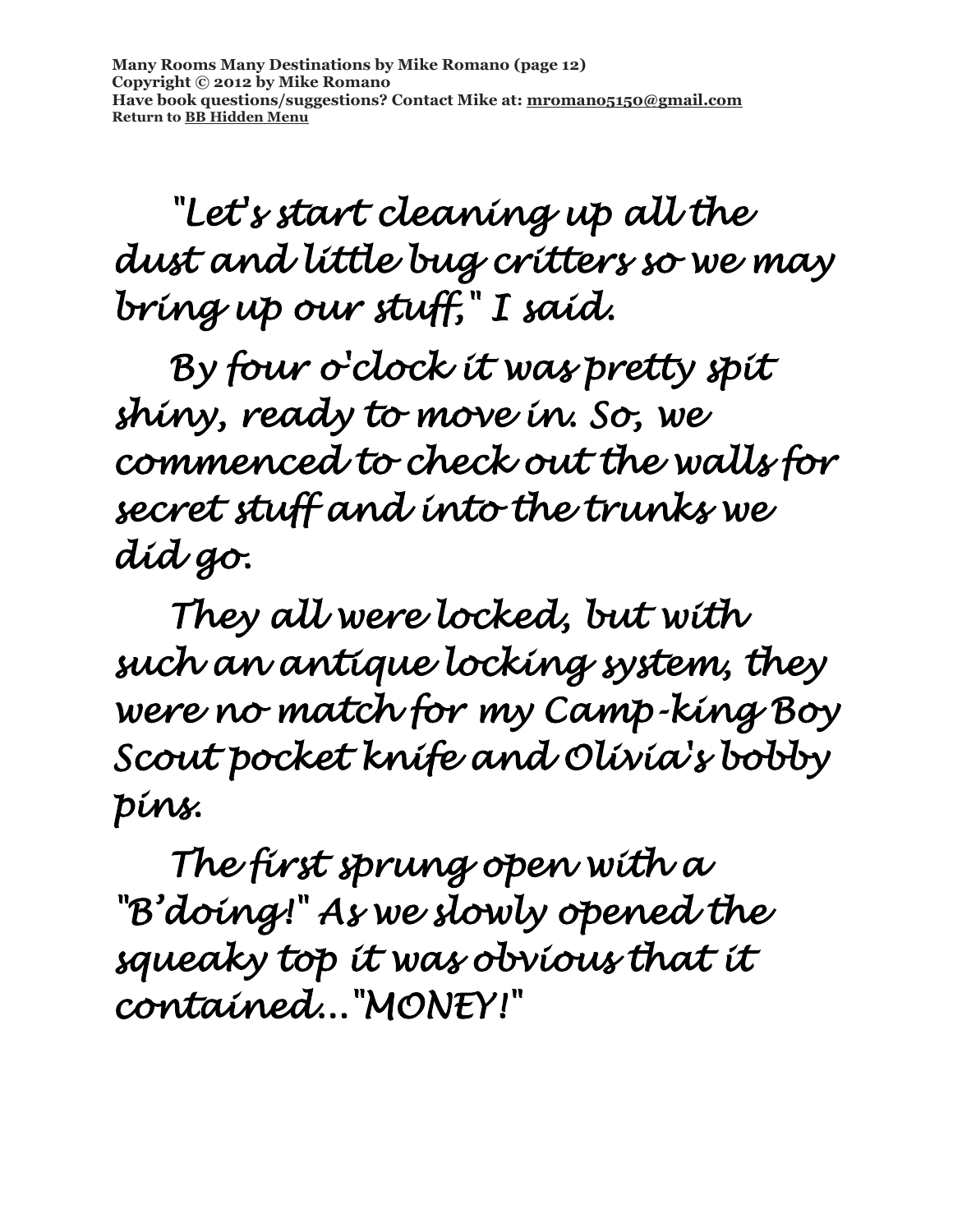*After a moment, we noticed that it wasn't regular money, but that it was from many countries, and even, "Times!"* 

 *Olivia scratched her head saying, "Travelers?" I added, "Just what kind?"* 

 *Searching through, we found monies from Ancient Greece, all the way to the forties, from almost every country on earth.* 

 *Then, just as I was about to close the lid, for now, Olivia pulled up a pouch of coins with a musical jingling. Opening them, the coins had a shape similar to a small pyramid containing a glowing set of numbers on each. Well we thought*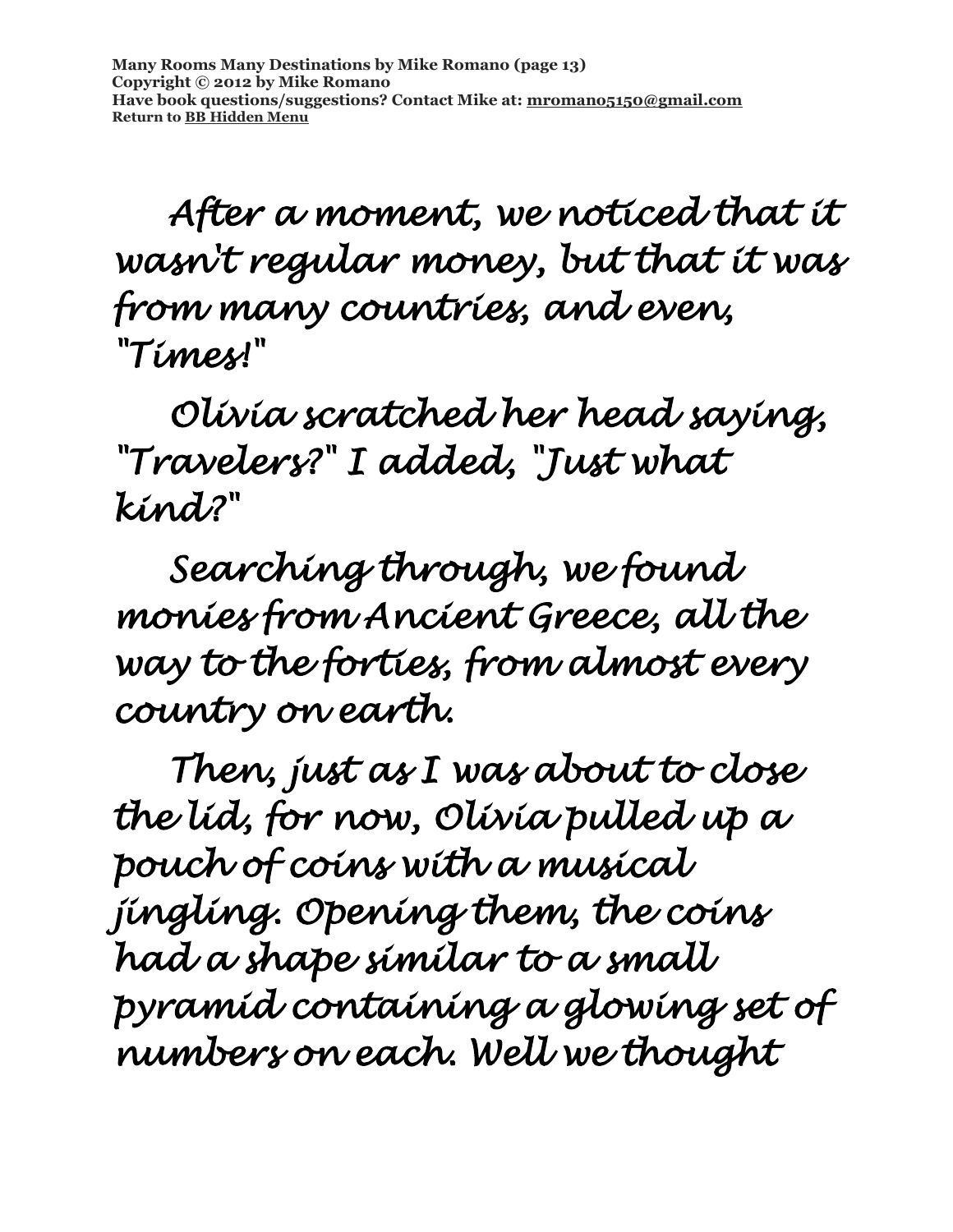**Many Rooms Many Destinations by Mike Romano (page 14) Copyright © 2012 by Mike Romano Have book questions/suggestions? Contact Mike at: [mromano5150@gmail.com](mailto:mromano5150@gmail.com) Return t[o BB Hidden Menu](https://www.bartlettbiographies.com/hidden-menu)**

*they were numbers, but not in any language or alphabet we knew.* 

 *"What country," I started to ask?* 

 *"Or what world," Olivia kicked in," half nervously laughing.* 

 *"This would need much further investigation, and I think we've pretty well burned up enough brains and theories for the first day, don't you think?"* 

 *Olivia looked at the money, then me, nodded, saying…"Hey, maybe the yard will be less stressing."* 

 *I agreed and down and out we went.* 

 *Well, you guessed it...we were some kinda way wrong!* 

*END CHAPTER THREE*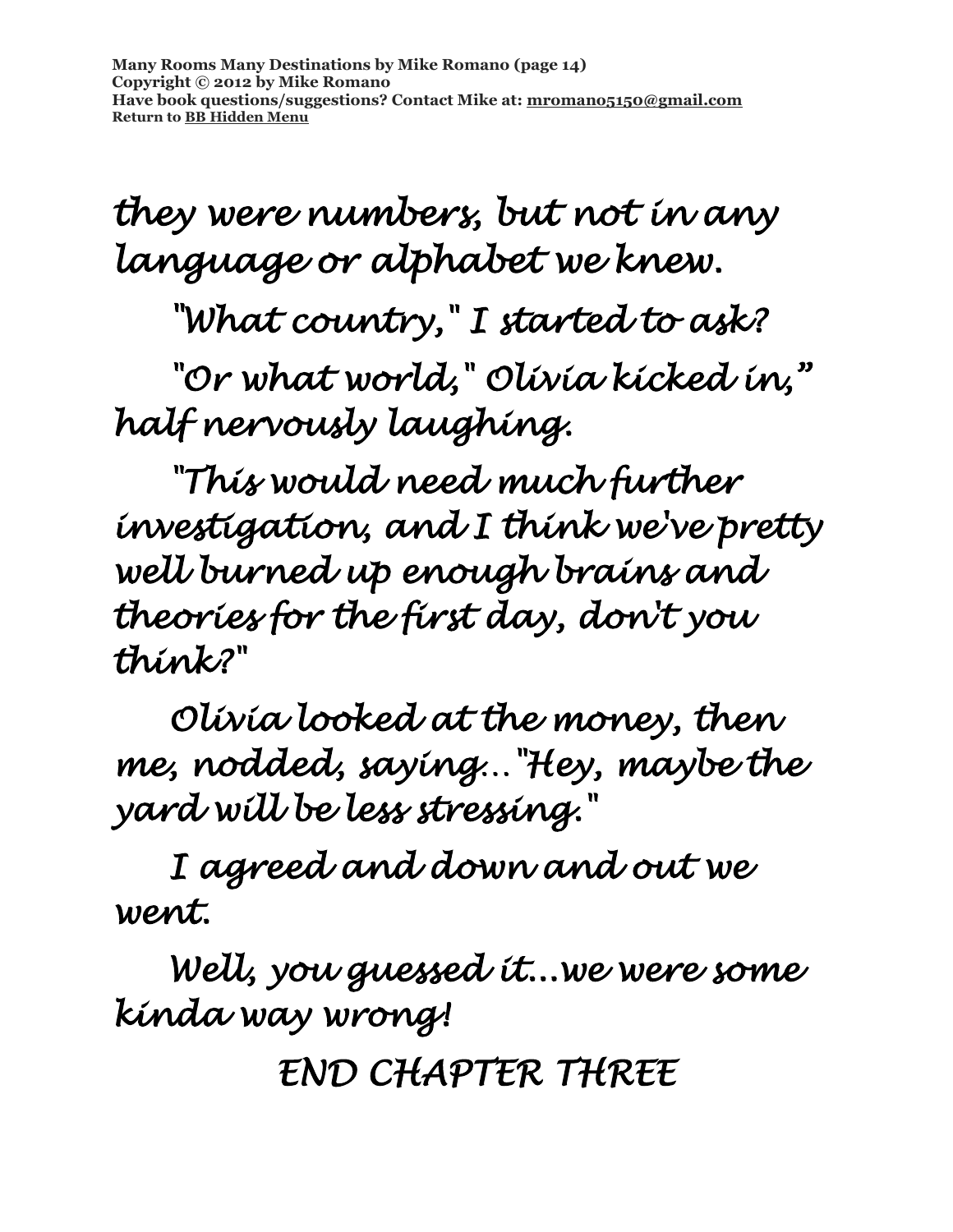**Many Rooms Many Destinations by Mike Romano (page 15) Copyright © 2012 by Mike Romano Have book questions/suggestions? Contact Mike at: [mromano5150@gmail.com](mailto:mromano5150@gmail.com) Return t[o BB Hidden Menu](https://www.bartlettbiographies.com/hidden-menu)**

## *My Odd Chapter The Yard, And…. "Will ya look at That!"*

*Out back, first thing seen was this great wall of a hedge, twelve feet tall & thick that seemed to go far in all directions.* 

*"Look, Josh, over there," Olivia pointed way right, "a slit in the thicket."* 

*Well, can't stop just for a little strange feeling in the stomach, so, through we went.* 

 *Weaving as if in a maze, we came out what seemed to be fifty paces later into what I could only*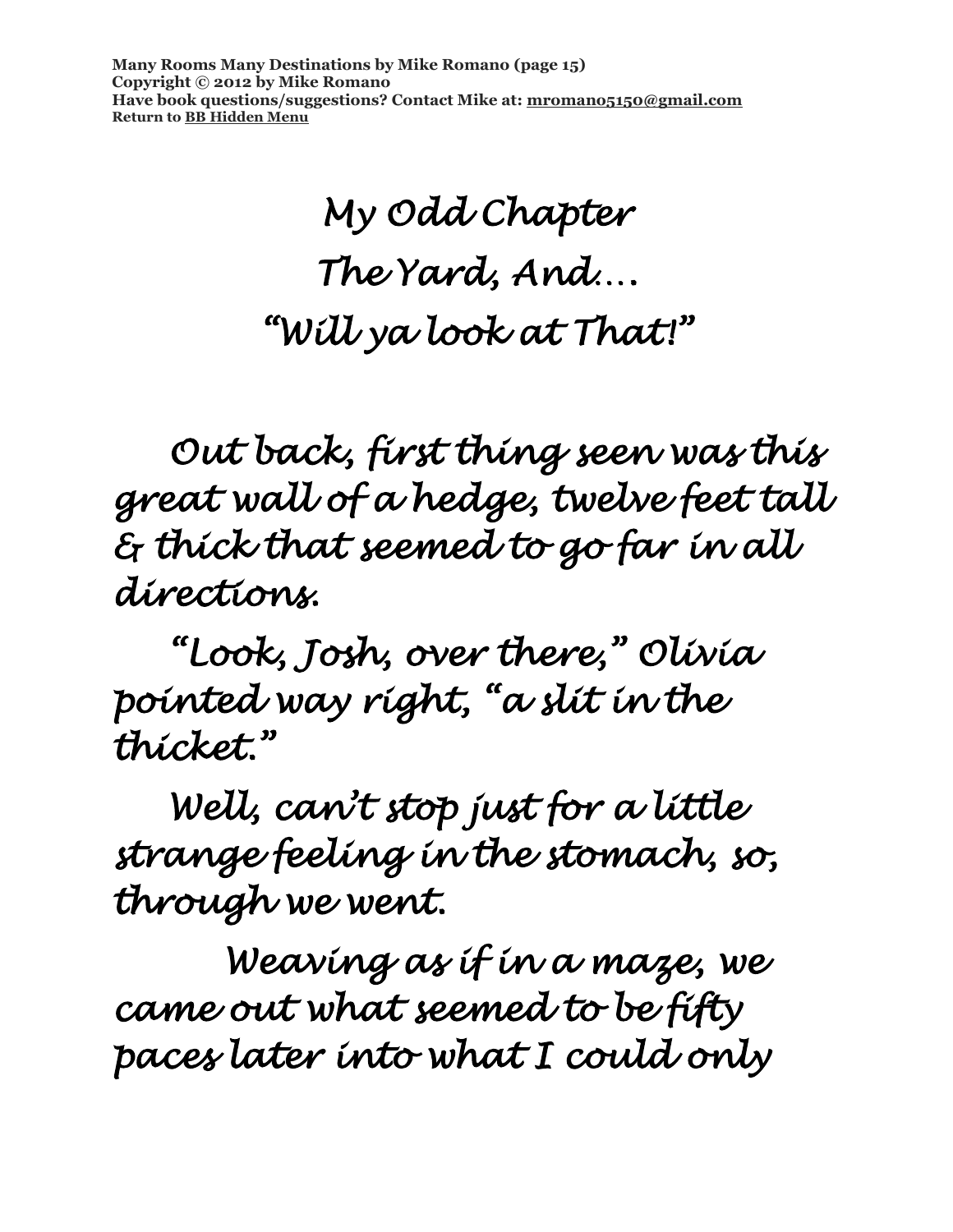*say was this field of statues, globes and seriously weird, well, can't even imagine what most things were.* 

*"Josh…look at this world statue." "It has little holes drilled into it all over."* 

*On its base was a smaller throw switch, similar to the behemoth one upstairs. This one I was gonna throw!* 

*"Here goes," I said to my sisters loud "No!!" Too late.* 

*With a hummmmm, and creak, followed by crunching, the globe slowly turned as the holes began to glow, dust along with little chunks of I could not begin to think, popped off of it.*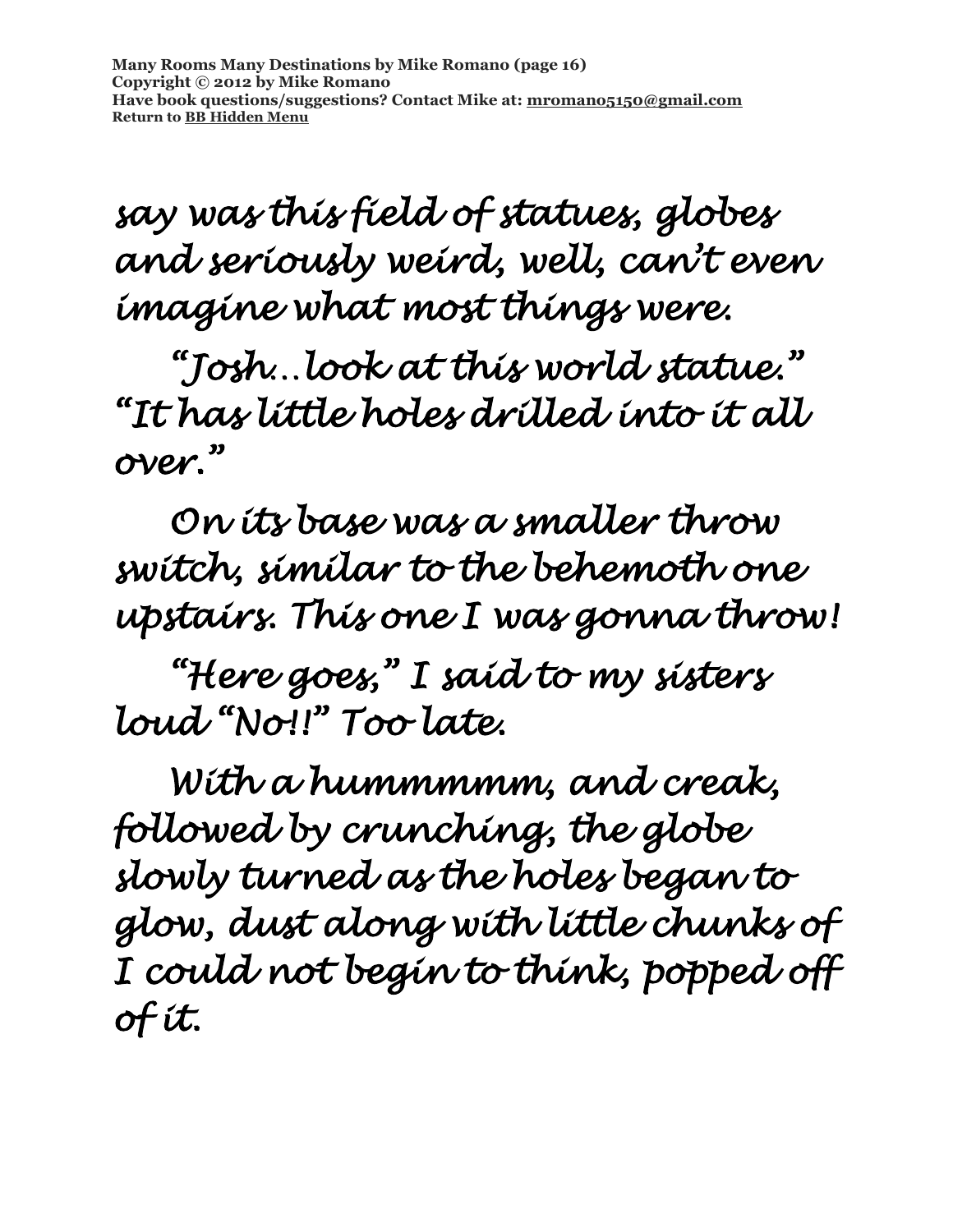**Many Rooms Many Destinations by Mike Romano (page 17) Copyright © 2012 by Mike Romano Have book questions/suggestions? Contact Mike at: [mromano5150@gmail.com](mailto:mromano5150@gmail.com) Return t[o BB Hidden Menu](https://www.bartlettbiographies.com/hidden-menu)**

 *"Hey, cool," I said to my sister's stunned look, pointing as if she had built the dang thing herself.* 

*Points of light that seemed only to reach a few inches beyond the large stone globe and no farther.* 

*"Look," Olivia said curiously, "Some of the lit spots match up to the money we found upstairs." Only a very few seemed to shoot up into the sky…hmmm.* 

*Too much to see and not laboring on the strange money, we wandered all over.* 

*Many alcoves, nooks & crannies that were cut in the hedges were now grown over, but we pulled back branches to marvel at wonderous*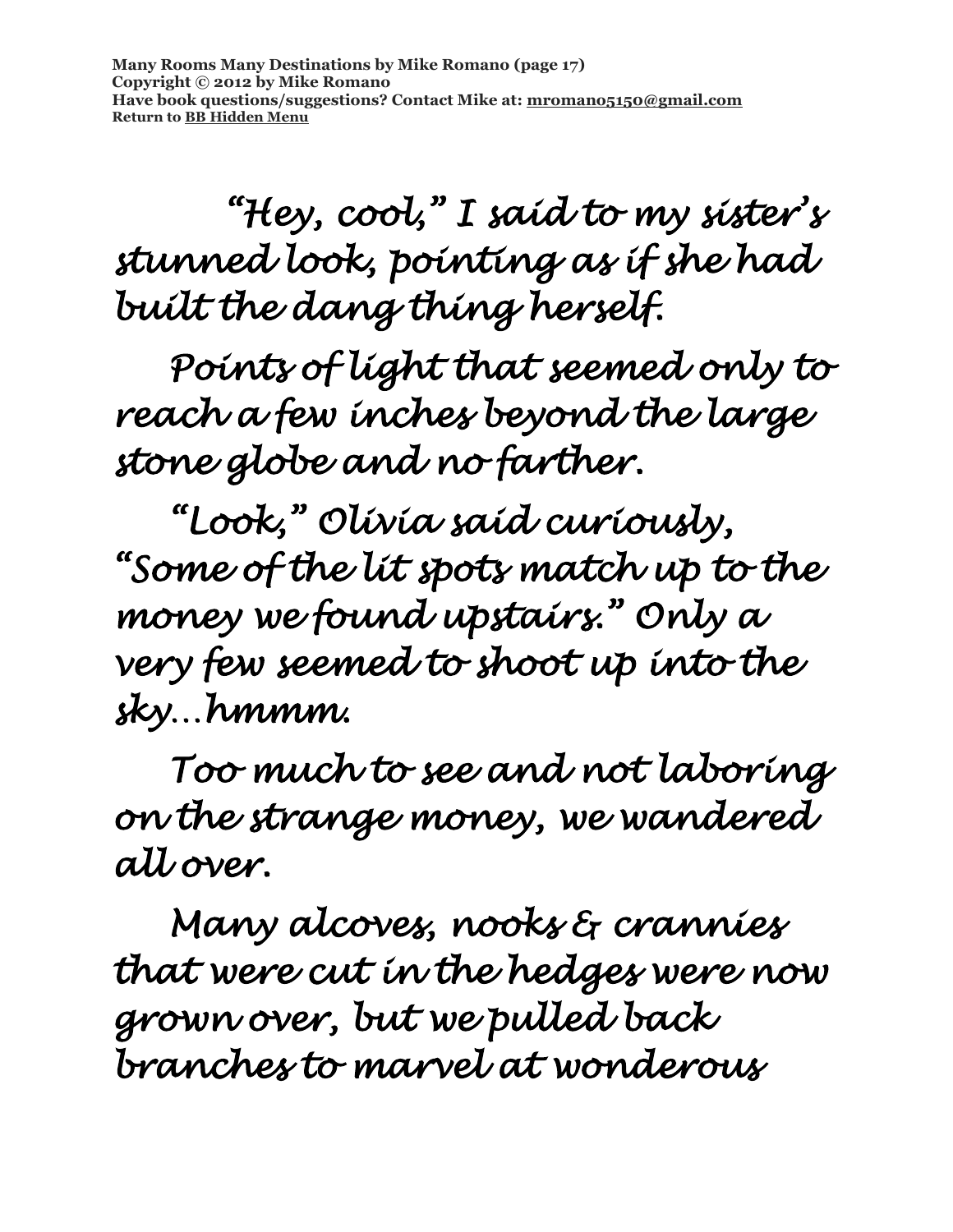**Many Rooms Many Destinations by Mike Romano (page 18) Copyright © 2012 by Mike Romano Have book questions/suggestions? Contact Mike at: [mromano5150@gmail.com](mailto:mromano5150@gmail.com) Return t[o BB Hidden Menu](https://www.bartlettbiographies.com/hidden-menu)**

*mix mash of craft, sculptures, machines and things we had no idea what were…Heck we didn't know what "Any" of them were!* 

 *"Hey, over there," Olivia pointed and started running towards a tall vine encrusted object.* 

 *Taking the twenty minutes it took pulling down eighty year old vines to open it up to the light of day again, there it stood.* 

 *Looking each other we both said… "There "What" stood?!* 

*Six tall, near ten foot, carved pillars. "It feels like marble," I said…with a dome atop, eight feet wide. Stairs all around stepped up to the platform within.*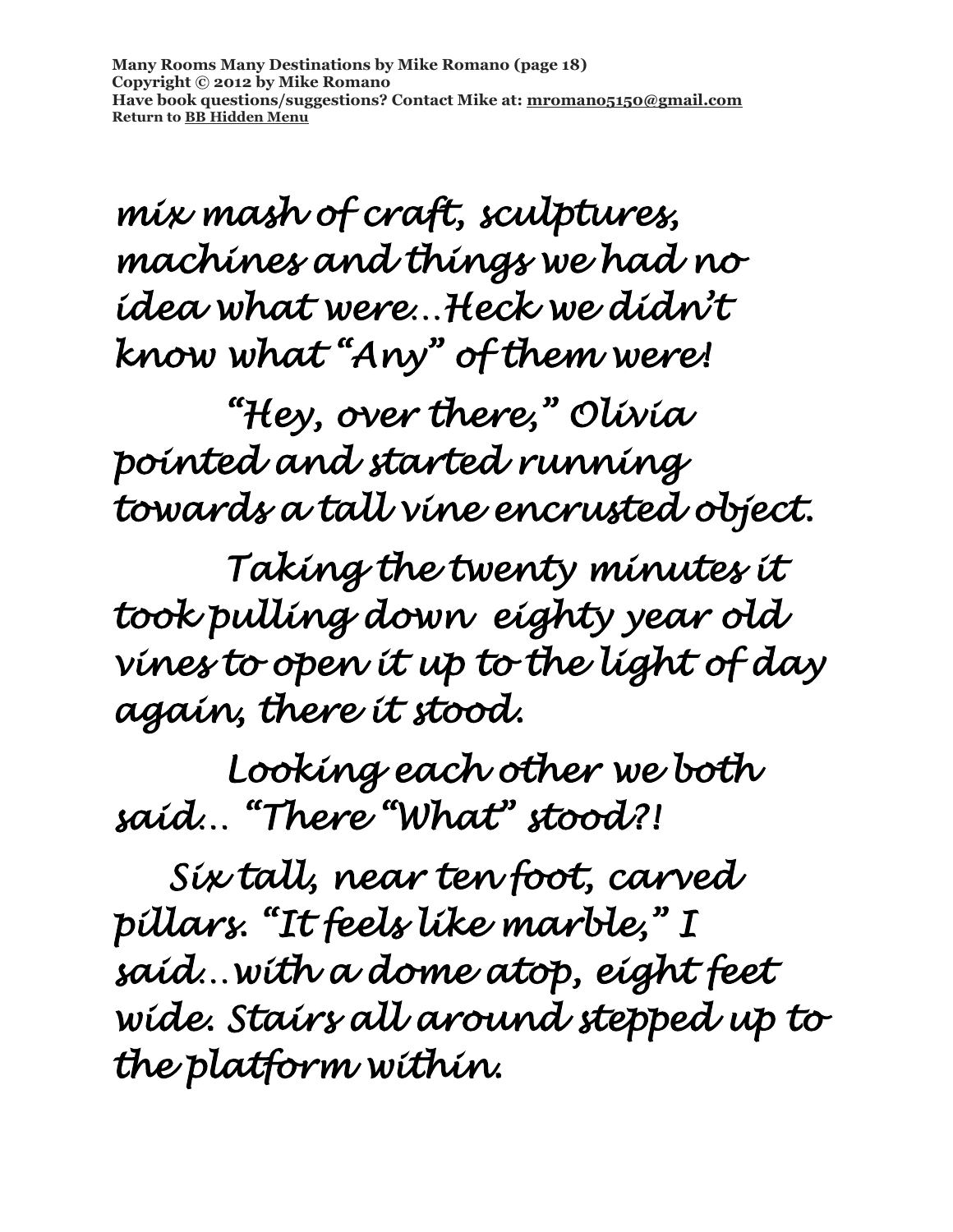**Many Rooms Many Destinations by Mike Romano (page 19) Copyright © 2012 by Mike Romano Have book questions/suggestions? Contact Mike at: [mromano5150@gmail.com](mailto:mromano5150@gmail.com) Return t[o BB Hidden Menu](https://www.bartlettbiographies.com/hidden-menu)**

*All kindsa carvings on the floor, each within a pie shaped space of its own. \*\*\*\*\*\*\** 

*"Yeah, we gotta find out what "This" is Olivia!"* 

*"Wait, Olivia…look at that space." "There is a carving and symbols on that triangle coin we found up in that room, hmmm."* 

*"You don't think," she asked?* 

*"Just maybe, we are standing on a platform to other places," I said even amazing myself.* 

*"Or times," Olivia barely whispered.* 

*"Right now, we have to get back to the house, find a room and get situated, we have some serious*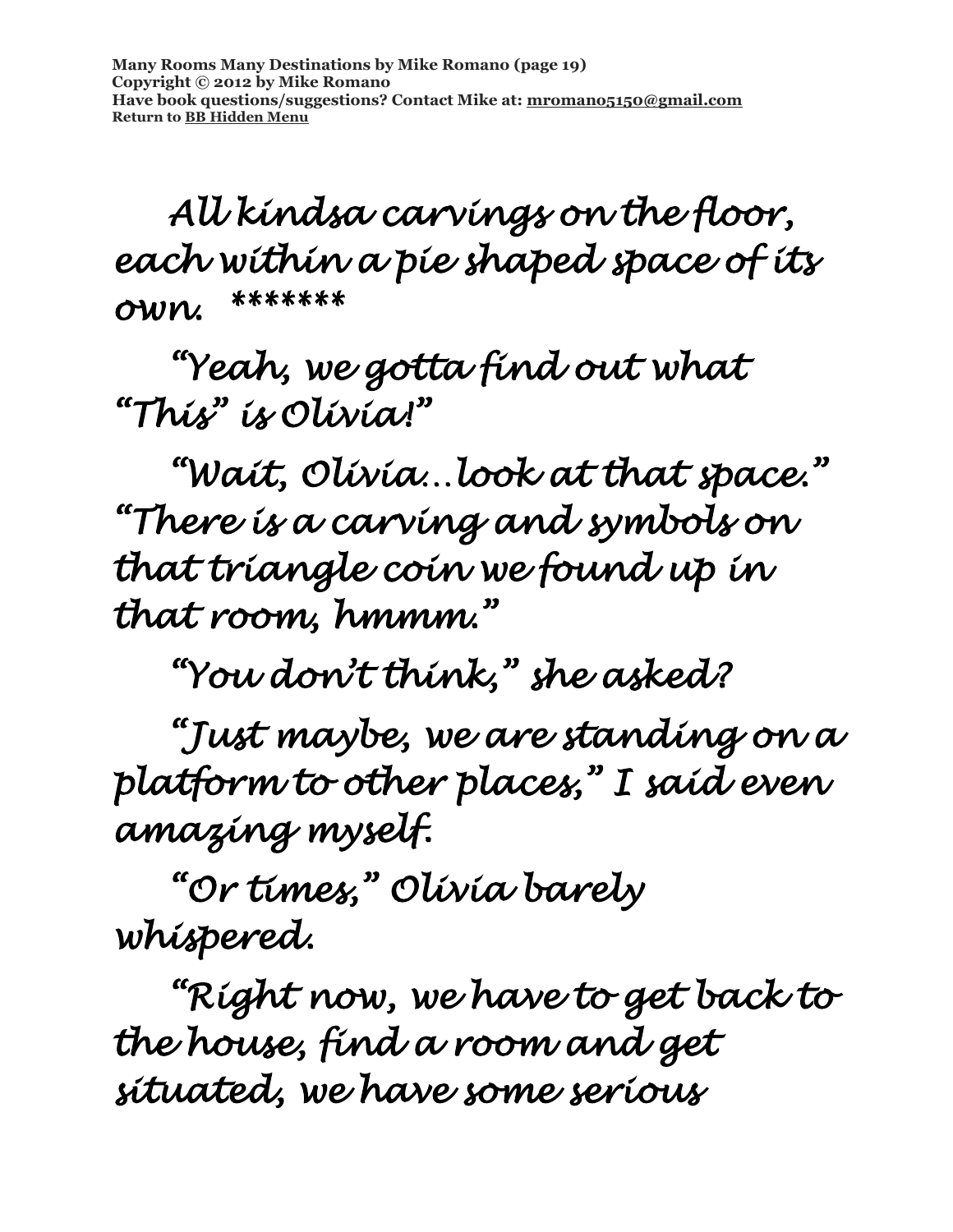**Many Rooms Many Destinations by Mike Romano (page 20) Copyright © 2012 by Mike Romano Have book questions/suggestions? Contact Mike at: [mromano5150@gmail.com](mailto:mromano5150@gmail.com) Return t[o BB Hidden Menu](https://www.bartlettbiographies.com/hidden-menu)**

### *adventures ahead and I don't want to miss one, you Olivia?"*

*"But we have to get back to this," Olivia said.* 

*With a nod and a look towards the house, she gave start to "The race was on.* 

*She was a girl, but the fastest one I'd ever met!* 

#### *End of My Odd Chapter*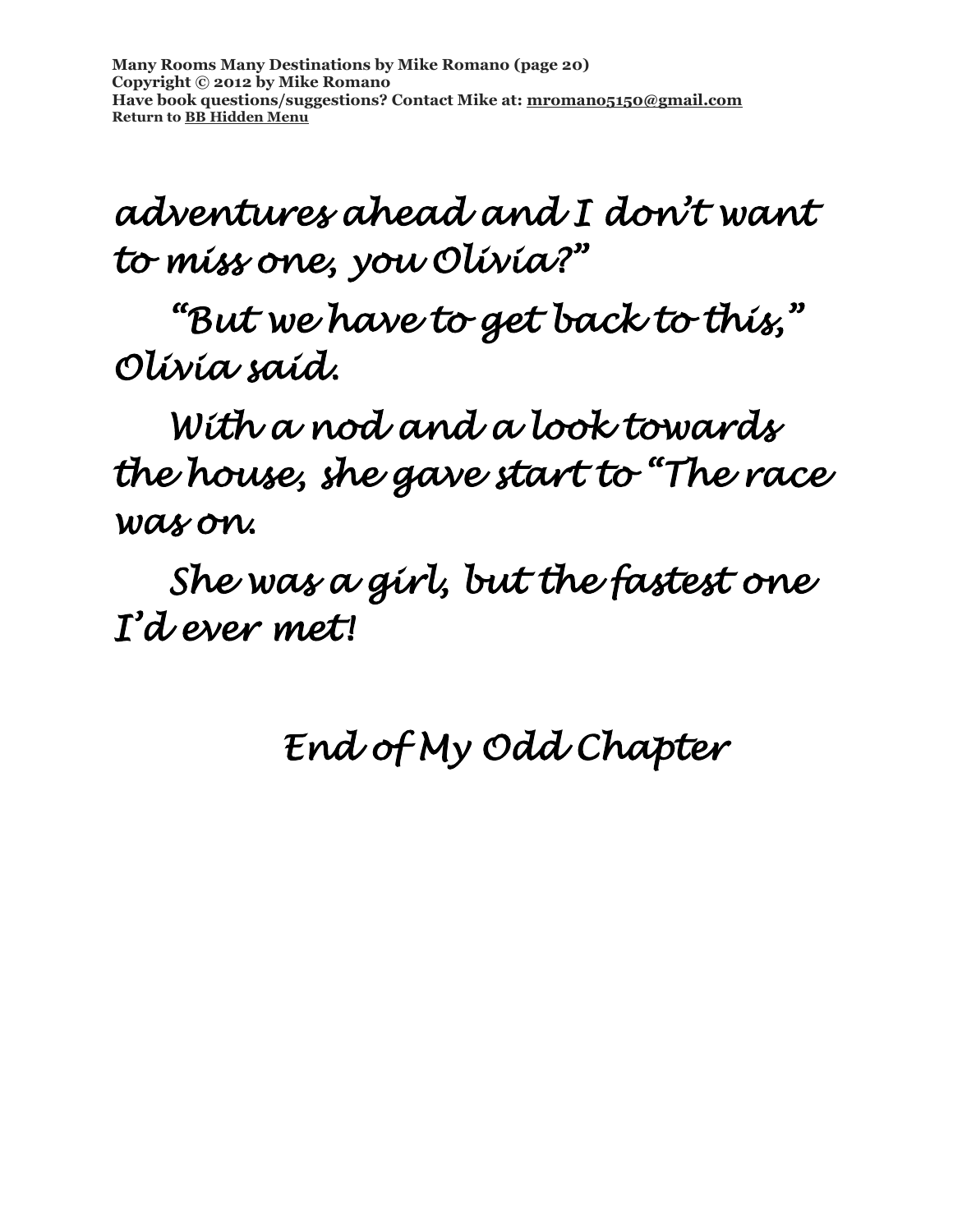**Many Rooms Many Destinations by Mike Romano (page 21) Copyright © 2012 by Mike Romano Have book questions/suggestions? Contact Mike at: [mromano5150@gmail.com](mailto:mromano5150@gmail.com) Return t[o BB Hidden Menu](https://www.bartlettbiographies.com/hidden-menu)**

## *CHAPTER FOUR Now Where Does This Tunnel Lead?*

*Setting up our room was easier than we thought. Wide halls and doors gave to easy room entry for beds and things. Dad and a helper brought them upstairs, while Olivia and I wrestled them in the room. Having the beds set up, we went down for dinner and decided to finish the rest in the morning.* 

*Dad called out saying he'd made a great meal for us. I looked at sis with a curious stare saying, "He cooked?"*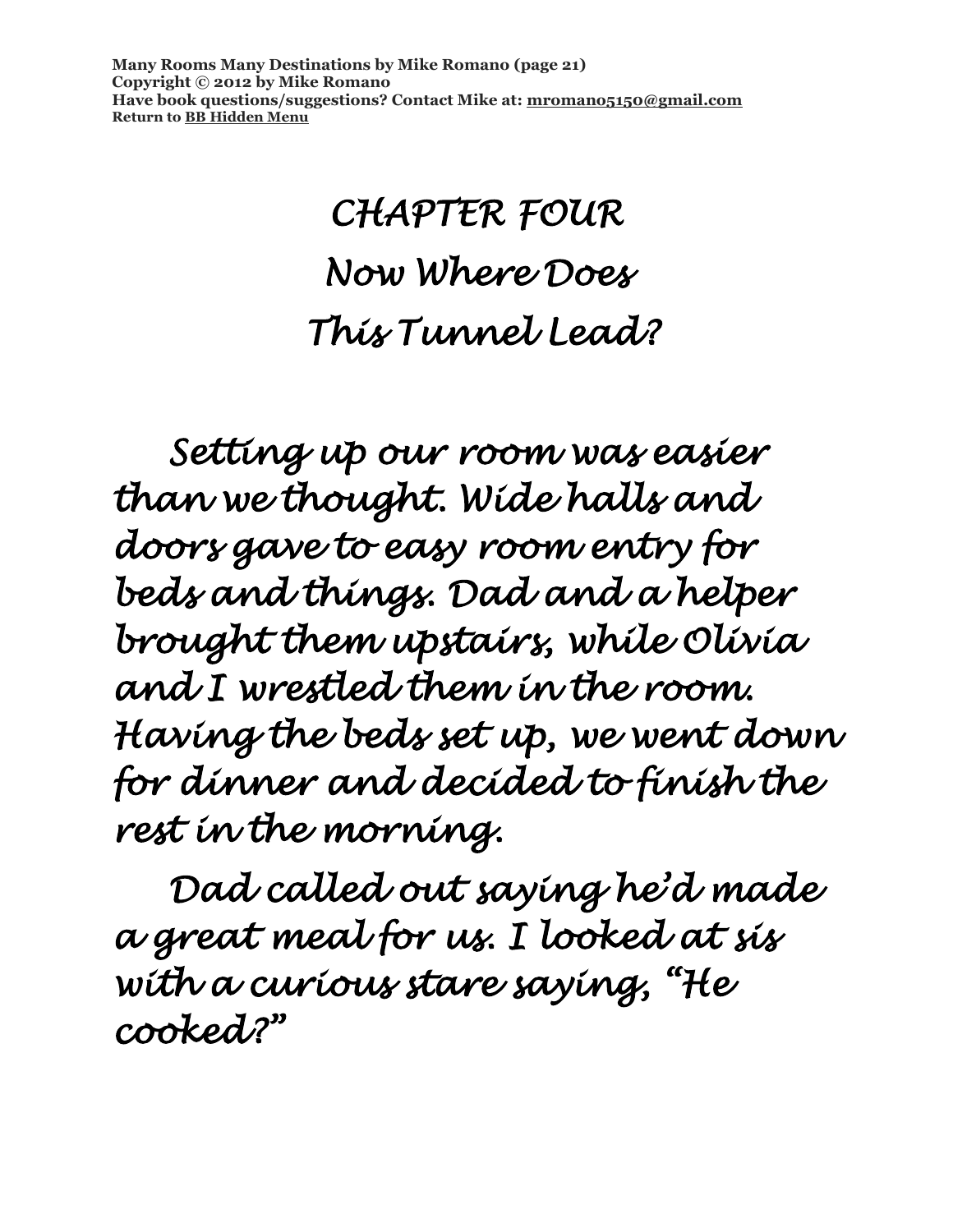*As we slid the last banister to the main floor, we could smell what he'd cooked. Pizza!* 

*Well, this was supremely O.K. with us, as we all plopped around the monster table in the dining room for some slices of Mushroom and Sausage pizza with a big cold glass of milk direct from Dad's cooler.* 

*Being tired hit us pretty fast, after the late dinner, so Olivia and I went upstairs, a bit more slowly this time,* 

*I dropped onto my bed, while sis sat down thinking, she wasn't as tired.* 

 *We spoke for a few minutes, then she leaned over and was "Out."* 

 *Thoughts of what may be all over this house filled my dreams, and I*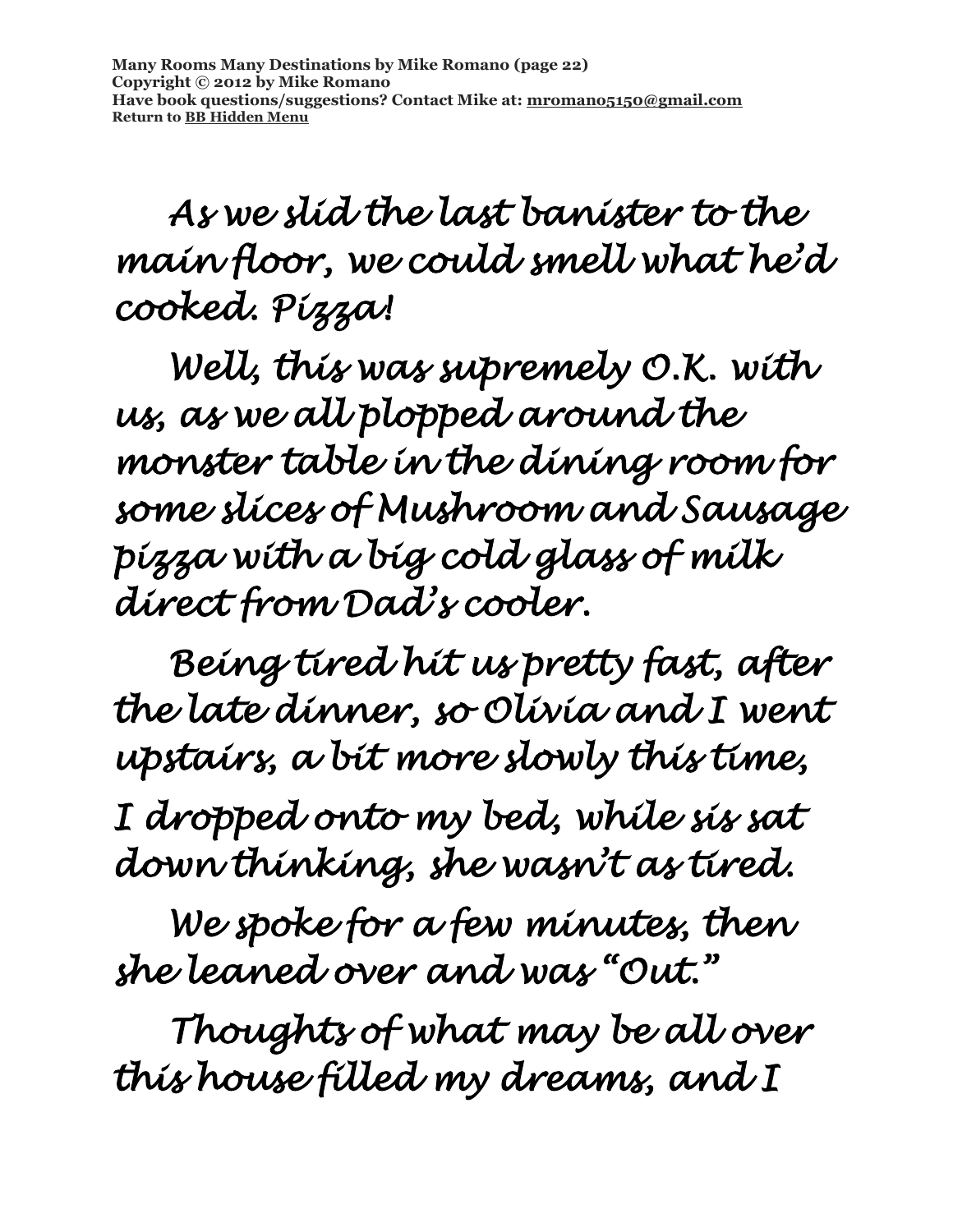**Many Rooms Many Destinations by Mike Romano (page 23) Copyright © 2012 by Mike Romano Have book questions/suggestions? Contact Mike at: [mromano5150@gmail.com](mailto:mromano5150@gmail.com) Return t[o BB Hidden Menu](https://www.bartlettbiographies.com/hidden-menu)**

### *swore I could hear people trying to speak to me in those dreams…hmmm.*

 *Tomorrow will bring many surprises. Some wonderful and a few just downright different. Ohhhhh welllll.* 

 *The morning sun hit the grand stained glass windows and bathed us both in an amazing rainbow of wakening. It was the start of a most remarkable day of enlightenment. (Understanding many new things)* 

 *Dad wasn't up as I looked at my watch seeing it wasn't yet 6 o'clock.* 

*"Heck Olivia, we beat the rooster up!" This got a short laugh, cause she wasn't completely up either.*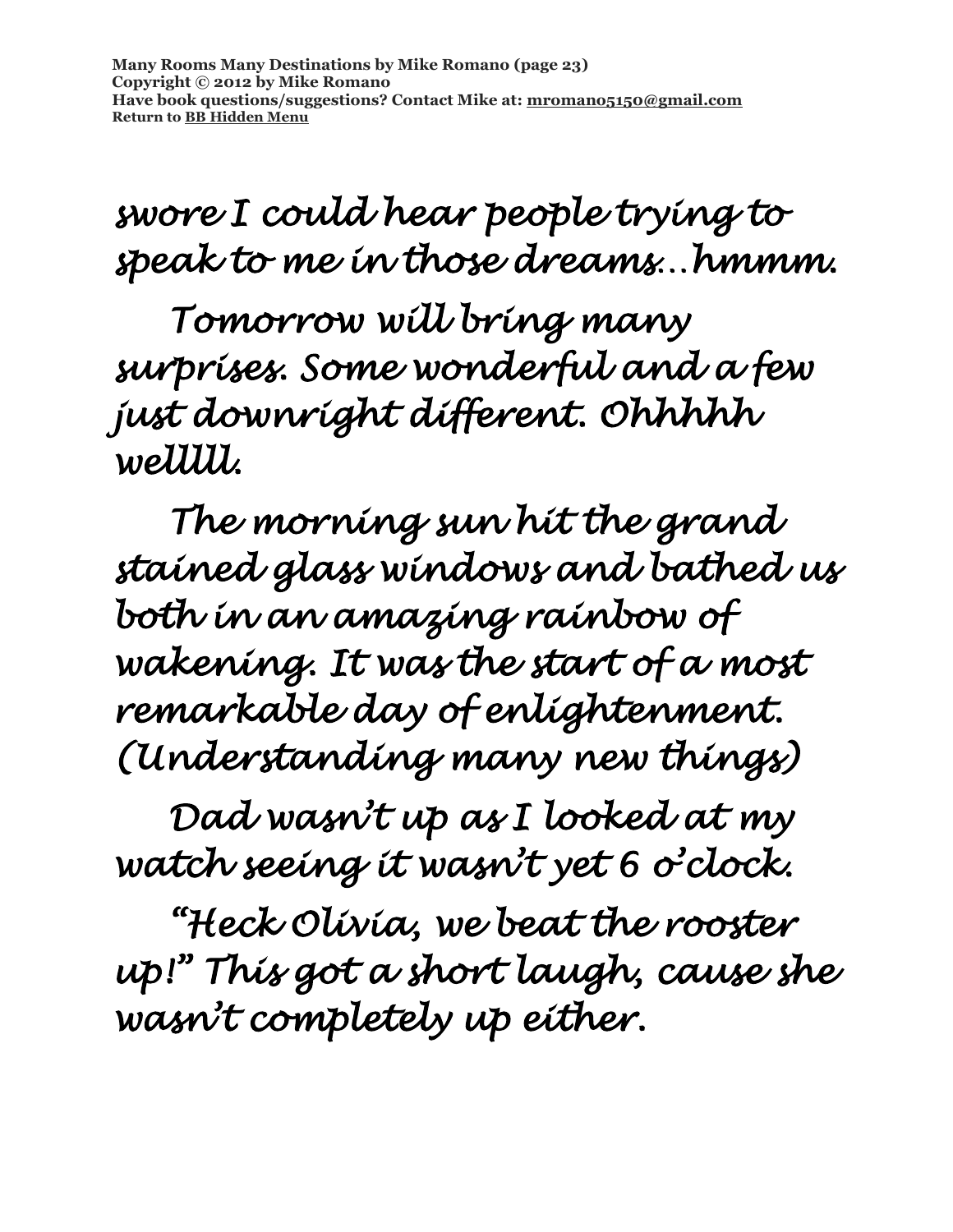*"A room to room search was in order, plus Olivia needed to bring her journal in which she writes, to take notes.* 

*With great curiosity, we wrote as much on each room, sketches included, so as to have some direction in which to proceed.* 

*Not a room was empty on the third floor, just beneath the attic, and all things found were to do with things not always similar to each other.* 

*Some rooms had a multitude (whole bunch) of electrical wonders. Another had very large spinning mirrors with what seemed beams from some large strange shaped bulbs.*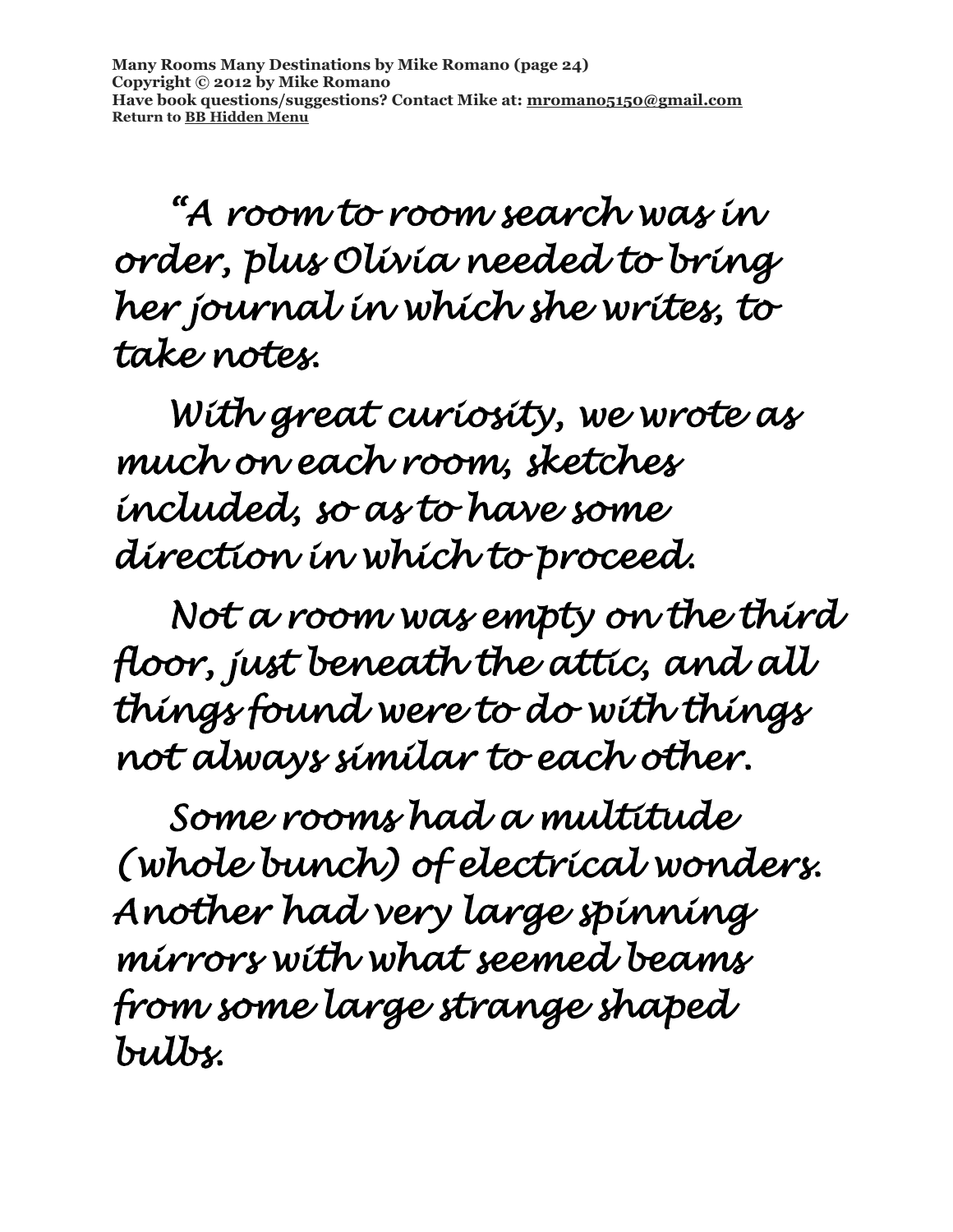**Many Rooms Many Destinations by Mike Romano (page 25) Copyright © 2012 by Mike Romano Have book questions/suggestions? Contact Mike at: [mromano5150@gmail.com](mailto:mromano5150@gmail.com) Return t[o BB Hidden Menu](https://www.bartlettbiographies.com/hidden-menu)**

*Each one with a more confusing thing than the last. "Josh, it'll take us years to figure all these things out," Olivia said.* 

 *"Well, good thing we're young!" Olivia gave out with a belly laugh, and I followed. (deep down strong laugh)* 

 *Holding my hand out to her bowing, I said, "Well Ma'am, shall we proceed?"* 

 *With a grin she said, "Nothing I'd rather do." Off we went skipping down the hall to the next curious encounter.* 

*END CHAPTER FOUR*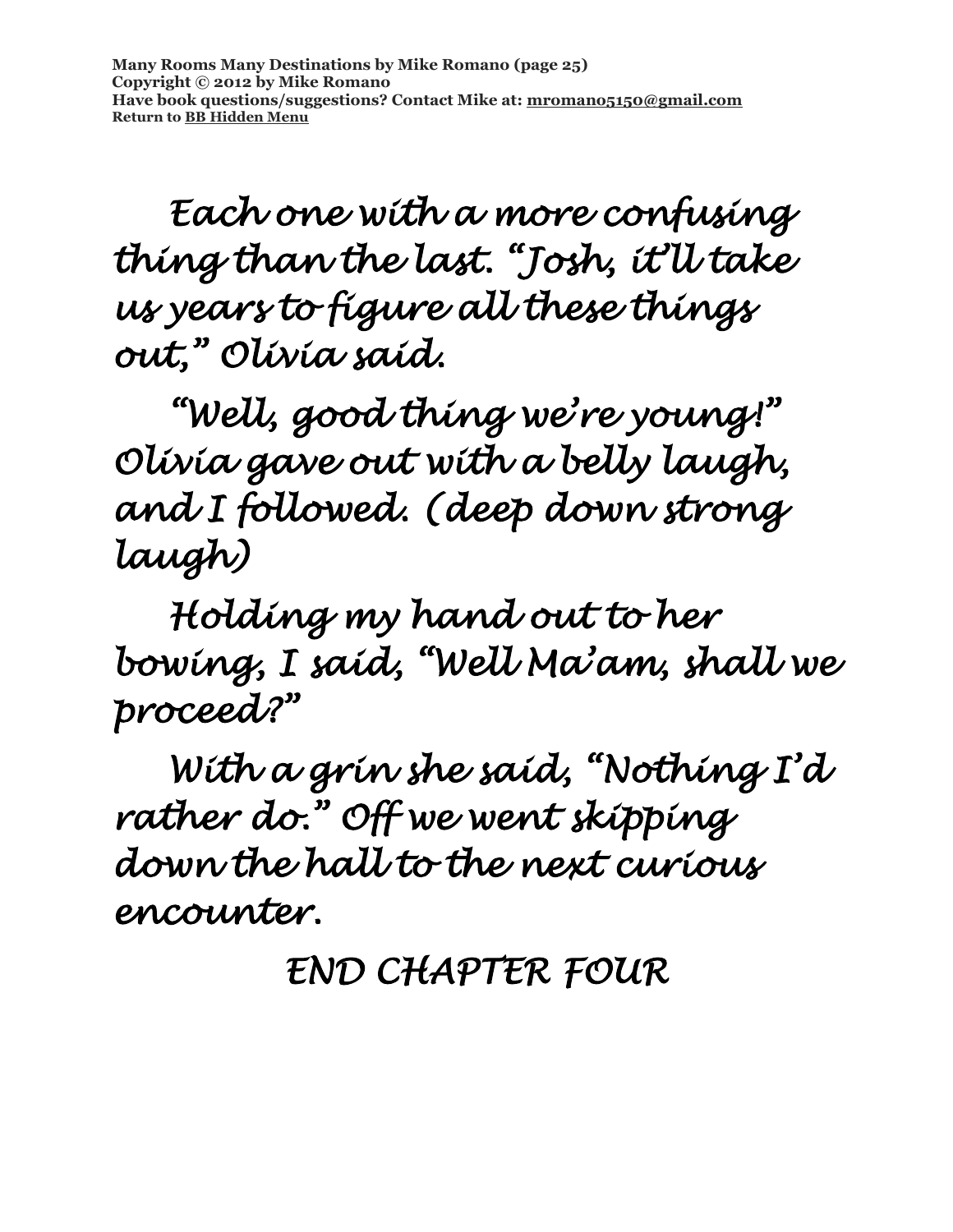**Many Rooms Many Destinations by Mike Romano (page 26) Copyright © 2012 by Mike Romano Have book questions/suggestions? Contact Mike at: [mromano5150@gmail.com](mailto:mromano5150@gmail.com) Return t[o BB Hidden Menu](https://www.bartlettbiographies.com/hidden-menu)**

## *CHAPTER FIVE My Mind Went Back to the Spinning Mirrors Room*

 *"Olivia, we need to go back to that spinning mirrors room, cause I can swear I heard voices in it!"* 

 *"What…Me too! I just didn't say anything, as not to have you think I was crazy. Let's go!"* 

 *Back down the long eight foot wide hallway we ran, till we stood in front of the door. Both of us could feel a presence there. So thick, you could grab it! Into it we slowly walked. Ever moving our heads from*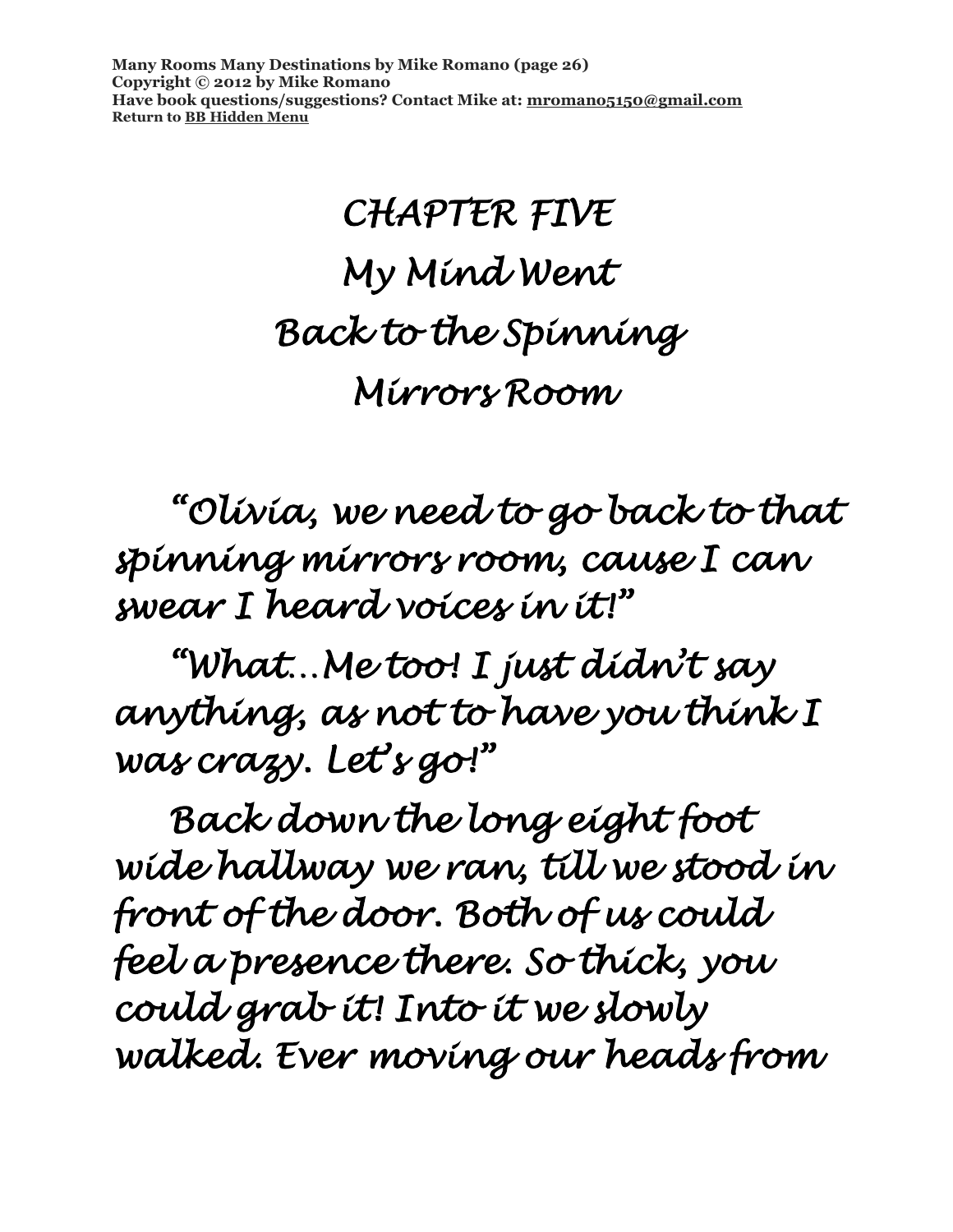**Many Rooms Many Destinations by Mike Romano (page 27) Copyright © 2012 by Mike Romano Have book questions/suggestions? Contact Mike at: [mromano5150@gmail.com](mailto:mromano5150@gmail.com) Return t[o BB Hidden Menu](https://www.bartlettbiographies.com/hidden-menu)**

*side to side waiting for a face to jump out of somewhere…we weren't sure what to expect.* 

 *Searching the room for clues, we came across a pile of books in the corner nestled in a wooden box, by date, it seemed.* 

 *We each took a pile and plowed through the words, sketches and didn't know what the heck these squiggly lines meant.* 

 *"Josh, Josh. Here is a short diagram and explanation of what it does, oh, and on the second page, how to use it, I think."* 

 *Reading on, Olivia said,* 

 *"The spinning mirrors, produce a light, when acted on by these blue*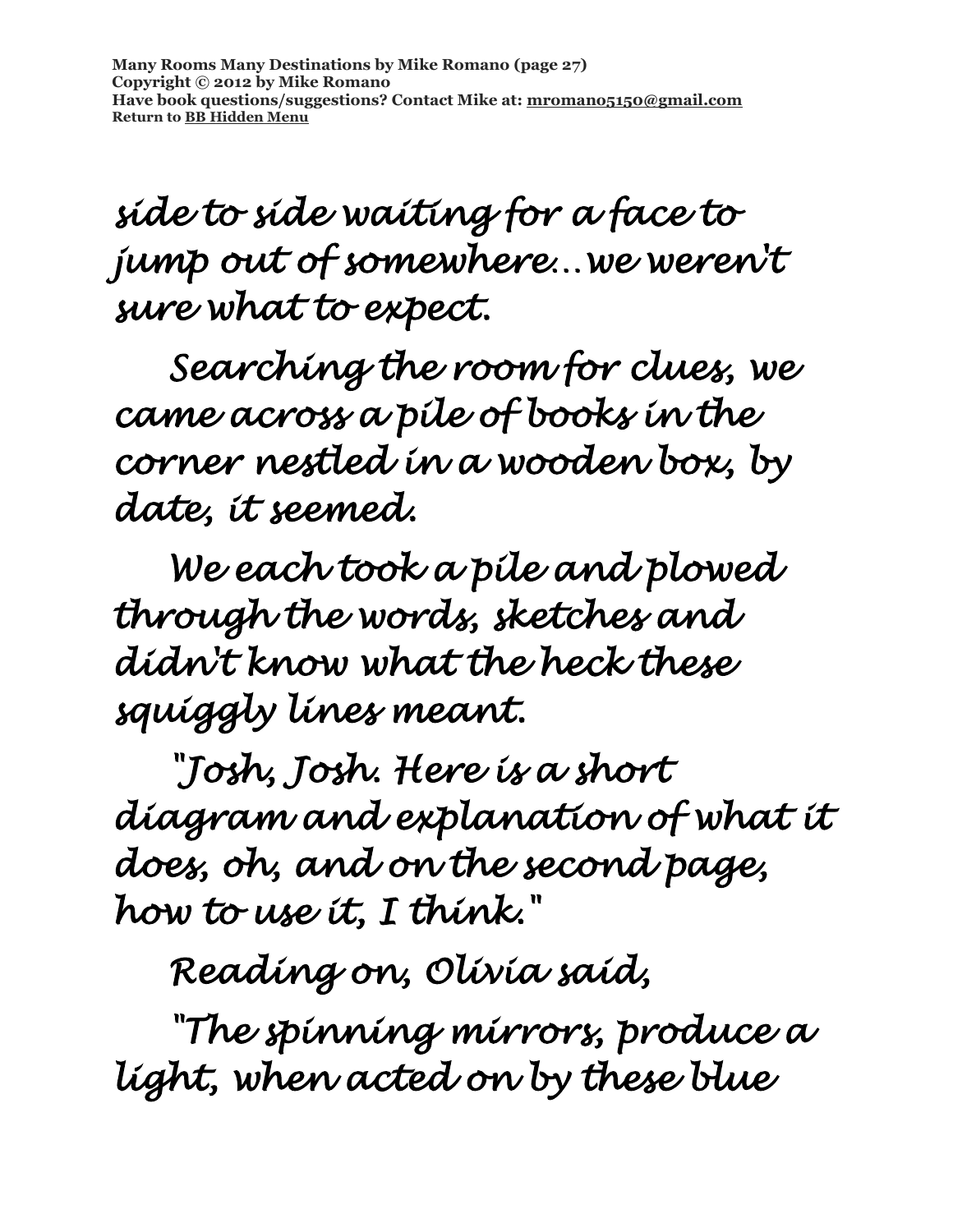**Many Rooms Many Destinations by Mike Romano (page 28) Copyright © 2012 by Mike Romano Have book questions/suggestions? Contact Mike at: [mromano5150@gmail.com](mailto:mromano5150@gmail.com) Return t[o BB Hidden Menu](https://www.bartlettbiographies.com/hidden-menu)**

*bulbs, and allow us to see events that have already happened. Let's see, that's in reverse, counter clockwise. What would happen in clockwise, I wonder Josh?"* 

 *"Let us not get ahead of ourselves," I said. "Here, everything needs to be cleaned, and the wires checked as not to blow up!"* 

 *A cleaning we went for the better part of an hour and a half of polishing and checking till Olivia said, "I do believe we are ready brother."* 

 *"I do believe you are correct," as we both laughed a bit too similar to a mad scientist for my taste.*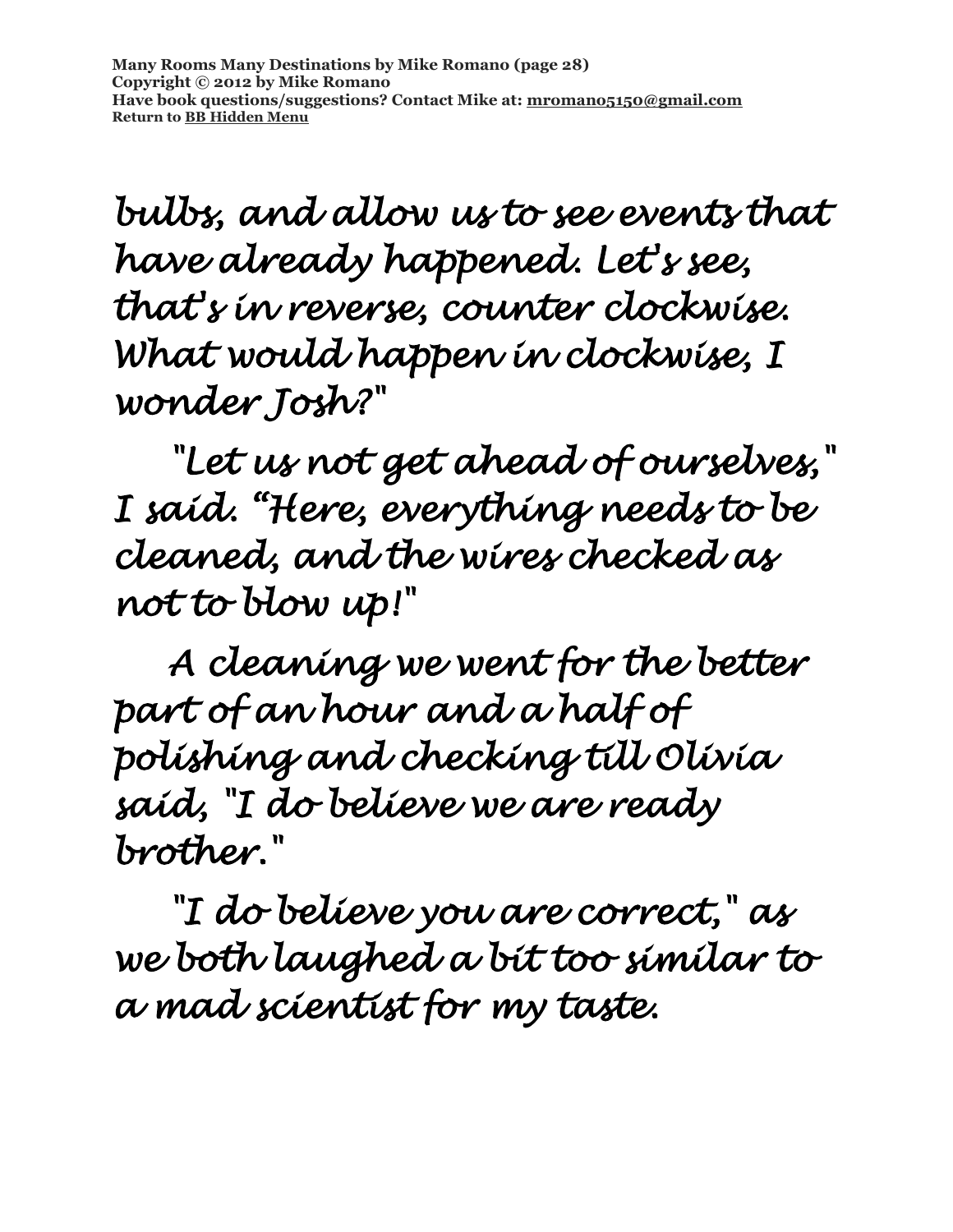*Flicking, Lord knows "How" many switches, the book said to slowly turn the largest dial to the left.* 

 *"Throw the large switch to get all the 'big' electricity going," I said to Olivia.* 

 *The crackle of electricity popped all over the room, from tall poles to equipment, scaring the heck out of us.* 

 *A "hummmm" progresses into a growl as the angled mirrors began to sway, spin and sparkle.* 

 *The faster the spin, the way more sparkle, until the room was aglow with seemingly living light!* 

 *In the center we could see the vague figures of a ship...a pirate ship.*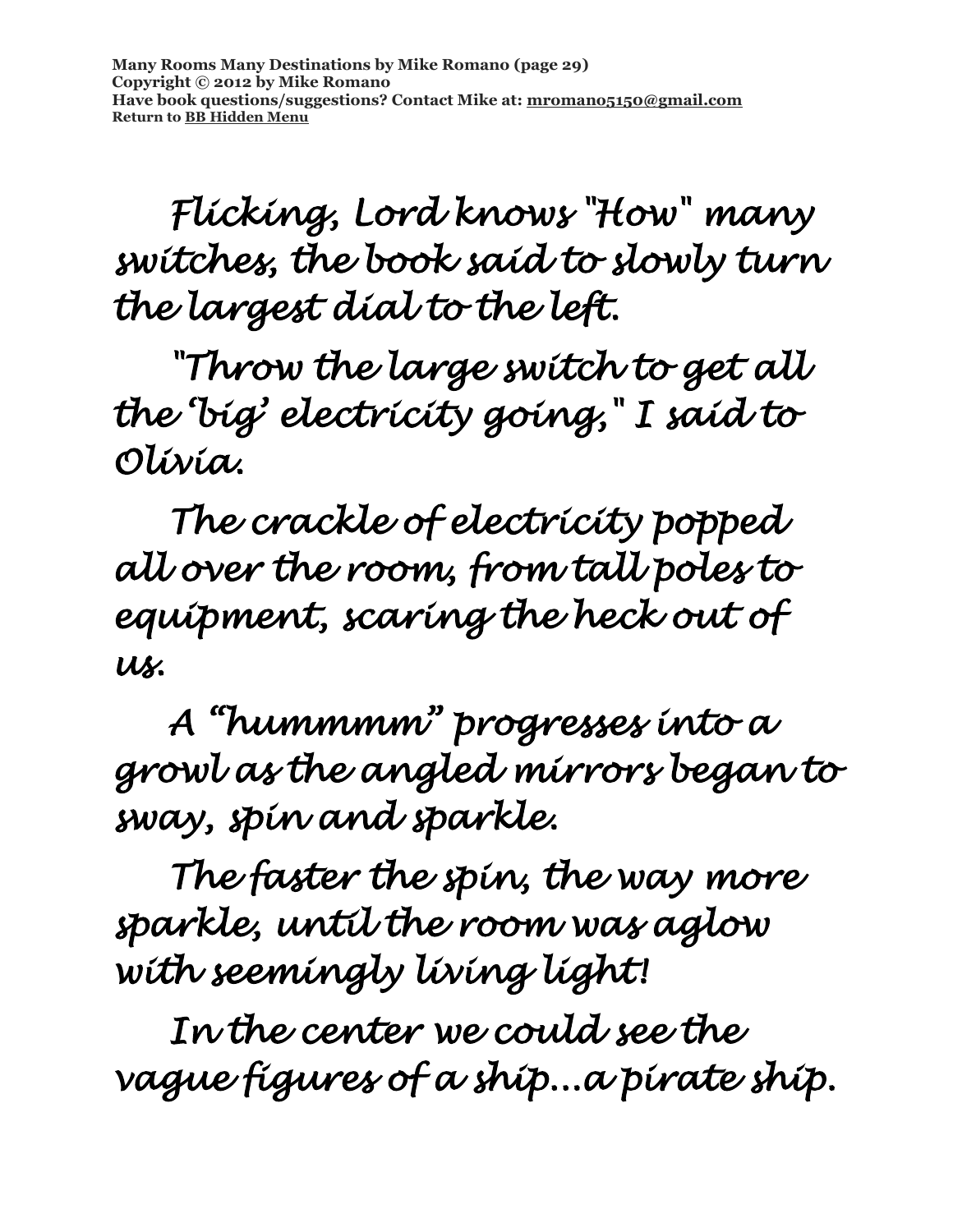*Men in that type clothes were on a ship huddled to one side, for what we didn't know.* 

 *Then all of a sudden, we could hear them. Screaming orders to fire a broadside, seeing the cannons blasting at a nearby ship.* 

 *The pirates pulled up against the other ship and swung over with their cutlasses waving and pistols firing.* 

 *I quickly ran to the wall of switches and shut them off, then sat down.* 

 *Olivia was completely freaked and sat beside me. "How the heck did you do that," she questioned, "and why is my shirt wet with sea water?"*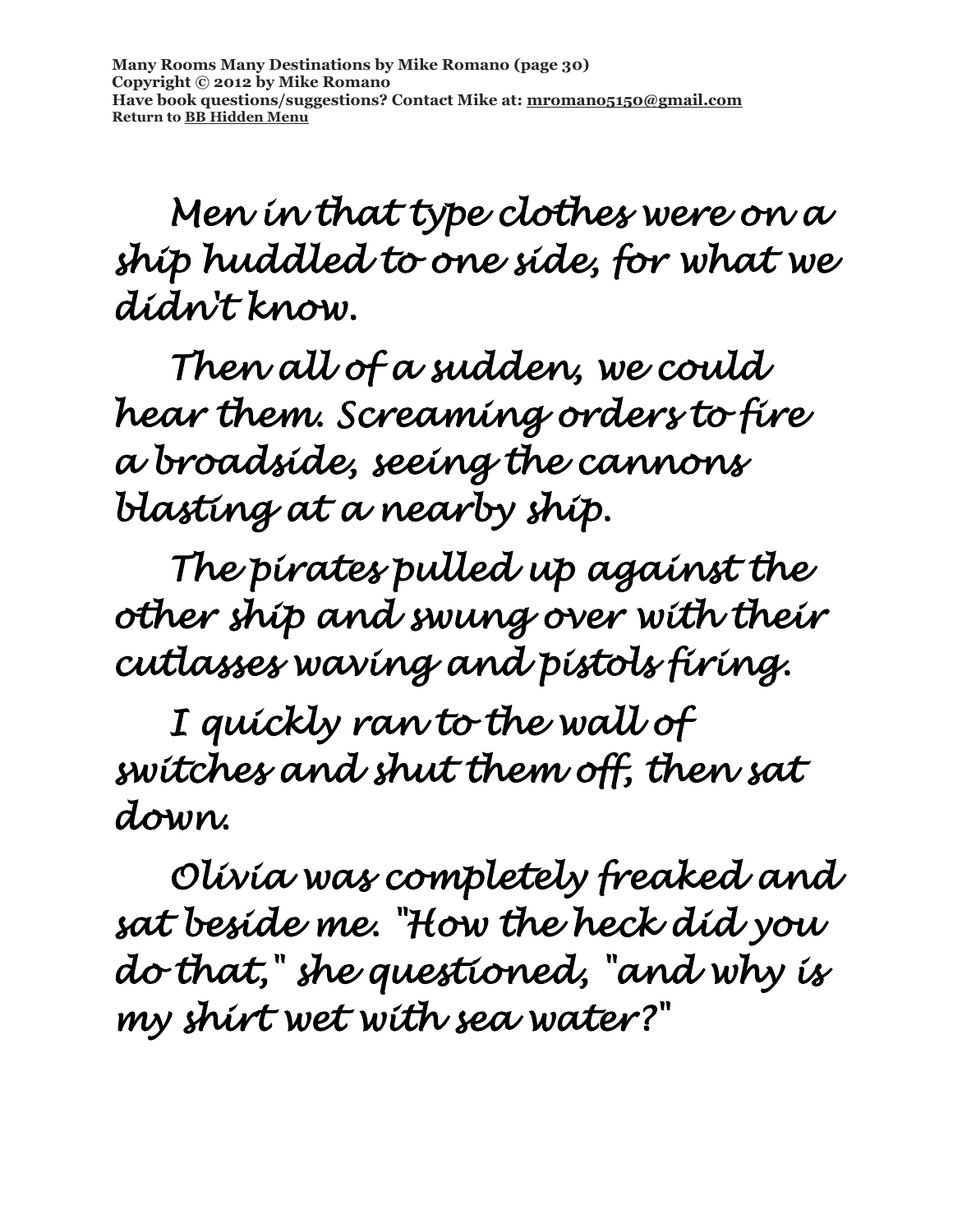**Many Rooms Many Destinations by Mike Romano (page 31) Copyright © 2012 by Mike Romano Have book questions/suggestions? Contact Mike at: [mromano5150@gmail.com](mailto:mromano5150@gmail.com) Return t[o BB Hidden Menu](https://www.bartlettbiographies.com/hidden-menu)**

 *"Not a clue, but before we try 'THAT' again, we surly need to read a whole lot more."* 

 *She leaned back on the floor and all she said was "Yes sir!"* 

#### *END CHAPTER FIVE*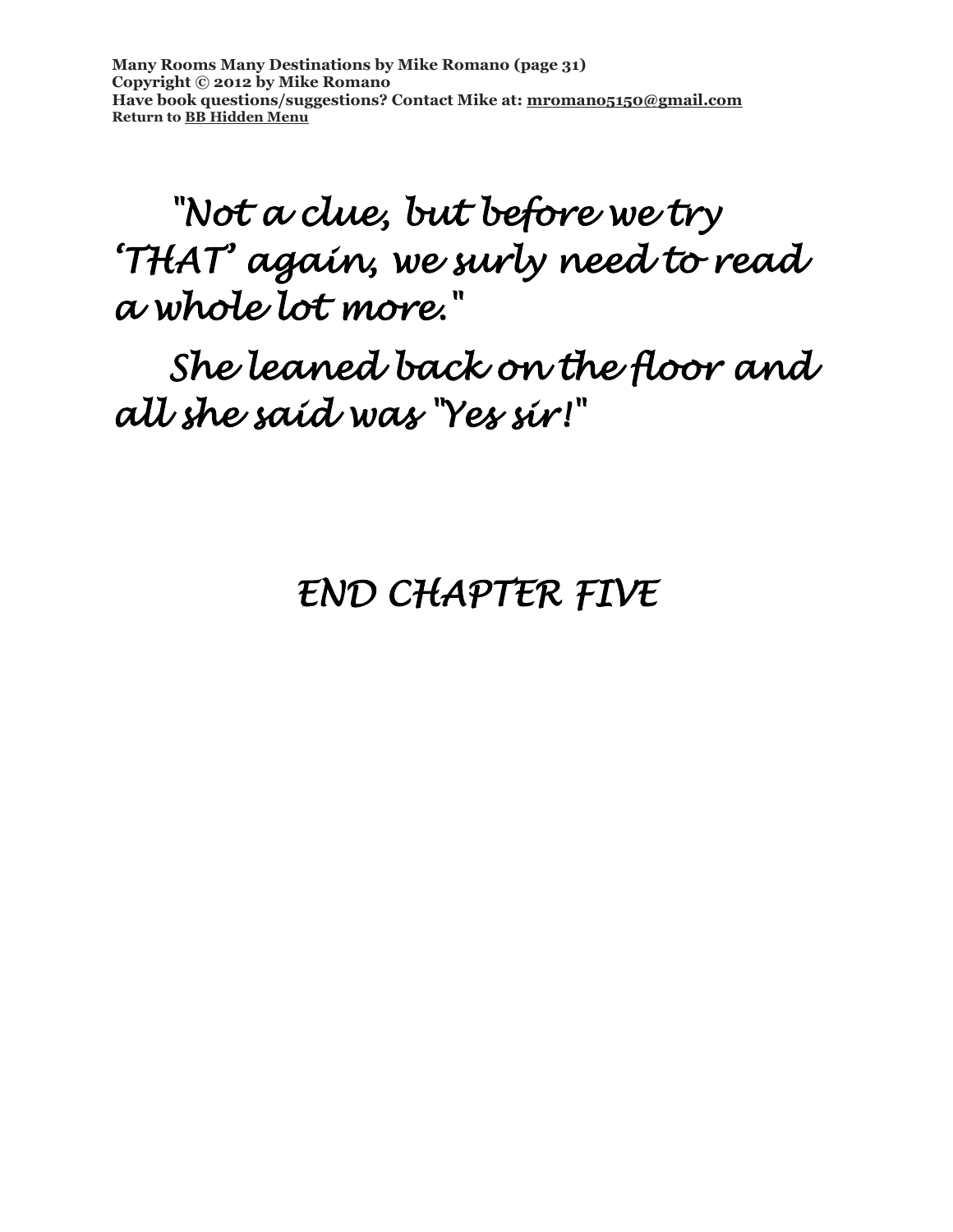**Many Rooms Many Destinations by Mike Romano (page 32) Copyright © 2012 by Mike Romano Have book questions/suggestions? Contact Mike at: [mromano5150@gmail.com](mailto:mromano5150@gmail.com) Return t[o BB Hidden Menu](https://www.bartlettbiographies.com/hidden-menu)**

## *CHAPTER SIX Back to the Room With the Tunnel*

 *Back to looking around the Mirrors room and that "tunnel like" door in the very far wall.* 

 *The door itself seemed to be made of serious four inches by one foot boards, with old time square finger sized nails in it. Six feet around, it also had metal straps across if that were six inches wide by what had to be half an inch thick seemingly there to keep someone from coming through to this side not us out.* 

 *There was a bronze clapper like door puller to open it. That is if*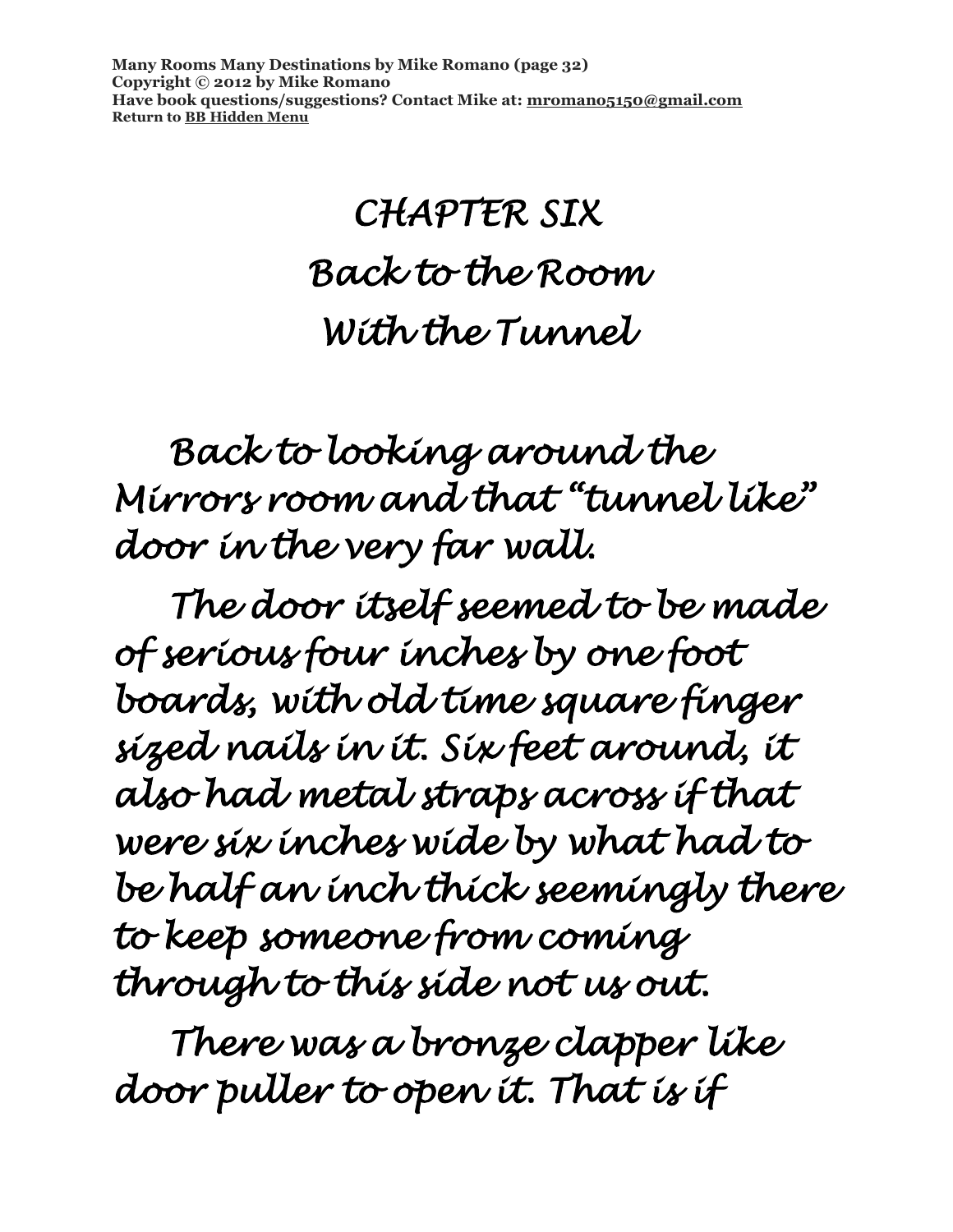**Many Rooms Many Destinations by Mike Romano (page 33) Copyright © 2012 by Mike Romano Have book questions/suggestions? Contact Mike at: [mromano5150@gmail.com](mailto:mromano5150@gmail.com) Return t[o BB Hidden Menu](https://www.bartlettbiographies.com/hidden-menu)**

*anyone could figure how to spring the lock.* 

 *Reading through the rest of the morning, Olivia found several pages pertaining (about) the "fort door," as we called it. "Here, here's a diagram of the construction," Olivia shouted from across the room.* 

 *"Let's see, there is a long trench, line cut in the floor covered by another wooden plank, over to, ah, ah…There," she said!* 

 *Following it to the end was a small box on the wall. Opening it, showed us a smaller throw switch like in the movies. "Well Josh, go ahead."*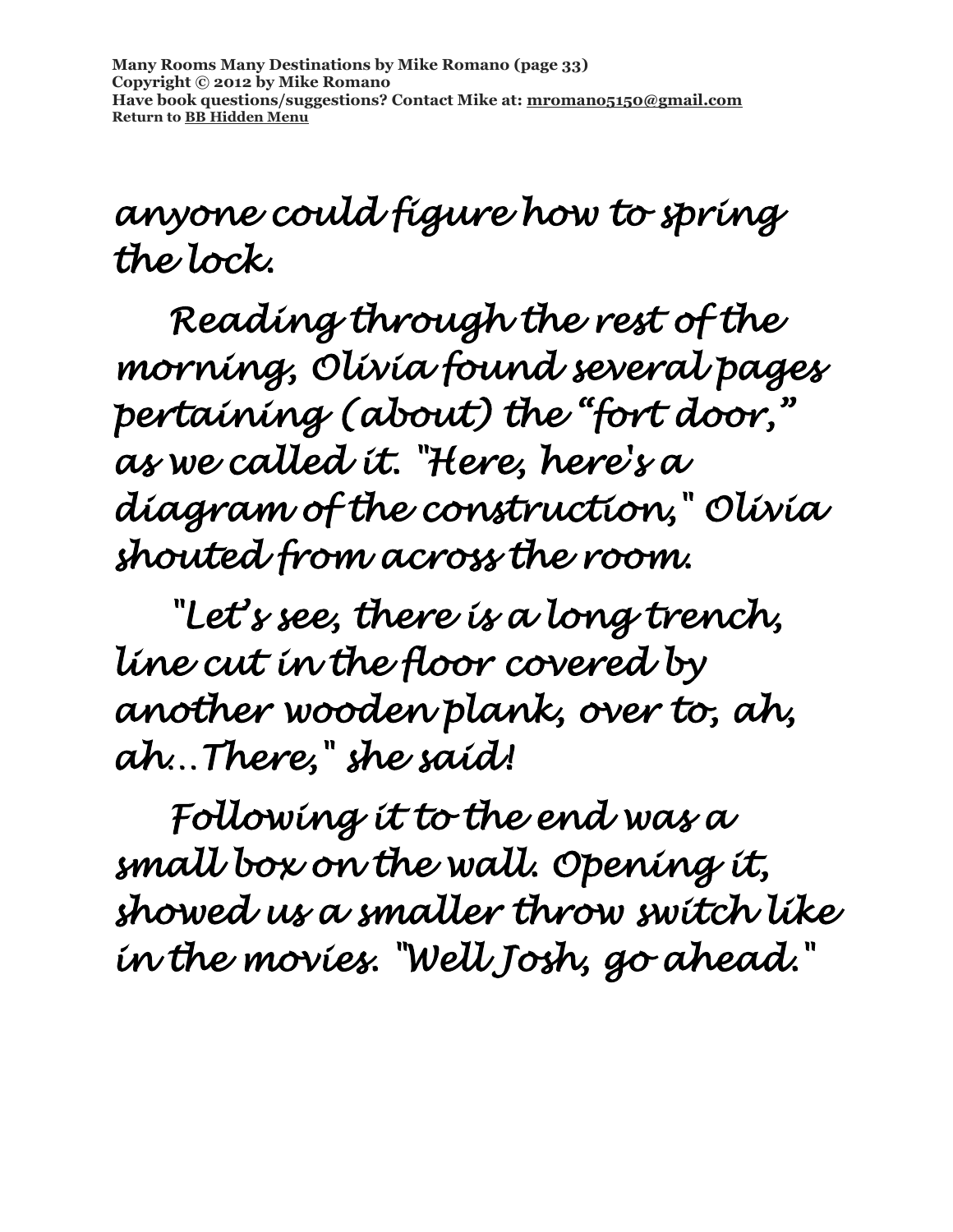**Many Rooms Many Destinations by Mike Romano (page 34) Copyright © 2012 by Mike Romano Have book questions/suggestions? Contact Mike at: [mromano5150@gmail.com](mailto:mromano5150@gmail.com) Return t[o BB Hidden Menu](https://www.bartlettbiographies.com/hidden-menu)**

 *Slowly touching the switch with my fingers, down I pulled and there I heard a "Klunk!"* 

 *A small six inch by six inch door sprung open in the front of the door.* 

 *Trying to see in the dark hole proved impossible, but Olivia shouted "Stop!"* 

 *"There was a page, lemme see." Through the book she went page by page till, "I have it, 10…7…56, the code."* 

 *Well, now comes the time. Reaching my hand in, oh yes, slowly, my fingers feel buttons. Which way is "One?"* 

 *"Go ahead," Olivia said.*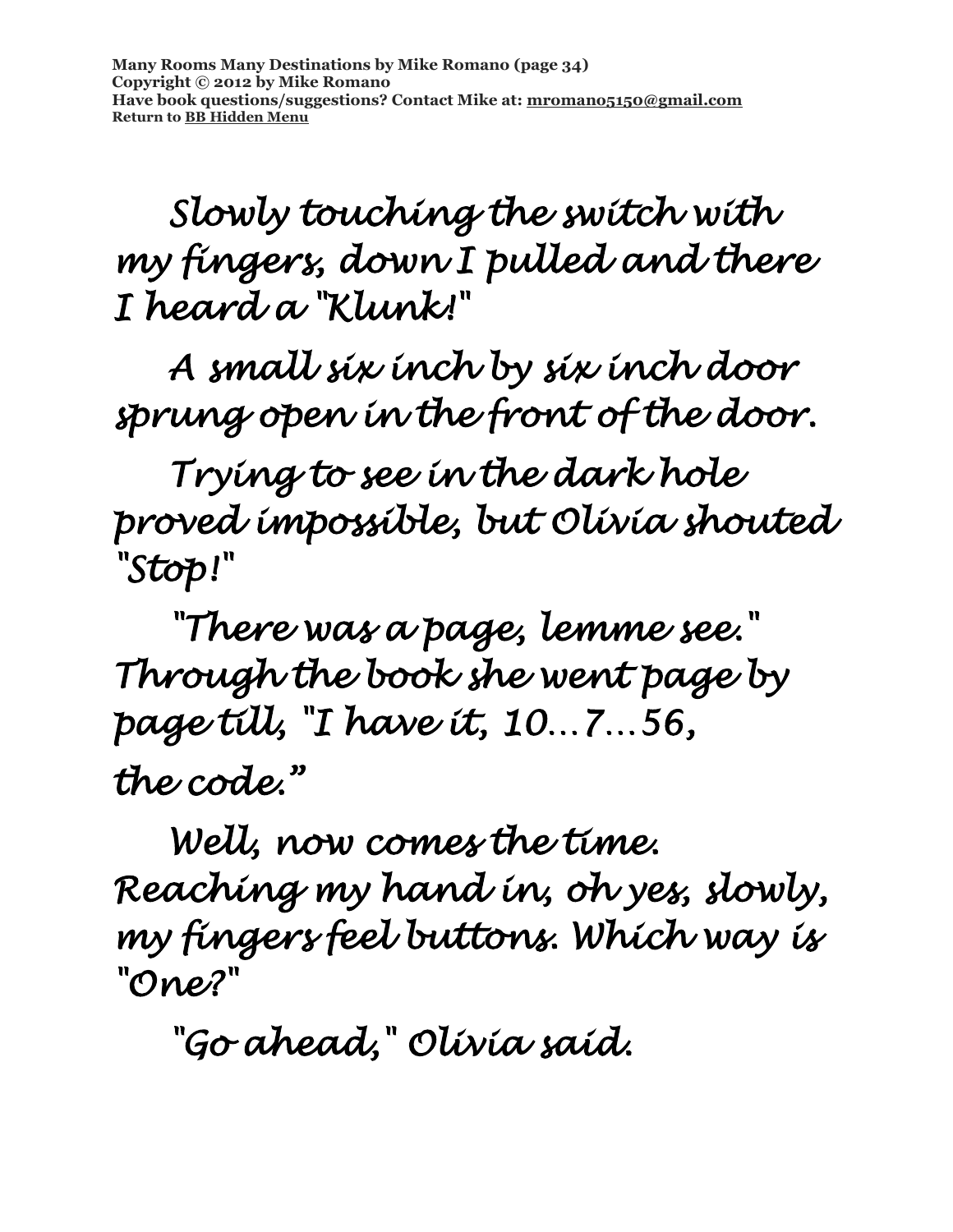**Many Rooms Many Destinations by Mike Romano (page 35) Copyright © 2012 by Mike Romano Have book questions/suggestions? Contact Mike at: [mromano5150@gmail.com](mailto:mromano5150@gmail.com) Return t[o BB Hidden Menu](https://www.bartlettbiographies.com/hidden-menu)**

 *"Yeah, go ahead," I mumbled to my self. 10 7 56 I think I pressed and "Sproing!" the door unlocked and sprung loose ever so little. Just enough for us to get a finger hold to pull it open.* 

 *Now that it was open, what kind-a freaky thing lay on the other side?* 

 *Gathering up a lot of nerve, we both gave it a pull and it swung open as easy as you please.* 

 *"Well, will you look at that," said Olivia!* 

#### *END CHAPTER SIX*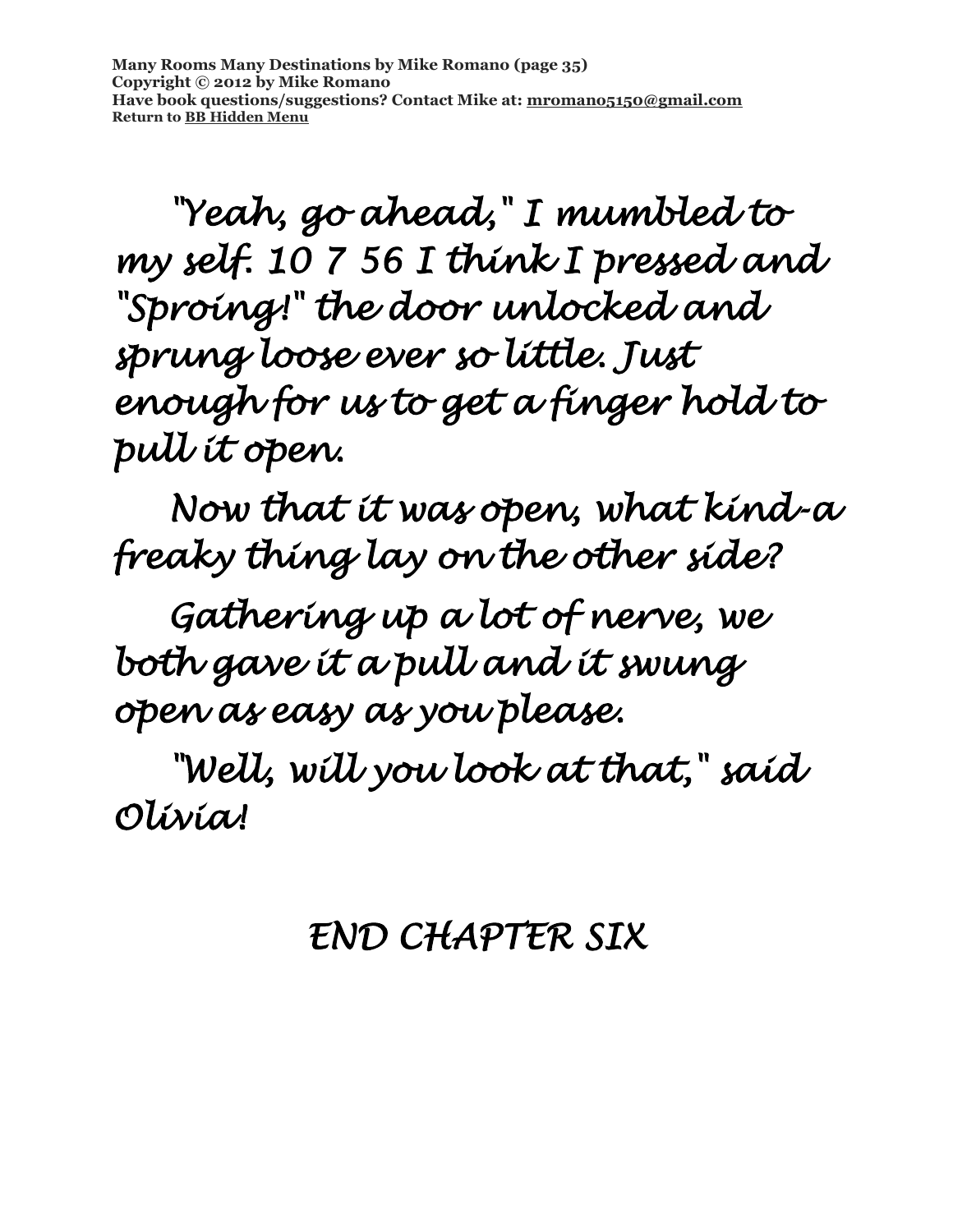**Many Rooms Many Destinations by Mike Romano (page 36) Copyright © 2012 by Mike Romano Have book questions/suggestions? Contact Mike at: [mromano5150@gmail.com](mailto:mromano5150@gmail.com) Return t[o BB Hidden Menu](https://www.bartlettbiographies.com/hidden-menu)**

# *CHAPTER SEVEN We Never Were Really Alone & O.K. ...Who Is That?*

 *As the door swung open, a cloud with flickering beams of lights shot here and there. Almost like a laser light show.* 

 *Then, after several moments, they got more, …well, together and something started to form.* 

 *The silhouette (outline) of a man started to appear. He waved to us, as not to appear frightening. Such a smile wouldn't scare anyone.*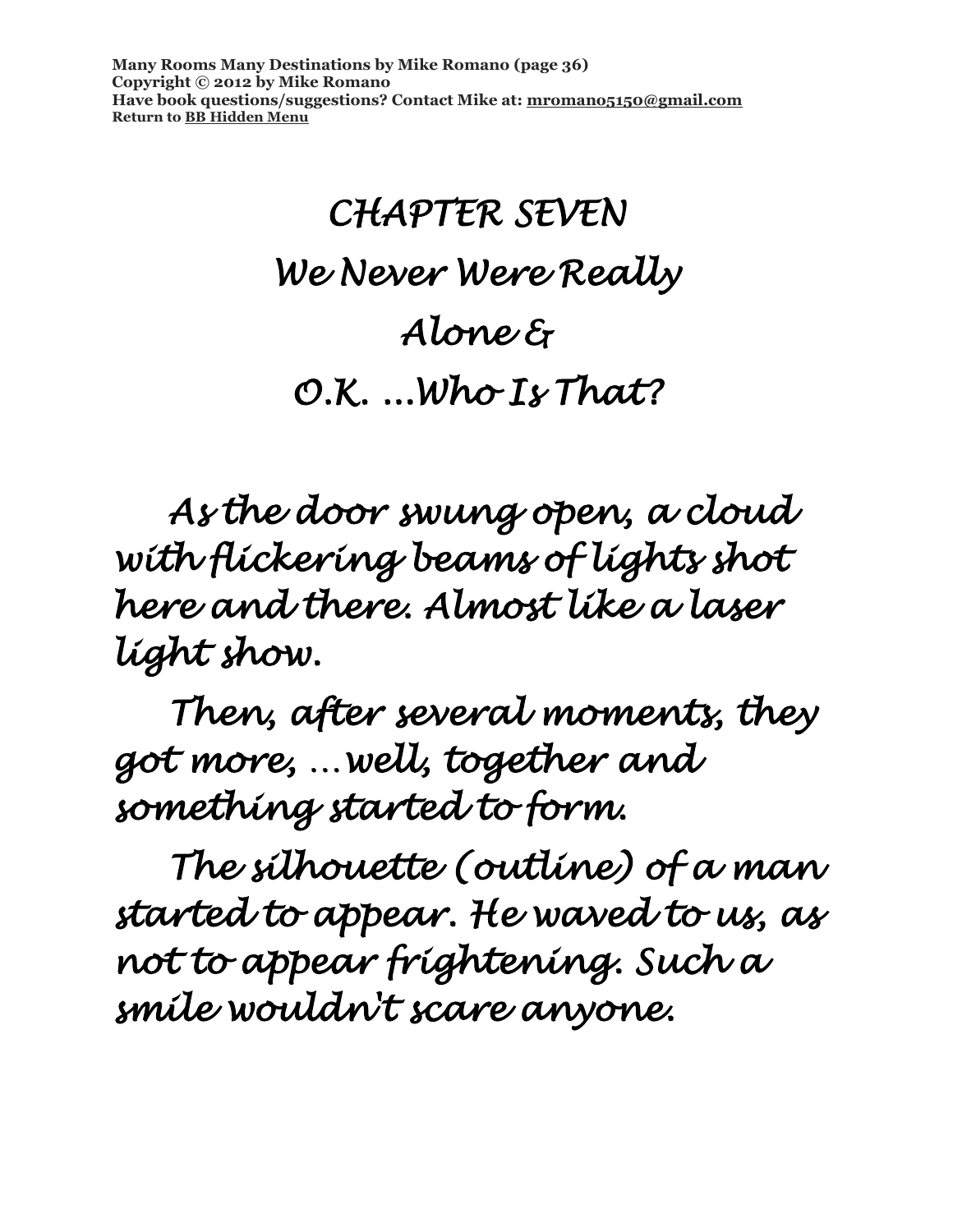**Many Rooms Many Destinations by Mike Romano (page 37) Copyright © 2012 by Mike Romano Have book questions/suggestions? Contact Mike at: [mromano5150@gmail.com](mailto:mromano5150@gmail.com) Return t[o BB Hidden Menu](https://www.bartlettbiographies.com/hidden-menu)**

 *"Hello, my children, my name is Nicola, and yours?"* 

 *I looked beck at Olivia saying, "This is only a hologram."* 

 *"Then how does it know we are kids?"* 

 *I shrugged my shoulders then said, "I am Joshua, and this is my sister Olivia."* 

 *"Very pleased to meet you. To be truthful, I'm very pleased to meet anyone," as he laughed a bit then smiled. "How did you come to be here this day? It is day isn't it?"* 

 *"Well, ah, yes. Our Dad bought this house and all the doodads (things and oddities) in it."*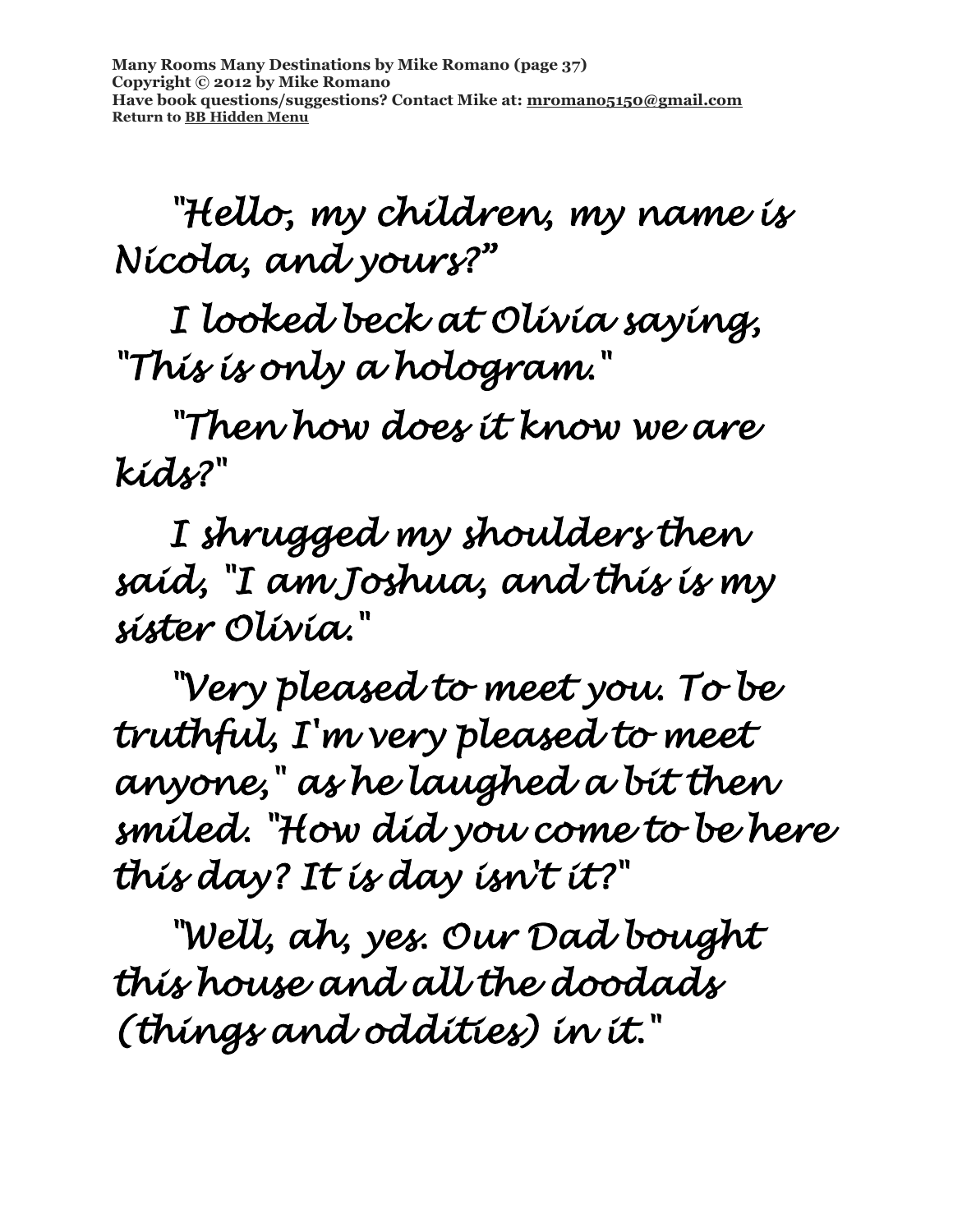*"Well, that could be wonderful, if you allow me to teach you how they all work," Nicola said.* 

 *With smiles to our ears, we gleefully shook our heads yes and he then started to teach as we took the cross legged squat position.* 

 *We asked if he would start with the spinning mirrors. He told us that they were a bit dangerous, but he thought we could be careful enough and he started in with what they had the possibility for.* 

 *"The mirrors have the capability to, not only show scenes from the past, but sounds and even, by some odd side effect, smells."*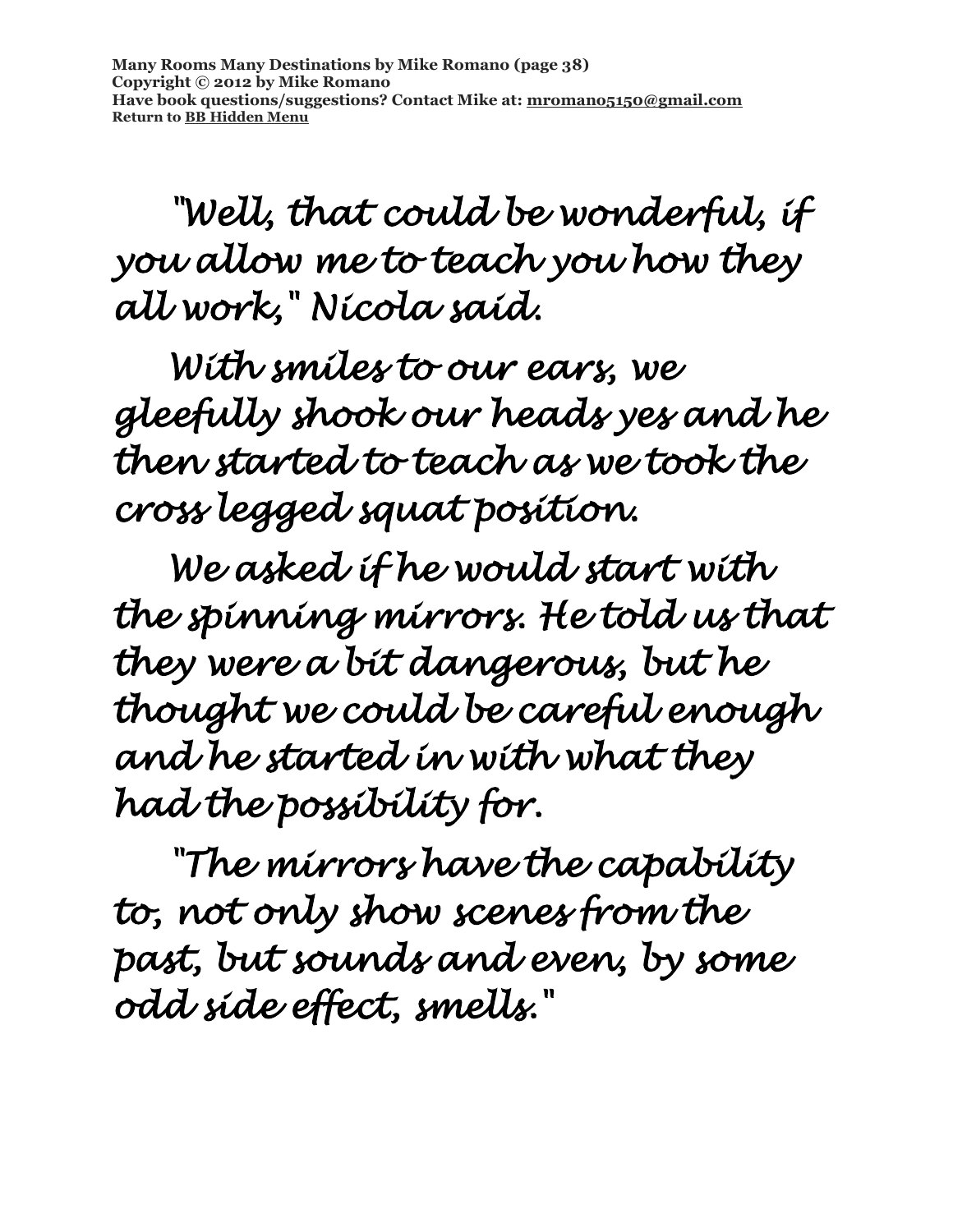*"Turning the master dial to the left allows one to go into the past, stopping at times and places long gone by."* 

 *Raising my hand, as if in school, he waived it down saying, "Just ask." What happens if we turn the master dial to the right?"* 

 *Tilting his head down, said, "We only did it once and saw more than we wished we ever had, so it was a pact we had never to do it again."* 

 *"Read the book numbered '24' where the instructions are laid out very simply. There are possibilities which we never tried as there was so much work and only the few of us...but who knows?"*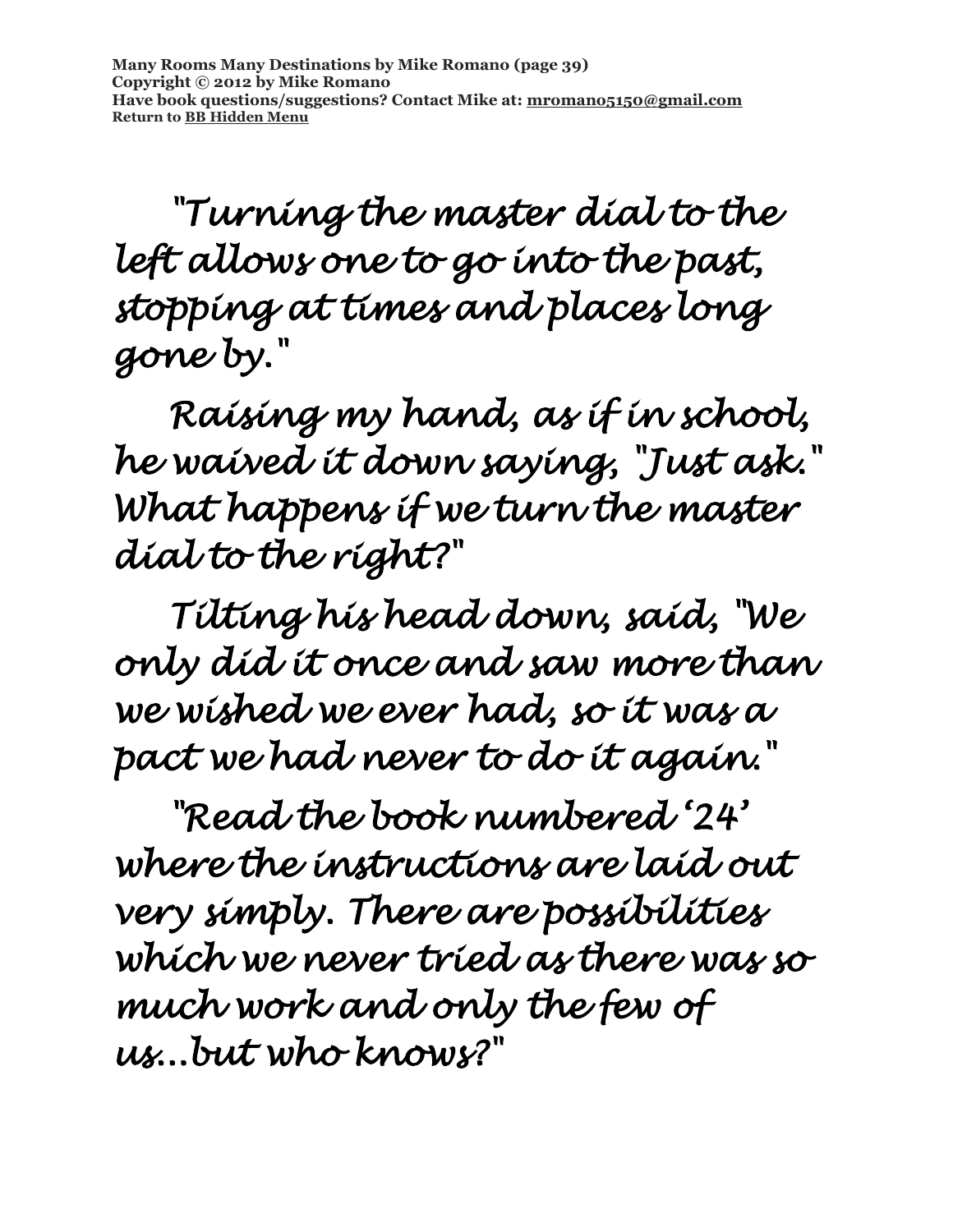**Many Rooms Many Destinations by Mike Romano (page 40) Copyright © 2012 by Mike Romano Have book questions/suggestions? Contact Mike at: [mromano5150@gmail.com](mailto:mromano5150@gmail.com) Return t[o BB Hidden Menu](https://www.bartlettbiographies.com/hidden-menu)**

 *I said, "I do believe, Olivia, he meant traveling into the past in our solid form, what do you think?"* 

 *"I think we have a 'Lot' of reading to do before anything like that," Olivia said, sounding like Dad.* 

 *"Yeah, I think so too."* 

#### *END CHAPTER SEVEN*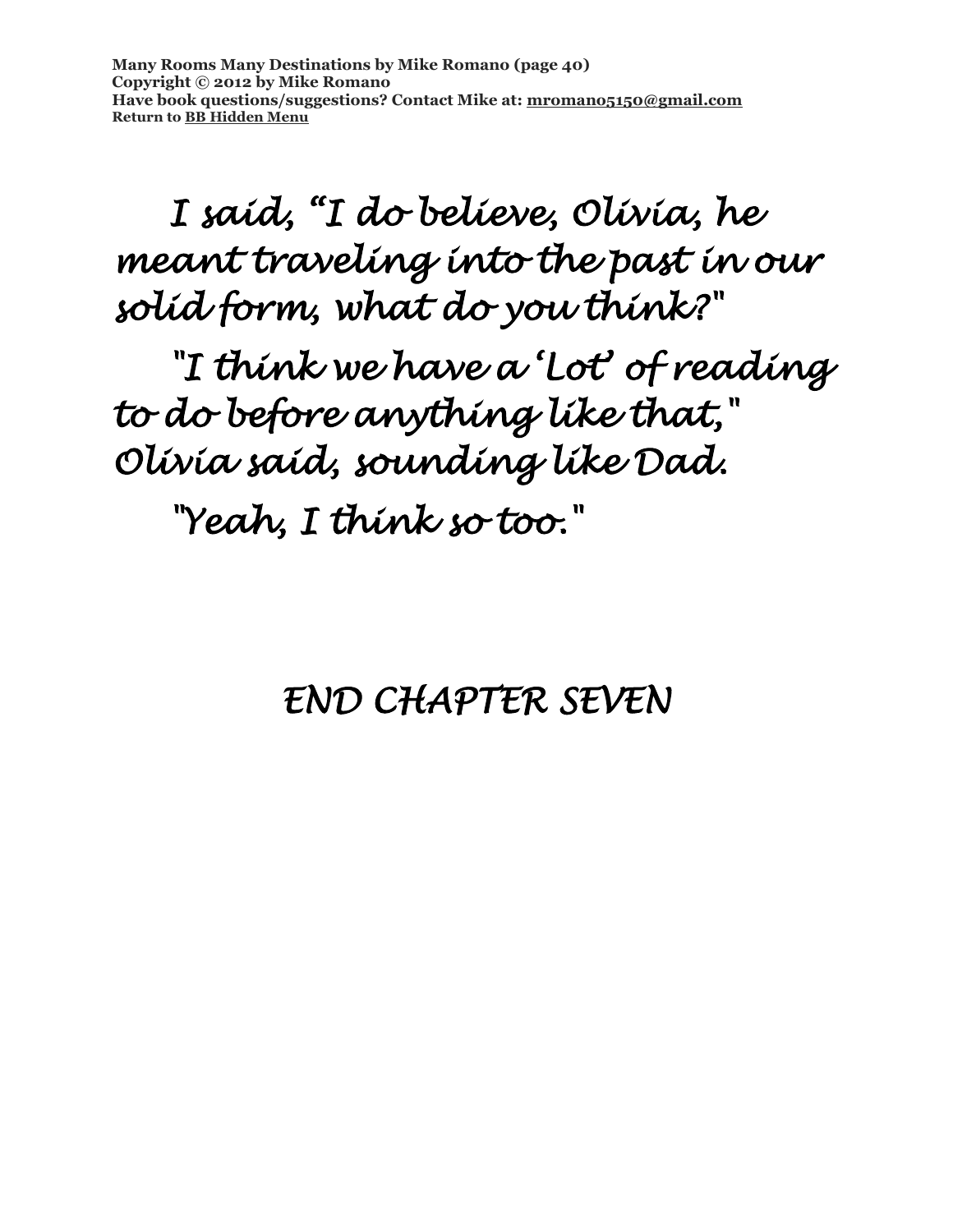**Many Rooms Many Destinations by Mike Romano (page 41) Copyright © 2012 by Mike Romano Have book questions/suggestions? Contact Mike at: [mromano5150@gmail.com](mailto:mromano5150@gmail.com) Return t[o BB Hidden Menu](https://www.bartlettbiographies.com/hidden-menu)**

# *CHAPTER EIGHT Let's Keep Dad Out of The Loop for Now Dad the Builder "Hey...What's This Room For?"*

 *Dad's contracting business was doing so well, that he and Olivia and I were able to take the summer off. His field supervisors, who called in daily several times, completed the jobs Dad had started at the beginning of summer. Dad needed that time to renovate a house that hadn't been lived in for half a hundred years!* 

 *Thank goodness there weren't strange and wonderful things on the*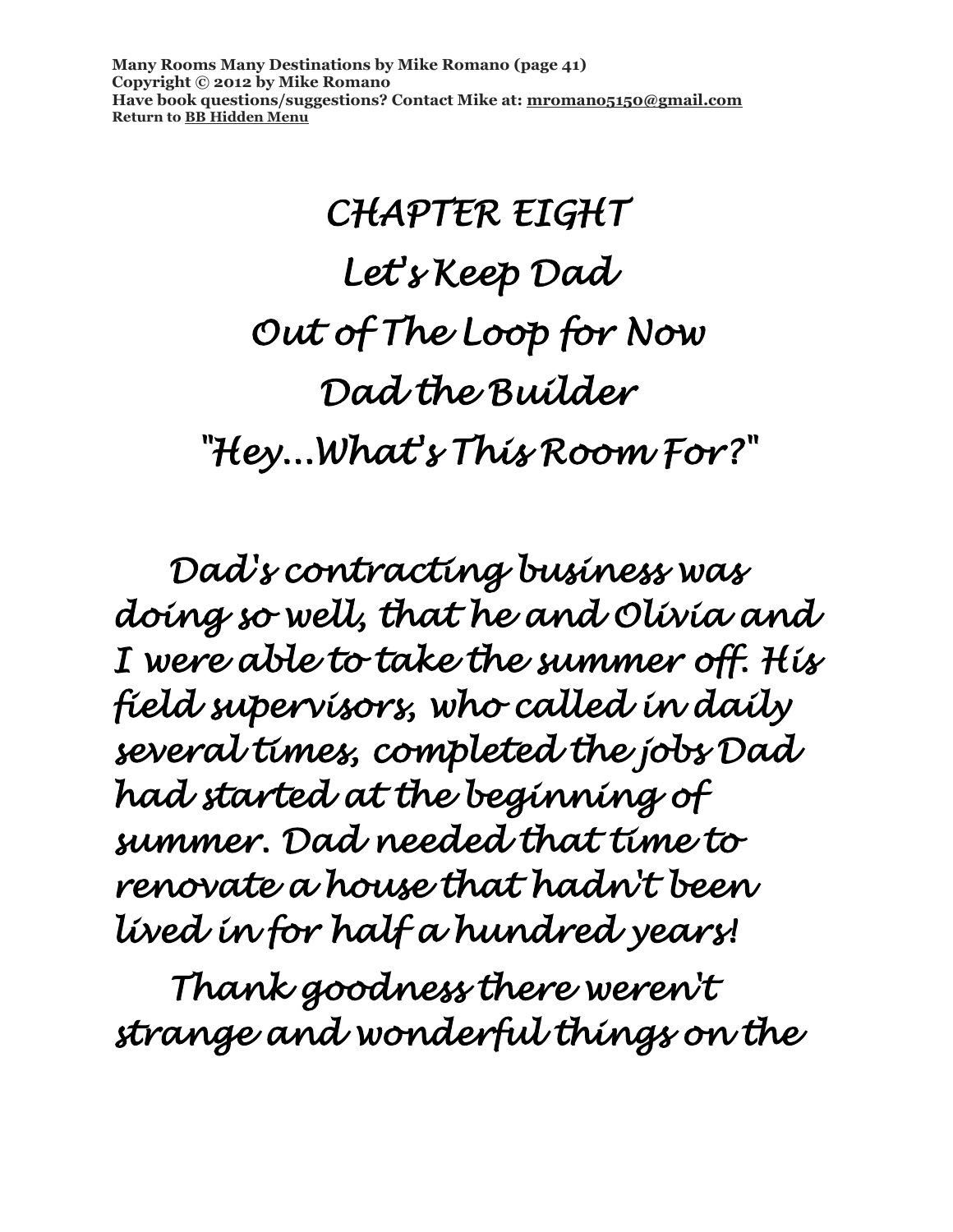**Many Rooms Many Destinations by Mike Romano (page 42) Copyright © 2012 by Mike Romano Have book questions/suggestions? Contact Mike at: [mromano5150@gmail.com](mailto:mromano5150@gmail.com) Return t[o BB Hidden Menu](https://www.bartlettbiographies.com/hidden-menu)**

*ground floor rooms as there were strewn all the heck over the top ones.* 

 *Seemed like the ground floor was the living and visiting one…the second, the sleeping and office space. Then there was the third and the attic. Both seemed chock full of strange oddities that we were bound and determined to become familiar with! But, back to the mirrors, and what we needed to do.* 

*#1 Make sure surfaces are clean* 

*#2 Don't lean into the visual area* 

*#3 Keep quiet as they may hear you* 

*#4 Learn emergency shut down* 

*#5 Be aware of time and place to write in ledger of dial spot to year*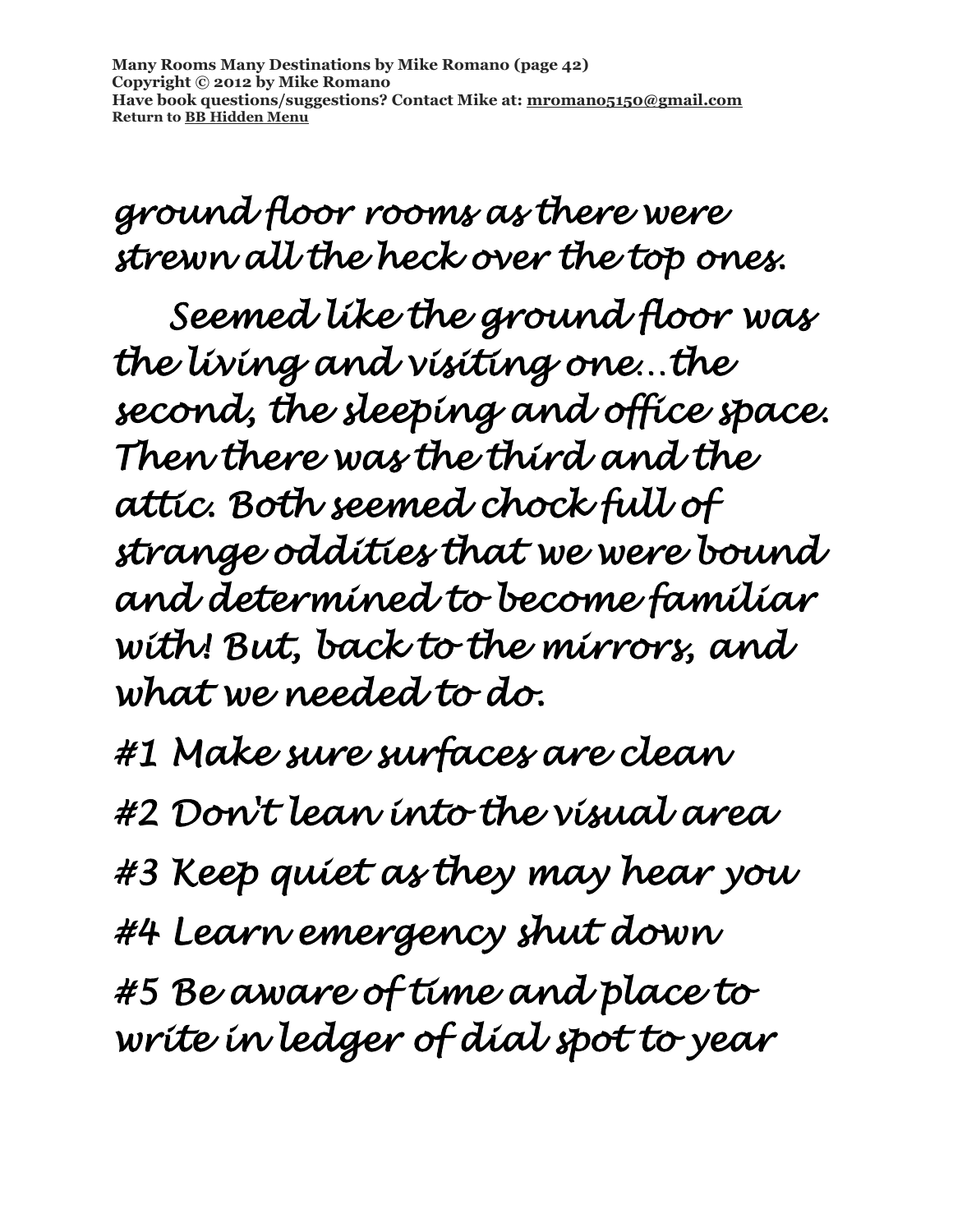**Many Rooms Many Destinations by Mike Romano (page 43) Copyright © 2012 by Mike Romano Have book questions/suggestions? Contact Mike at: [mromano5150@gmail.com](mailto:mromano5150@gmail.com) Return t[o BB Hidden Menu](https://www.bartlettbiographies.com/hidden-menu)**

 *"Seems easy enough," I said to Olivia. "Let's go and see where it takes us." With a smile and a nod, we were off* 

 *Re-wiping the mirrors to a shine, we went over to the dials. As we were told, we marked down in the book the starting numbers, and to where we moved them to. Three large lines and eighteen smaller ones in between were done.* 

 *There was the low hum, then more and more, till the sparkles started again. Then the flash in the center expanded into a ten foot wide live movie!* 

 *Olivia shushed me as I was "Oh Wowing" a bit too loudly.*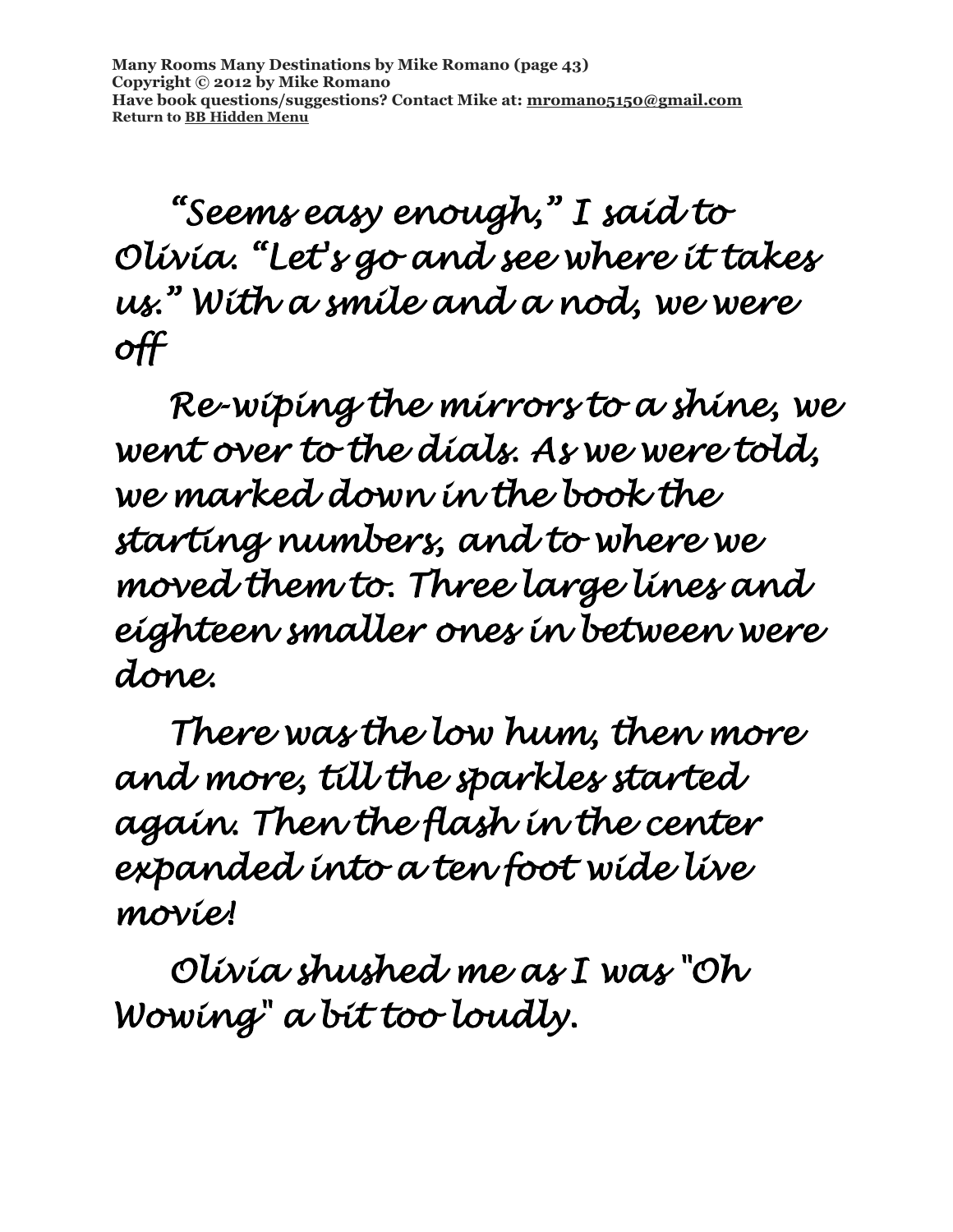**Many Rooms Many Destinations by Mike Romano (page 44) Copyright © 2012 by Mike Romano Have book questions/suggestions? Contact Mike at: [mromano5150@gmail.com](mailto:mromano5150@gmail.com) Return t[o BB Hidden Menu](https://www.bartlettbiographies.com/hidden-menu)**

 *Some people in pilgrim clothes were yanking this young lady off to a pile of sticks with a pole in the middle. She was crying, "I'm innocent," but they still yelled names at her.* 

*"Olivia. One of the names was* 

#### *WITCH!"*

 *"I don't care," she said. "WE need to do something!"* 

 *Into the center she stepped and right into their time. Shouting to let her go, waving her hands like a super crazy woman, they did.* 

 *She then grabbed the girl by the arm and yanked her into our room, into "Our" time!* 

 *I ran to the panel, turned it right the heck off, then turned to introduce ourselves.*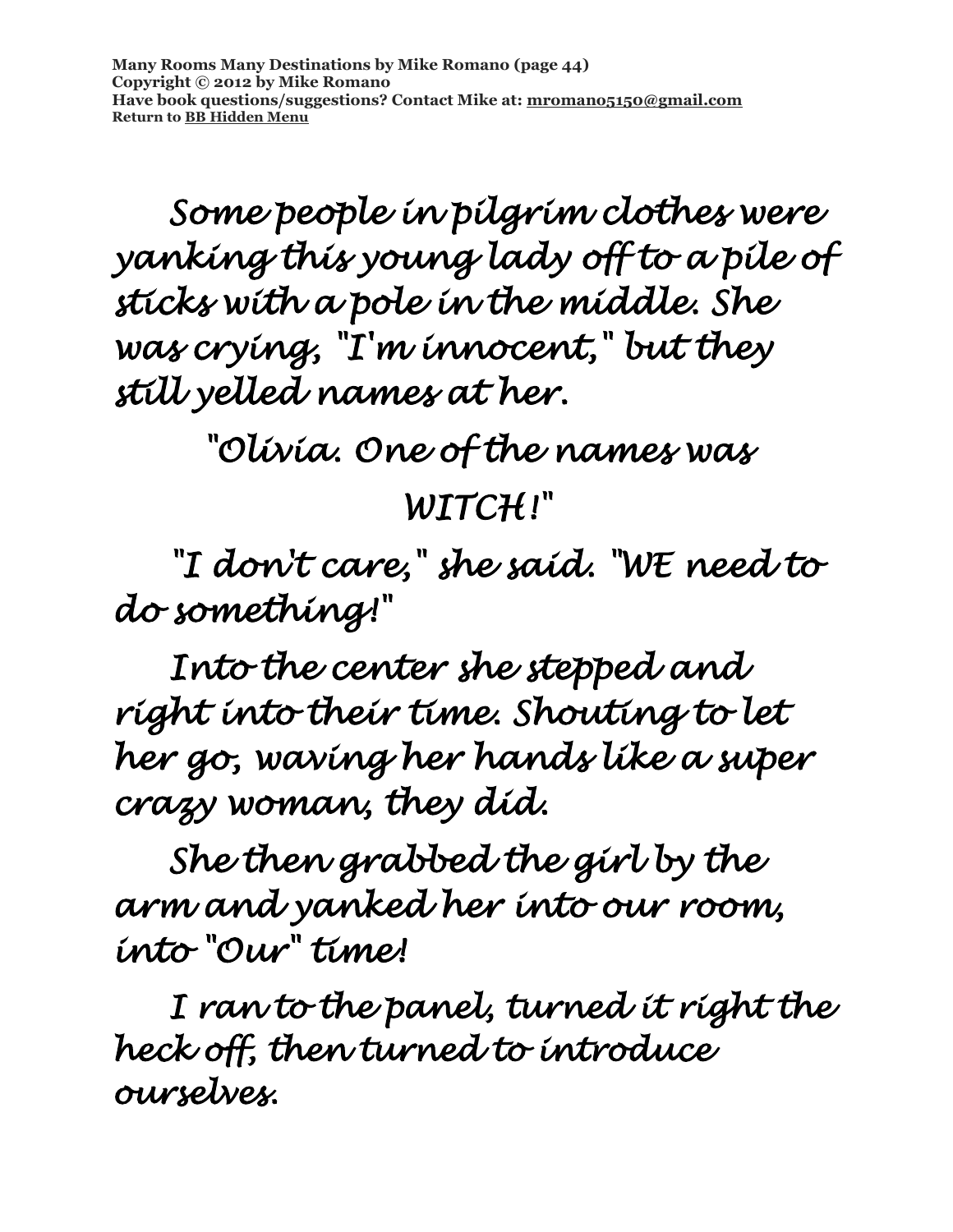**Many Rooms Many Destinations by Mike Romano (page 45) Copyright © 2012 by Mike Romano Have book questions/suggestions? Contact Mike at: [mromano5150@gmail.com](mailto:mromano5150@gmail.com) Return t[o BB Hidden Menu](https://www.bartlettbiographies.com/hidden-menu)**

 *"Hello, my name is Joshua, and this is my sister Olivia."* 

 *She looked, pretty afraid asking, "Are you a witch too?"* 

 *This was quickly unsettling, and we asked her if she were a good witch, like in the Wizard of Oz, not having much witchery to go on.* 

 *"Mostly," she said. Well, that mostly made us feel better.* 

 *We just sat in a circle looking at each other till she said, "My name's Elsbeth and I am forever in your debt, how may I serve you Joshua and Olivia?"* 

 *Now, sis, just one of your ordinary days in Casa Romano!* 

#### *END CHAPTER EIGHT*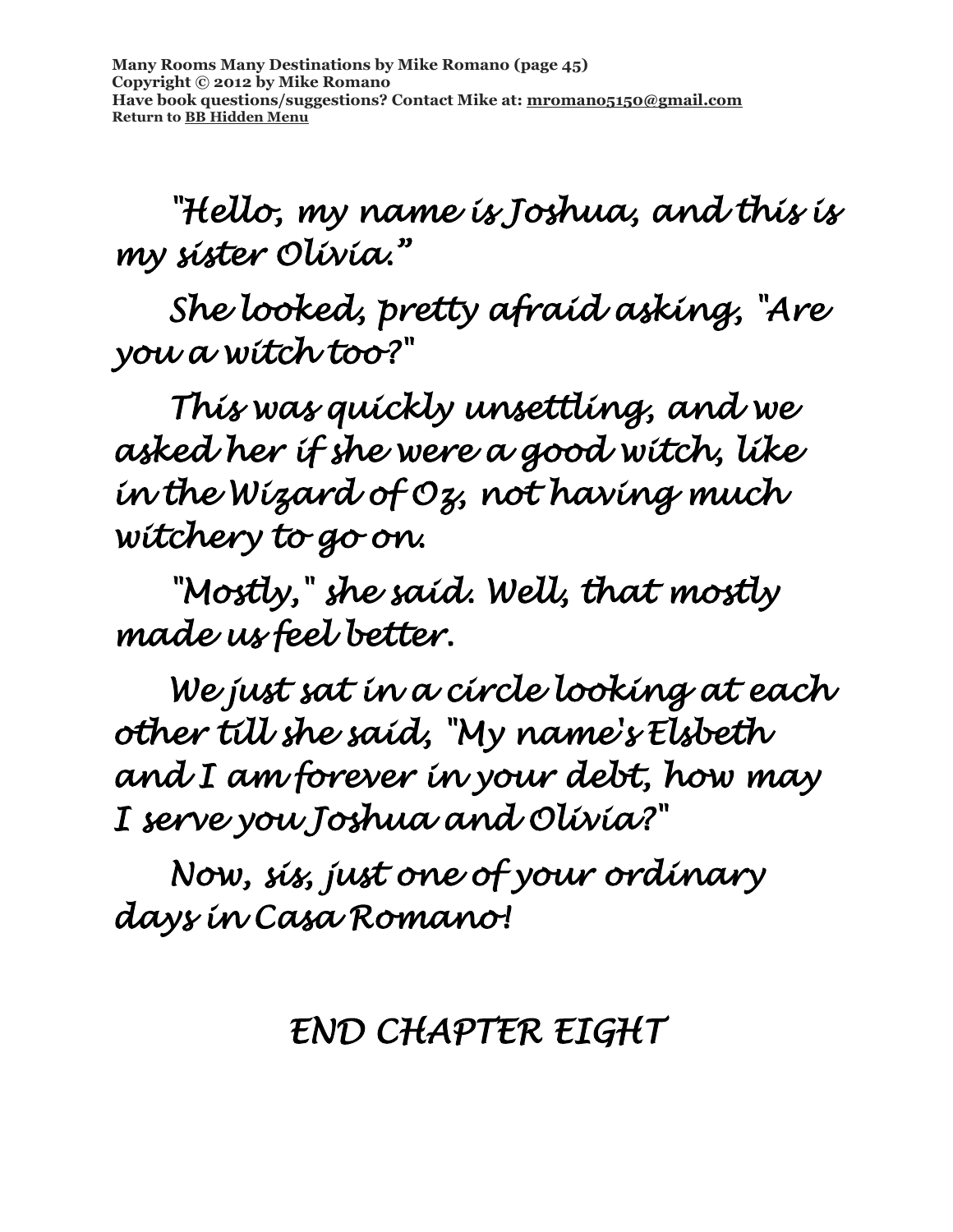**Many Rooms Many Destinations by Mike Romano (page 46) Copyright © 2012 by Mike Romano Have book questions/suggestions? Contact Mike at: [mromano5150@gmail.com](mailto:mromano5150@gmail.com) Return t[o BB Hidden Menu](https://www.bartlettbiographies.com/hidden-menu)**

# *CHAPTER NINE Now, With a Magical House, And a Witch in Tow It's Off to Work We Go*

 *"Excuse me, Joshua, but I am so hungry as not to have been fed these three days. Perchance (maybe) you could spare me a crust of bread, please," Elsbeth pleaded.* 

 *I looked at Olivia and said, "She's gonna need a crash course in the twenty first century right now, you run down for some milk and cookies and I'll start on her." Olivia nodded yes and off she ran.*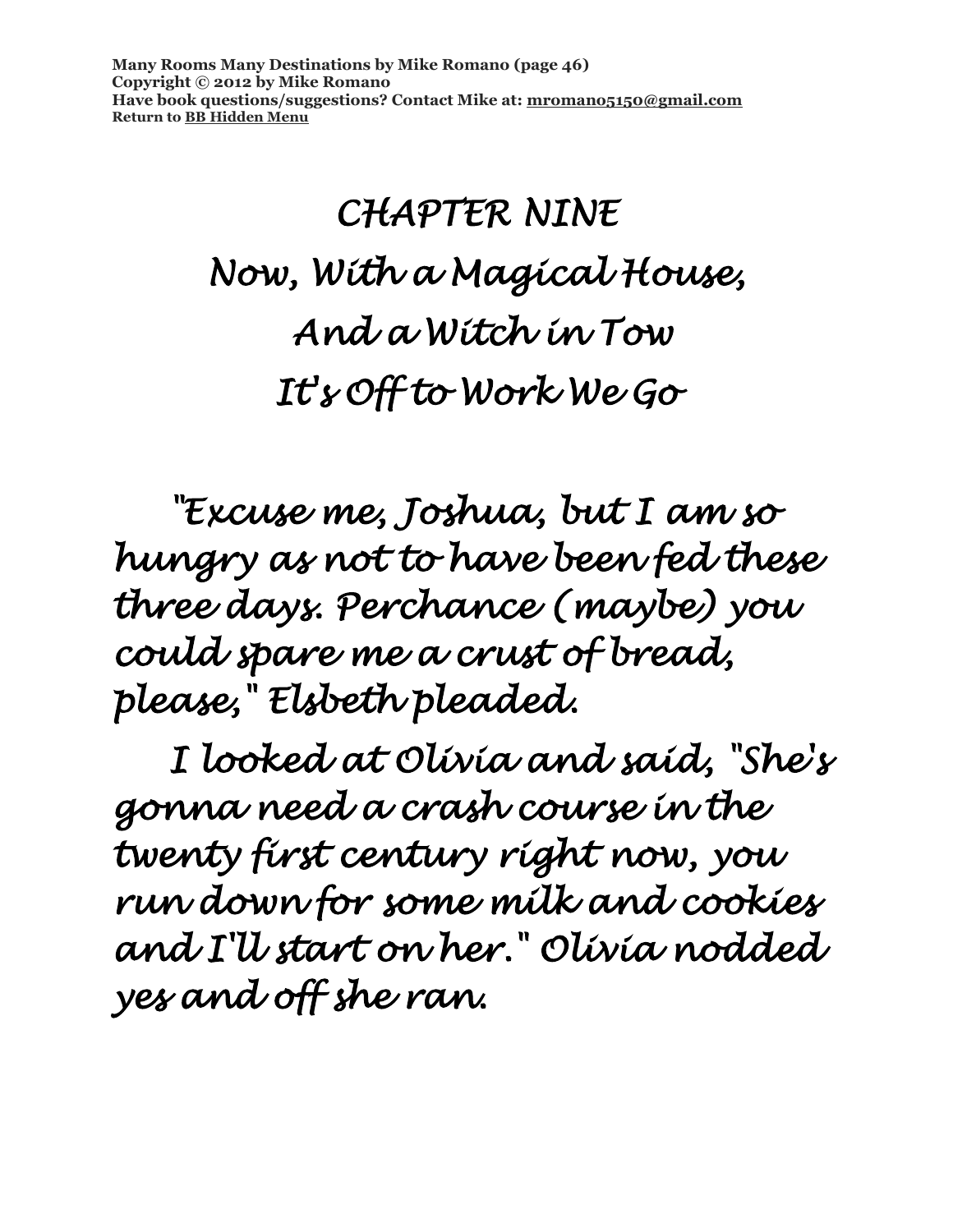**Many Rooms Many Destinations by Mike Romano (page 47) Copyright © 2012 by Mike Romano Have book questions/suggestions? Contact Mike at: [mromano5150@gmail.com](mailto:mromano5150@gmail.com) Return t[o BB Hidden Menu](https://www.bartlettbiographies.com/hidden-menu)**

 *"My sister is getting you food, but till she comes back I have several things to tell you about."* 

 *"Are you a Wizard"" she asked.* 

 *"Of a sort, yes," I answered, only to give some reason for what happened.* 

 *"We are from the future, do you understand, "Future?"* 

 *She looked at me asking, "You think me an idiot? Of course, I know what the future is," she said a bit grumpily.* 

 *"Well, hold on for this," I said. "You are about four hundred years into tomorrow and here in another land safe with us."*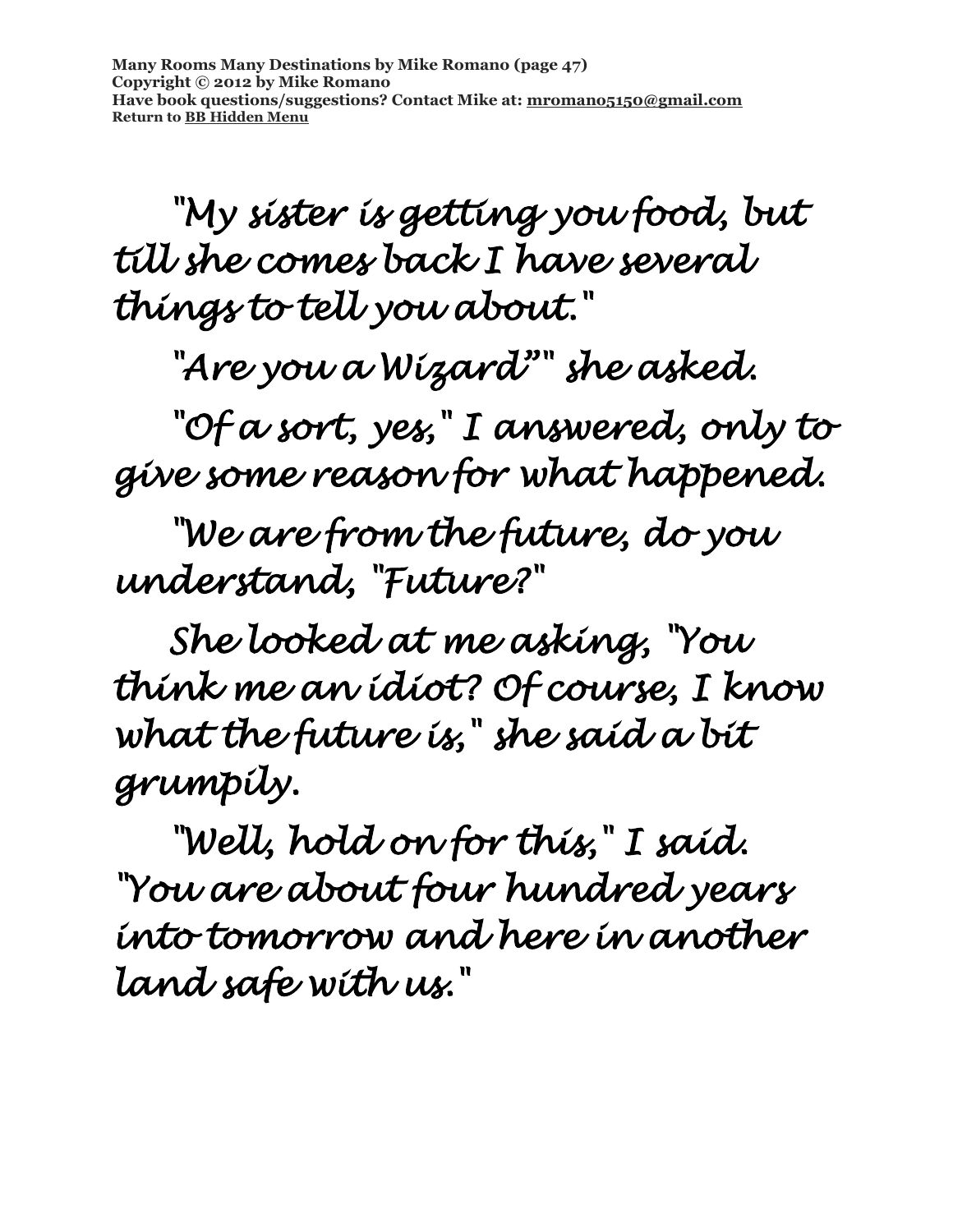**Many Rooms Many Destinations by Mike Romano (page 48) Copyright © 2012 by Mike Romano Have book questions/suggestions? Contact Mike at: [mromano5150@gmail.com](mailto:mromano5150@gmail.com) Return t[o BB Hidden Menu](https://www.bartlettbiographies.com/hidden-menu)**

 *Amazingly enough, she took this with great calm, sitting back in the chair I had gotten for her.* 

*"It is a good thing, then, that I am here, safe and with friends." At which point Olivia came in with cookies and milk.* 

 *"What is this," Elsbeth asked?* 

 *Olivia told her they were her Mom's best cookies and had to go with a cold glass of milk.* 

 *Well, she took to them like a duck to water, eating mine and Olivia's portions too! But if it made her happy and full, it was all good.* 

 *"Exactly what year is it," she asked?*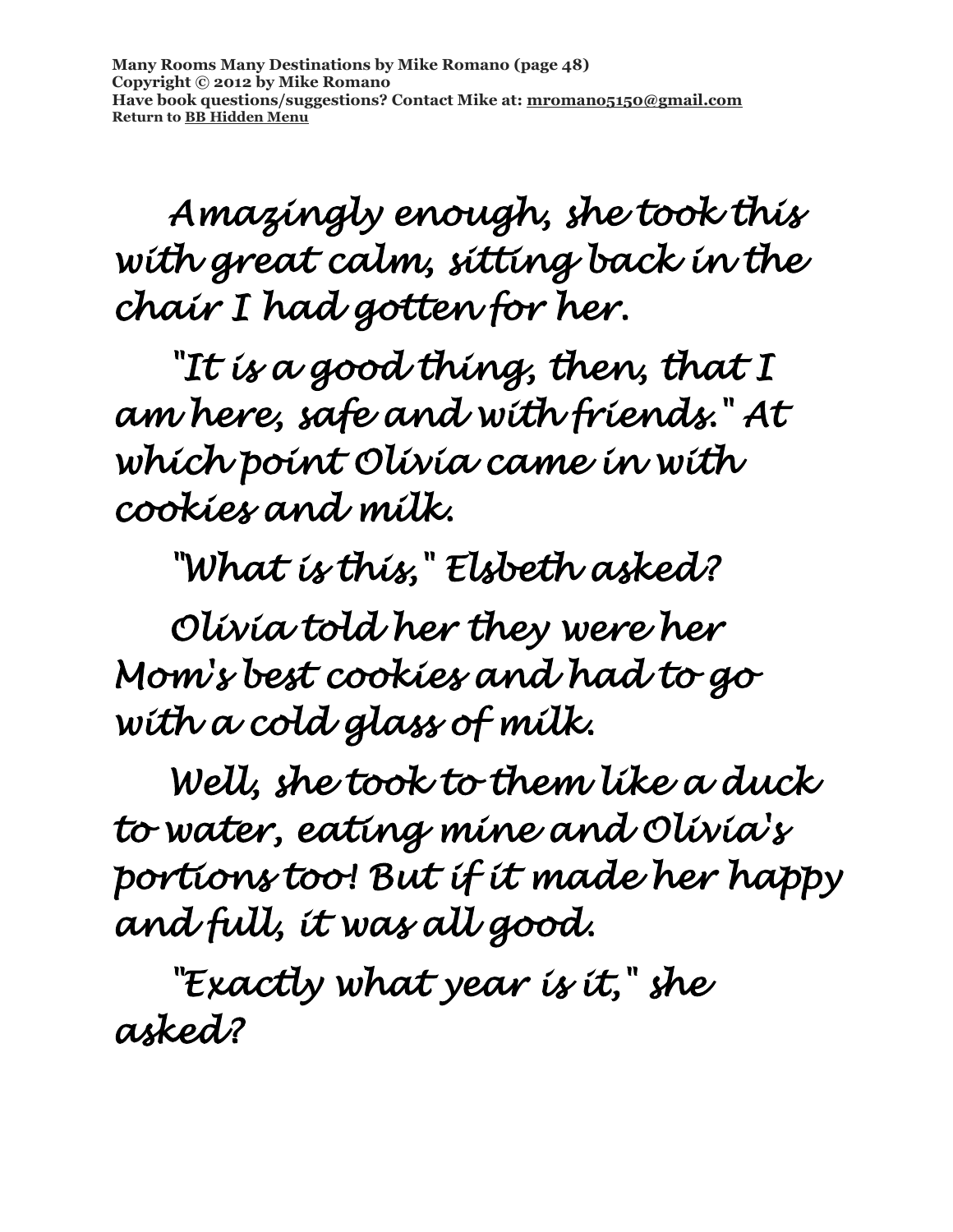**Many Rooms Many Destinations by Mike Romano (page 49) Copyright © 2012 by Mike Romano Have book questions/suggestions? Contact Mike at: [mromano5150@gmail.com](mailto:mromano5150@gmail.com) Return t[o BB Hidden Menu](https://www.bartlettbiographies.com/hidden-menu)**

 *I looked at sis and said…"2016, at the beginning of summer."* 

 *Without a word or twitch about it, she asked, "Would it be bad manners if I was to have a few more of your Mom's…cookies?"* 

 *We smiled and asked her to come down stairs with us to get more.* 

 *All the way down, we spoke of new inventions such as cars, televisions, planes, and the such so when she encountered them, they wouldn't frighten her.* 

 *In the kitchen, Dad had just put a turkey in the oven on his lunch break when he emerged from the basement but had gone back to since.*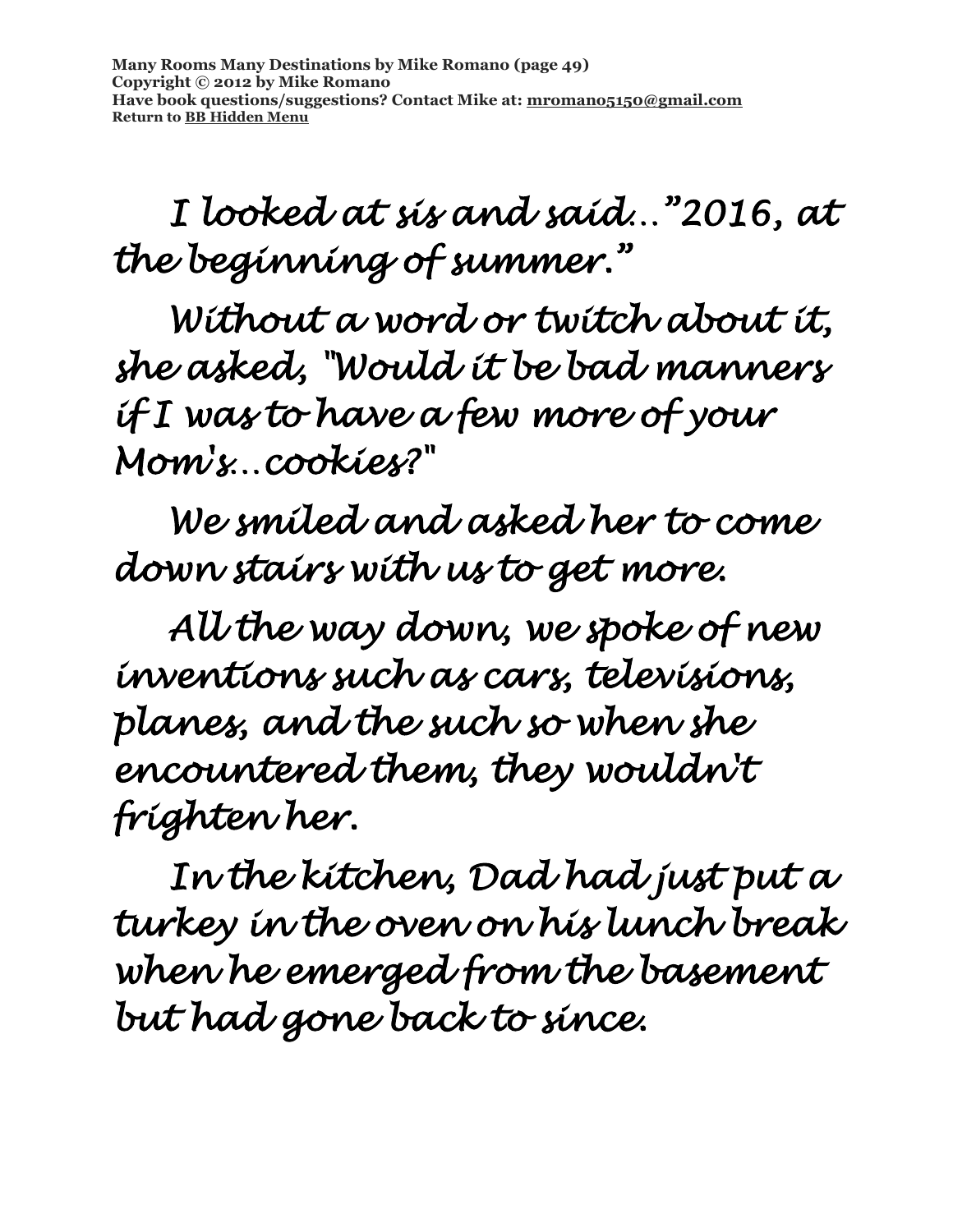**Many Rooms Many Destinations by Mike Romano (page 50) Copyright © 2012 by Mike Romano Have book questions/suggestions? Contact Mike at: [mromano5150@gmail.com](mailto:mromano5150@gmail.com) Return t[o BB Hidden Menu](https://www.bartlettbiographies.com/hidden-menu)**

## *"Your kitchen smells 'Magical' Elsbeth said, or really drooled.*

 *"When it's done, you shall join us for dinner," Olivia said. Elsbeth shook her head yes about six times.* 

 *"We must find a room upstairs for you, and an explanation why you need to stay here, to our Father.* 

 *Up the stairs we went, Elsbeth with a fist full of cookies in one hand, and another glass of milk in the other saying, "I'm going to like being in 2016!"* 

#### *END CHAPTER NINE*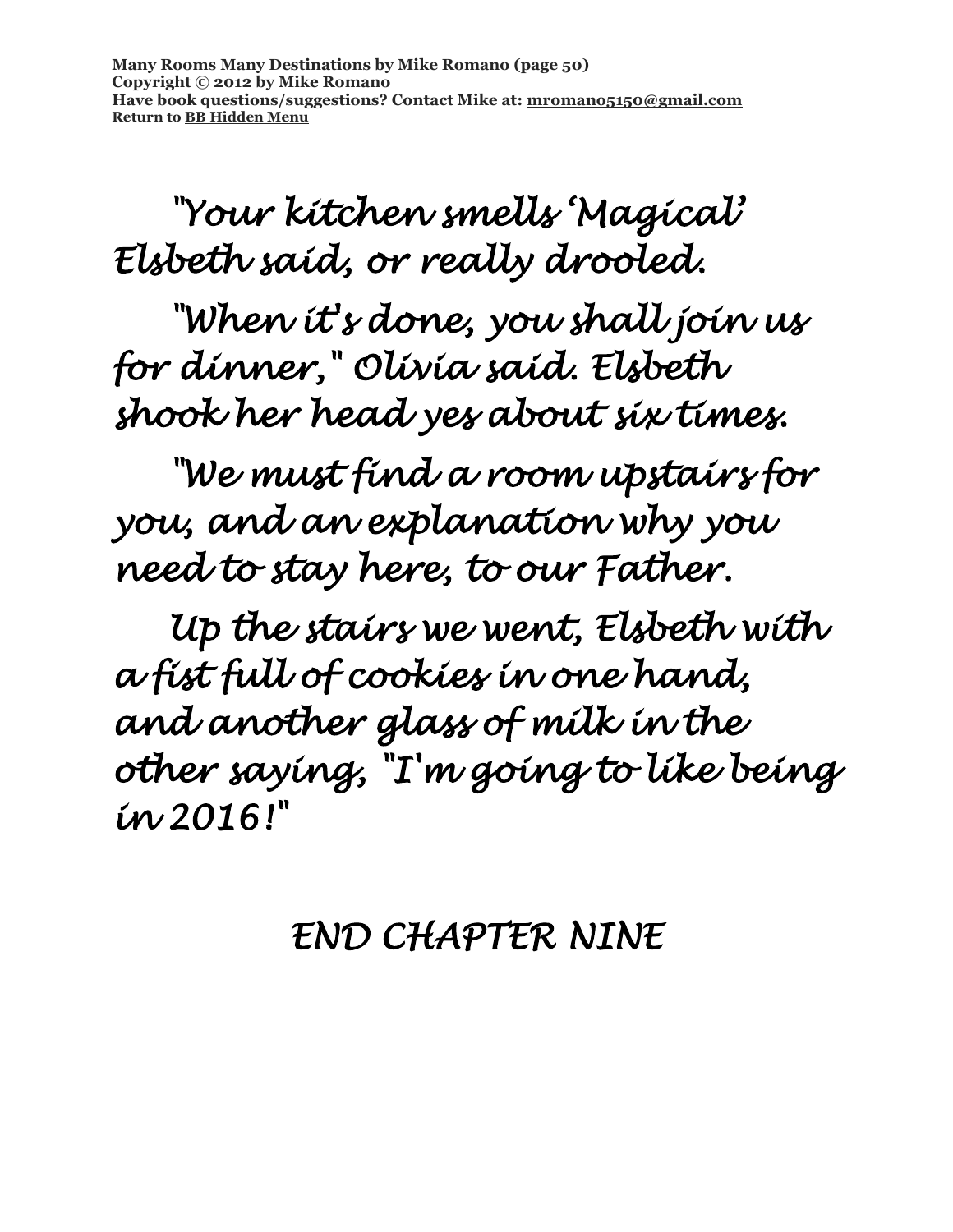**Many Rooms Many Destinations by Mike Romano (page 51) Copyright © 2012 by Mike Romano Have book questions/suggestions? Contact Mike at: [mromano5150@gmail.com](mailto:mromano5150@gmail.com) Return t[o BB Hidden Menu](https://www.bartlettbiographies.com/hidden-menu)**

## *CHAPTER TEN Need to Bring Elsbeth Into Our Circle*

 *Asking Dad if we could eat dinner in our rooms this evening, so as to finish up, he said he'd call when it was time to come on down to pick up the fixins' (All the dinner eats)* 

 *Sitting down with Elsbeth, we explained all things about the house, then went directly into the four hundred years she missed. Well, that was a stretch, but she soaked up information like a sponge, every so often asking, "In the air?'" or "Under the sea?" There were so many questions, but between us, our*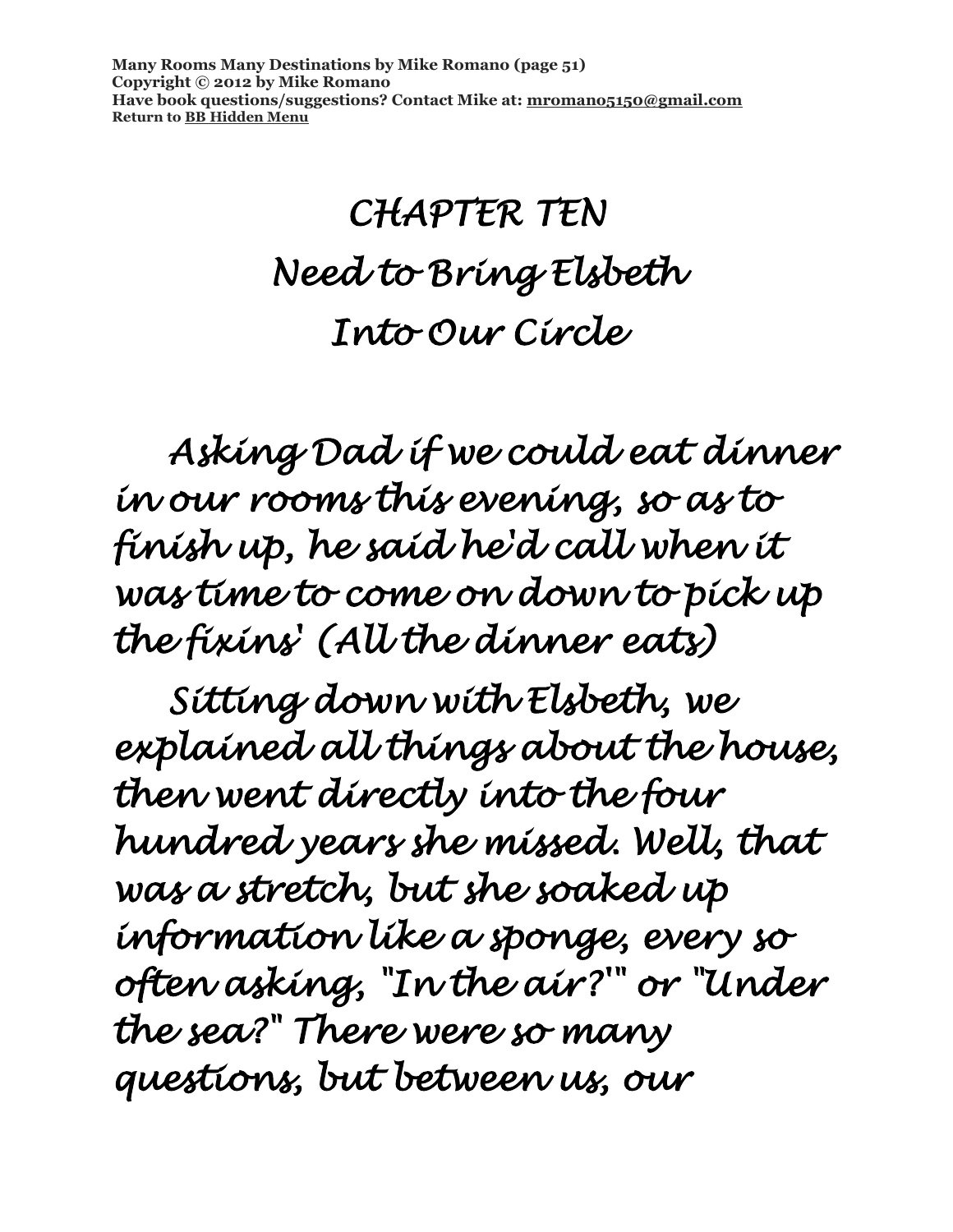**Many Rooms Many Destinations by Mike Romano (page 52) Copyright © 2012 by Mike Romano Have book questions/suggestions? Contact Mike at: [mromano5150@gmail.com](mailto:mromano5150@gmail.com) Return t[o BB Hidden Menu](https://www.bartlettbiographies.com/hidden-menu)**

*computer and two platefuls of Chocolate chip cookies plus a half gallon of milk, we were just fine.* 

 *Heck, by the time we were done, she was almost sounding like us!* 

 *As I went down to pick up dinner and all the goodies that go with roast turkey, Elsbeth went and sat in a corner for a moment looking a bit down in spirits.* 

 *"What's wrong," Olivia asked?* 

 *"My friends are long gone and the family I had is dust now," was her answer.* 

 *As Josh came in with such yummy smelling plates of eats, Elsbeth looked up as I said, "We're your new family now." Josh smiled large and nodded*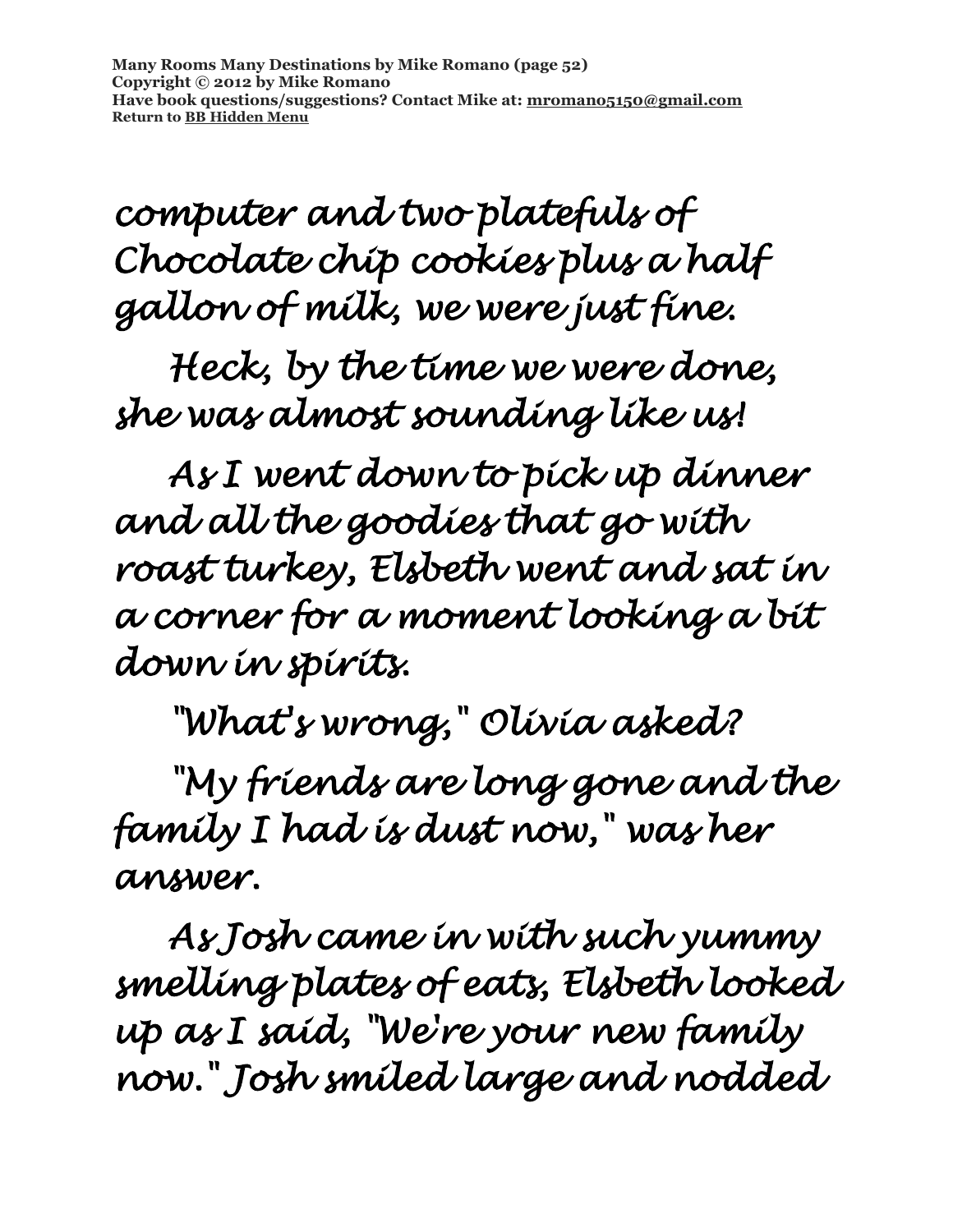*"Sure!" She smiled, then the smell of a full scale turkey feast hit her and took over.* 

 *Like ravenous (Animal hungry) beasts we ate everything and licked clean our plates.* 

 *Elsbeth said, she'd never eaten like that in her life and couldn't fit another bite. I turned behind him, pulling out "Three" pieces of whipped cream slathered (Way covered) pumpkin pie for dessert. "Then, should I throw these away," he asked?* 

 *She popped up from her Turkey Coma and was on the pie so fast.*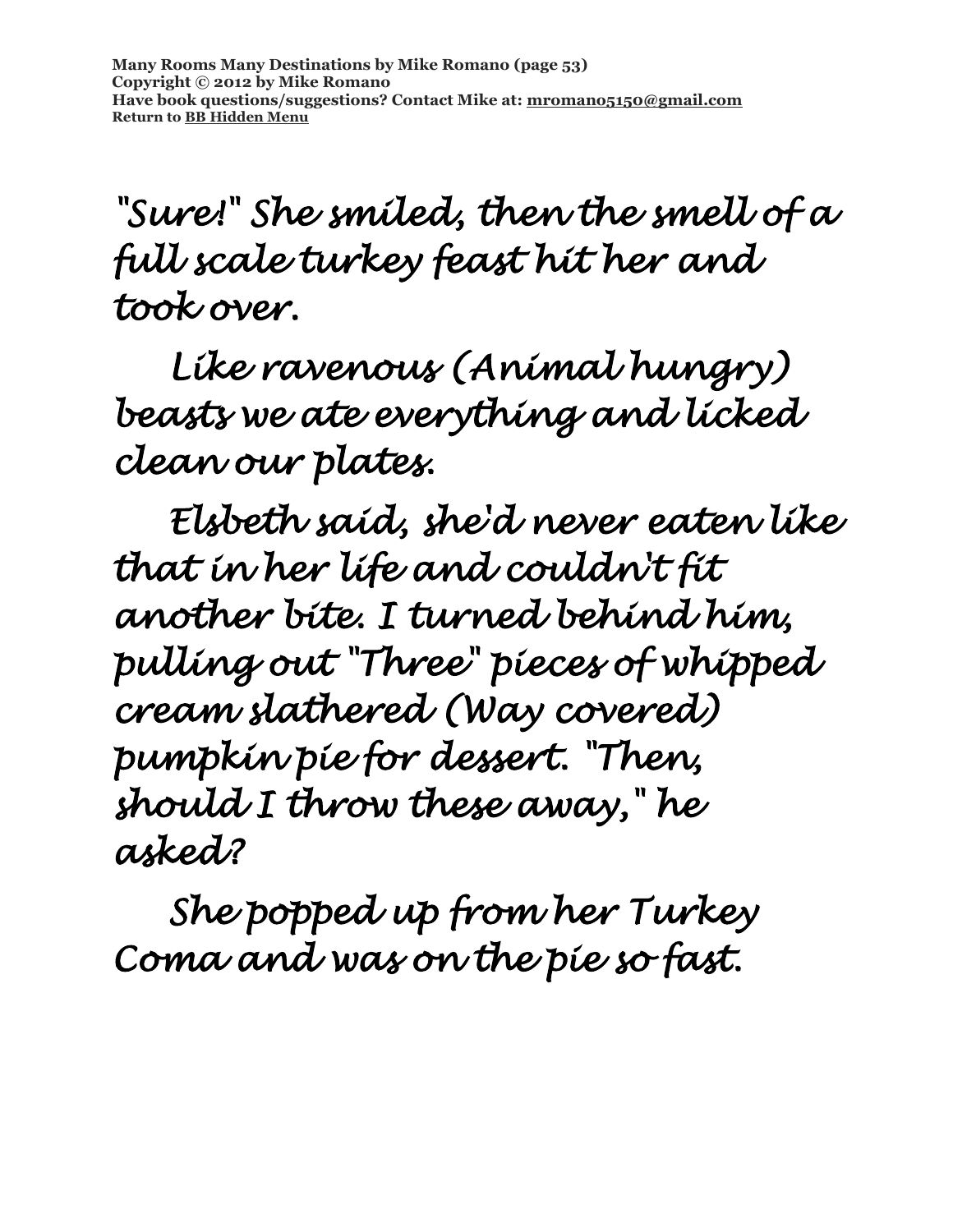**Many Rooms Many Destinations by Mike Romano (page 54) Copyright © 2012 by Mike Romano Have book questions/suggestions? Contact Mike at: [mromano5150@gmail.com](mailto:mromano5150@gmail.com) Return t[o BB Hidden Menu](https://www.bartlettbiographies.com/hidden-menu)**

 *"Here young lady, it's easier with a fork," I said. Which she quickly implemented without losing a bite.* 

*Olivia grinned as Elsbeth ate, really well, for the first time in her life.* 

 *Now, every nook and cranny of her tiny stomach was full to splitting, I gave her my bed to use and Olivia and I made a temporary one on the floor for me.* 

 *Fast asleep, Elsbeth had a glowing smile as I looked at my sister saying, "Well, it's been a fairly full day, don't you think?" She shook her head, saying goodnight as we both drifted off till tomorrow...and what a tomorrow to come.* 

*END CHAPTER 10*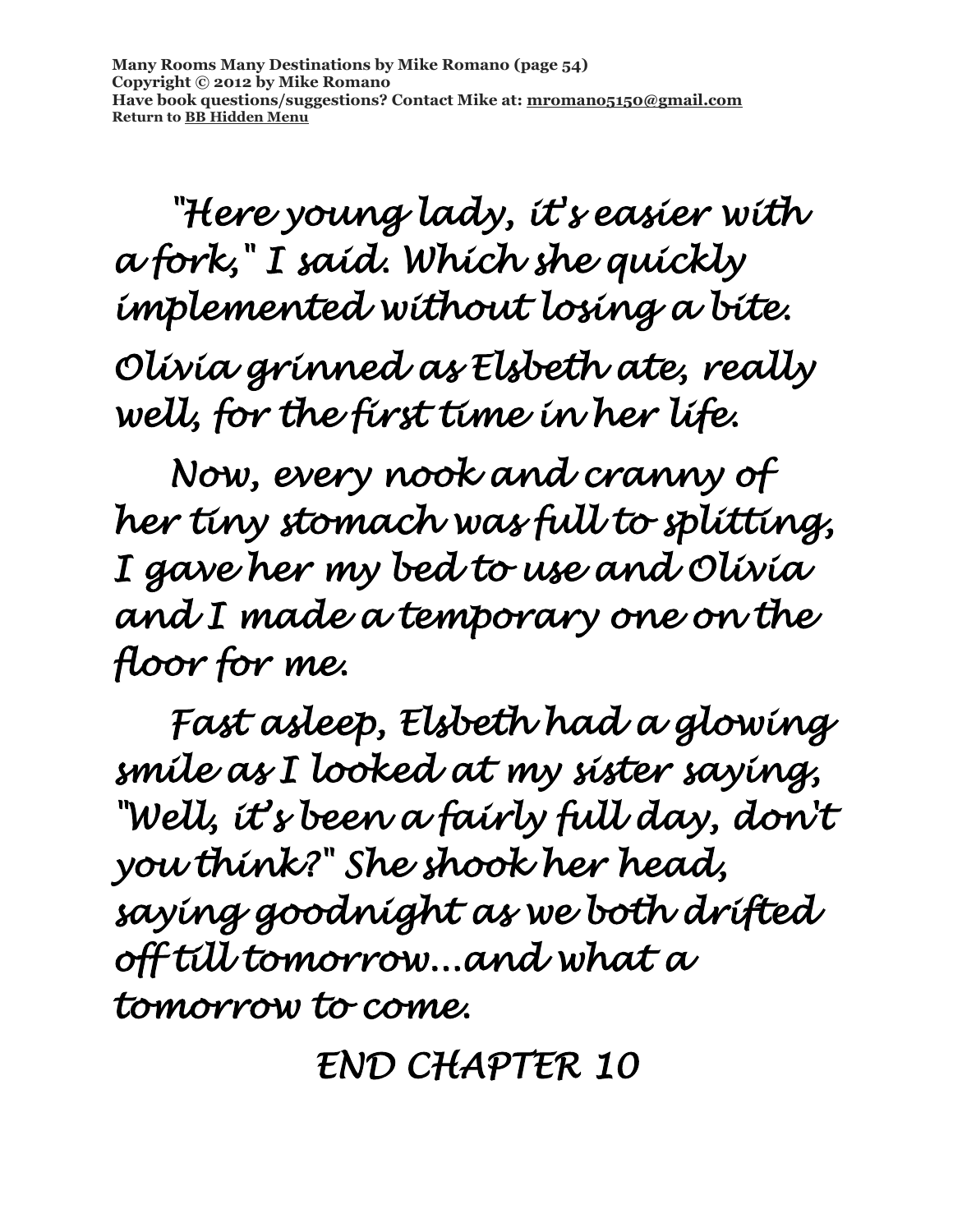## *CHAPTER ELEVEN Next Time We Read First*

 *Taking a break from the, oh so tempting Mirrors room, we went down the hall to the room with the steel door.* 

 *It opened with an unexpected "Whooooosh." The air sucked in like a vacuum and, for a second, found it hard to breathe. When the door was unsealed, it was like a clean room with everything polished perfect. No dust, dirt or cobwebs.* 

 *Wall to wall there were tall stainless steel poles with twirly looking tops and all connected to each other, on the floor. Then all the*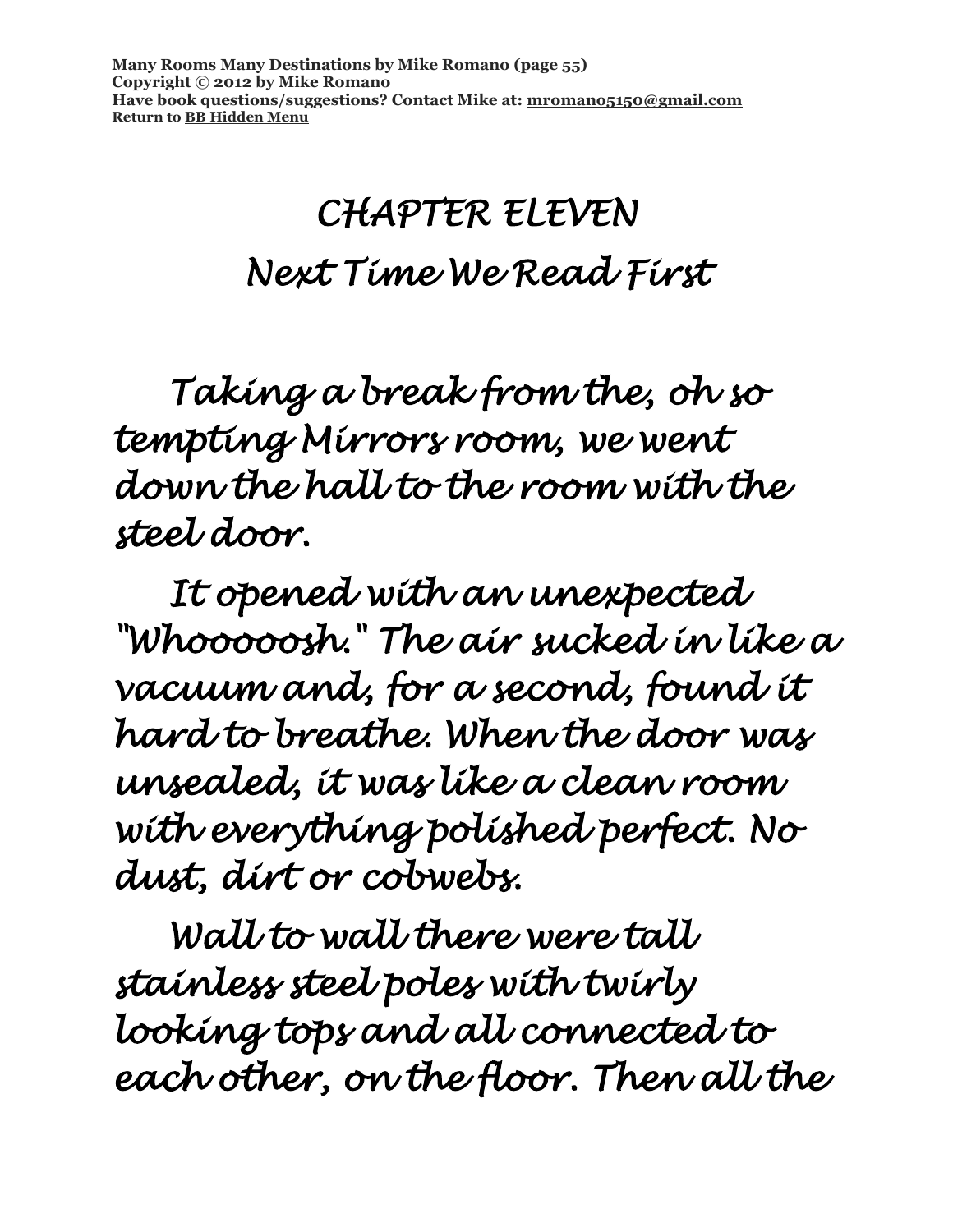**Many Rooms Many Destinations by Mike Romano (page 56) Copyright © 2012 by Mike Romano Have book questions/suggestions? Contact Mike at: [mromano5150@gmail.com](mailto:mromano5150@gmail.com) Return t[o BB Hidden Menu](https://www.bartlettbiographies.com/hidden-menu)**

*cables came into one a cable a few feet before their attaching to the big panel in this small room built into the rear wall.* 

 *Again, there was a plentiful book library on the wall, but two books were on the end. One said, "Instructions in Function," (how it worked) …the other in "Capabilities" (What it could do).* 

 *Knowing better than "Not " to read, we did the yoga sit on the floor and read as Elsbeth looked around.* 

 *"Elsbeth, be sure you don't touch anything," I said as she shook her head while being amazed at the contraptions.*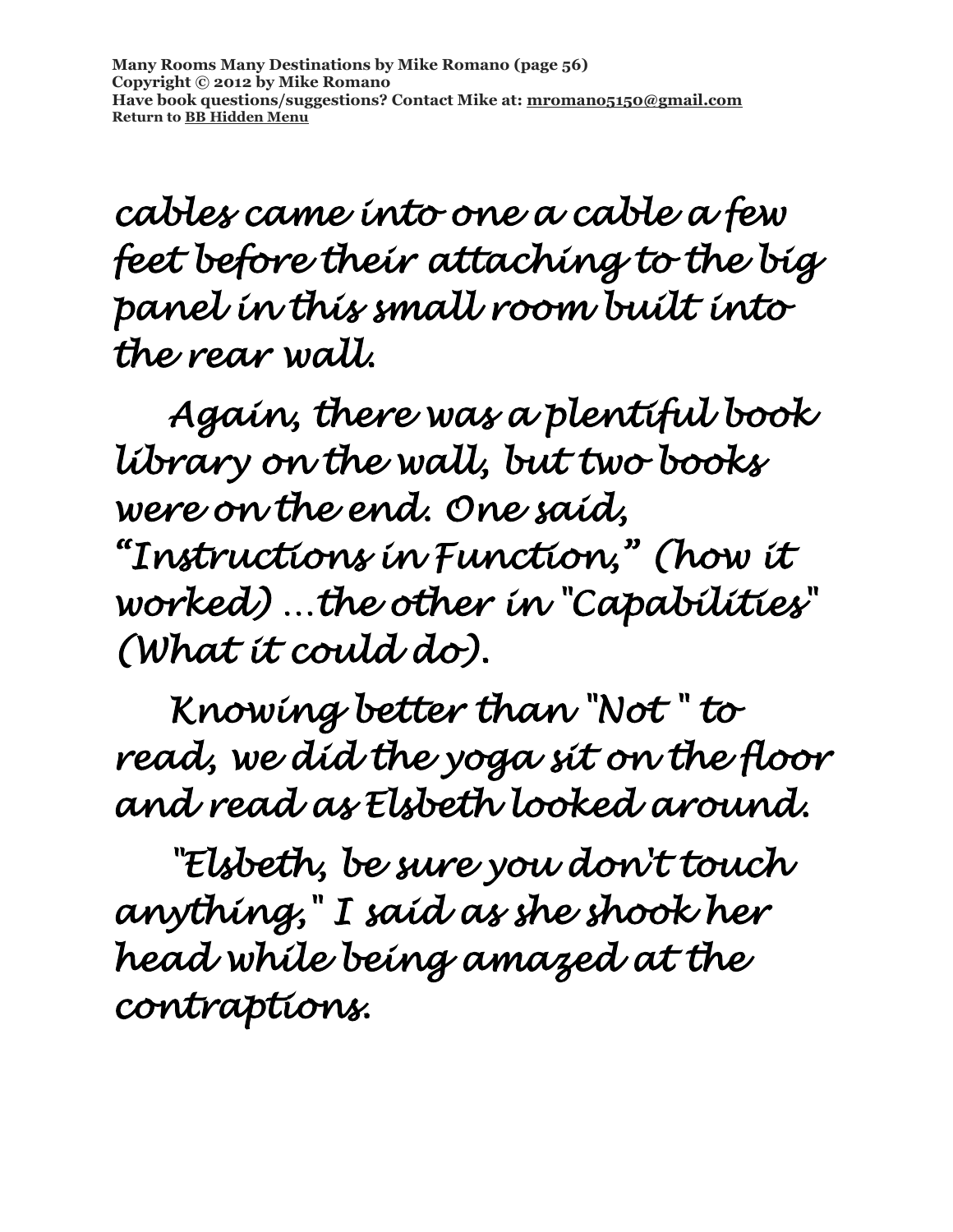*Olivia said, "This room has some serious looking electrical equipment in here Josh. What have you read so far?"* 

 *"It says it is able to transmit live pictures across this long room, and with some 'Tweaking,' as Nicola called it, can go much farther even across a country!" Well we'll just see about that I mumbled to myself.* 

 *"Olivia, stand here. Now don't move." Throwing the switch, the arcs of electricity began shooting everywhere, where Elsbeth shot under a desk, and then it settled down.* 

 *Much to Olivia's bravery, she didn't move a hair.*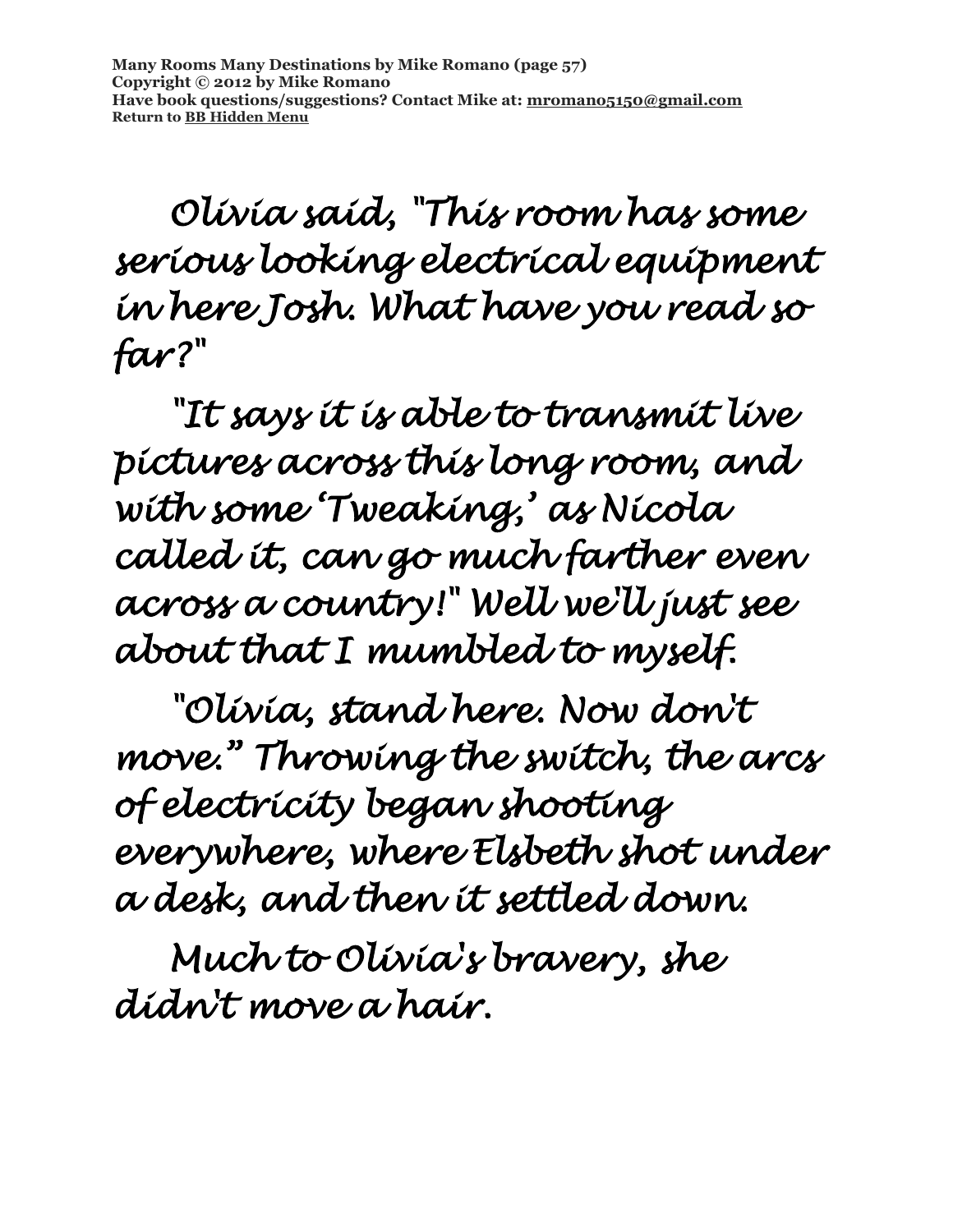*Then across the room, a cloud of white and silver began to form on the second platform.* 

 *"Look," Olivia shouted, pointing at what was materializing (becoming visible). It, it's "Me," she squealed!* 

 *"Move your arm up and down sis. Now turn around, while staying on the platform," I asked.* 

 *"Look," Elsbeth said pretty well shocked by now, "There are 'Two' of you."* 

 *She was right, a hologram of Olivia, with motion was transmitted (Sent) to another location. What a telephone!!*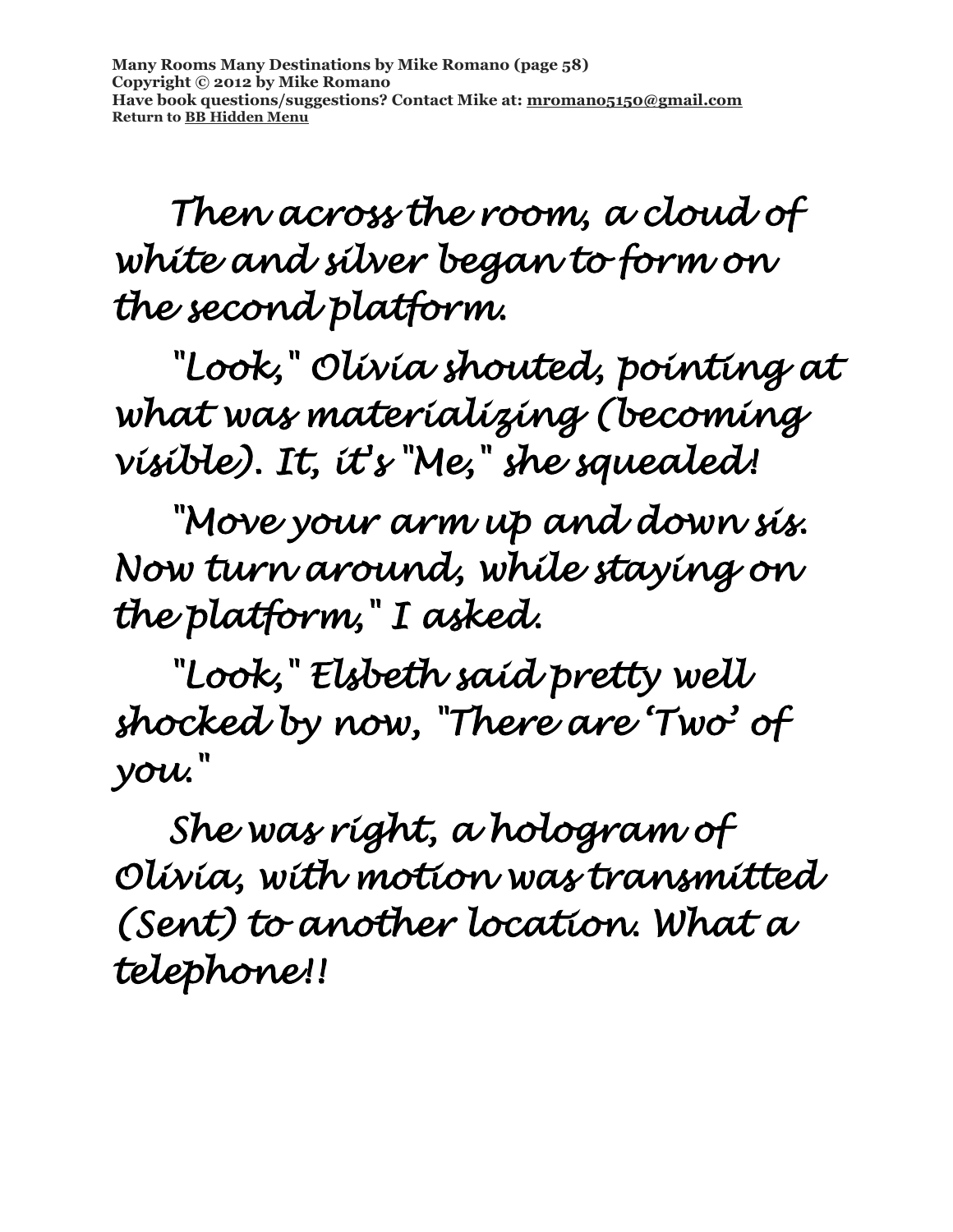**Many Rooms Many Destinations by Mike Romano (page 59) Copyright © 2012 by Mike Romano Have book questions/suggestions? Contact Mike at: [mromano5150@gmail.com](mailto:mromano5150@gmail.com) Return t[o BB Hidden Menu](https://www.bartlettbiographies.com/hidden-menu)**

 *Wait, there is a microphone in Olivia's station and a switch on the panel saying sound. Maybe..."Click!"* 

 *"Say something quietly and I'll run down there to see if I can hear you."* 

 *Clear as can be, her voice came through.* 

 *I ran back to shut off the controls, saying to Elsbeth that it was O.K. to come out. She didn't understand "O.K." but the hand wave did it.* 

 *"Wow, what an amazing invention this would have been…what am I saying. Now it will be a killer phone," I said to Olivia.* 

 *Elsbeth, quietly whispered in my ear, "Is there a privy near?"*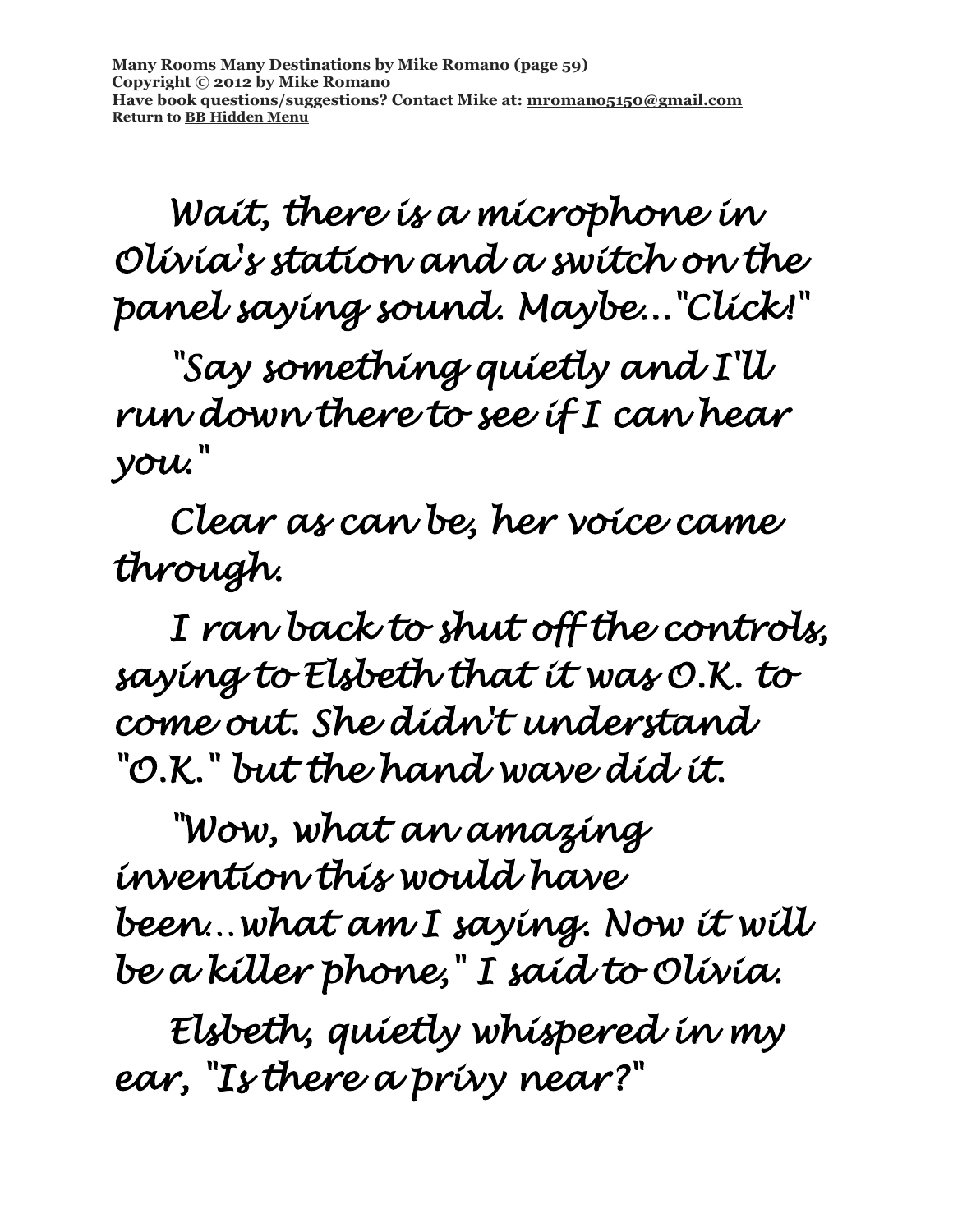*"A what?"* 

 *"Bathing facility with a chamber pot," she said. Still wasn't getting it.* 

 *Then sis said, "Oh, a toilet," and took her by the hand.* 

 *With a little, well more than a little explanation, she used the facilities and was properly amazed at indoor plumbing.* 

 *Let's see what wonders lay ahead.* 

*"Ok sis, don't forget those two books and put the room number on them so as not to get mixed up."* 

 *"Onward and upward," Olivia said with a raised hand!* 

*END CHAPTER ELEVEN*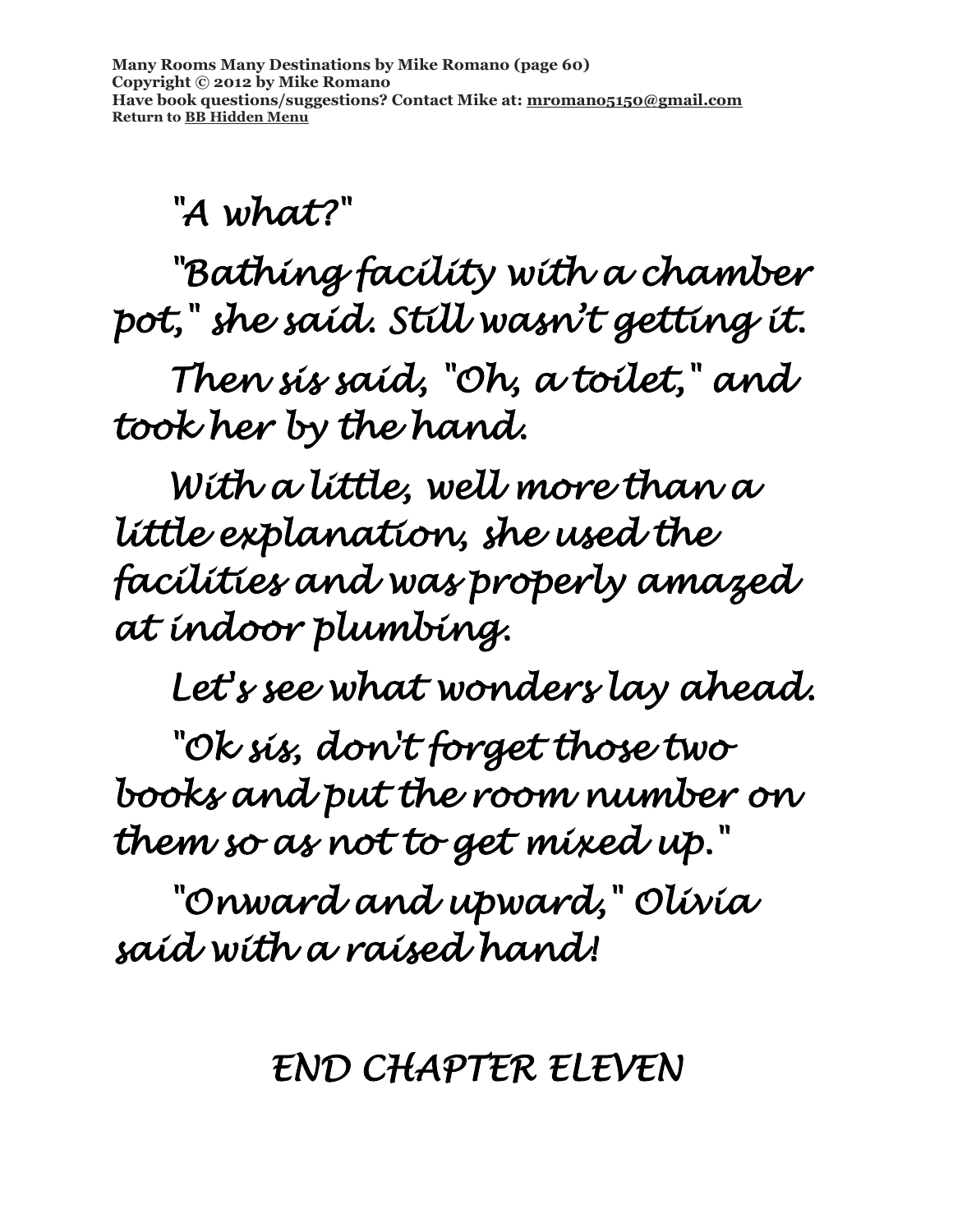**Many Rooms Many Destinations by Mike Romano (page 61) Copyright © 2012 by Mike Romano Have book questions/suggestions? Contact Mike at: [mromano5150@gmail.com](mailto:mromano5150@gmail.com) Return t[o BB Hidden Menu](https://www.bartlettbiographies.com/hidden-menu)**

# *CHAPTER TWELVE Still ...Who is the Man Behind the Round Door?*

 *Explaining all we can as we go along, to Elsbeth, to catch her up those short four hundred years, it may seem as if we tag team talk to her.* 

 *We both stopped as we entered the "Round Door" room, to explain to her what we were about to see as not to throw her into freak-out overdrive.* 

*She seemed to take it way better than I would and called it a type of "Spectre" which is half a ghost in wispy form. "So," I said to Olivia,*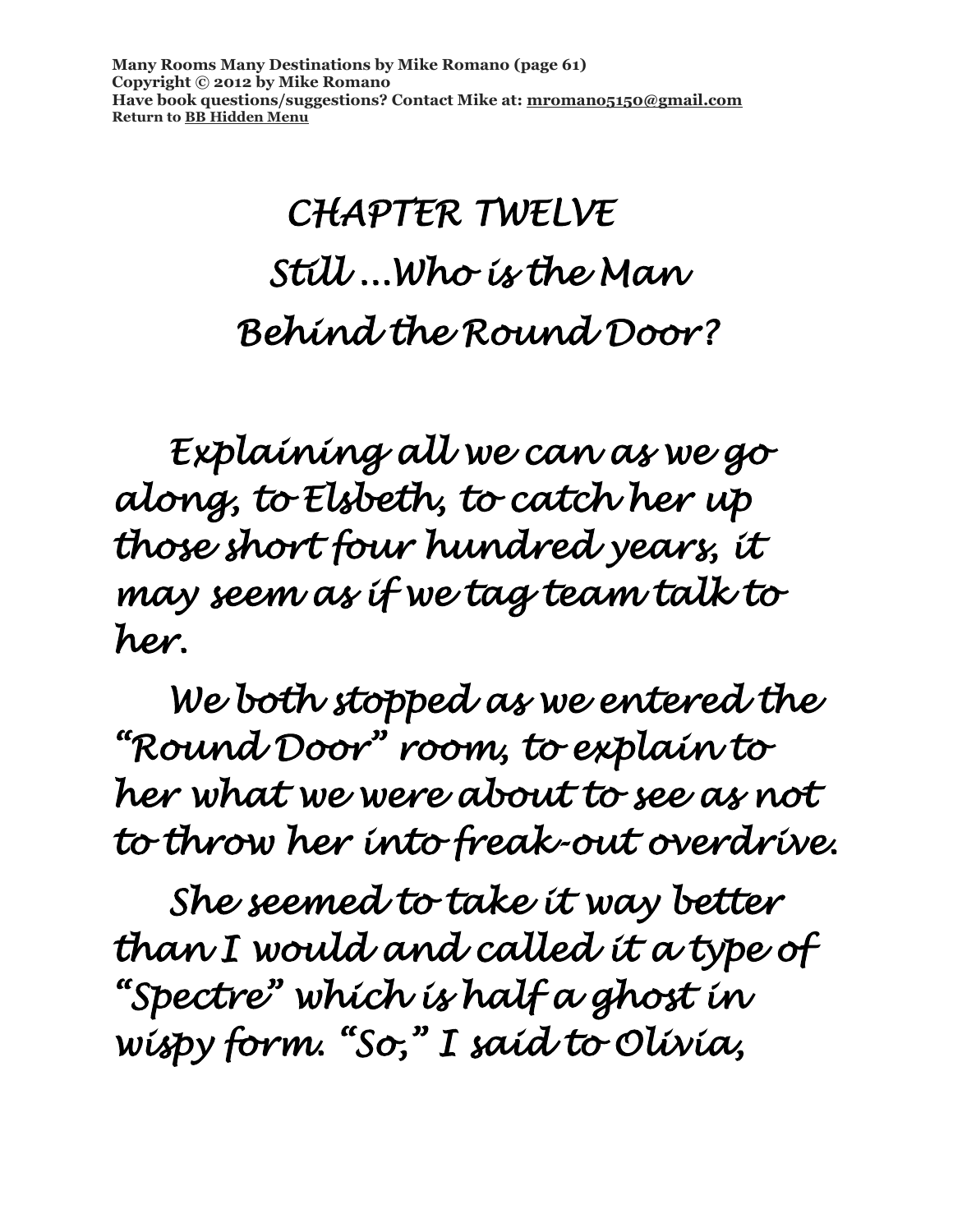**Many Rooms Many Destinations by Mike Romano (page 62) Copyright © 2012 by Mike Romano Have book questions/suggestions? Contact Mike at: [mromano5150@gmail.com](mailto:mromano5150@gmail.com) Return t[o BB Hidden Menu](https://www.bartlettbiographies.com/hidden-menu)**

### *"What the heck, she'll learn this one as we go along!!"*

*Throwing the switches, unlocking the doors and stepping back, the fog inside began to condense into a form, then a pretty clear person.* 

*"You have returned and with a friend," Nicola said.* 

*"There are so many things I have to tell you about the wonders in this house. Nothing has been removed has it," he asked?* 

*"No," I said. "Our Dad purchased it from a bank who was watching over it, and completely intact. He has no idea what lies above the second floor," I told him.* 

*"What does that mean," he asked?*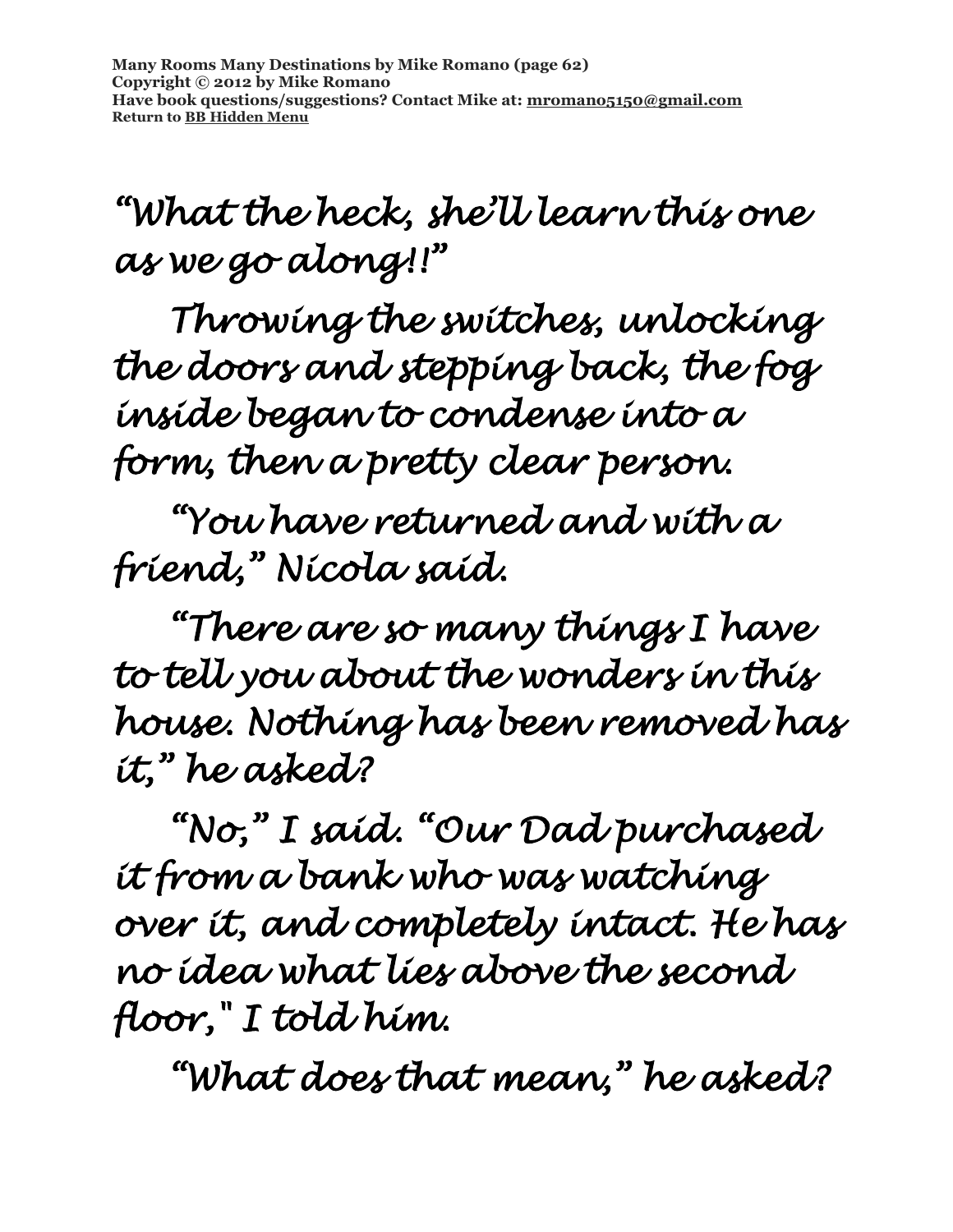**Many Rooms Many Destinations by Mike Romano (page 63) Copyright © 2012 by Mike Romano Have book questions/suggestions? Contact Mike at: [mromano5150@gmail.com](mailto:mromano5150@gmail.com) Return t[o BB Hidden Menu](https://www.bartlettbiographies.com/hidden-menu)**

*"There were no inventions below the third floor," I told Nicola.* 

 *"That is so far from correct, I could not explain, but need to show you," he responded.* 

*"How, are you confined by walls of the door?"* 

*Nicola said, "There are five doors in the house, here is a map to them and scattered machines," as he handed it to me a good sized spark snapped my back on my rump!* 

*"Sorry, I forgot about the transfer power from one dimension to another," he said.* 

*"One what to another where? Oh, we'll get to that later, let me look at this."*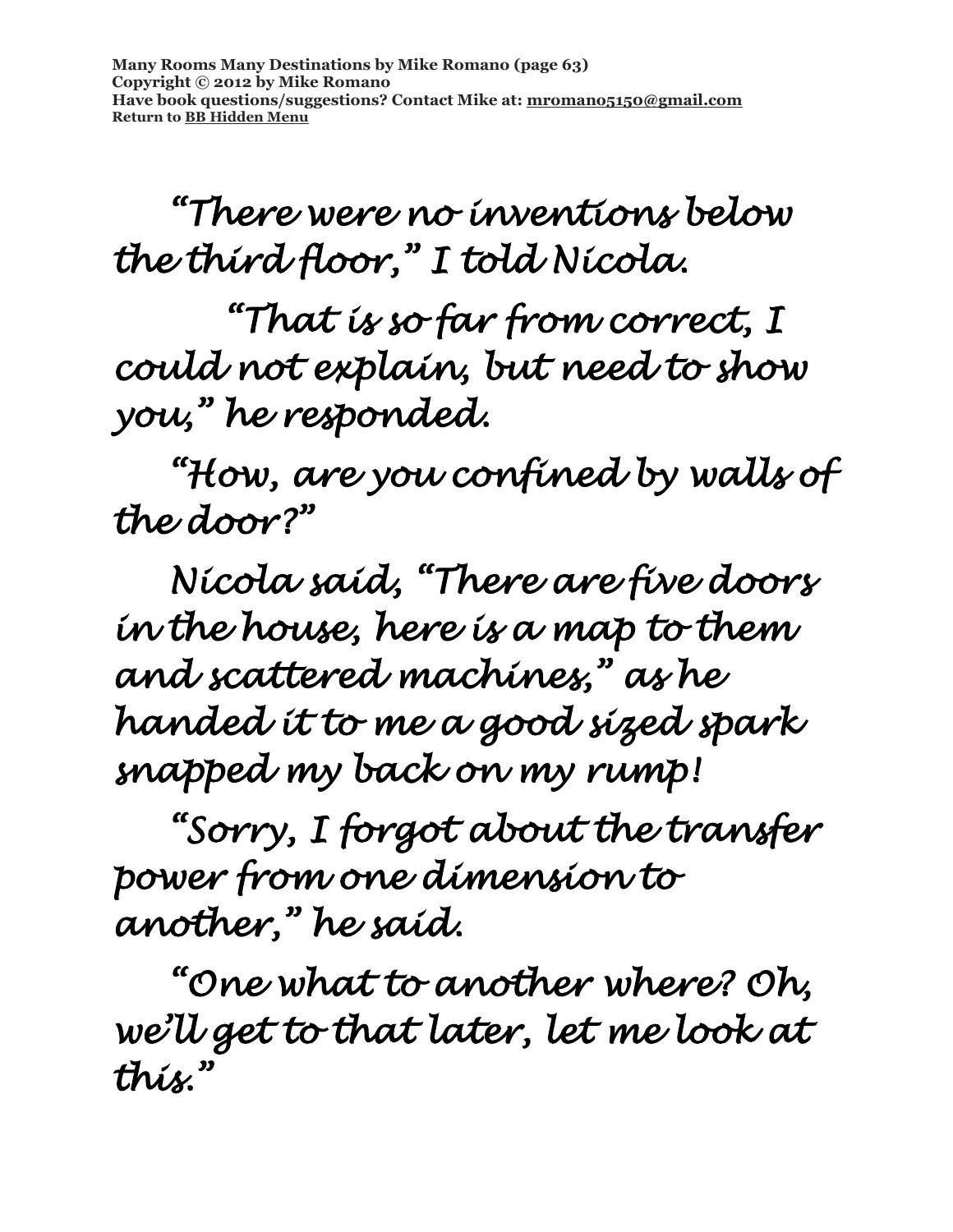**Many Rooms Many Destinations by Mike Romano (page 64) Copyright © 2012 by Mike Romano Have book questions/suggestions? Contact Mike at: [mromano5150@gmail.com](mailto:mromano5150@gmail.com) Return t[o BB Hidden Menu](https://www.bartlettbiographies.com/hidden-menu)**

*Let's find Dad and make sure he doesn't end up in some other time, ship himself to the moon, or something worse," Olivia said.* 

*We took Elsbeth with us, who by now was getting used to many odd things, as regular events. What a great girl.* 

*Down the banisters we slid as Elsbeth ran next to us down the stairs. Gotta show her how to slide.* 

 *We could hear Dad hammering in the basement and went straight there.* 

 *Olivia whispered, "How do you plan to tell Dad my genius brother?"*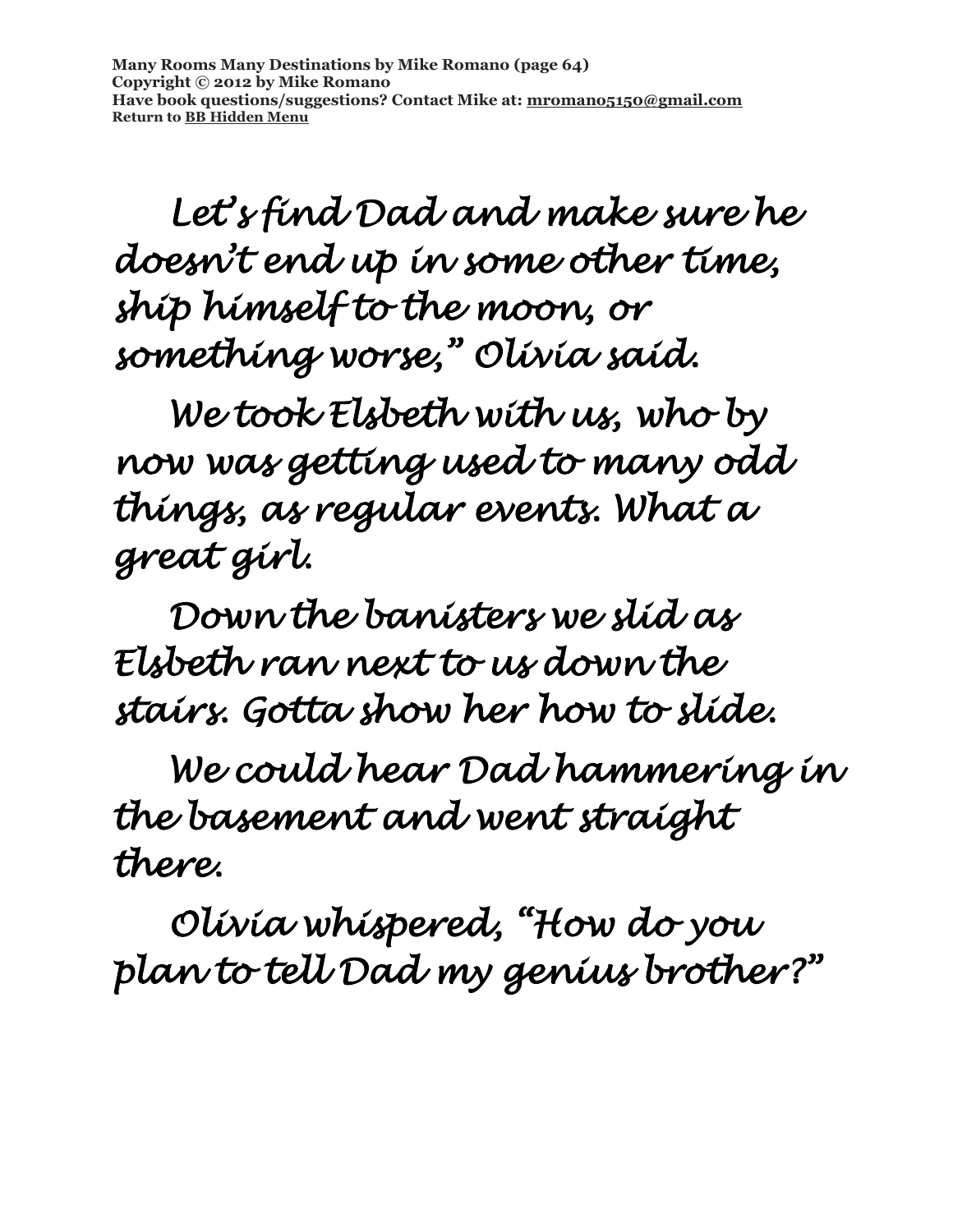*"Yeah, well I'm not quite sure this is the right time, but we have to keep Dad away from harm.* 

 *Forgetting, for a moment of our visitor of time past, we came up to Dad as he looked sort of sideways at Elsbeth.* 

 *"And who may this lovely lady be, all dressed up in…well, whatever, it is interesting," he said* 

 *"Dad, let's sit down for lunch and we'll tell you a great story," I said slowly.* 

 *"Sounds great, let's all go out for a mid-day Pizza, O.K., " Dad said with a big grin.* 

 *Into the car we all went. Had to pull Elsbeth in at first, with a bit of fighting.*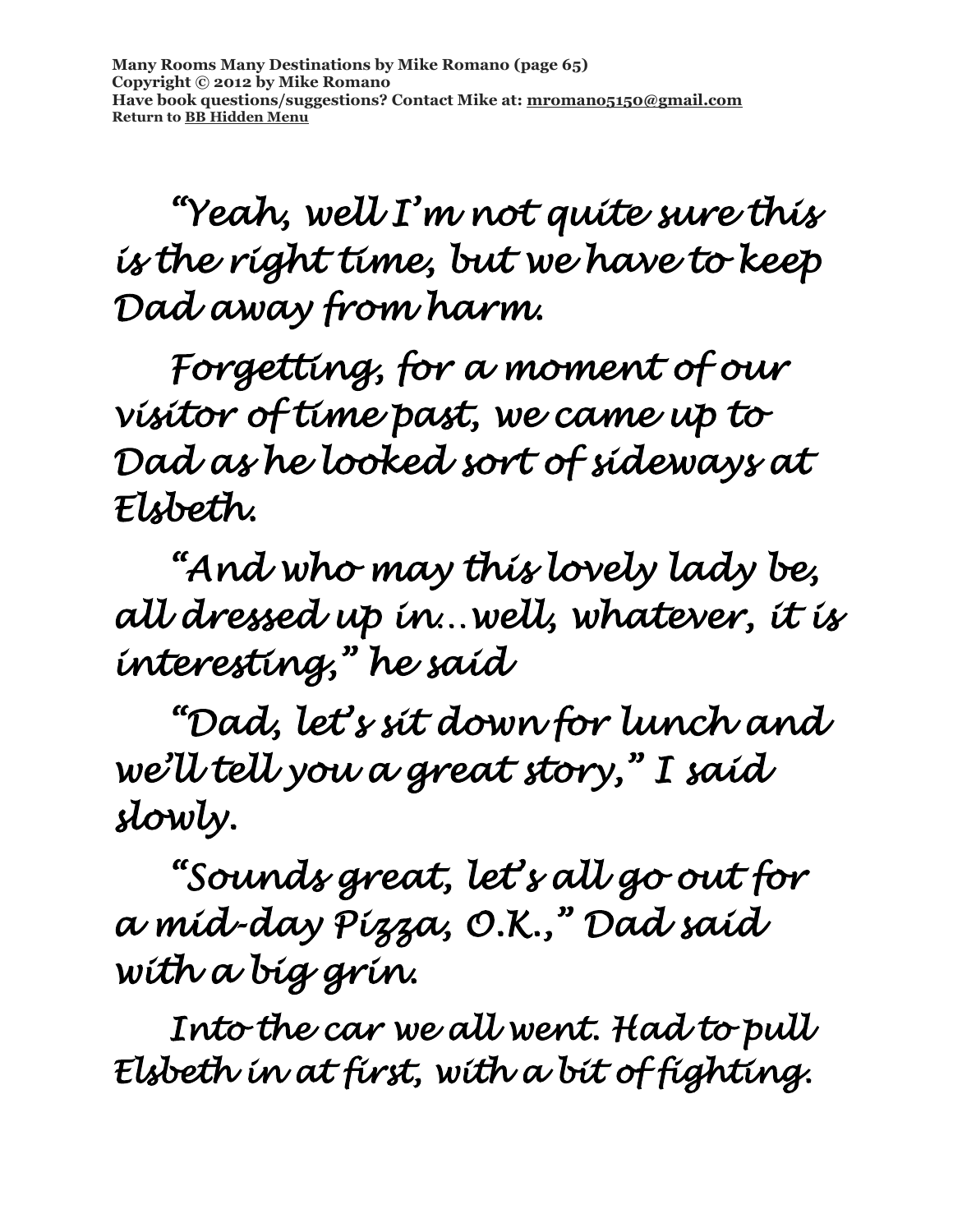*As we started to drive, she grabbed hold of the seats and clammed up.* 

 *"Dad, this house is more than you think … "Waaaay more."* 

 *Telling him who it belonged to, he said he knew the name, but not exactly who Tesla was.* 

 *A quick and in depth discussion of his feats and inventions amazed Dad pretty darn much.* 

 *"And what has this got to do with the house?" he asked.* 

 *"Mostly above the second floor, his inventions are all still here. Olivia and I have been reading his notes and working them."* 

 *"Well, son and daughter, what do they do?" Dad asked.*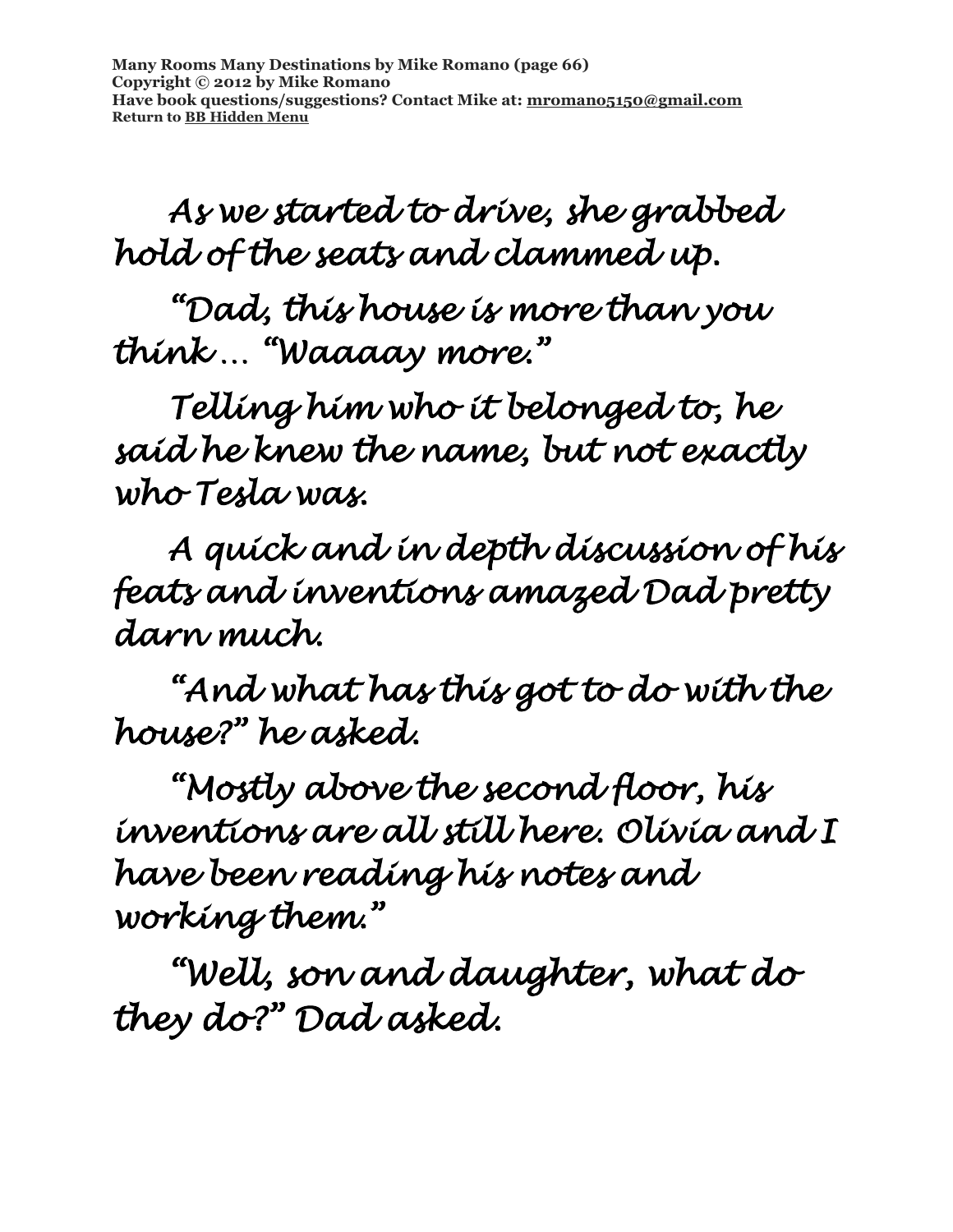**Many Rooms Many Destinations by Mike Romano (page 67) Copyright © 2012 by Mike Romano Have book questions/suggestions? Contact Mike at: [mromano5150@gmail.com](mailto:mromano5150@gmail.com) Return t[o BB Hidden Menu](https://www.bartlettbiographies.com/hidden-menu)**

 *"Things we better explain on a full stomach," I said. He nodded approval but did ask if one of the contraptions gave us the little witch girl?* 

 *Sis and I nodded our head, Elsbeth was still grasping to the seats for dear life but shook her head.* 

 *Dad said, "O.K. then, what are we having for lunch?"* 

 *"That went way better than I thought," I whispered to Olivia. She gave a deep breath of relief as did Elsbeth when we parked.* 

*END CHAPTER TWELVE*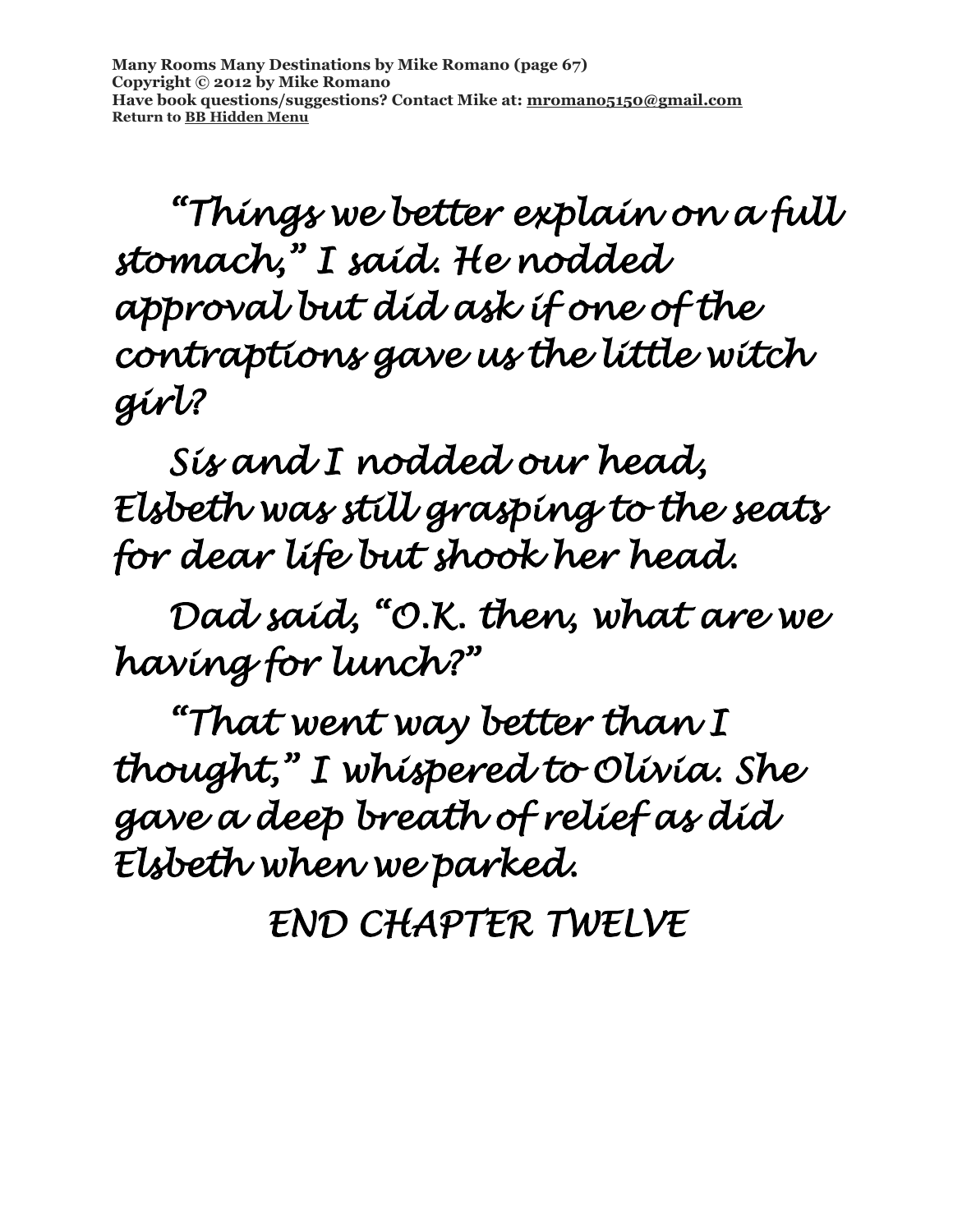**Many Rooms Many Destinations by Mike Romano (page 68) Copyright © 2012 by Mike Romano Have book questions/suggestions? Contact Mike at: [mromano5150@gmail.com](mailto:mromano5150@gmail.com) Return t[o BB Hidden Menu](https://www.bartlettbiographies.com/hidden-menu)**

# *CHAPTER THIRTEEN Don't Know What This Pizza Is …But I Like It*

 *Elsbeth got brave when the odor of fresh baked "Pizza" slid up her nose. "Is THAT what we're having as she touched her nose?* 

 *Dad smiled and nodded as we sat her down at a table.* 

 *Mr. Romano delivered two specials of mushroom, sausage and pepperoni.* 

*Elsbeth watched as I picked the thin crust delicacy up in two hands and shoved the end in my mouth.*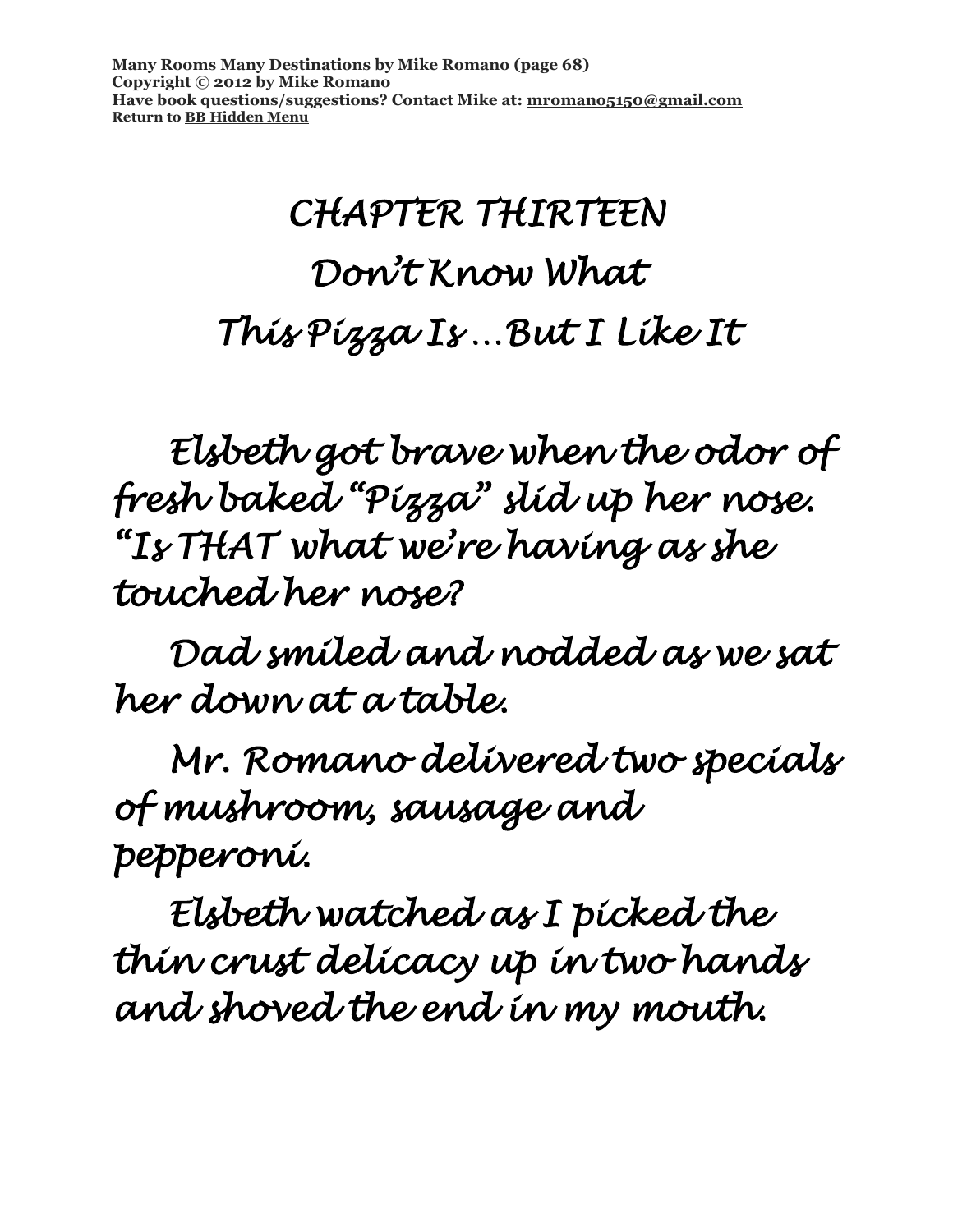**Many Rooms Many Destinations by Mike Romano (page 69) Copyright © 2012 by Mike Romano Have book questions/suggestions? Contact Mike at: [mromano5150@gmail.com](mailto:mromano5150@gmail.com) Return t[o BB Hidden Menu](https://www.bartlettbiographies.com/hidden-menu)**

 *She did too, and a squeal of ecstasy came from her mid chew.* 

 *"Well," Olivia said, "she's one of us now!"* 

 *We drove by the park to let Elsbeth out with me, as Olivia always spoke with Dad better, and she started in with a smile and a little facial twitch.* 

 *After forty five minutes, and six or seven wave offs of the duo out in the playground, I was done.* 

 *Dad just sat there. Staring off a bit into space, he finally spoke.* 

 *"Can I find a deal or what?!"* 

 *I was so shocked at "That" response, I started to laugh. He did too and asked, "Do you, as the 'A'*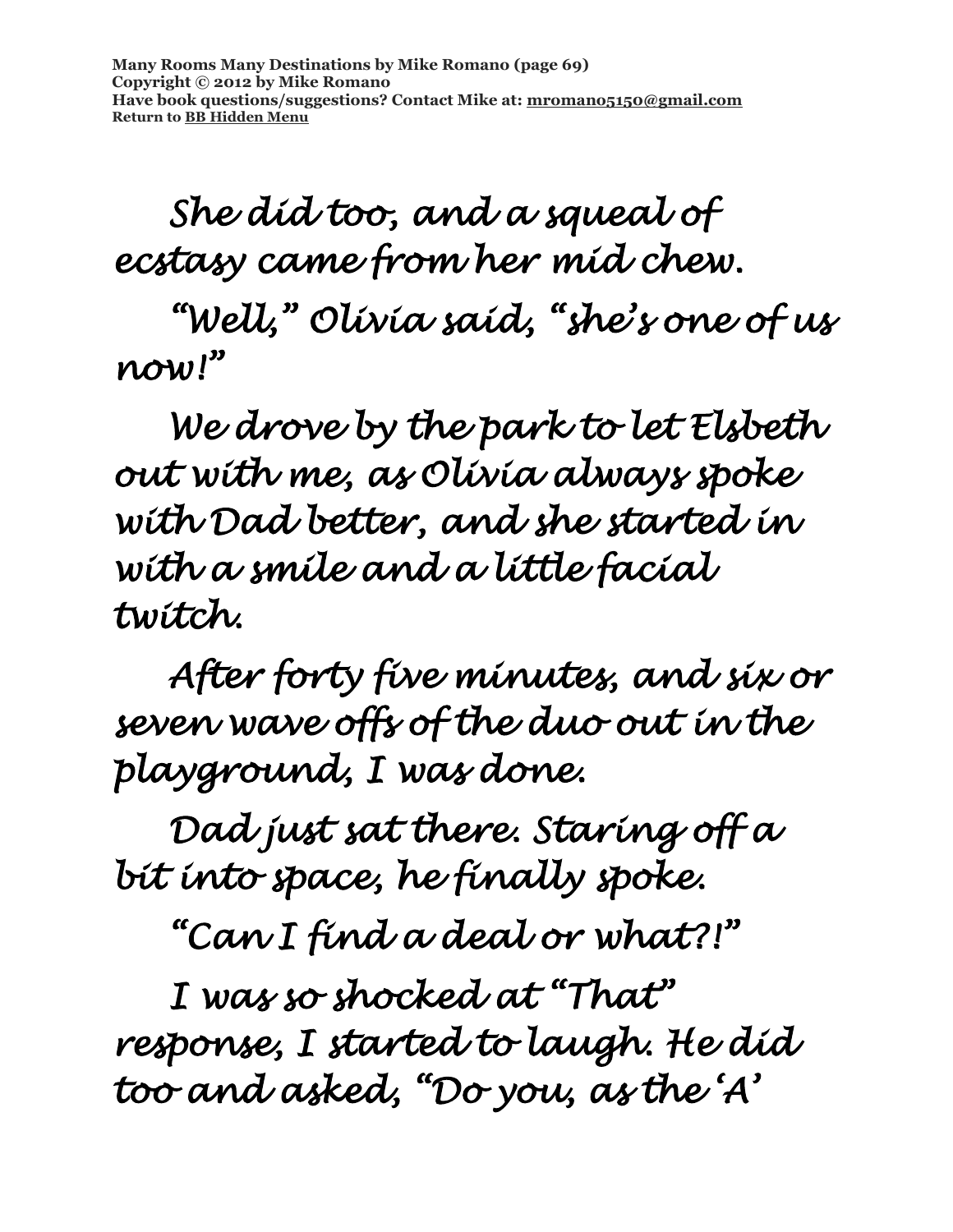**Many Rooms Many Destinations by Mike Romano (page 70) Copyright © 2012 by Mike Romano Have book questions/suggestions? Contact Mike at: [mromano5150@gmail.com](mailto:mromano5150@gmail.com) Return t[o BB Hidden Menu](https://www.bartlettbiographies.com/hidden-menu)**

*students in a school for advanced achievers, have a hold on all this?"* 

*"Well, Dad, yes, we do," I answered.* 

 *"Then," he said, "When you need my help, call me, otherwise we can have an evening up to date at dinner."* 

 *I could only shake my head, "Yes," And waved the wild bunch back into the car.* 

 *Home we drove, by the Ice Cream shop, at Elsbeth's request. Dad asked me quietly, "Does she always eat like this?"* 

 *"So far, yes," I whispered.* 

 *At home, Dad went back to work as the three of us burped in unison*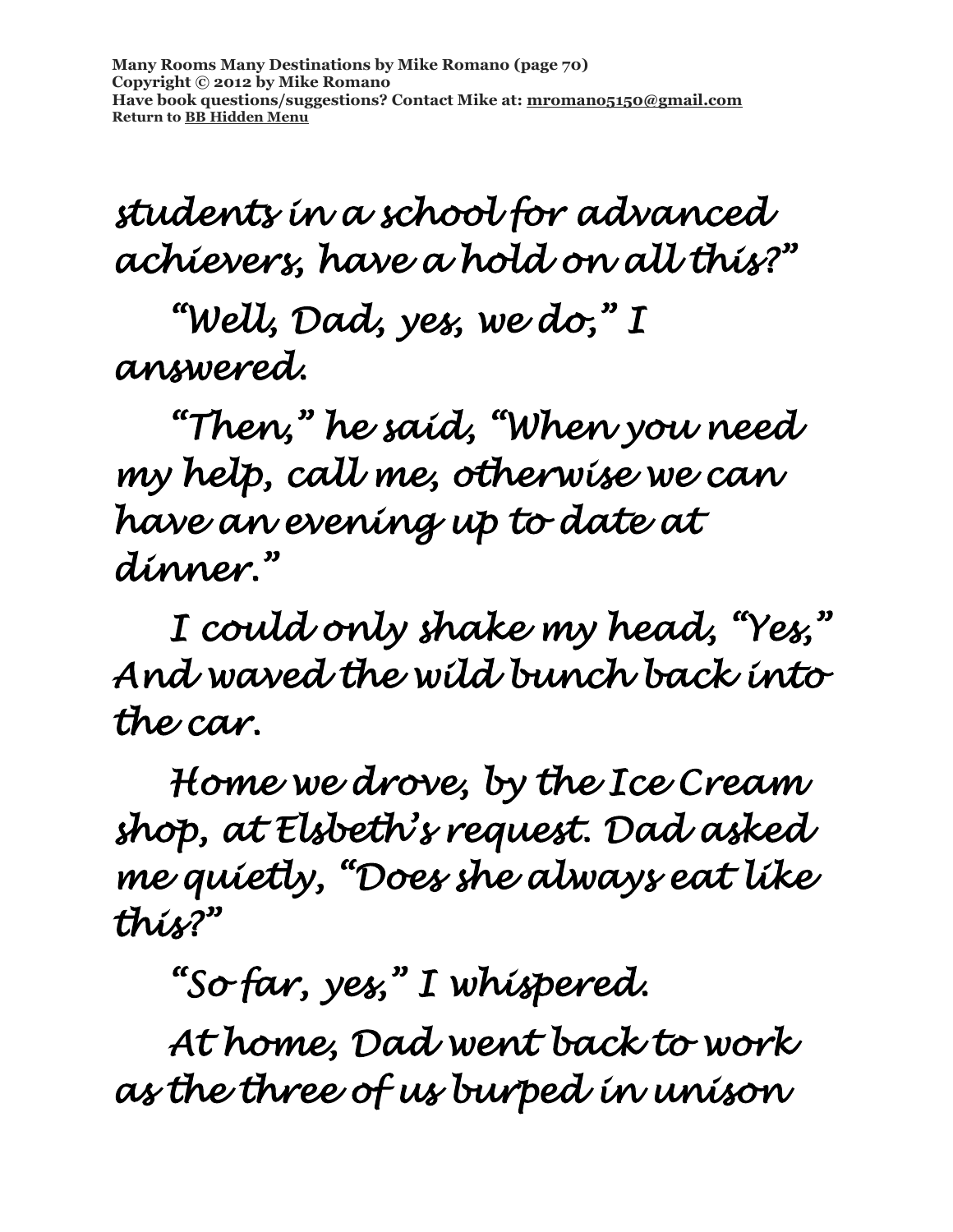**Many Rooms Many Destinations by Mike Romano (page 71) Copyright © 2012 by Mike Romano Have book questions/suggestions? Contact Mike at: [mromano5150@gmail.com](mailto:mromano5150@gmail.com) Return t[o BB Hidden Menu](https://www.bartlettbiographies.com/hidden-menu)**

*(Together at same time) and went back to the round door room.* 

 *Pulling the lever and popping it open, then turning the power dial we read off in the, well, operating manual, the image came in clearer.* 

 *There he was, sharper, more able to see us, as we him.* 

 *"Hello, my little friends, and who is the smaller lady?" Nicola said.* 

 *"Oh, she's Elsbeth. She's sort of from the seventeenth century," I said. Josh winced and Elsbeth smiled as she was still on a Pizza/Ice Cream high.* 

 *The apparition, which was Nicola, became clearer for a moment as he blew his top. "You went inside the Spinning Mirrors, didn't you?!"*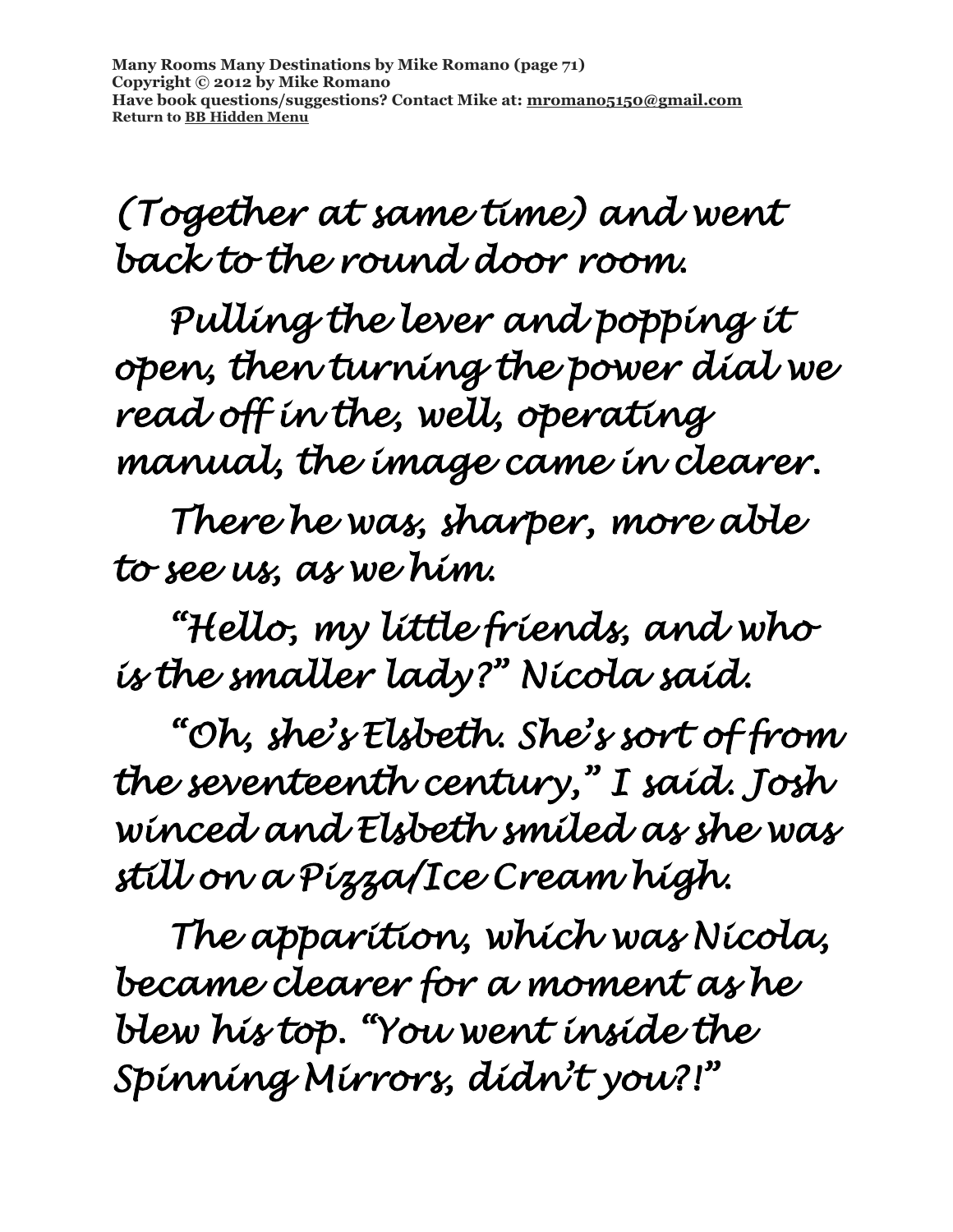**Many Rooms Many Destinations by Mike Romano (page 72) Copyright © 2012 by Mike Romano Have book questions/suggestions? Contact Mike at: [mromano5150@gmail.com](mailto:mromano5150@gmail.com) Return t[o BB Hidden Menu](https://www.bartlettbiographies.com/hidden-menu)**

 *"Well, Olivia saw the towns people ready to burn Elsbeth, jumped in and saved her," I said in our defense.* 

 *At that moment, Elsbeth, having watched us with some of the dials, decided on her own to spin "His" dial to make him clearer.* 

 *Giving it a "Carnival" guess the number on the wheel spin, there occurred an explosion in the doorway!* 

 *Nicola disappeared.* 

 *We heard a moan from across the room…There was Nicola, "Whole!" No vapor, not a ghost, but completely all there.* 

 *He stood up, touching himself, arms, legs, body and finally head.*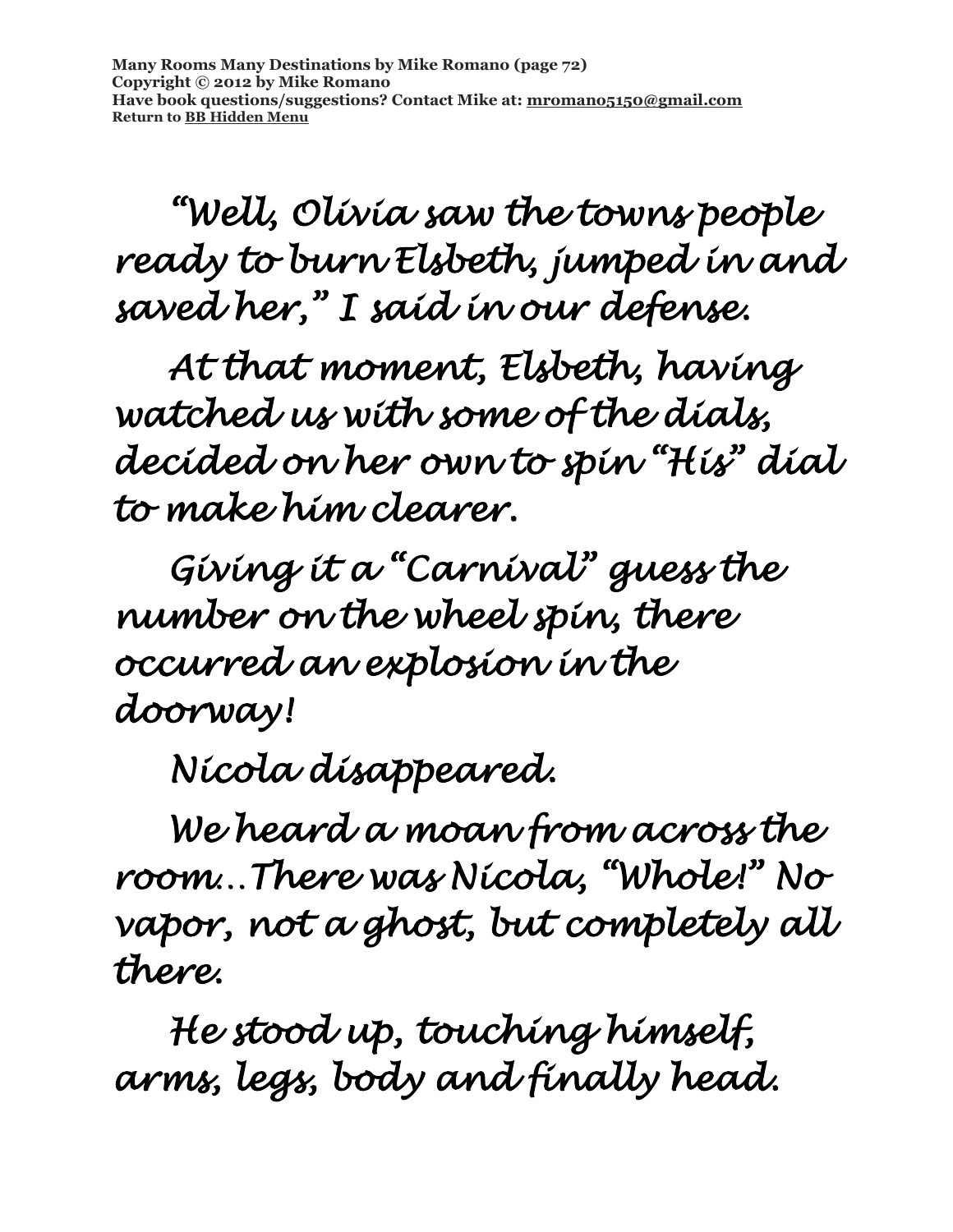# *"I'm alive!!! All here and alive," he screamed!!*

 *Dad must have heard him scream, as he was in the doorway in nothing flat.* 

 *Seeing the smoke in the doorway, and the "I'm sorry look on her face," our ancient friend Elsbeth had, Dad figured some of it out.* 

 *Then he saw the old time clothes on the guy in front of him.* 

 ${}^{\alpha}I$ *s* he. ?"

 *"Oh yeah, Dad," Josh said.* 

 *"Another mouth to feed, son." "Stop now, or I'll have to get another job to feed them," Dad smiled and said.*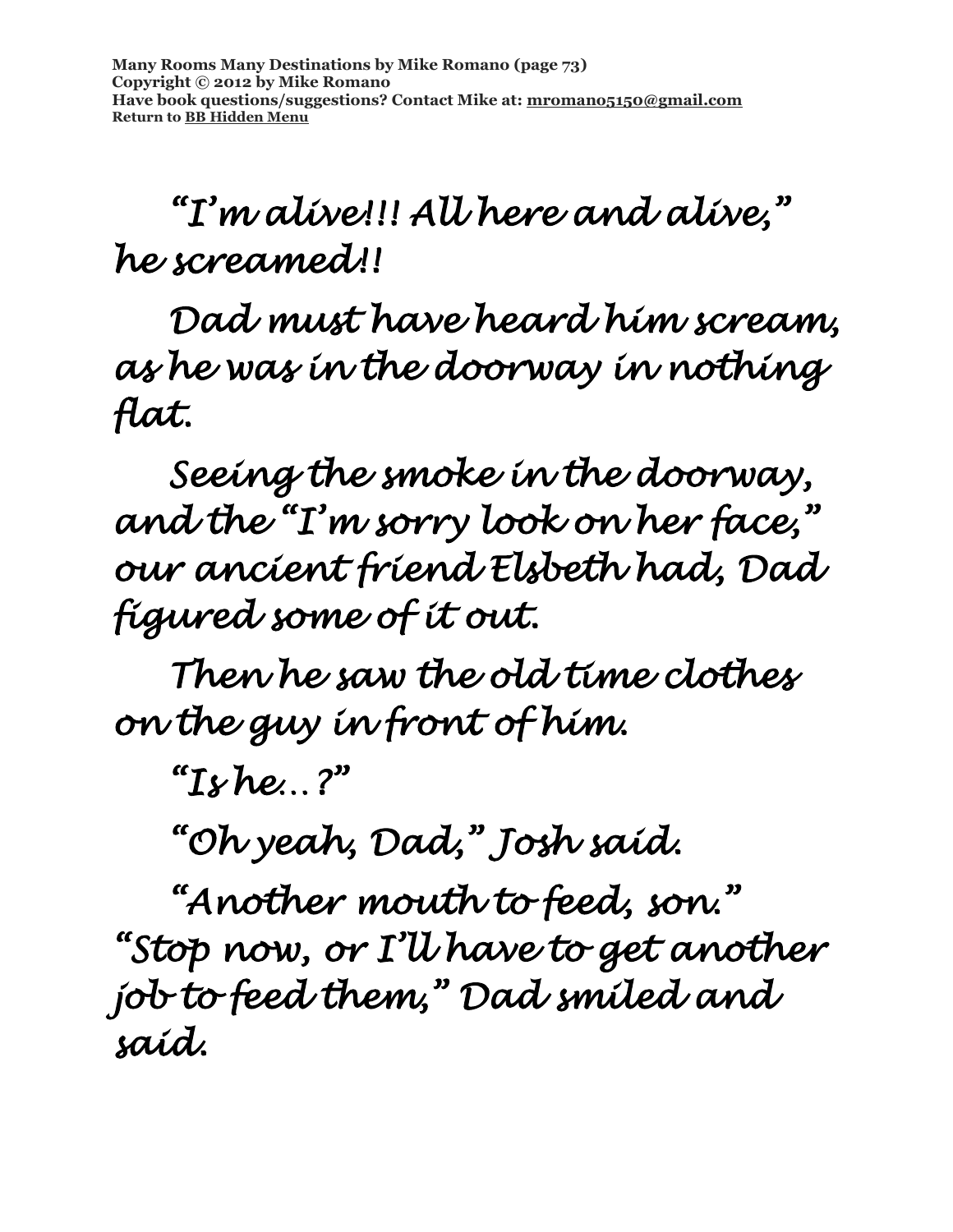**Many Rooms Many Destinations by Mike Romano (page 74) Copyright © 2012 by Mike Romano Have book questions/suggestions? Contact Mike at: [mromano5150@gmail.com](mailto:mromano5150@gmail.com) Return t[o BB Hidden Menu](https://www.bartlettbiographies.com/hidden-menu)**

 *I looked at him and he took my hand saying, "I know you are probably more able to deal with this than I, but remember, I'm here for any reason."* 

 *Olivia ran up and hugged him as I gave him the two fingered salute to which he responded on the way out the door.* 

 *Olivia said to me, "Darn, we have a great Dad!"* 

 *Dad, turning to the previously exploded ghost asked, "And 'who' are you?"* 

 *Holding out his hand, saying, "I am Nicola Tesla, pleased to meet you more than you could ever know."*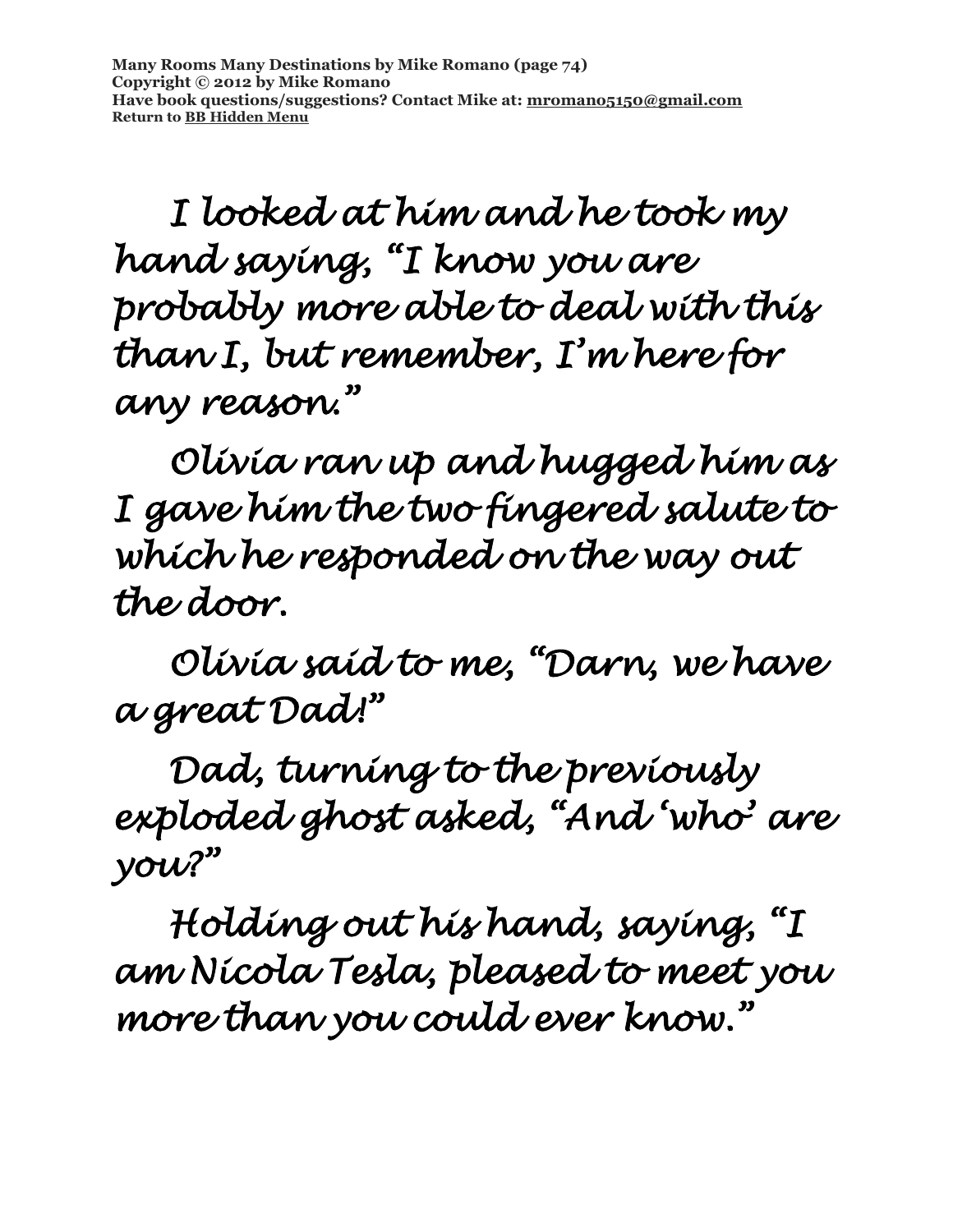**Many Rooms Many Destinations by Mike Romano (page 75) Copyright © 2012 by Mike Romano Have book questions/suggestions? Contact Mike at: [mromano5150@gmail.com](mailto:mromano5150@gmail.com) Return t[o BB Hidden Menu](https://www.bartlettbiographies.com/hidden-menu)**

 *Olivia and I were mute (Not talking) just standing there, looking at him then at each other, and back to him.* 

 *Nicola seemed to be busy for a moment looking at both sides of his hands and we were just trying to remember how to breathe.* 

 *Give us a moment and we'll get back to you.* 

#### *END CHAPTER THIRTEEN*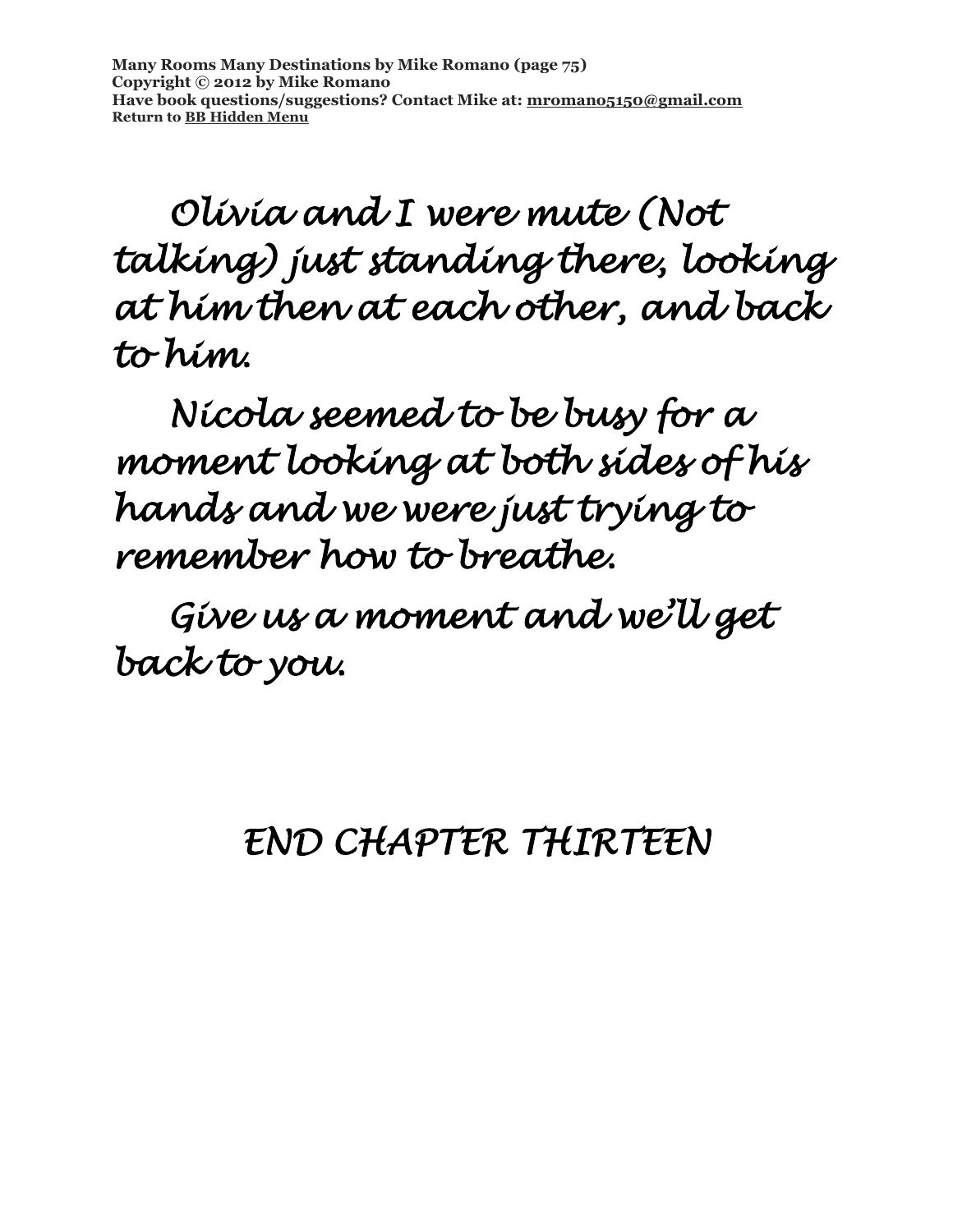**Many Rooms Many Destinations by Mike Romano (page 76) Copyright © 2012 by Mike Romano Have book questions/suggestions? Contact Mike at: [mromano5150@gmail.com](mailto:mromano5150@gmail.com) Return t[o BB Hidden Menu](https://www.bartlettbiographies.com/hidden-menu)**

#### *CHAPTER FOURTEEN*

### *"So, "You" Know How to Work These Machines," Olivia asked.*

*"Seems You Young Ones Even Found Some New Twists," said Tesla!* 

 *"Are you the 'Real' Tesla, Nicola Tesla?" Olivia beat getting it out of our mouths!* 

 *"I do believe I am," he said, feeling up and down the solidness of his arms.* 

 *"Don't know what you did, but it was way past any experiment I ever did," he said.* 

 *This is amazing, I said to myself.*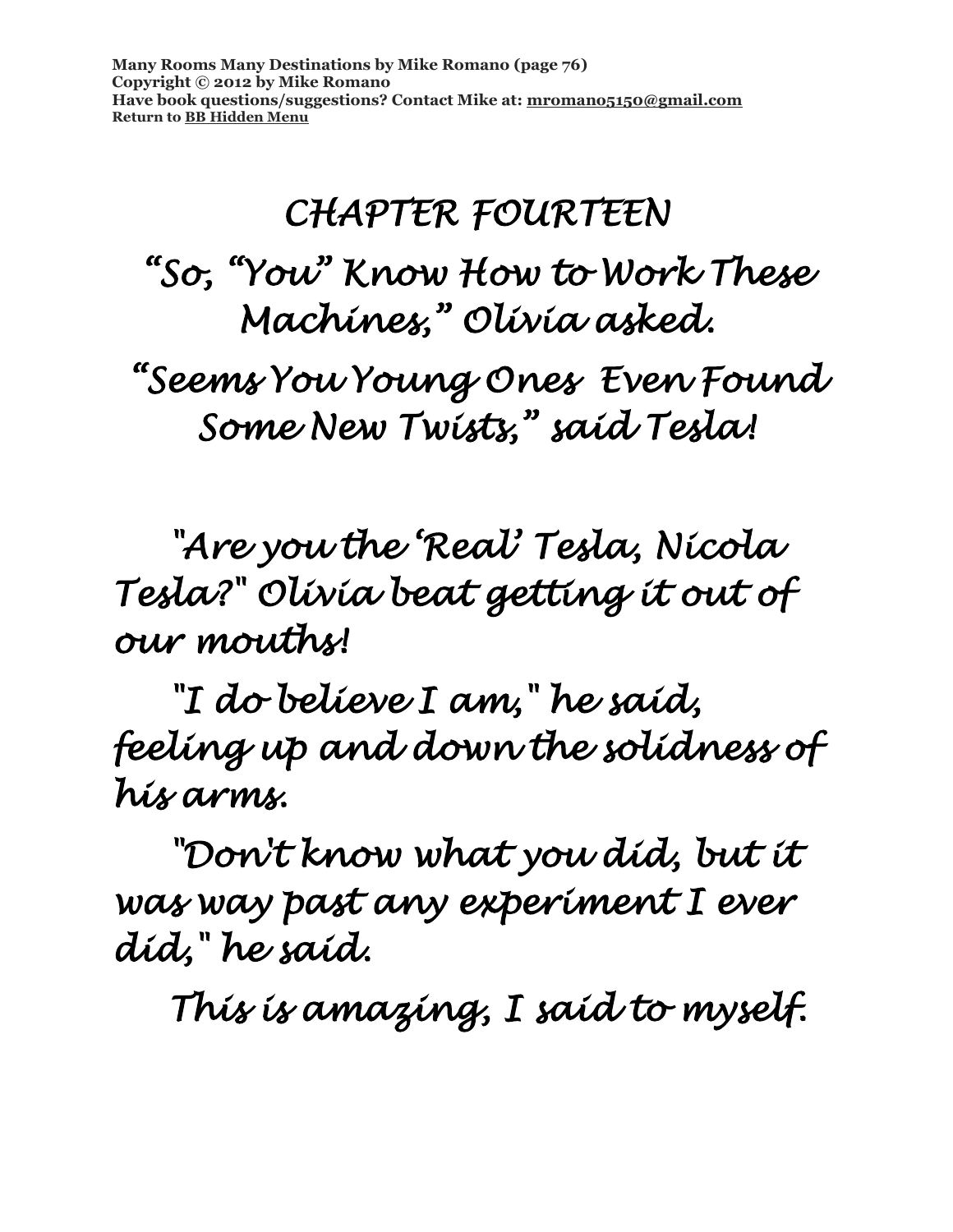**Many Rooms Many Destinations by Mike Romano (page 77) Copyright © 2012 by Mike Romano Have book questions/suggestions? Contact Mike at: [mromano5150@gmail.com](mailto:mromano5150@gmail.com) Return t[o BB Hidden Menu](https://www.bartlettbiographies.com/hidden-menu)**

 *"We read that you died in early "1943," I said.* 

 *"January 7th to be exact. Only I didn't exactly die."* 

 *"What's didn't exactly mean... exactly," Olivia asked?* 

 *"My assistant, under my guidance, transferred my being, into a pure form of electricity that was able to maintain itself within the confines of the round room sheathed (all covered inside) with silver.* 

*When I appeared to have died, I could no longer speak with any one from the outside world, until the door was again opened by you two...and blown up by her (pointing*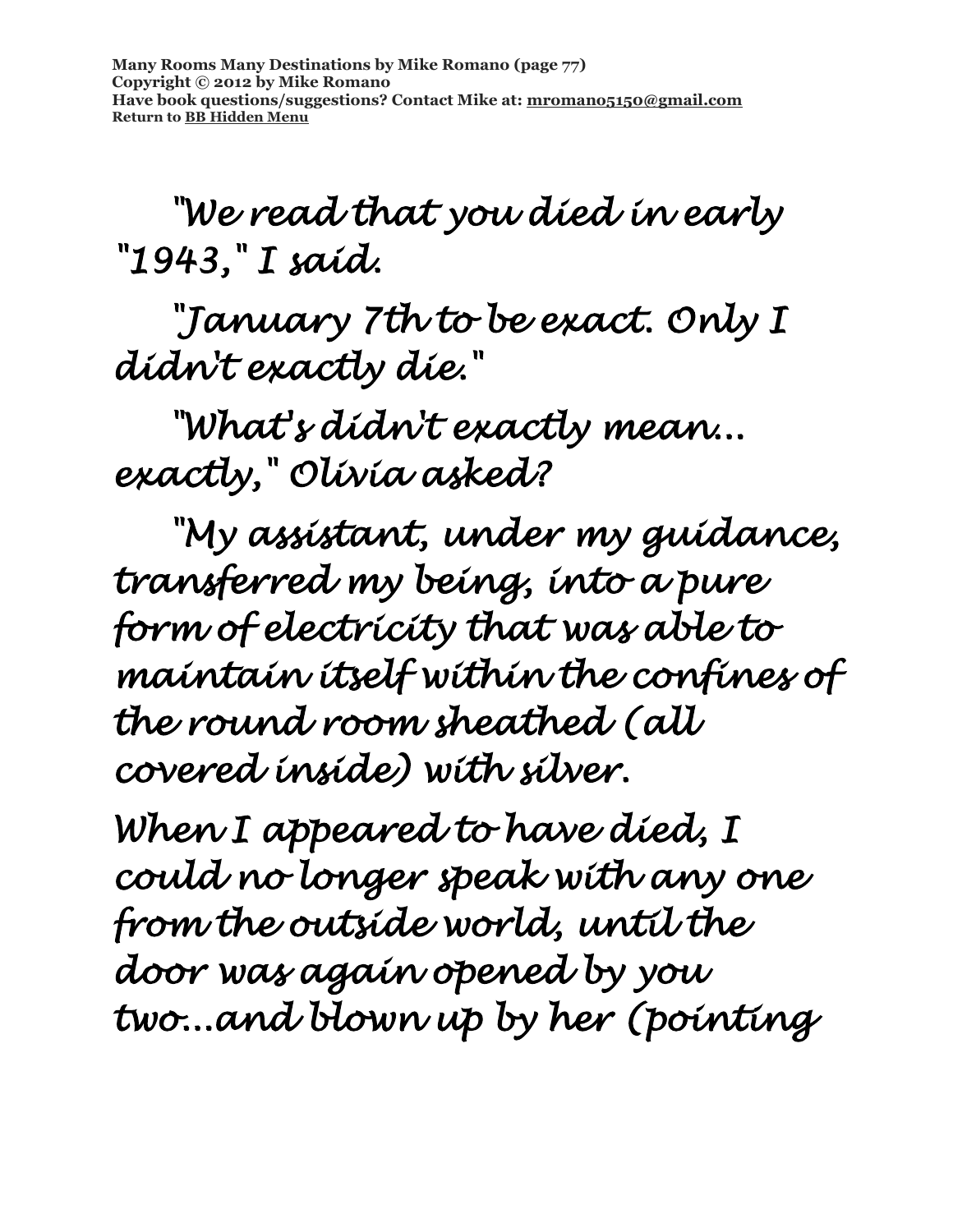**Many Rooms Many Destinations by Mike Romano (page 78) Copyright © 2012 by Mike Romano Have book questions/suggestions? Contact Mike at: [mromano5150@gmail.com](mailto:mromano5150@gmail.com) Return t[o BB Hidden Menu](https://www.bartlettbiographies.com/hidden-menu)**

#### *at Elsbeth) to make me what I now am!"*

 *"This is so amazing. I hadn't a single clue that this could ever be possible," he kept saying.* 

 *Looking at Elsbeth, Nicola asked, "Just what did you do? Please show me."* 

 *Walking back to the dials, she grabbed..."No, Don't," yelled Tesla! "Please don't touch as it may send me back. Just point," he asked of her.* 

 *Pointing at the largest dial, she made a big sweeping movement as if she spun the dial all the way around.* 

 *"Aha, much more clarity and power, over powered the connections*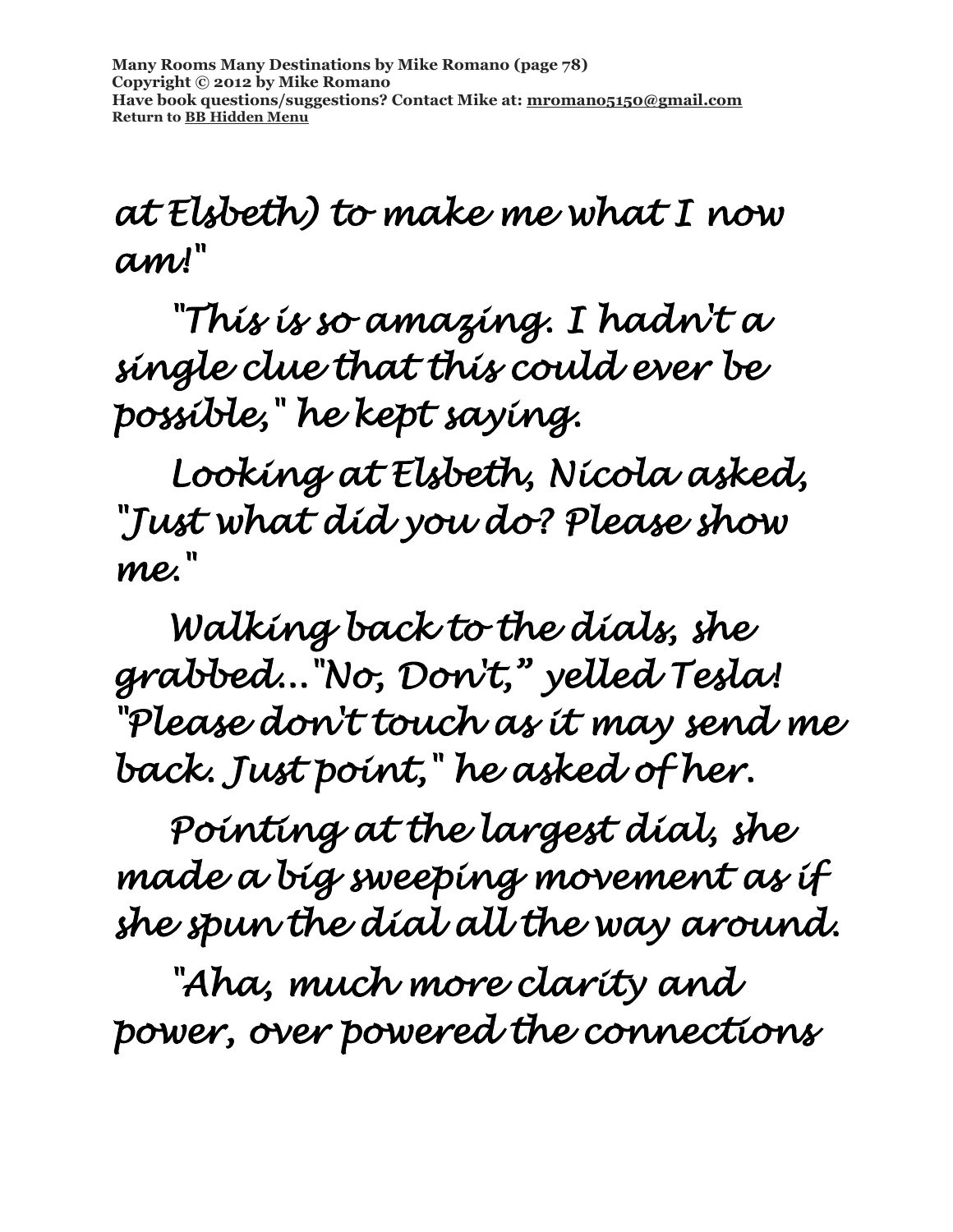**Many Rooms Many Destinations by Mike Romano (page 79) Copyright © 2012 by Mike Romano Have book questions/suggestions? Contact Mike at: [mromano5150@gmail.com](mailto:mromano5150@gmail.com) Return t[o BB Hidden Menu](https://www.bartlettbiographies.com/hidden-menu)**

## *and caused a loop that exploded inwards."*

 *"Hold on sir, your way past our training, and no need to go on as long as 'You' know what happened," I said.* 

 *He nodded as did we but explained we had made farther strides than did he with some of his other creations.* 

 *"Please allow me to see your electricity fuse box," he asked.* 

 *We went down stairs then outside to the connection box.* 

 *"What are these switches, where are the large fuses?" Nicola said.* 

 *"Several years ago, all the electrical was changed to 'Circuit*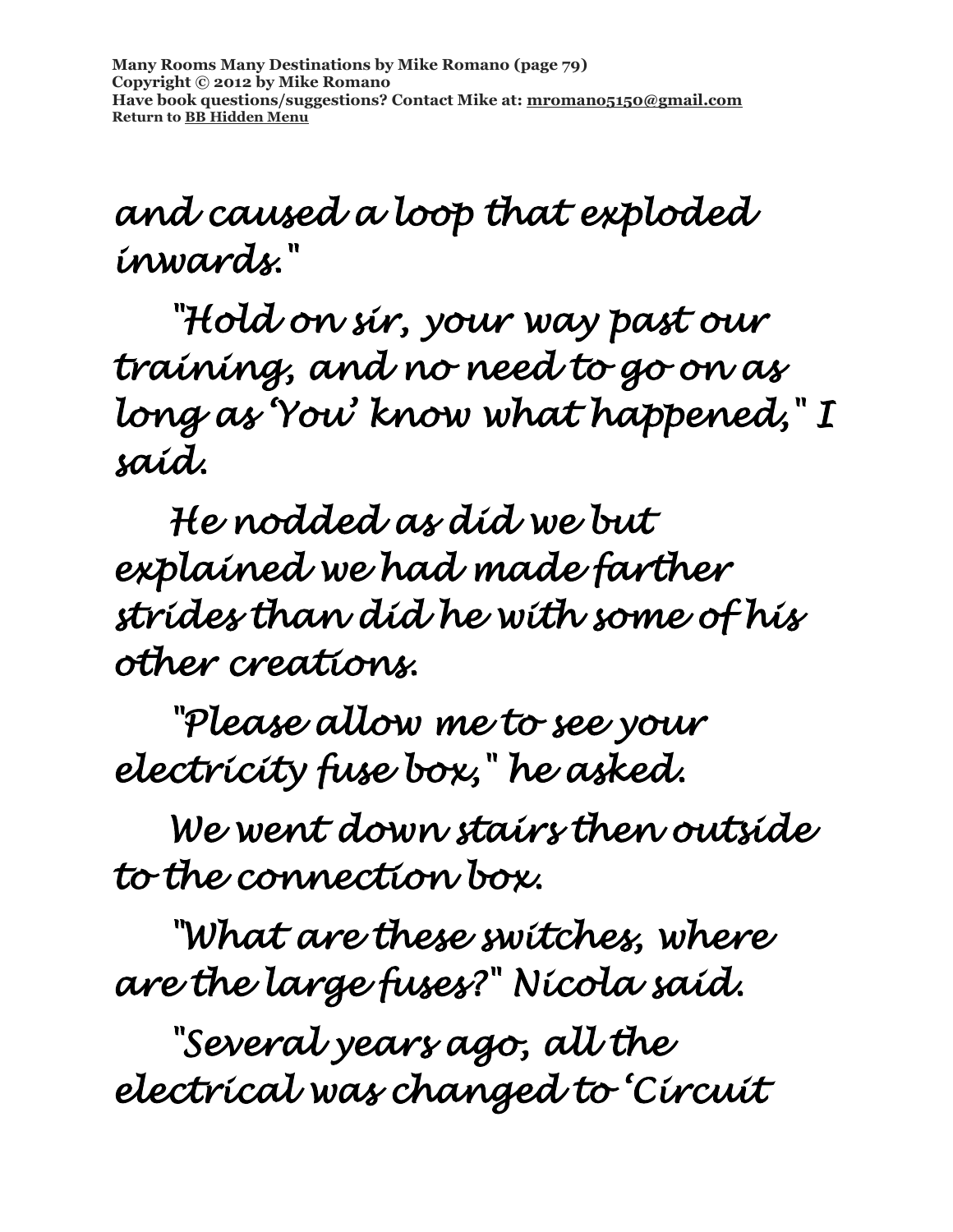**Many Rooms Many Destinations by Mike Romano (page 80) Copyright © 2012 by Mike Romano Have book questions/suggestions? Contact Mike at: [mromano5150@gmail.com](mailto:mromano5150@gmail.com) Return t[o BB Hidden Menu](https://www.bartlettbiographies.com/hidden-menu)**

*Breakers." The larger homes, which this one surely stacks up to be, or two, was given much more power to run the amazing load for a nine thousand plus foot home," I told him.* 

 *"That's it," he exclaimed. "Much more power than we had way back then!"* 

 *"So, you had it right, all except technology hadn't caught up with you."* 

 *He nodded, with a slight maniacal look in his eyes which was caught even by Elsbeth.* 

 *"What do you plan to do with this equipment that 'Used. To belong to me," he asked.*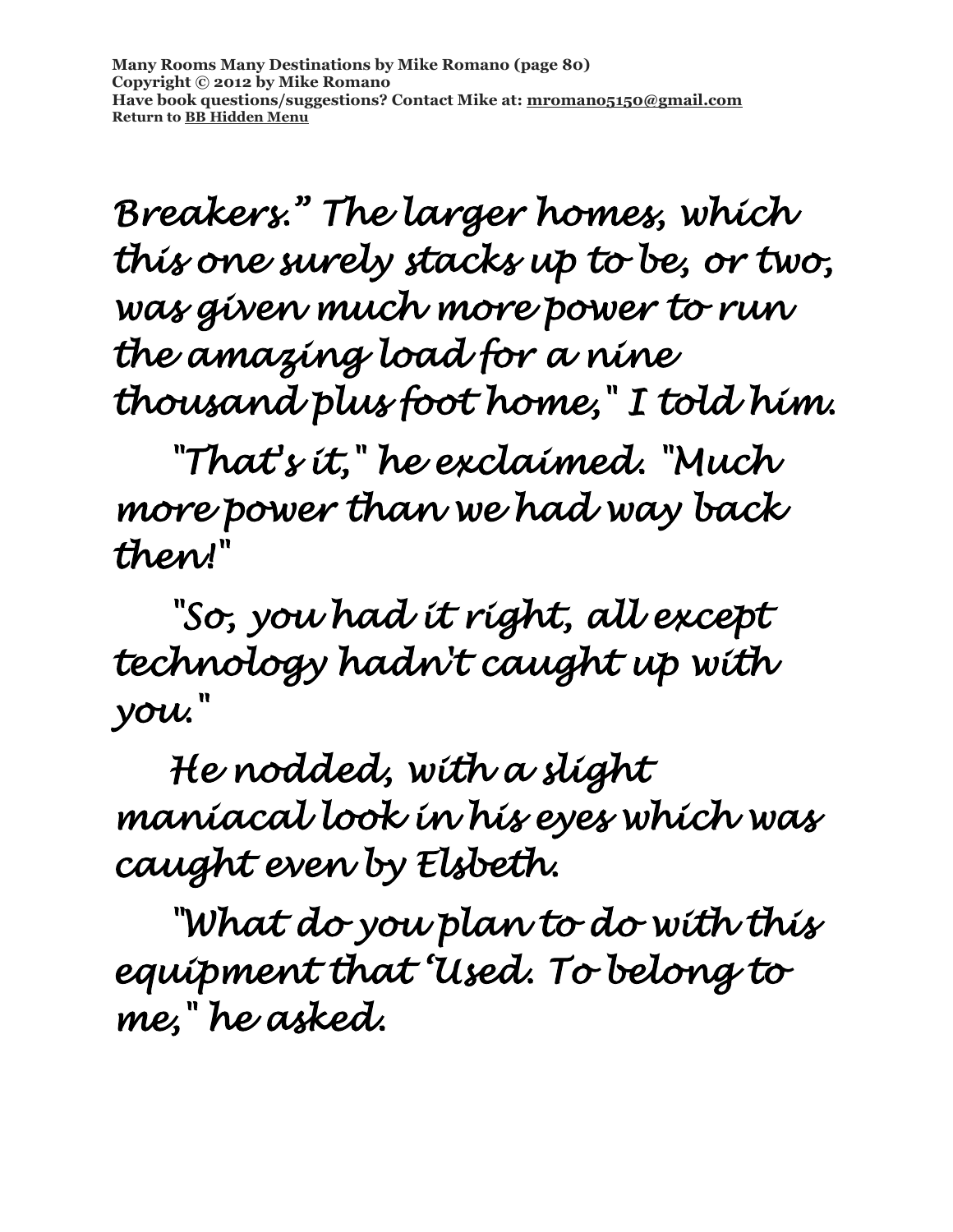*"Not get all mad scientists and start blowing things up," Olivia said.* 

 *"Well, not again," Elsbeth whispered.* 

 *Nicola, as he told us to call him, said, "You have been able to overcome some of my function problems simply by increasing the power voltage?"* 

 *"You mean, 'Upping the juice' is all you needed to do in order to step up to the next level," I asked?* 

 *With a simple shrug of the shoulders and a sheepish nod, as he had machines with that capability of his own invention right there, he agreed.*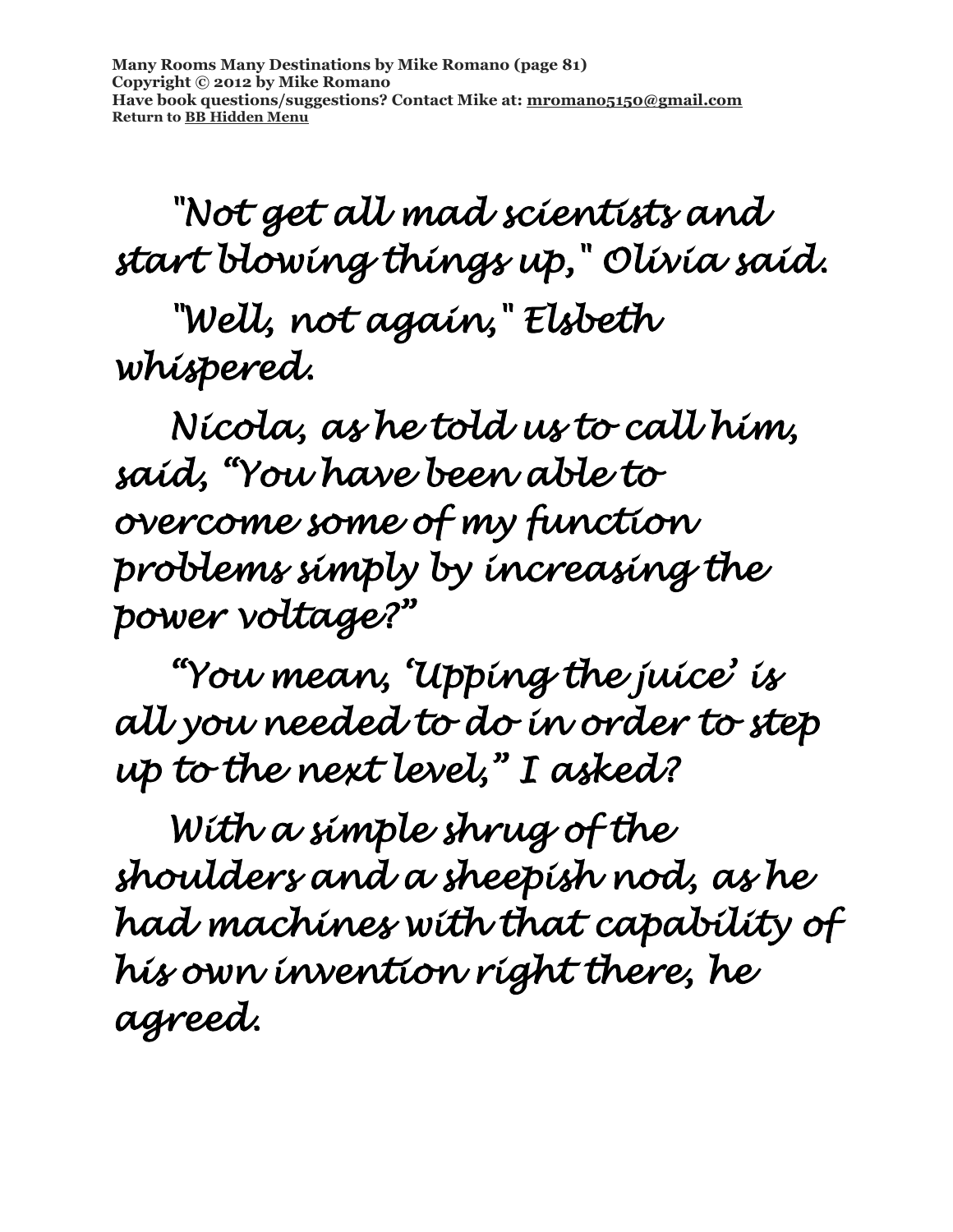**Many Rooms Many Destinations by Mike Romano (page 82) Copyright © 2012 by Mike Romano Have book questions/suggestions? Contact Mike at: [mromano5150@gmail.com](mailto:mromano5150@gmail.com) Return t[o BB Hidden Menu](https://www.bartlettbiographies.com/hidden-menu)**

 *"If you would like and agree, it would be ever so fortuitous (super wonderfully lucky) for you to be my colleagues (partners) in 'This,' the second chapter in a great adventure," Nicola said excitedly.* 

 *"That thing with the Spinning Mirrors, please show me your procedure Olivia and you James, oh, you too Elsbeth," Nicola said, smiling and placing his hand on her shoulder to show she is a part of the team. "Well, why not, she did the dial spin that caused the surge explosion that freed me," Nicola exclaimed. Elsbeth beamed with happiness.* 

 *We walked to the mirrors room to show him what we did. Going back to*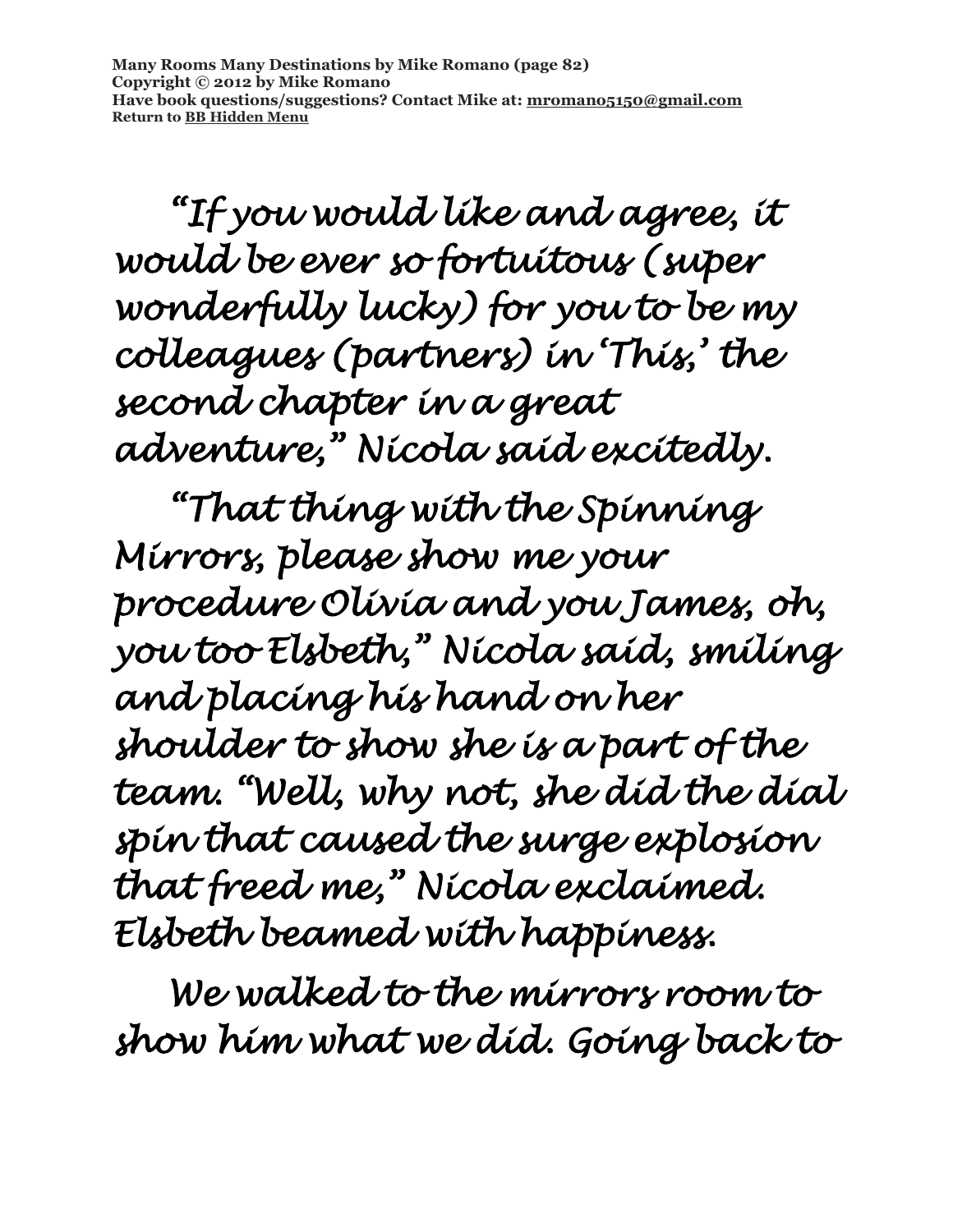**Many Rooms Many Destinations by Mike Romano (page 83) Copyright © 2012 by Mike Romano Have book questions/suggestions? Contact Mike at: [mromano5150@gmail.com](mailto:mromano5150@gmail.com) Return t[o BB Hidden Menu](https://www.bartlettbiographies.com/hidden-menu)**

*the manual for our procedure, we set everything as it was.* 

*I threw the switch and the mirrors began to spin. Odd, but not as fast, noticed by Tesla. When Olivia said, "That's when I threw the second switch."* 

 *We both in unison asked, "What other switch?"* 

 *"This one on the wall marked supplemental (Extra juice).* 

 *I could barely hear Nicola say to himself…"And a child shall lead them."* 

# *END THE LONG CHAPTER FOURTEEN*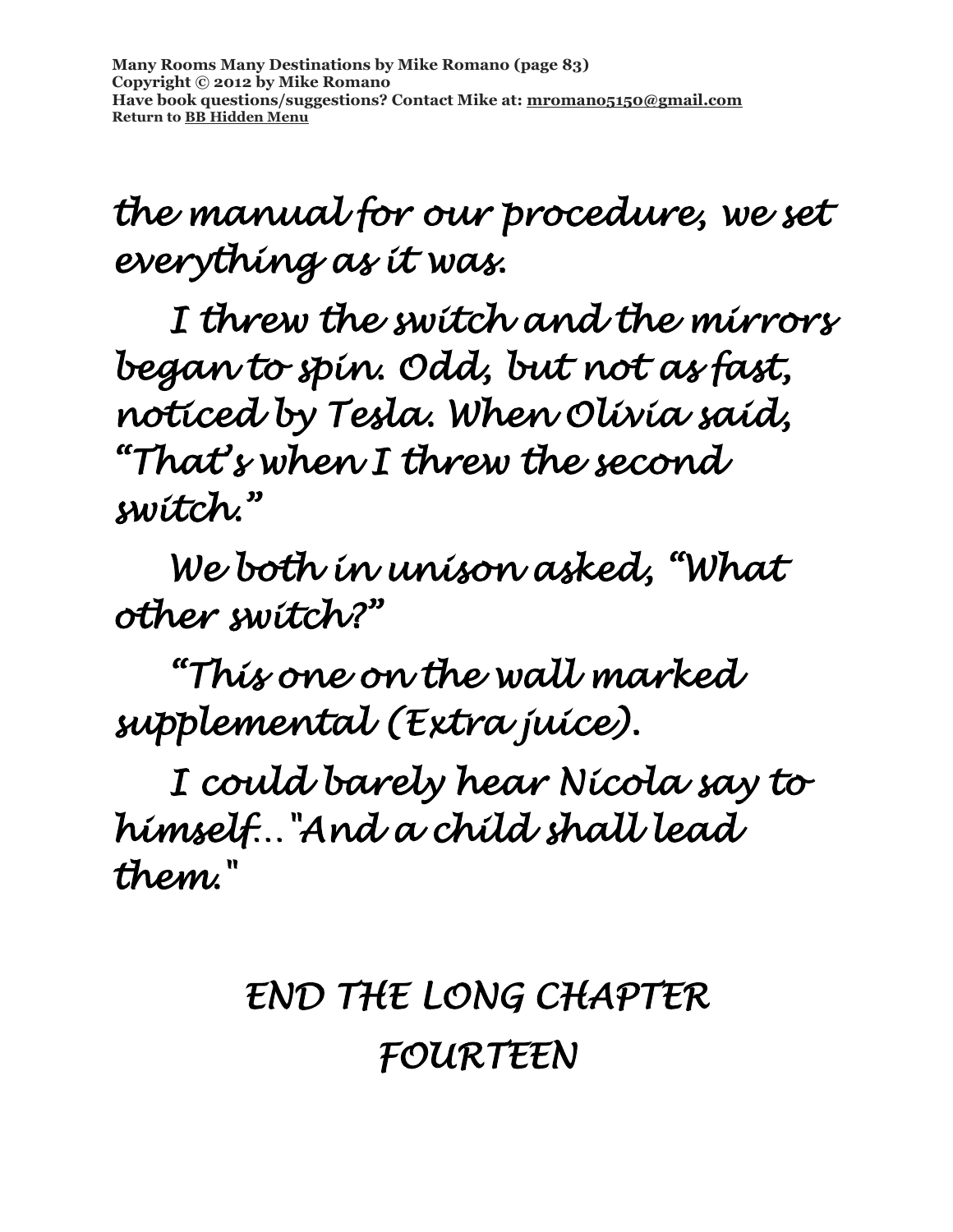**Many Rooms Many Destinations by Mike Romano (page 84) Copyright © 2012 by Mike Romano Have book questions/suggestions? Contact Mike at: [mromano5150@gmail.com](mailto:mromano5150@gmail.com) Return t[o BB Hidden Menu](https://www.bartlettbiographies.com/hidden-menu)**

# *CHAPTER FIFTEEN With Such Little Information We Can Now Jump Ahead So Far*

 *We are all in the "Hall of Mirrors," as Nicola calls it, showing the steps we took to open the portal into the past, so clearly.* 

 *Polishing the mirrors, as we took the book's instructions as law, Tesla smiled at our preparations.* 

 *Setting the dials as before, we looked to him as he gestured with his hand to go ahead. "This is your experiment," he said, "Do what you will!"*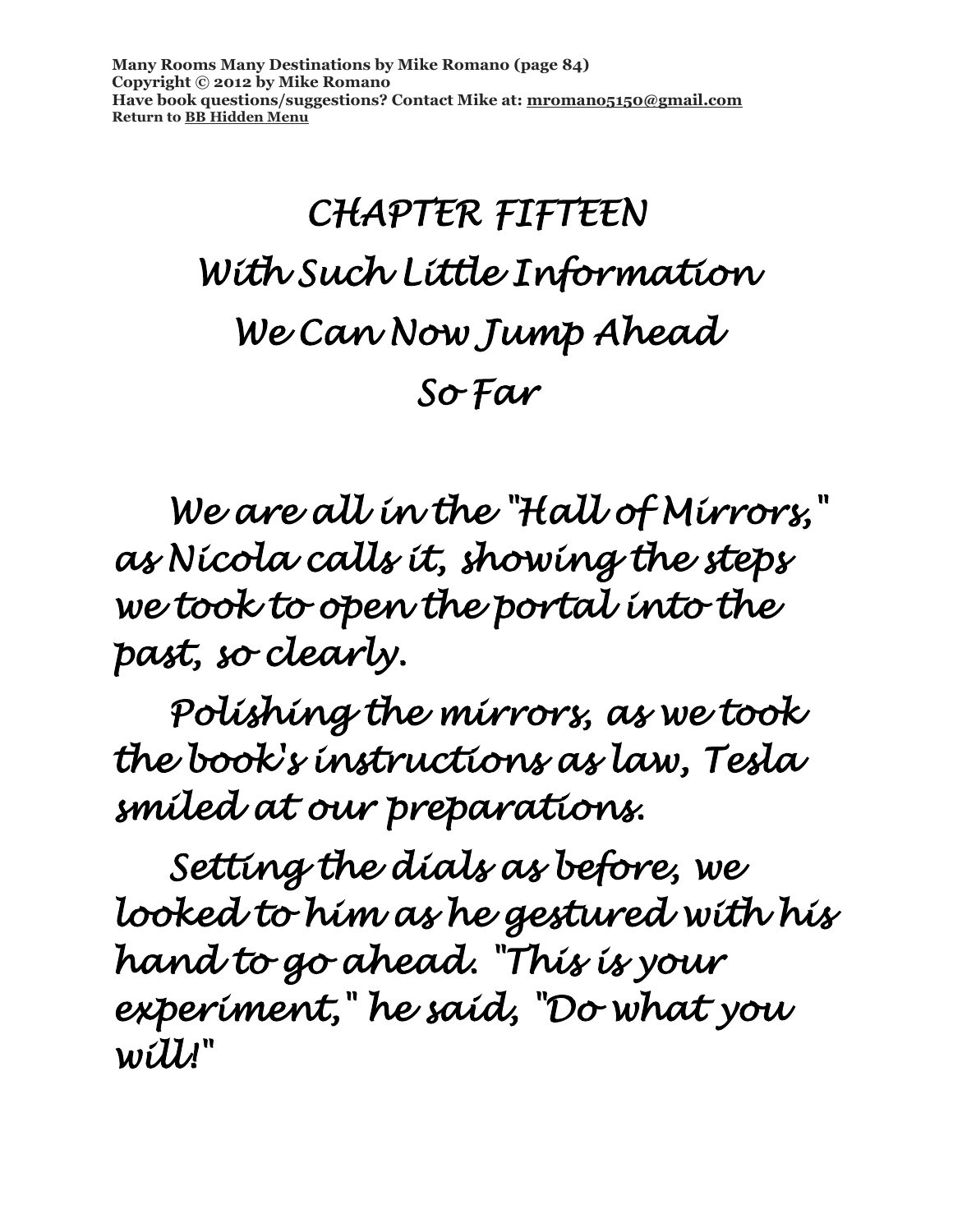**Many Rooms Many Destinations by Mike Romano (page 85) Copyright © 2012 by Mike Romano Have book questions/suggestions? Contact Mike at: [mromano5150@gmail.com](mailto:mromano5150@gmail.com) Return t[o BB Hidden Menu](https://www.bartlettbiographies.com/hidden-menu)**

 *Making sure the mirrors were locked down in just the same direction, Olivia gave me the sign, "All is fine."* 

 *As she, Elsbeth and Nicola stepped back, I threw the switch, setting the gauges to the past, as before, then slowly turned the power dial.* 

 *Spinning mirrors and the growing ball of light, in the middle, became a show of the past clear as a bell.* 

 *"Look," Nicola said with a raised voice. "It's so much clearer than my time!"* 

 *There were the puritans, men all dressed up in knee pants, shirts with large collars and large buckle shoes,*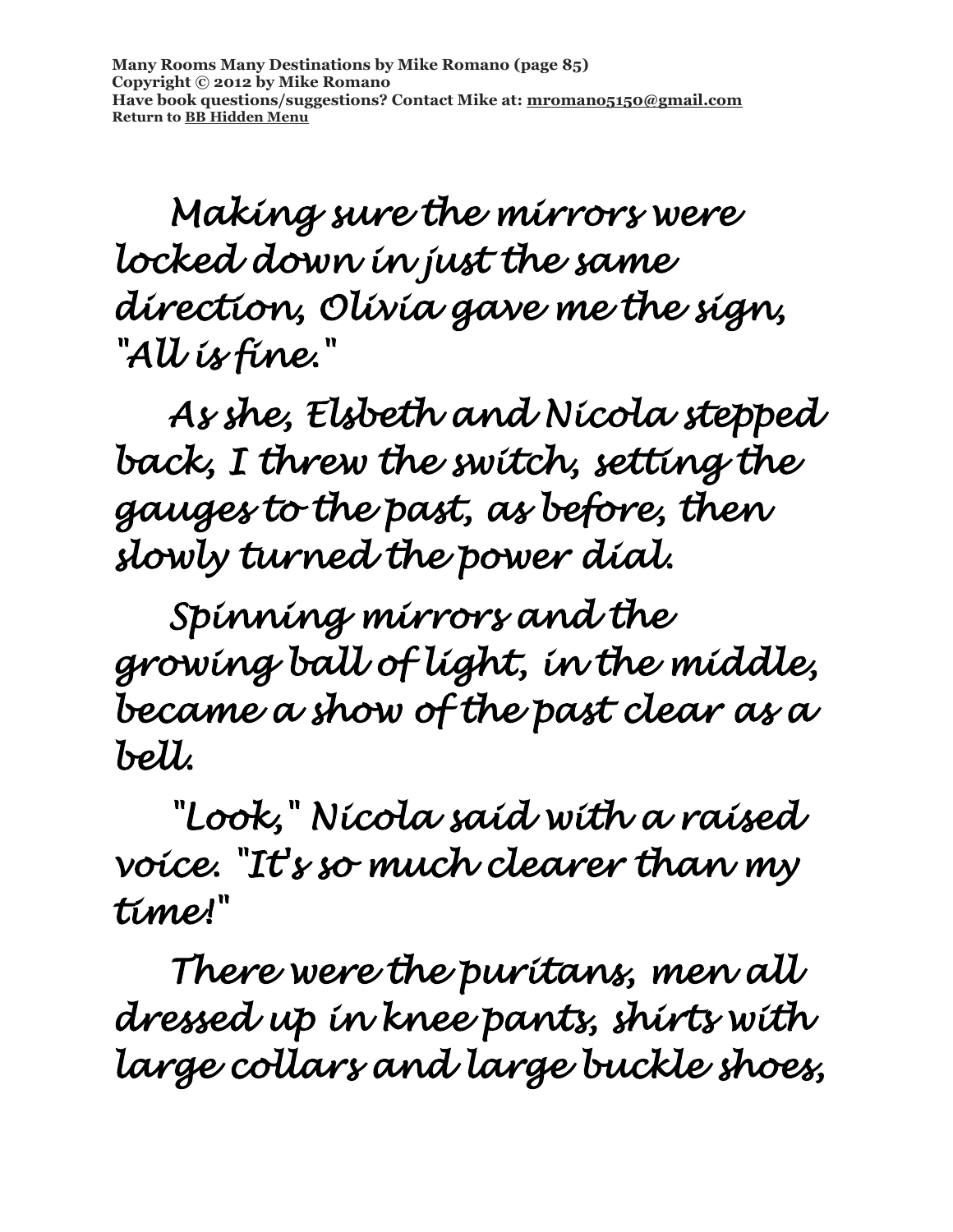**Many Rooms Many Destinations by Mike Romano (page 86) Copyright © 2012 by Mike Romano Have book questions/suggestions? Contact Mike at: [mromano5150@gmail.com](mailto:mromano5150@gmail.com) Return t[o BB Hidden Menu](https://www.bartlettbiographies.com/hidden-menu)**

*the women with their long dark dresses, lace collars and those white nurse hats all starched atop their heads.* 

 *"So peaceful a group who only a while ago were ready to burn Elsbeth," Olivia said, with a bit of anger in her voice.* 

 *"Remember, my colleagues, people aren't always as they seem, so pick your friends so carefully. People are the same then, now and a thousand years either in the past or future. When you find a friend, be good and honest with them."* 

 *"I feel that you three are my friends," as he smiled, then we looked*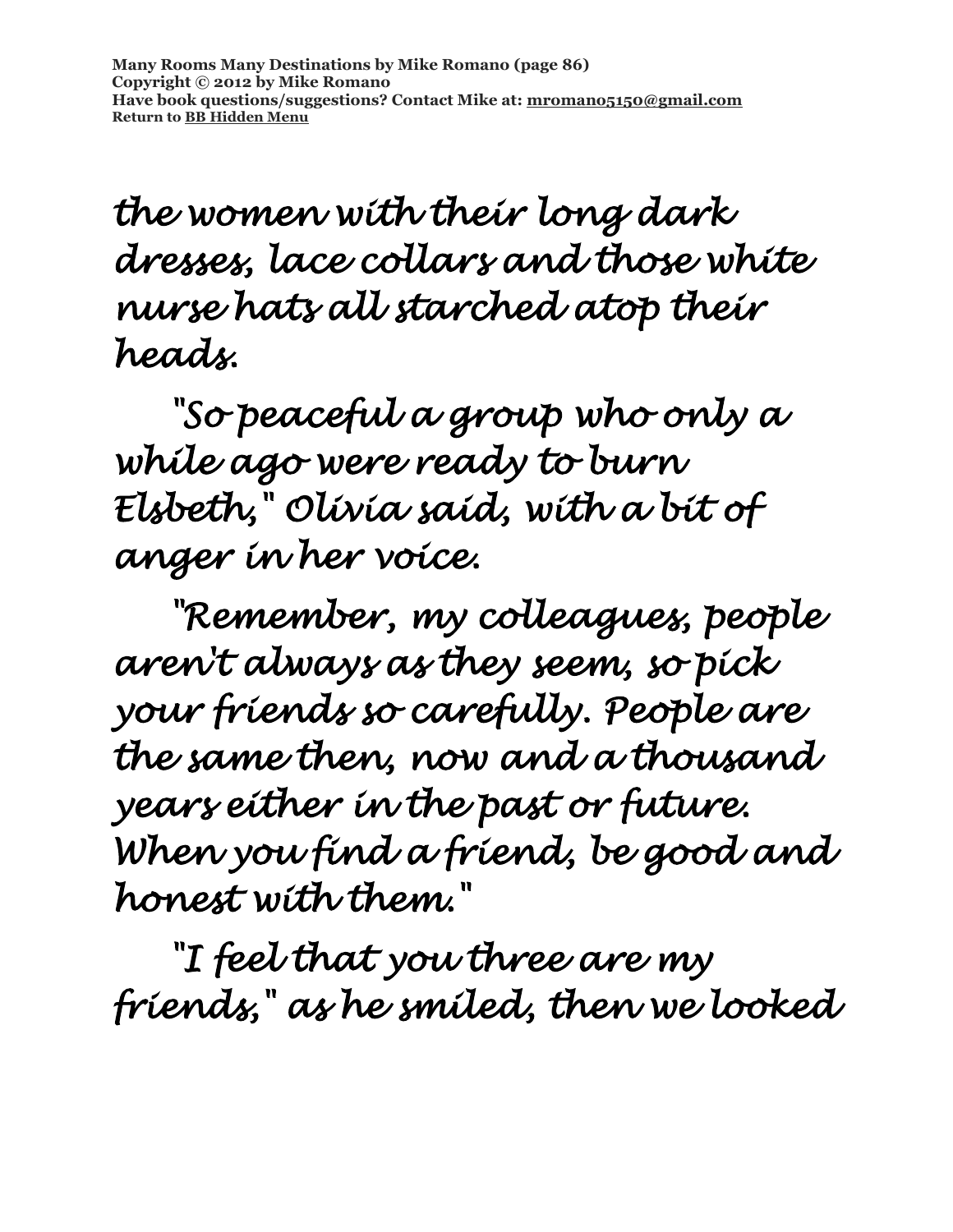# *back at what was happening amid the mirrors.*

 *"How about we turn back the hands of time and see what we may see," Nicola asked.* 

 *All of us were in accordance (Said yes) so, he said, "Back up a few centuries."* 

 *"Fine by me," as I picked Northern Europe (Didn't know I could direct the place till Nicola pointed to the year dial) about the tenth century.* 

 *"Look," Olivia said, "Vikings in their long dragon headed ships!"* 

 *"How close can we get without being noticed," I asked?*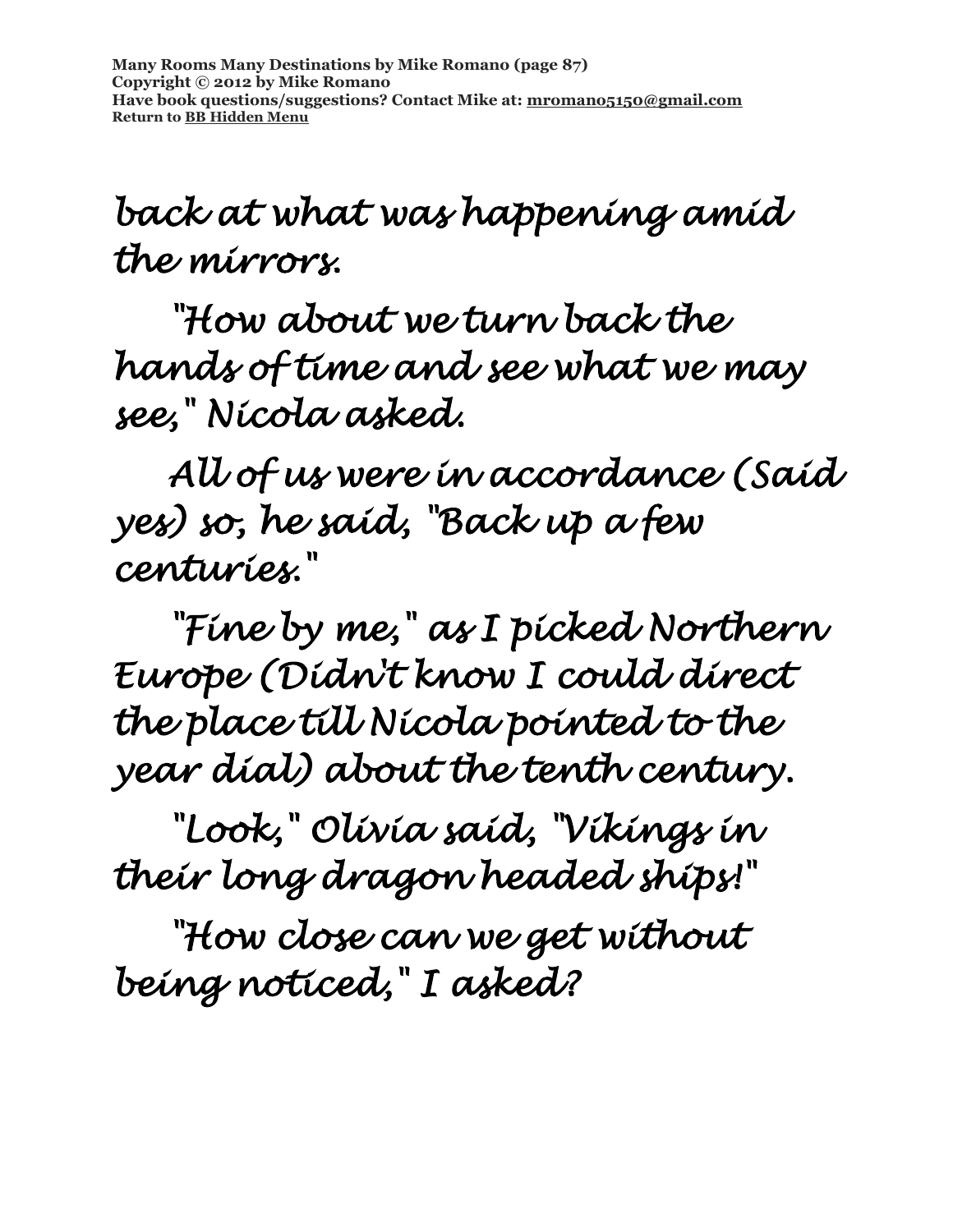**Many Rooms Many Destinations by Mike Romano (page 88) Copyright © 2012 by Mike Romano Have book questions/suggestions? Contact Mike at: [mromano5150@gmail.com](mailto:mromano5150@gmail.com) Return t[o BB Hidden Menu](https://www.bartlettbiographies.com/hidden-menu)**

### *At that moment a rather large Viking stood tall and bellowed, holding his sword high,*

"Hvem er det."

# *Quickly pulling out my cell phone and typing in what I believed him to say, came back the translation of,*

# *"Who goes there?"*

 *At that very same moment, Nicola said," about that close!"*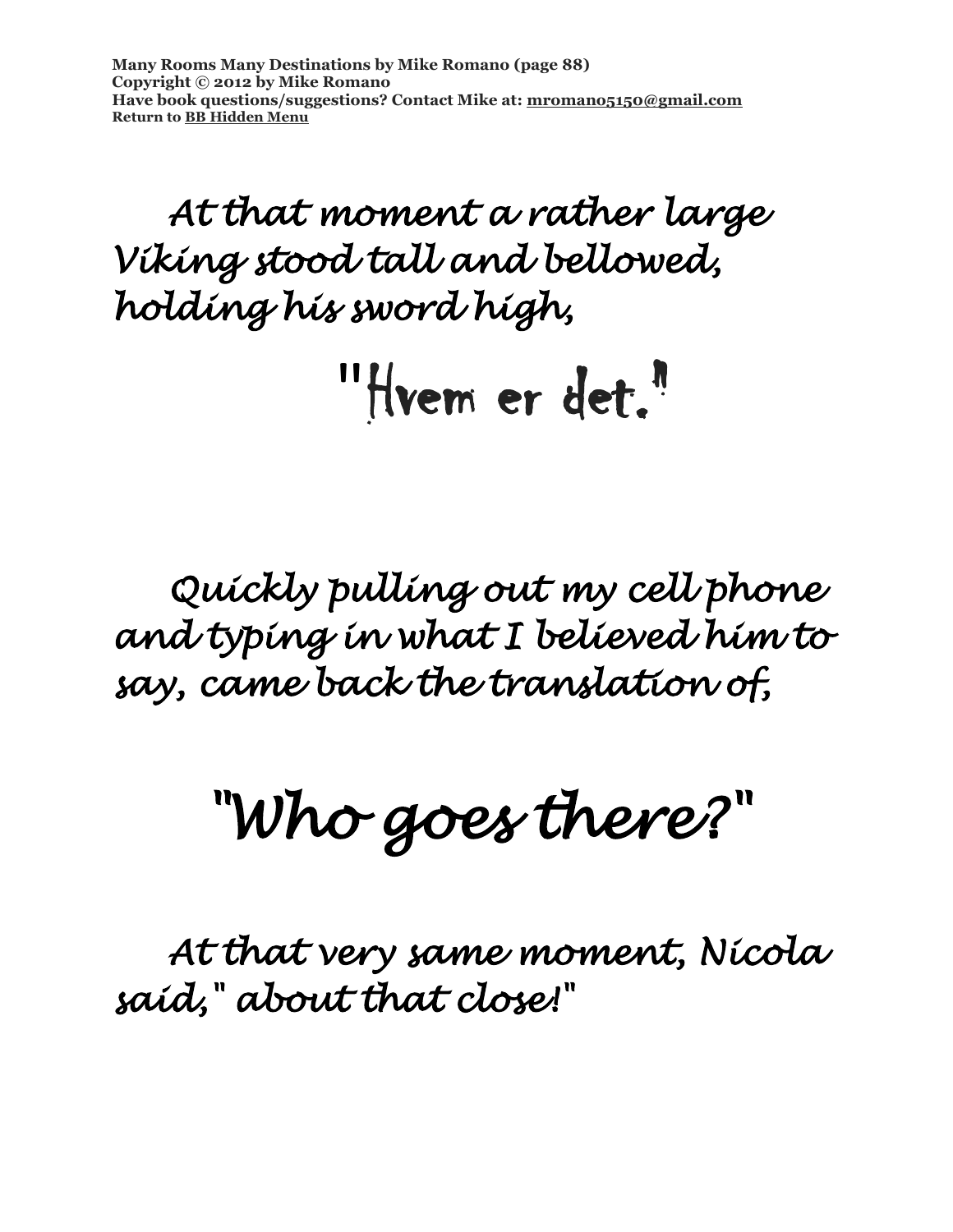**Many Rooms Many Destinations by Mike Romano (page 89) Copyright © 2012 by Mike Romano Have book questions/suggestions? Contact Mike at: [mromano5150@gmail.com](mailto:mromano5150@gmail.com) Return t[o BB Hidden Menu](https://www.bartlettbiographies.com/hidden-menu)**

 *"Somehow," Nicola said, "with the enriched power supply, cross viewing can be possible. Hmmm, I will have to study that," he mumbled.* 

 *Olivia was almost face to face with a six and a half foot quite armed perturbed (Dad's word for grumpy and unhappy with what's going on) man from a group of people who didn't do much smiling unless they were fighting an enemy. Which we may very well be perceived (thought I was) of at this very moment.* 

 *Using the program on my phone, Olivia typed in, "How are you today, I am a visitor," pressed the button and out came the words at they should be.*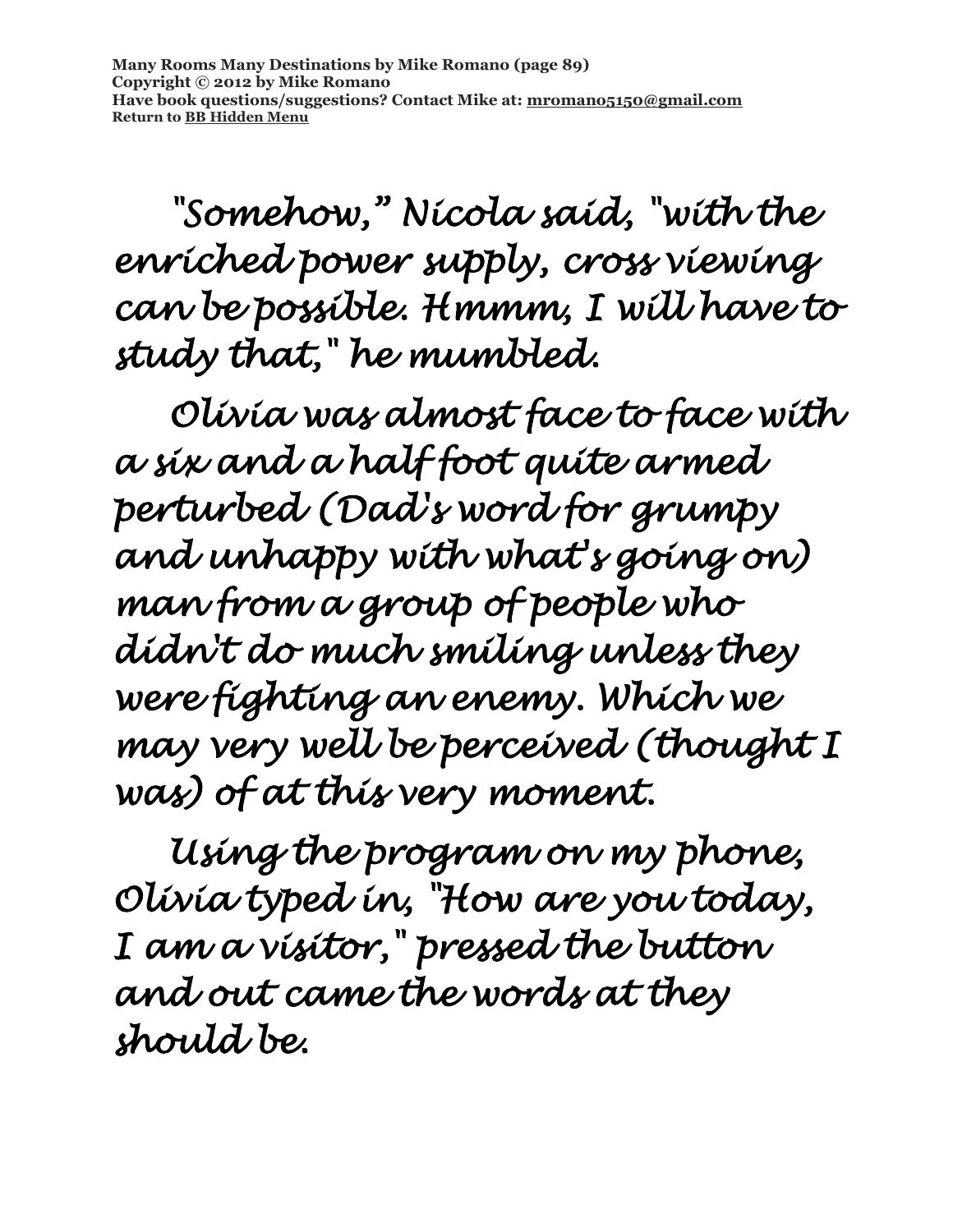**Many Rooms Many Destinations by Mike Romano (page 90) Copyright © 2012 by Mike Romano Have book questions/suggestions? Contact Mike at: [mromano5150@gmail.com](mailto:mromano5150@gmail.com) Return t[o BB Hidden Menu](https://www.bartlettbiographies.com/hidden-menu)**

 *Now this gave the giant warrior such a shock to hear a small little thing in my hand speak to him, he smiled and gestured to me to see it.* 

 *"Well what do you know, she can make friends anywhere," said Nicola. I smiled in agreement and told her to speak with him for a minute, through the translator, then say goodbye and back the heck up into the portal.* 

*She shook her head a bit nervously, as the Viking could only see and hear her. Olivia held out her hand, gently grasped his, said, "Ha det," which is good bye, backed up, then the flash closing the doorway quickly as she came home.*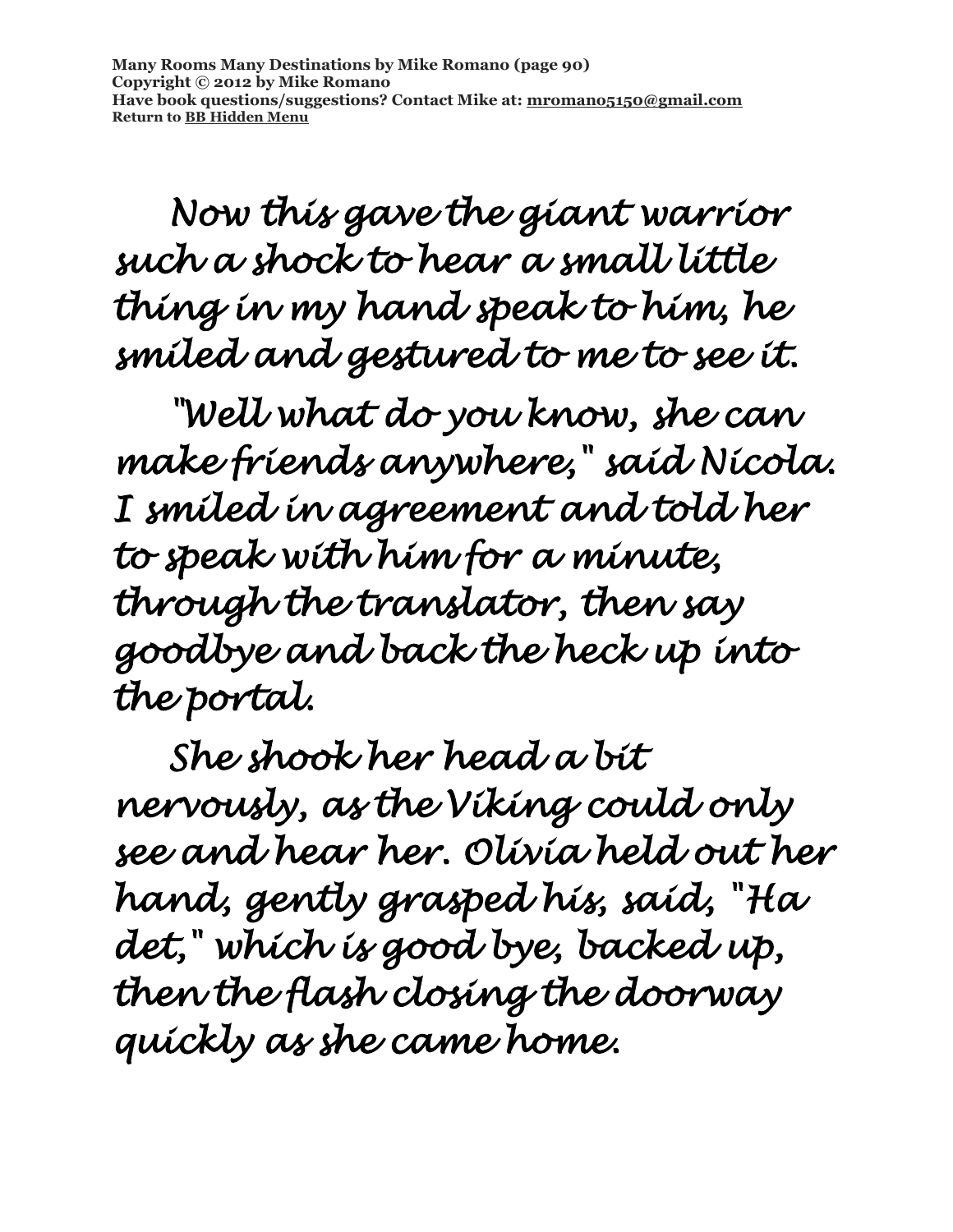**Many Rooms Many Destinations by Mike Romano (page 91) Copyright © 2012 by Mike Romano Have book questions/suggestions? Contact Mike at: [mromano5150@gmail.com](mailto:mromano5150@gmail.com) Return t[o BB Hidden Menu](https://www.bartlettbiographies.com/hidden-menu)**

*"What a workout for my nerves that was," she said while breathing pretty hard.* 

*"I do think we shall have many more heavy breathing moments," said Nicola.* 

 *Even Elsbeth agreed with that!* 

*END CHAPTER FIFTEEN*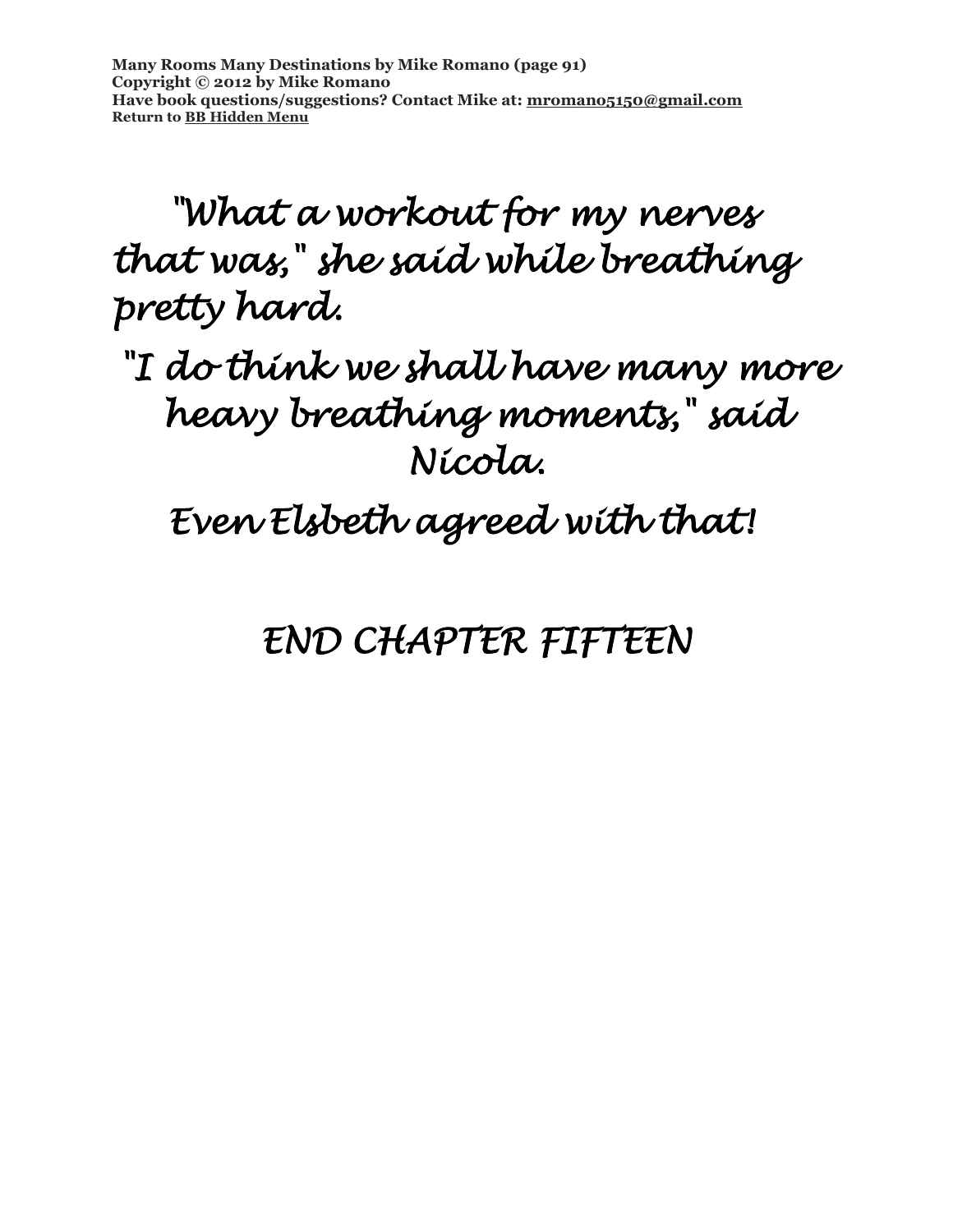**Many Rooms Many Destinations by Mike Romano (page 92) Copyright © 2012 by Mike Romano Have book questions/suggestions? Contact Mike at: [mromano5150@gmail.com](mailto:mromano5150@gmail.com) Return t[o BB Hidden Menu](https://www.bartlettbiographies.com/hidden-menu)**

# *CHAPTER SIXTEEN "How Would You Like to Control Lightening," Nicola Asked?*

 *Well, we didn't need to take long answering that question so, with a jump in his step, we followed Nicola to the side wall of the attic.* 

 *"Where now," Elsbeth asked, touching the wall all over.* 

 *He reached up high, pulling on this thin chain that hung almost invisibly against the wall.* 

 *A portion of the wall backed in, then slid to the left, leaving a six foot wide opening.*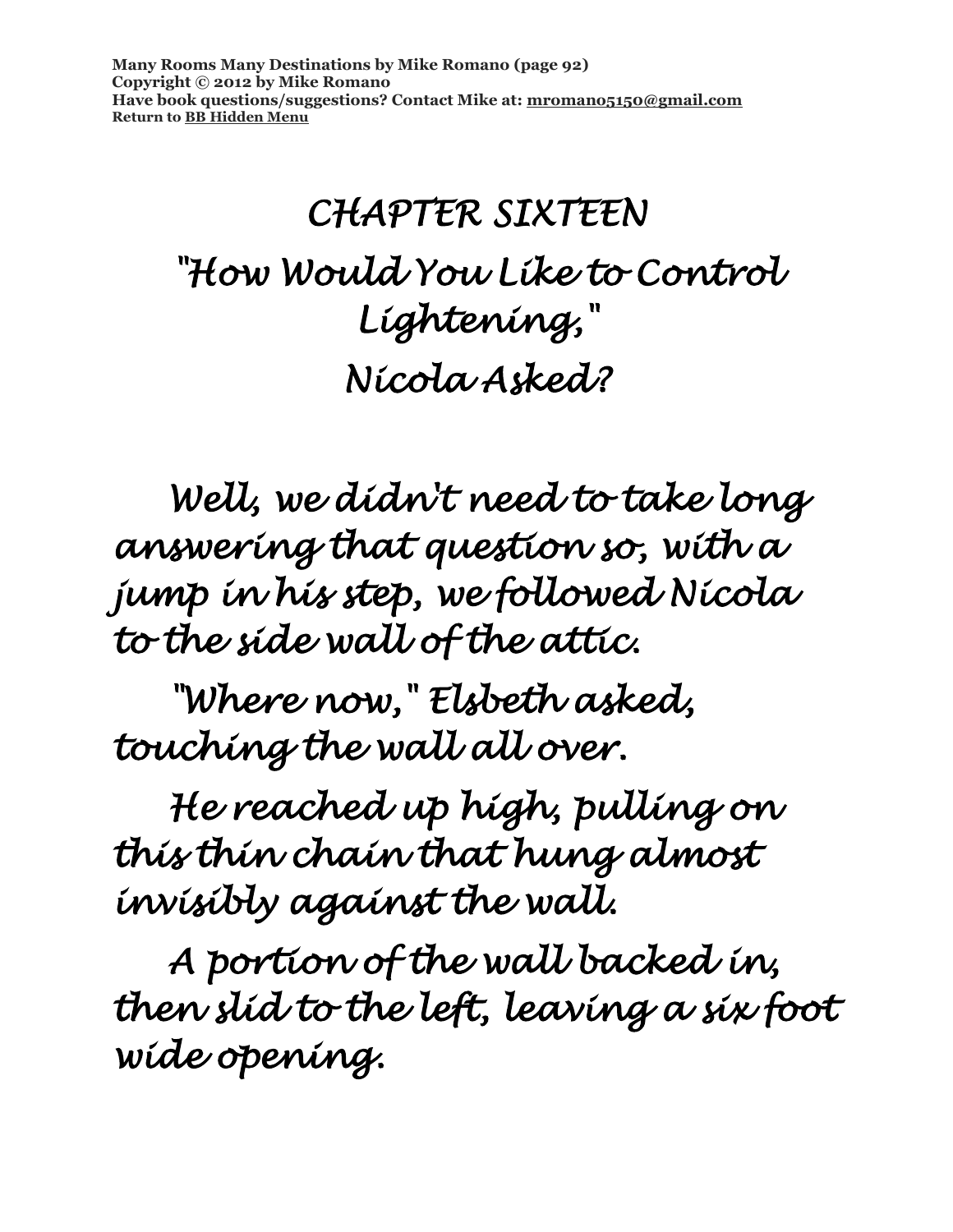*Inside, unknown to us as the attic was so large, was another good sized room, with these tall thick poles, topped by globes the size of a beach ball.* 

 *"Let's clean up a bit, wouldn't want a massive 'Dust' explosion now, would we," Nicola said with a smile in his voice.* 

 *We didn't take small explosions well...and this one could be "Massive," so we cleaned extra well.* 

 *Another half an hour later and Nicola walked us inside this cage mid-room.* 

 *"Please put these shoes on for grounding and it's alright to hold*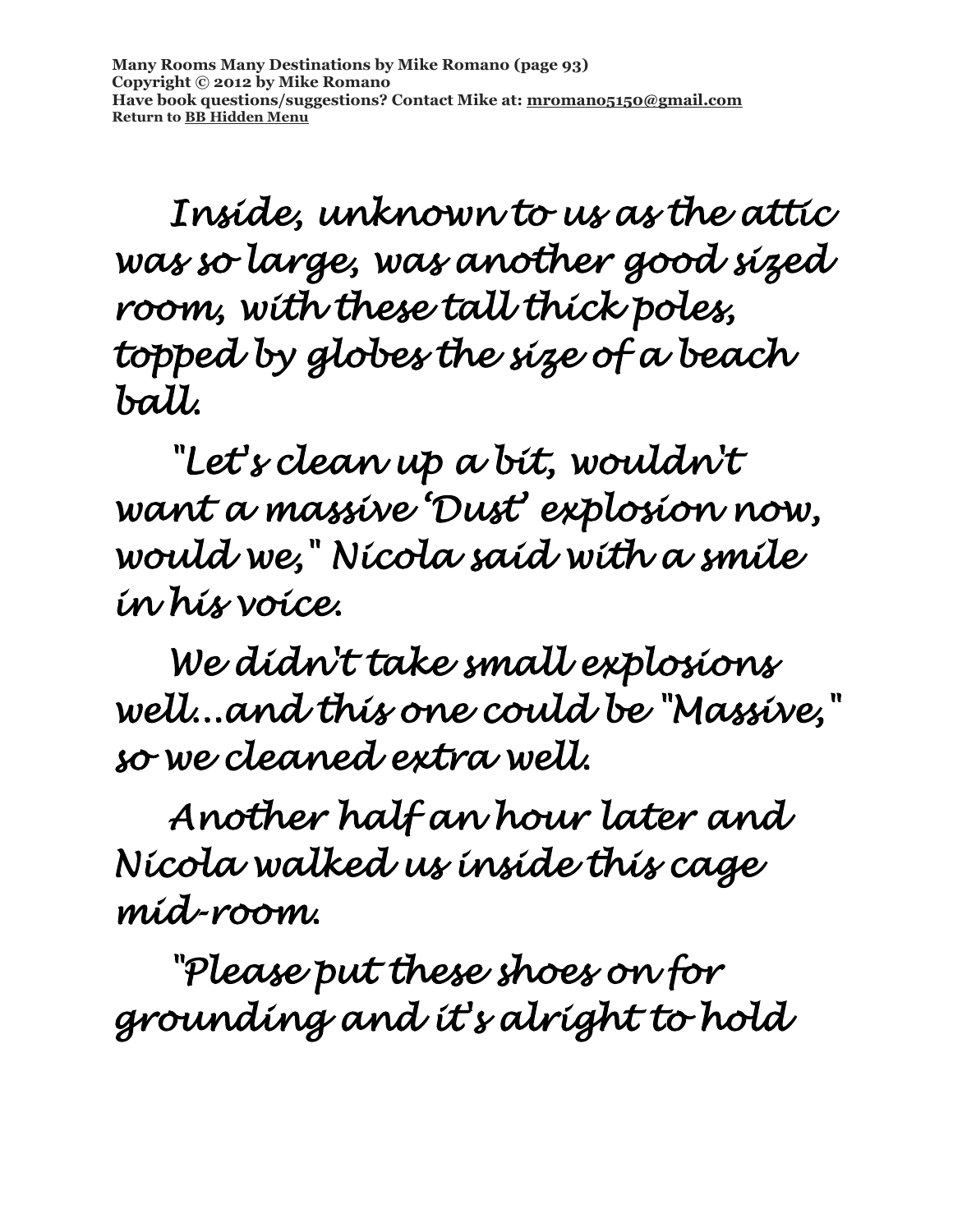**Many Rooms Many Destinations by Mike Romano (page 94) Copyright © 2012 by Mike Romano Have book questions/suggestions? Contact Mike at: [mromano5150@gmail.com](mailto:mromano5150@gmail.com) Return t[o BB Hidden Menu](https://www.bartlettbiographies.com/hidden-menu)**

#### *onto the cage, just don't reach out too far."*

 *"Too far for what," I muttered to the girls?* 

 *Ready, steady, "GO!" flipping this large switch on the cage wall started something we, and I do believe I can speak for Olivia and Elsbeth, were not even quite ready for!* 

 *Lightening bolts of all sizes, lengths and severity, were shooting at the cage. Yes…the one we were in!* 

 *Elsbeth fainted for a moment, to which Nicola was unusually ready as he handed me a bottle saying, "Give her a very mild whiff of what's in it but don't smell it."*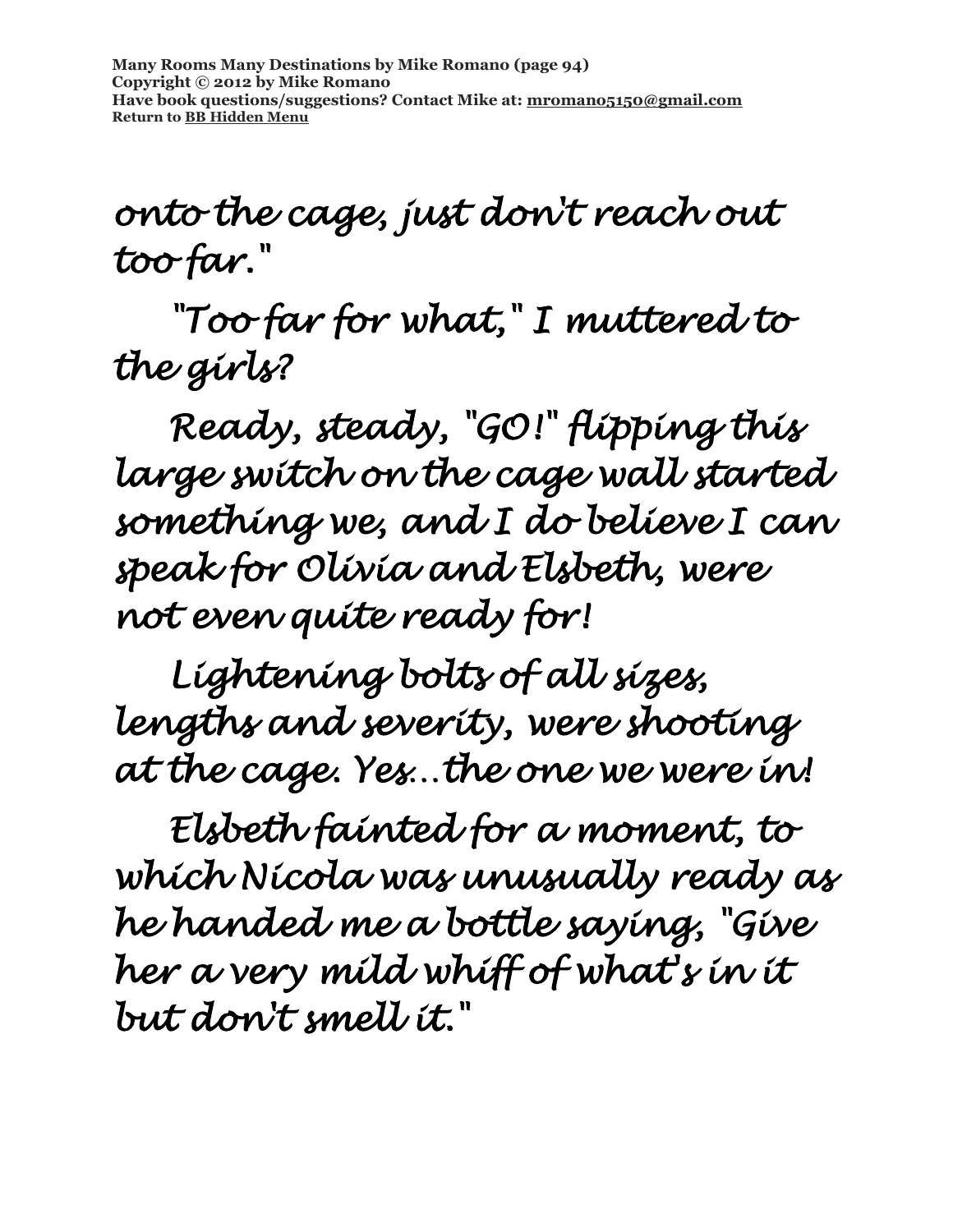**Many Rooms Many Destinations by Mike Romano (page 95) Copyright © 2012 by Mike Romano Have book questions/suggestions? Contact Mike at: [mromano5150@gmail.com](mailto:mromano5150@gmail.com) Return t[o BB Hidden Menu](https://www.bartlettbiographies.com/hidden-menu)**

## *It sure straightened her up, with wide eyes too.*

 *We got used to the amazing show for the eyes and sounds of grand crackling we had never heard the likes of.* 

 *"This was the foundation for free energy for all the people. It wasn't the time to unleash this on the world as minds had not yet caught up with their own future yet."* 

 *"Nicola," I said excitedly, "Now is that time!"* 

 *Olivia jumped in saying, "We are hungry for a new energy source.* 

 *The glimmer of possibilities spread across his face.*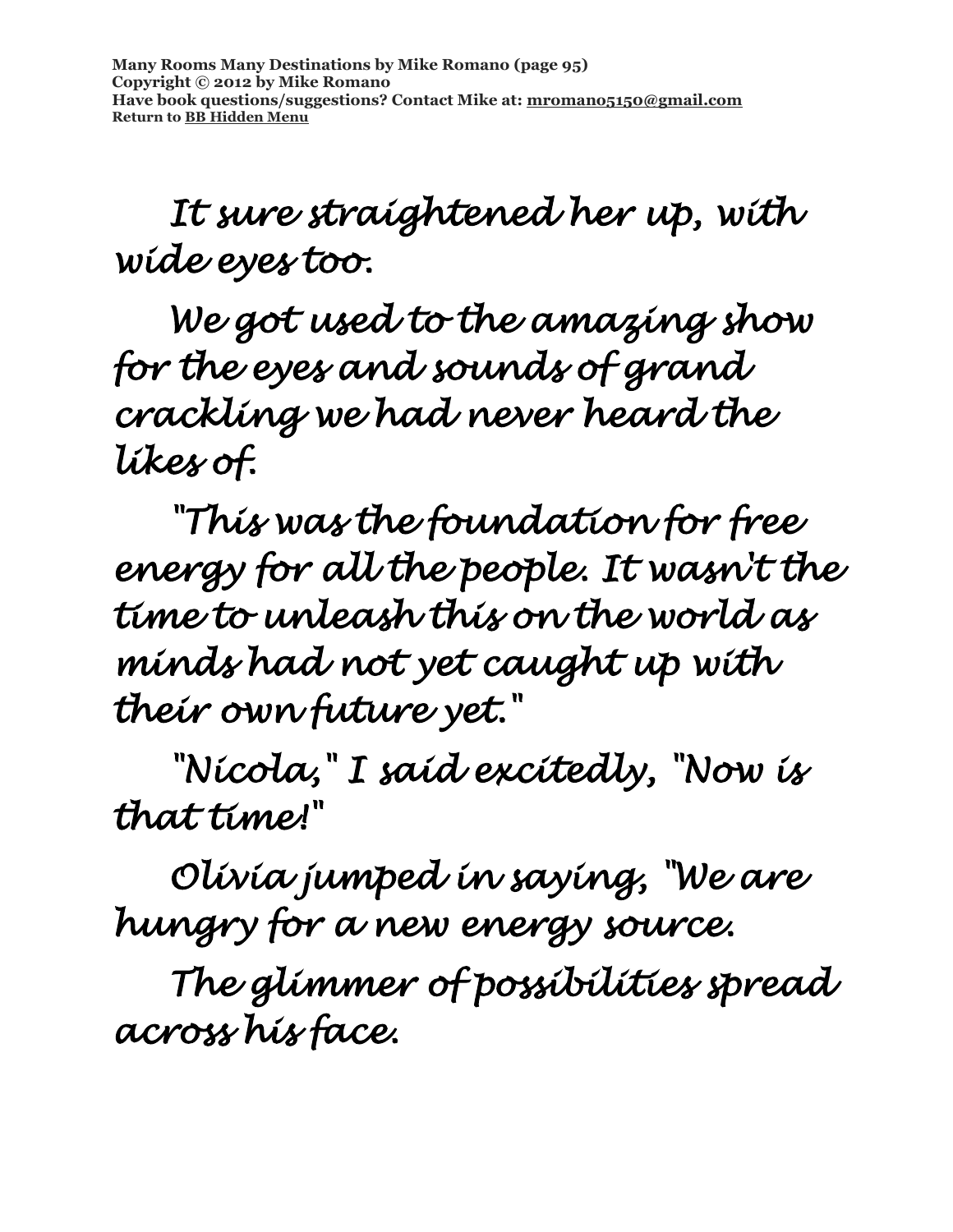*"Perhaps I was just born in the wrong century. Let's see how this one listens."* 

 *"You know, my friends, How about a break for a meal or two. It has been some time since my last dinner."* 

 *Looking at each other we all laughed, but I'm sure Elsbeth just did cause we all did, she'll catch up soon.* 

#### *END CHAPTER SIXTEEN*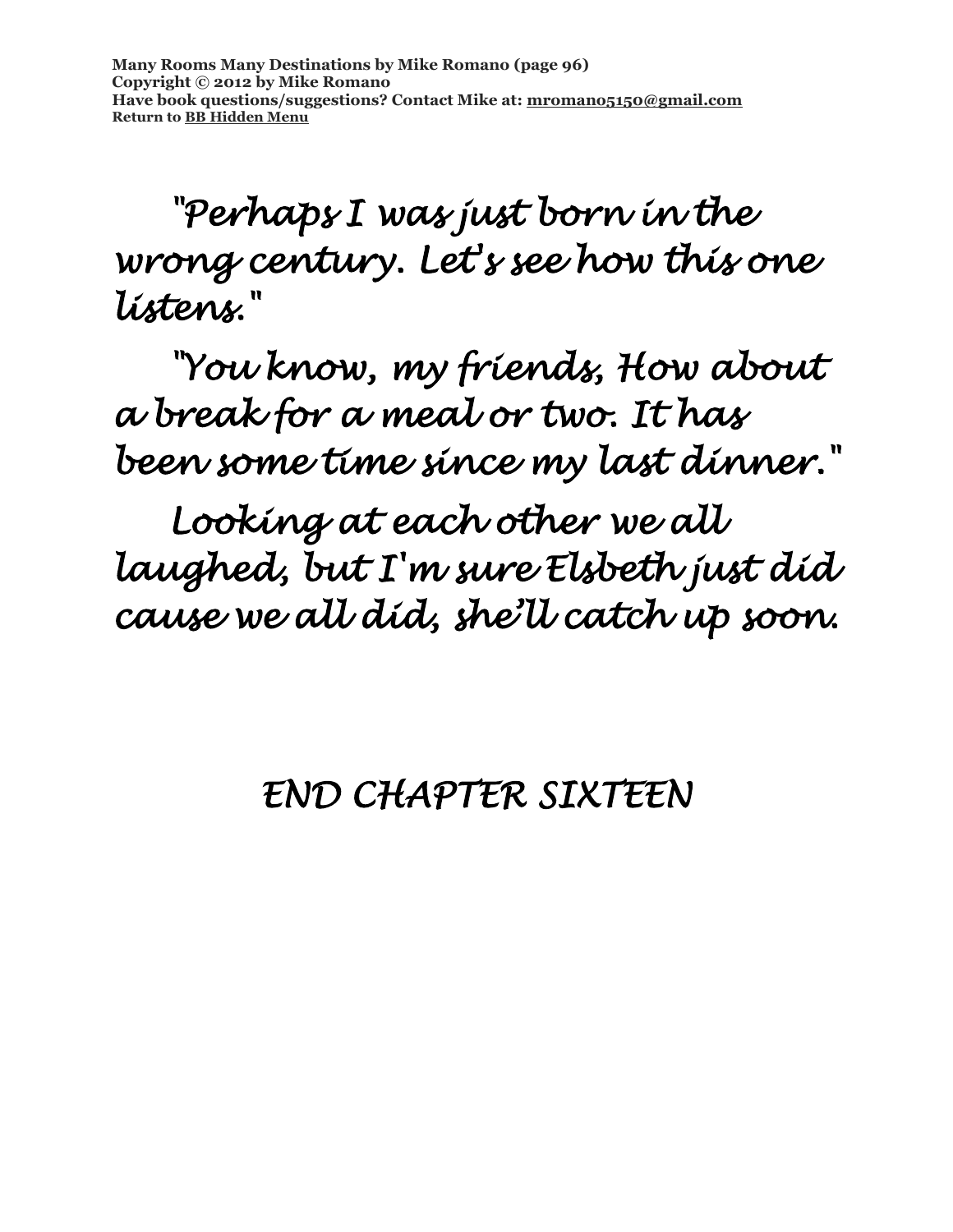# *CHAPTER SEVENTEEN I Have Something That Can Help Your Father with That.*

 *There was a loud zap in the basement then a crash. The three of us shot down the banisters...and "So" did Nicola!* 

 *In a split of a moment, we were in the basement looking for Dad under a pile of Lord knows what.* 

 *As we went to get him up he winced when we touched his left shoulder. "It's dislocated, I think," Dad said.* 

 *"Here, allow me," Nicola asked.*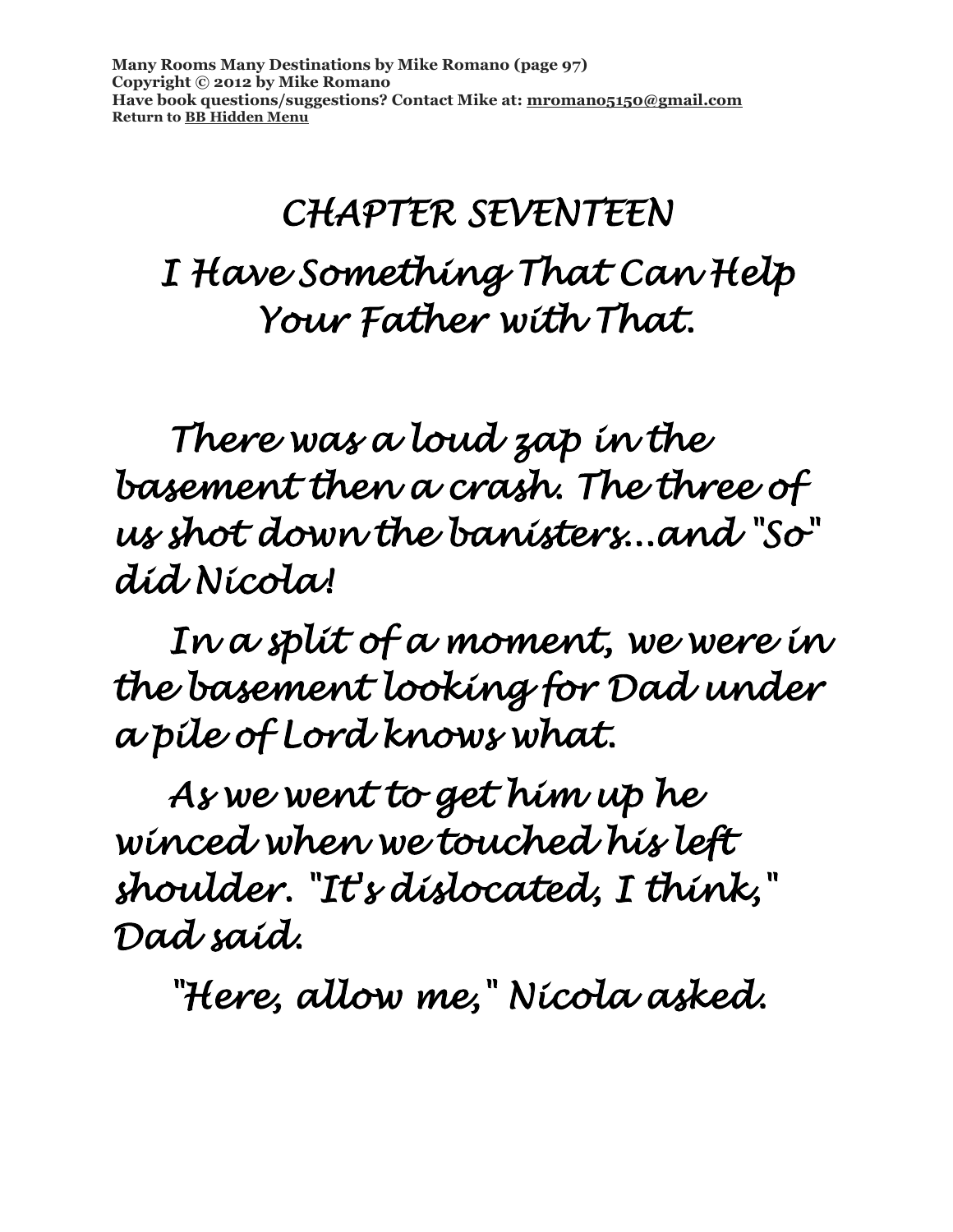**Many Rooms Many Destinations by Mike Romano (page 98) Copyright © 2012 by Mike Romano Have book questions/suggestions? Contact Mike at: [mromano5150@gmail.com](mailto:mromano5150@gmail.com) Return t[o BB Hidden Menu](https://www.bartlettbiographies.com/hidden-menu)**

 *Getting Dad's left arm in what looked like a wrestling hold, told him to take a big breath and then blow out as hard as possible.* 

 *In mid blow, Nicola just moved ever so little up, and a pop occurred placing the shoulder back in its socket.* 

 *Dad looked up to him saying, "I hardly felt it, thanks so much."* 

 *Nicola looked back to us saying he studied all things when he was younger.* 

 *We were just happy Dad wasn't hurt worse, as our in house doctor strapped the arm across his chest to heal well.*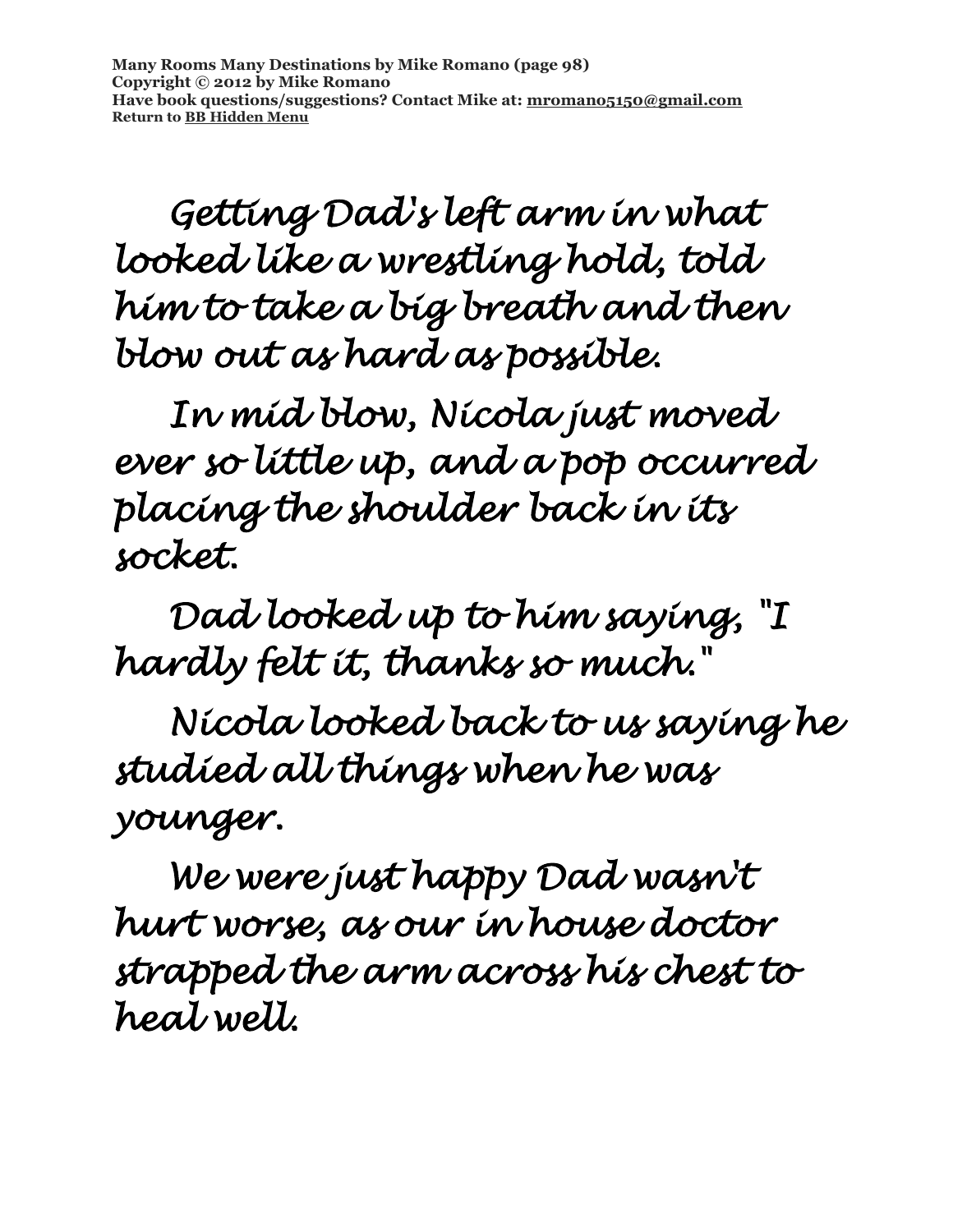**Many Rooms Many Destinations by Mike Romano (page 99) Copyright © 2012 by Mike Romano Have book questions/suggestions? Contact Mike at: [mromano5150@gmail.com](mailto:mromano5150@gmail.com) Return t[o BB Hidden Menu](https://www.bartlettbiographies.com/hidden-menu)**

 *"I think I'll just draw plans for up and coming work for the next couple of days," Dad said, "But I'm sure you are going to give me the full story on the scientist you have somehow employed at dinner this evening."* 

*"Another plate," Dad asked?* 

 *We all shook our heads, but Elsbeth quietly asked, "Will there also be a plate there for me.?"* 

 *"Forever," Olivia said.* 

 *And she smiled.* 

 *Nicola asked if Dad was a good cook, "We all are," I told him. "Tonight, I am almost sure it is Dad's maple candied ham and yam casserole with the little marshmallows on top, with butter milk croissants for dipping."*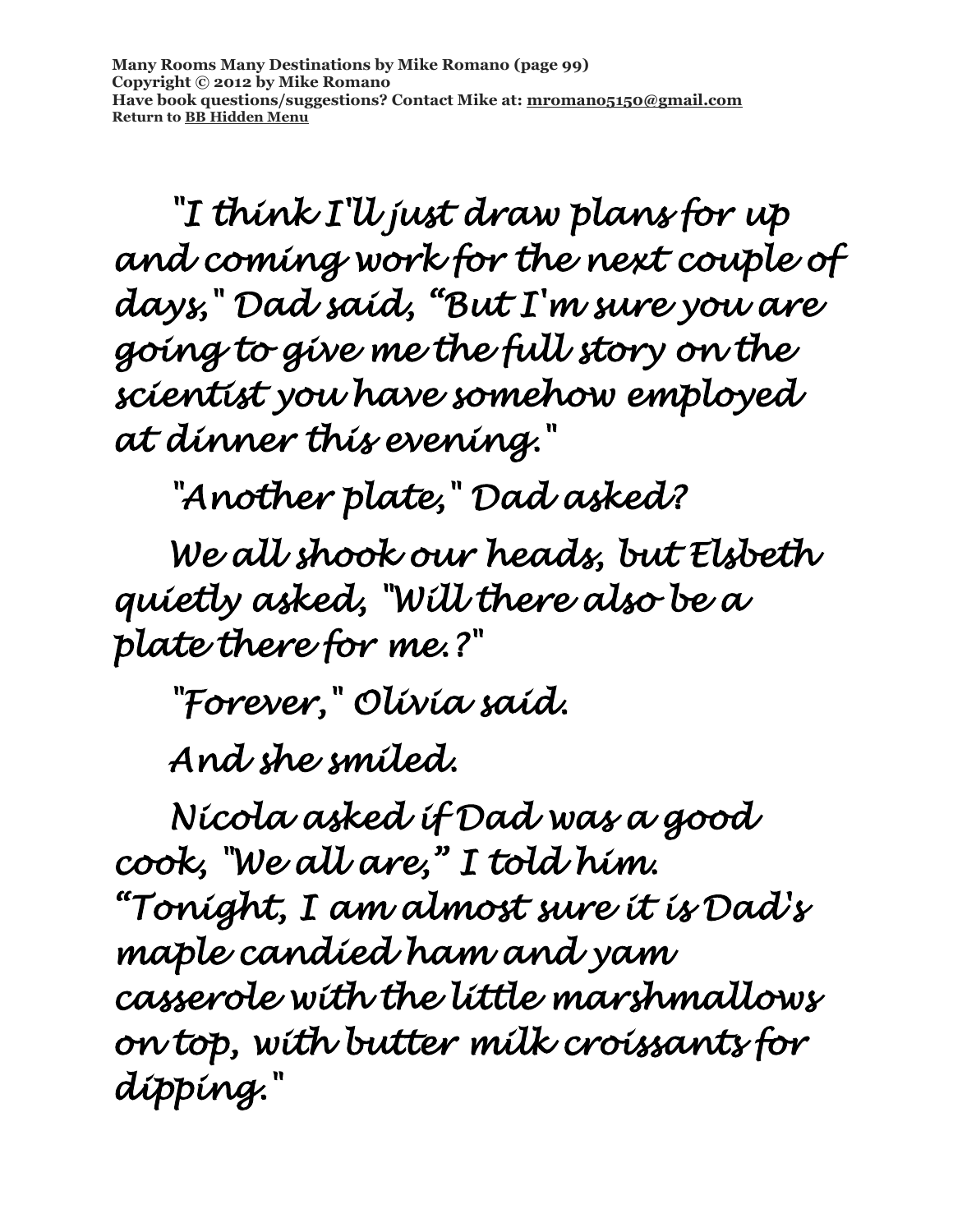*"Don't know what any of that is, but I'm sure I'm ready," Nicola said with a sparkle of drool on the corner of his mouth.* 

 *I think some background classes might be in order, if you don't have any objections," Nicola said.* 

 *"Fine with us, we could use some knowledge 'Before' the explosions," I said to everyone's laughs. "Oh, Olivia," I whispered, "Would you grab the last of the cookies and a flask of milk, so we can surprise Nicola with his first twentieth century delight."* 

 *Smiling, off she went as the rest of us took up classroom in the kitchen.* 

*END CHAPTER SEVENTEEN*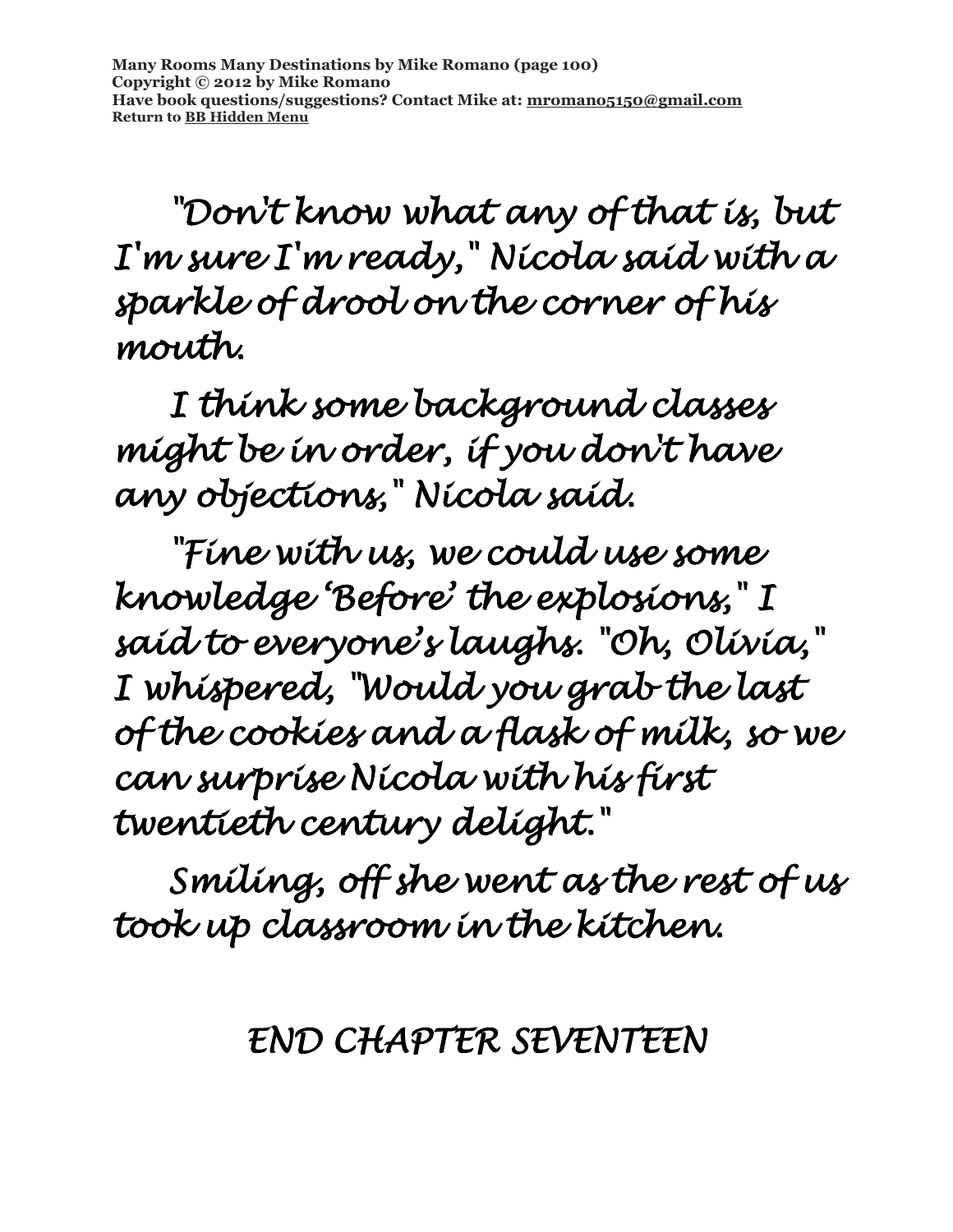**Many Rooms Many Destinations by Mike Romano (page 101) Copyright © 2012 by Mike Romano Have book questions/suggestions? Contact Mike at: [mromano5150@gmail.com](mailto:mromano5150@gmail.com) Return t[o BB Hidden Menu](https://www.bartlettbiographies.com/hidden-menu)**

# *CHAPTER EIGHTEEN They Say A Little Knowledge Is Dangerous... We're About to Become Deadly!*

 *This first class has turned into two weeks of hard study to only grasp the basics of Tesla's genius.* 

 *Nicola kept calling Olivia and I the same thing, saying we will be great creators someday. Who knew that "someday" would be now?* 

 *Strange as it sounds, his theories were starting to make sense and we both can see them in our minds.*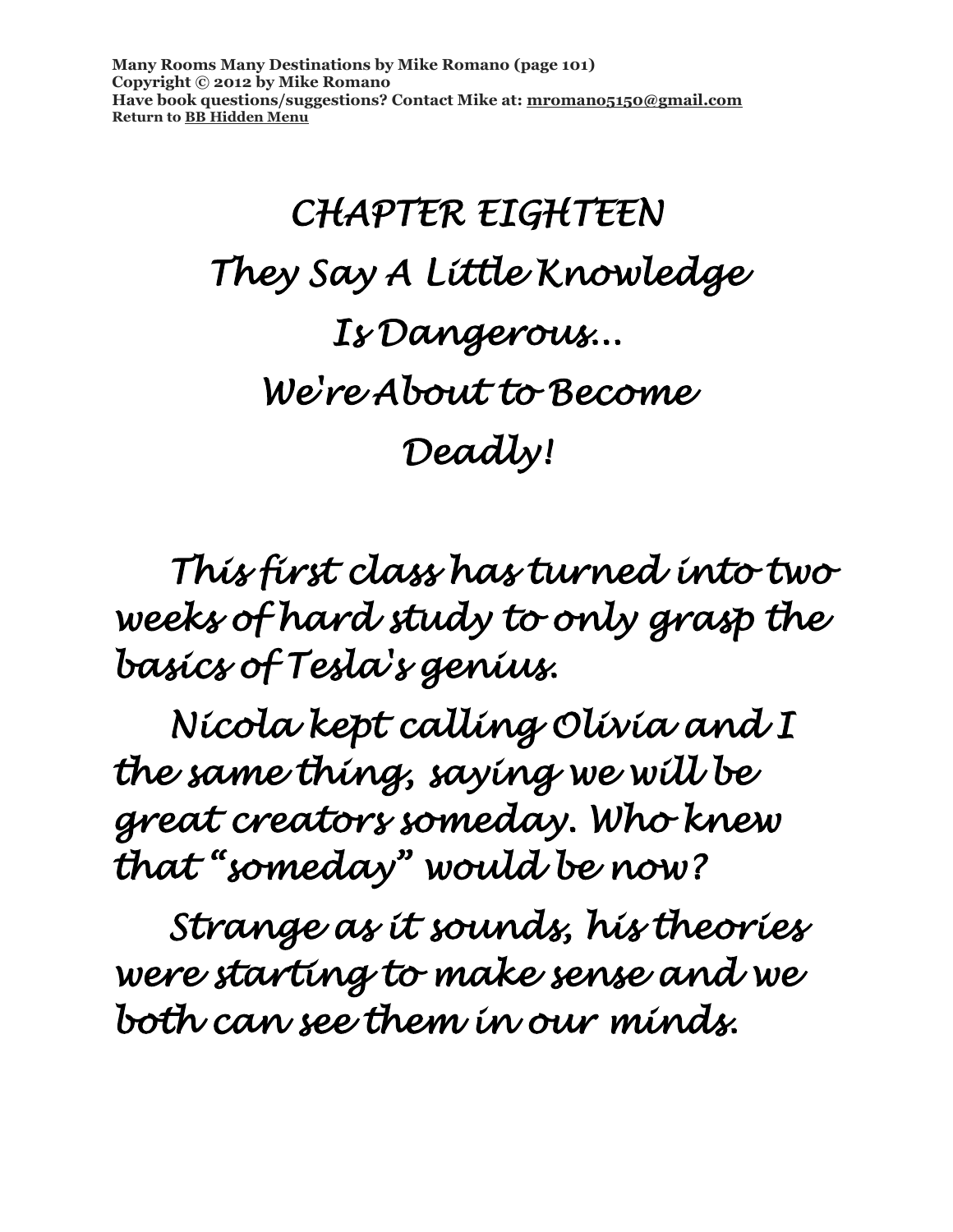**Many Rooms Many Destinations by Mike Romano (page 102) Copyright © 2012 by Mike Romano Have book questions/suggestions? Contact Mike at: [mromano5150@gmail.com](mailto:mromano5150@gmail.com) Return t[o BB Hidden Menu](https://www.bartlettbiographies.com/hidden-menu)**

*Almost as a third dimensional picture laid out in front of our eyes.* 

 *From that point foreword, we only asked questions of Nicola, when we may have an idea to improve the current function of a machine.* 

 *Amazed, he now went into a higher orbit of mind, asking us, what if, and what would you do?* 

 *The import of his work hit the same snag as it did over that half century ago..."Money!"* 

 *"Nicola, we have no more extra parts. Worse, we have no money to buy new ones," Olivia said.* 

 *"What if we concentrate on one of the more complete lesser ideas and sell one," I asked them both?*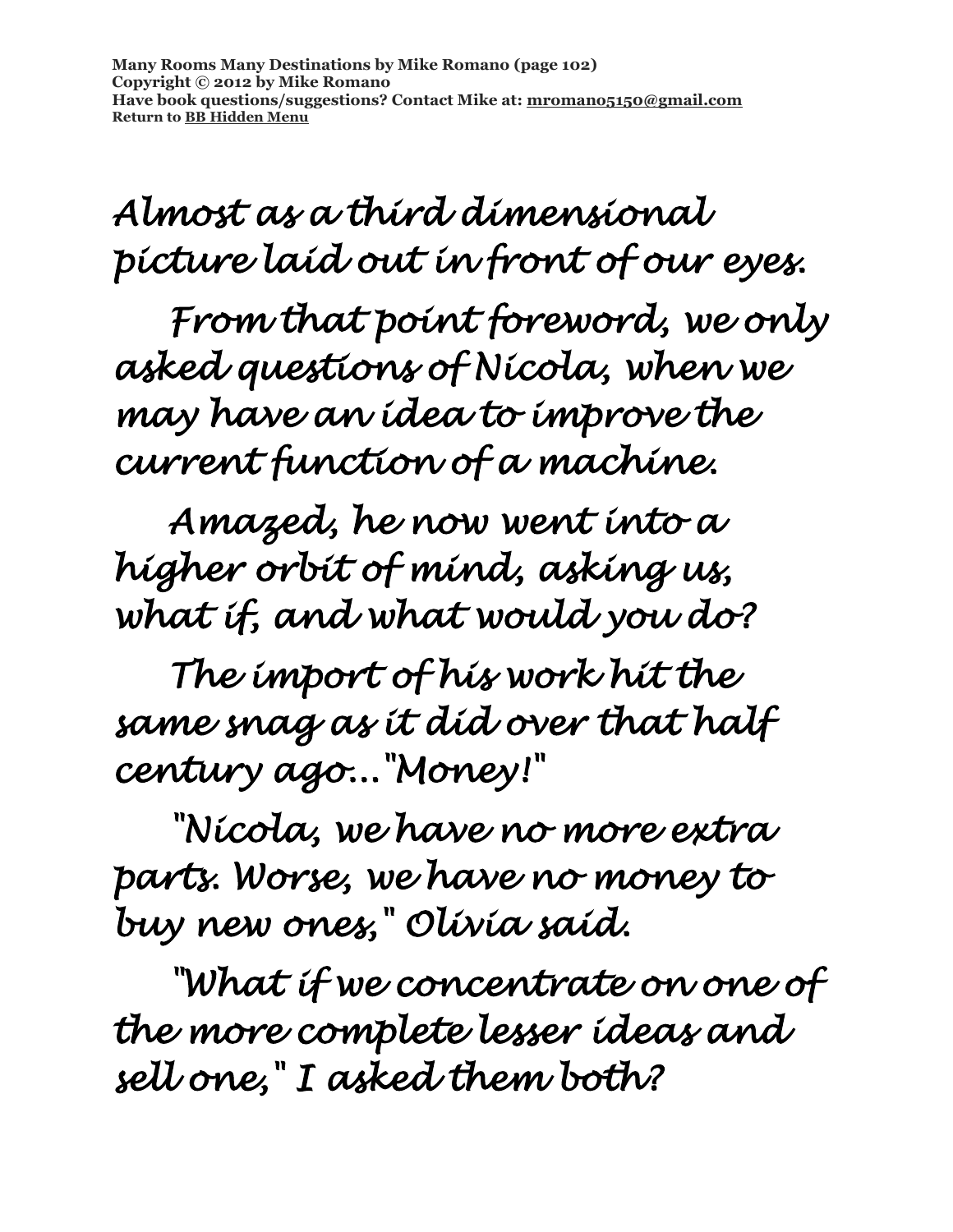*He responded, "Fine idea, which one?"* 

 *I sat down, handed Olivia a Pepsi and popped one for Nicola.* 

 *"Well, we have cell phones with real time, but full sized holograms… that may sell," I said.* 

 *Olivia added, "What if we blocked the forward capabilities..."* 

 *"Yes, also stop a possible power surge to allow stepping into," I said.* 

 *Nicola said, rather loudly, "What are you two up to?"* 

 *"The time viewer," we chimed in together.* 

 *Nicola was quiet, scratched his head, then said, "Really?"*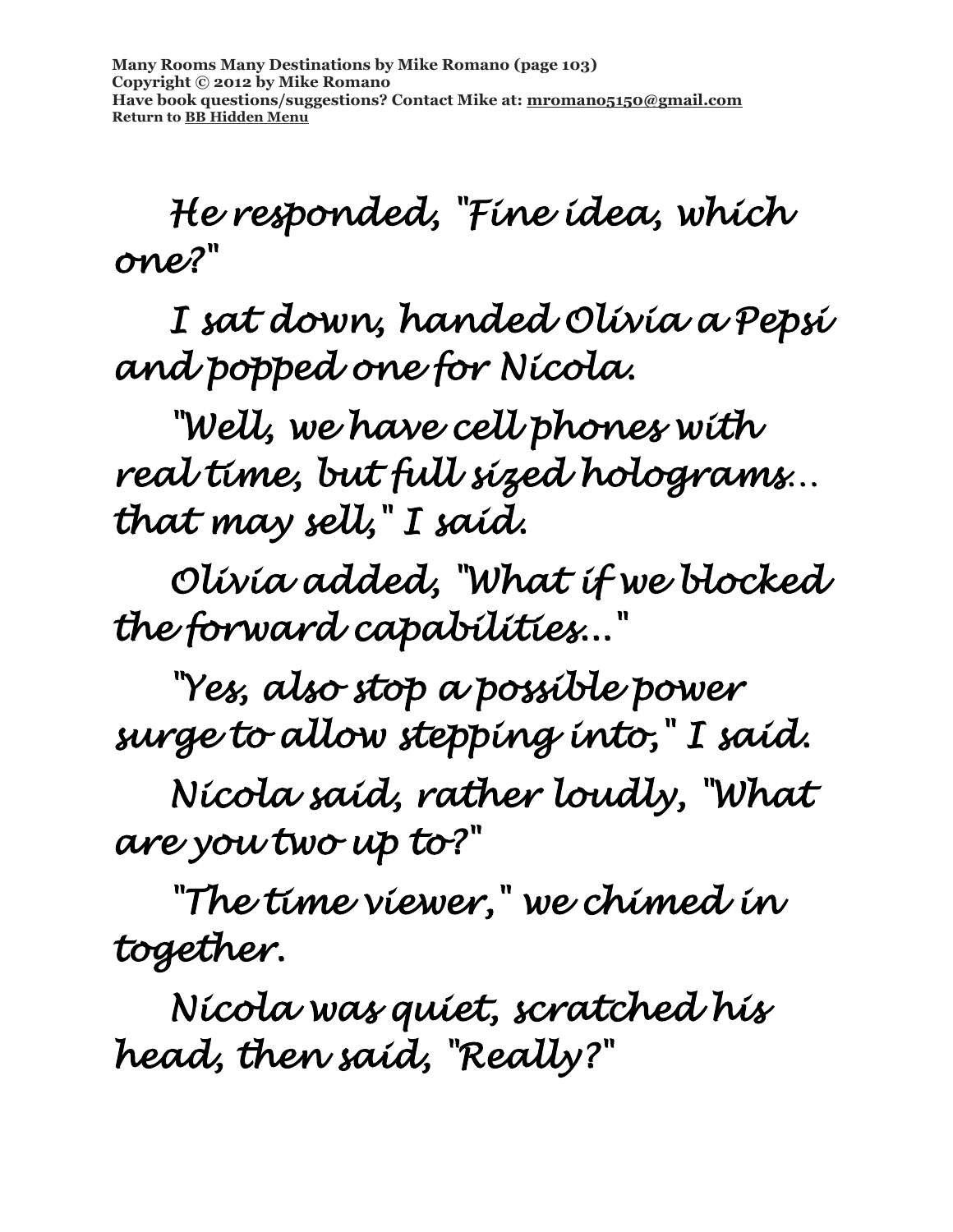**Many Rooms Many Destinations by Mike Romano (page 104) Copyright © 2012 by Mike Romano Have book questions/suggestions? Contact Mike at: [mromano5150@gmail.com](mailto:mromano5150@gmail.com) Return t[o BB Hidden Menu](https://www.bartlettbiographies.com/hidden-menu)**

 *"Our Uncle Lorenzo works for the* 

*National Geographic Society. I'm sure they would be more than excited to get one of these," I said.* 

 *Olivia jumped in spitting out, "And every other library in the world!"* 

 *Removing the machine to an empty room took three days. We then re-engineered it not to have "future" capabilities. Elsbeth, who has been so patient said, "And so it can't send me back either!"* 

 *We all smiled and hugged her saying, "Never."* 

 *We invited Uncle Lorenzo over and a week later he arrived.*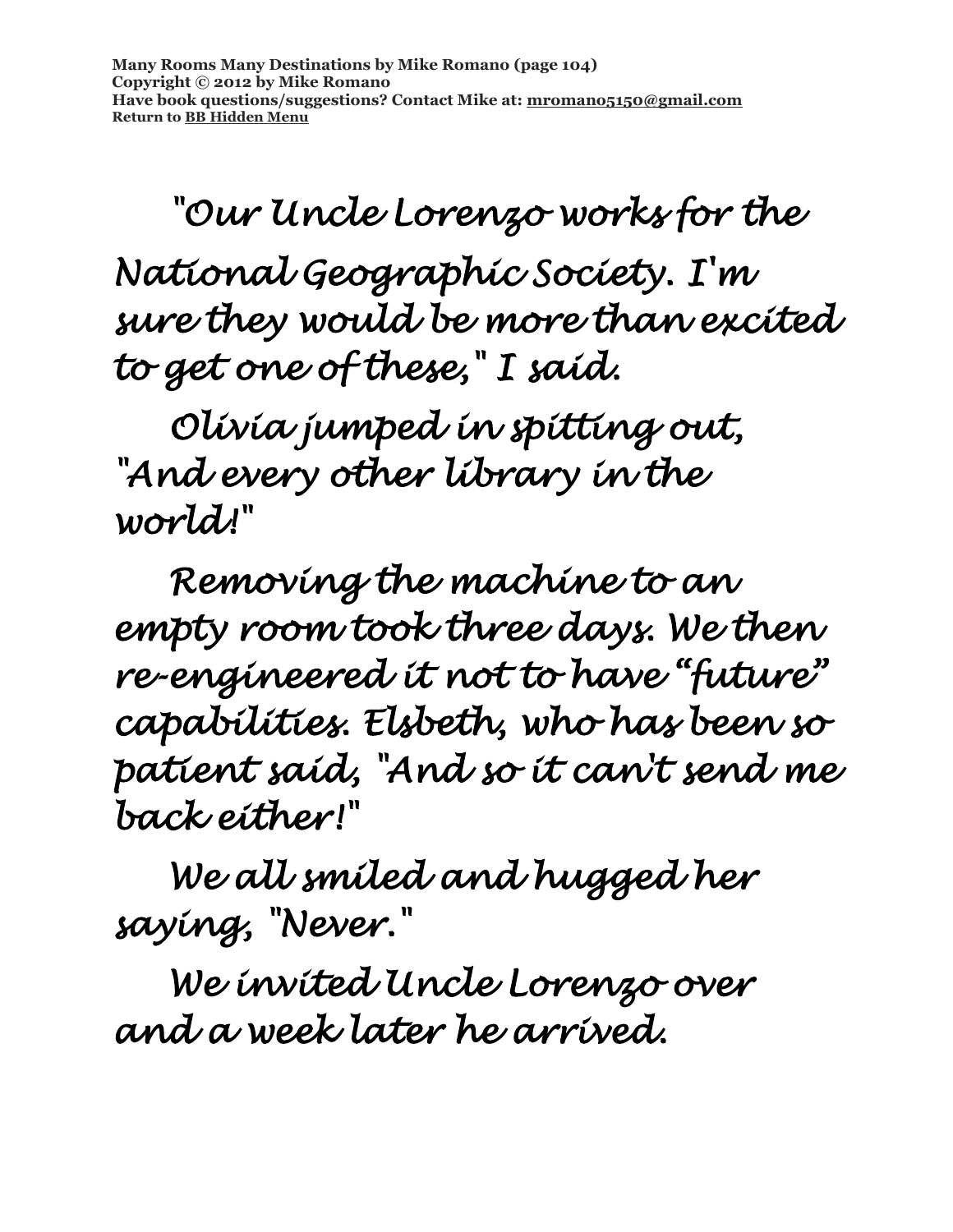**Many Rooms Many Destinations by Mike Romano (page 105) Copyright © 2012 by Mike Romano Have book questions/suggestions? Contact Mike at: [mromano5150@gmail.com](mailto:mromano5150@gmail.com) Return t[o BB Hidden Menu](https://www.bartlettbiographies.com/hidden-menu)**

#### *Knocking on the front door, Dad answered.*

 *"Lorenzo, what are you doing here?"* 

 *"My Niece and Nephew invited me, didn't you know?"* 

 *"Apparently not, but welcome to our new, home in the making."* 

 *They both laughed and hugged while Dad yelled for us to come down.* 

 *"Something you two, well three, wish to tell me?" as Elsbeth smiled.* 

 *"Oh, yea Dad, we created something to sell to Uncle Lorenzo's people," as I secretly winked at him.* 

 *"Oh, that, ah, upstairs thing..."*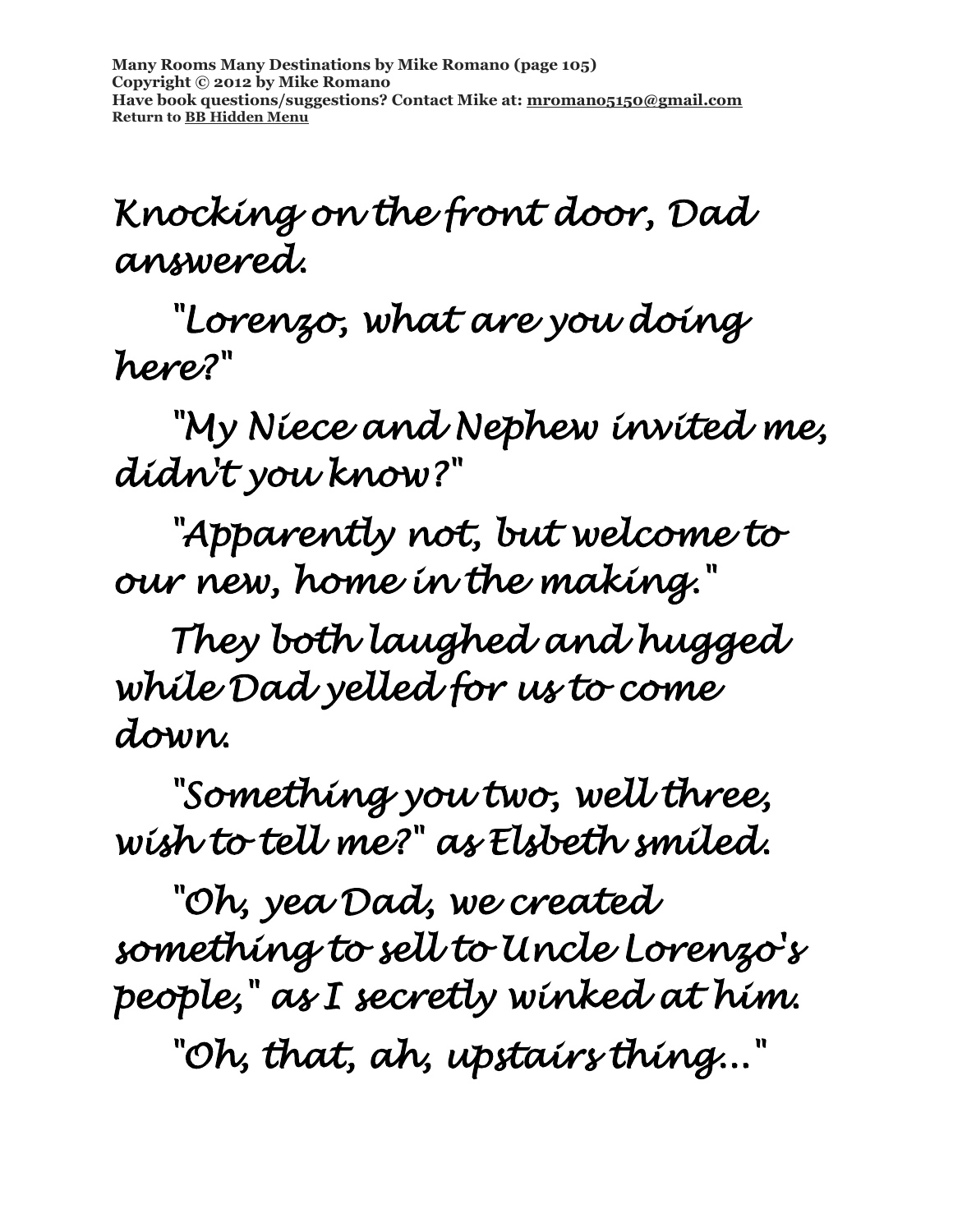*Cutting him off, Olivia said, "Yes," then grabbed Unk's hand while we slid him to the set up room.* 

 *As we walked into the door, he stopped, seeing the mirrors, tilted his head as if he recognized them.* 

 *Explaining the theory, which wasn't as we had gone far past what we were going to show him, he listened more attentively than usual for an older man to two young teenagers.* 

 *Dad had walked in behind us to see what he was already supposed to have.* 

 *"Now don't move without direction, and 'Please' don't touch anything," I asked Dad.*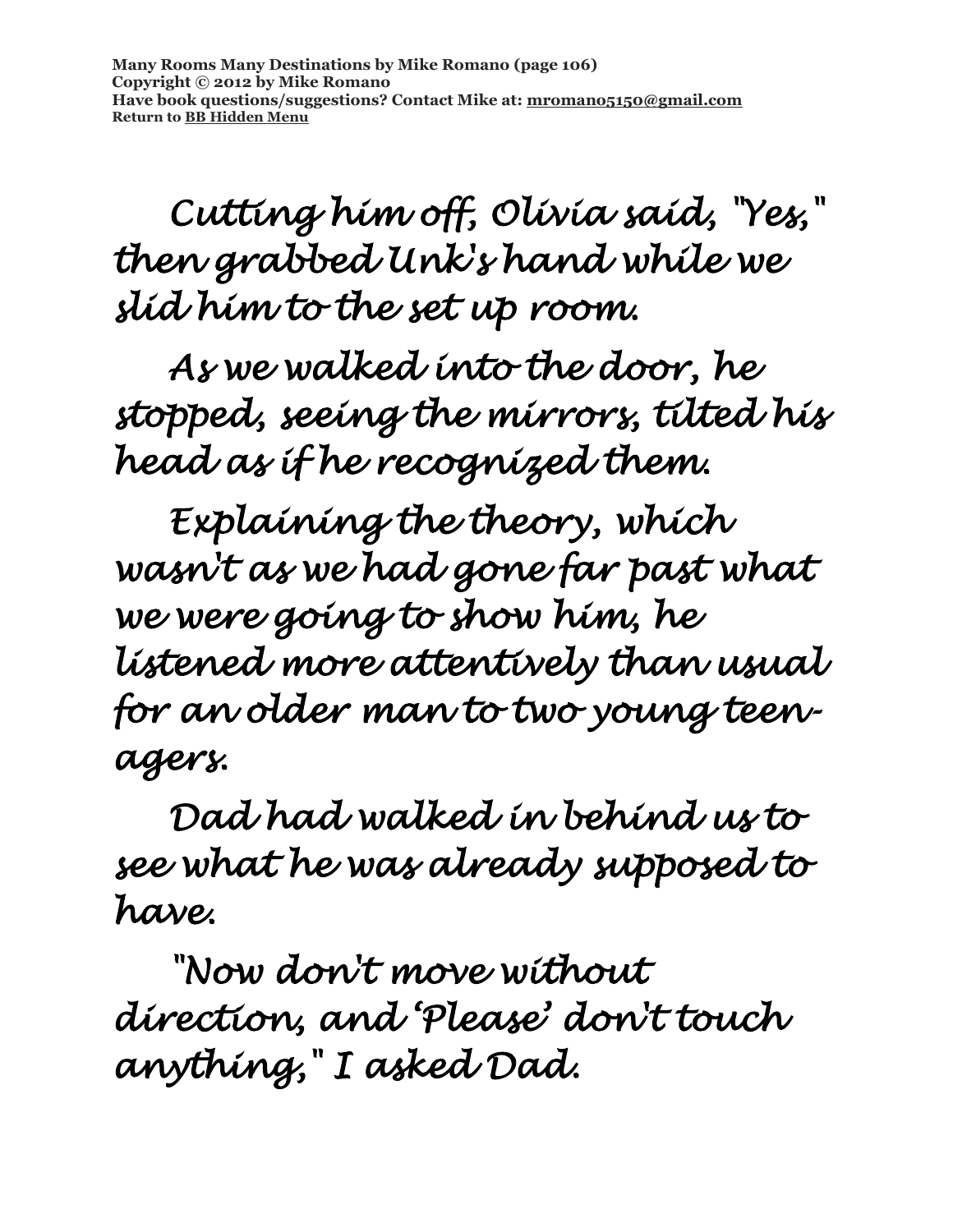**Many Rooms Many Destinations by Mike Romano (page 107) Copyright © 2012 by Mike Romano Have book questions/suggestions? Contact Mike at: [mromano5150@gmail.com](mailto:mromano5150@gmail.com) Return t[o BB Hidden Menu](https://www.bartlettbiographies.com/hidden-menu)**

 *Olivia slowly ramped up the power as I turned the dial.* 

 *"One third" and the mirrors began to spin. This brought another head tilt from our uncle and a chin pinch this time.* 

 *Then "Two thirds" at which time the sparkle in the center turned into a bright large ball.* 

 *The last third was ever so slowly increased to "Maximum" then it happened. A clear picture of a revolutionary battle…..* 

*"With sound,"* 

*Well low sound, but able to know what was going on.*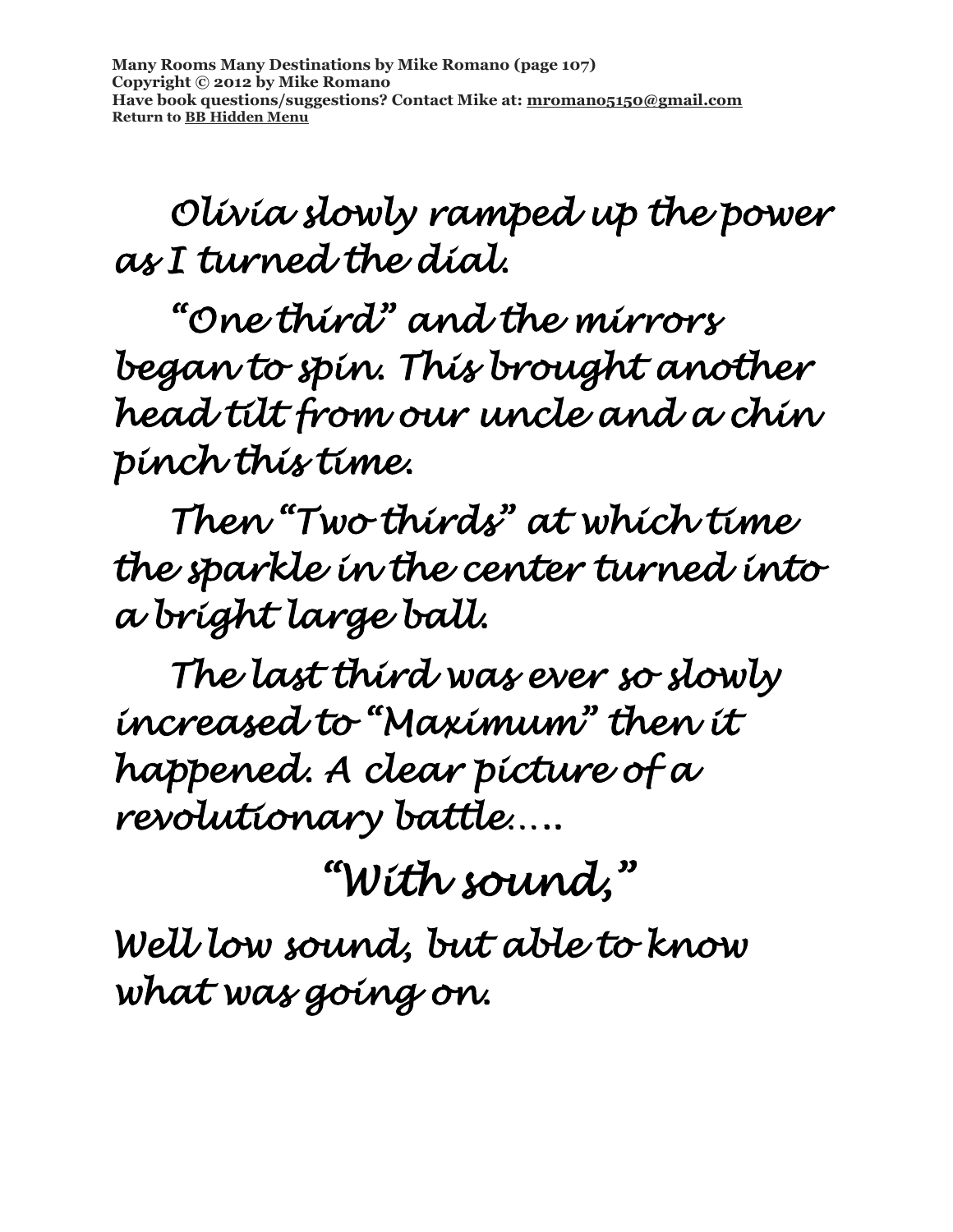**Many Rooms Many Destinations by Mike Romano (page 108) Copyright © 2012 by Mike Romano Have book questions/suggestions? Contact Mike at: [mromano5150@gmail.com](mailto:mromano5150@gmail.com) Return t[o BB Hidden Menu](https://www.bartlettbiographies.com/hidden-menu)**

 *Dad smiled, scratched his head, but Uncle Lorenzo fell back against the wall behind him.* 

 *"Do you know what this means?" he shouted!!!* 

 *"Well yes," I answered.* 

 *"That's why we called you Uncle Lorenzo," Olivia added.* 

 *Shutting it down, the memory came to him. "Isn't this a, well visual creation of Nicola Tesla? Although no one ever knew what it did, I do remember seeing this in a large room of his inventions, when I was in school."* 

 *"We saw that too and figured how to perfect and build it, did we do wrong?"*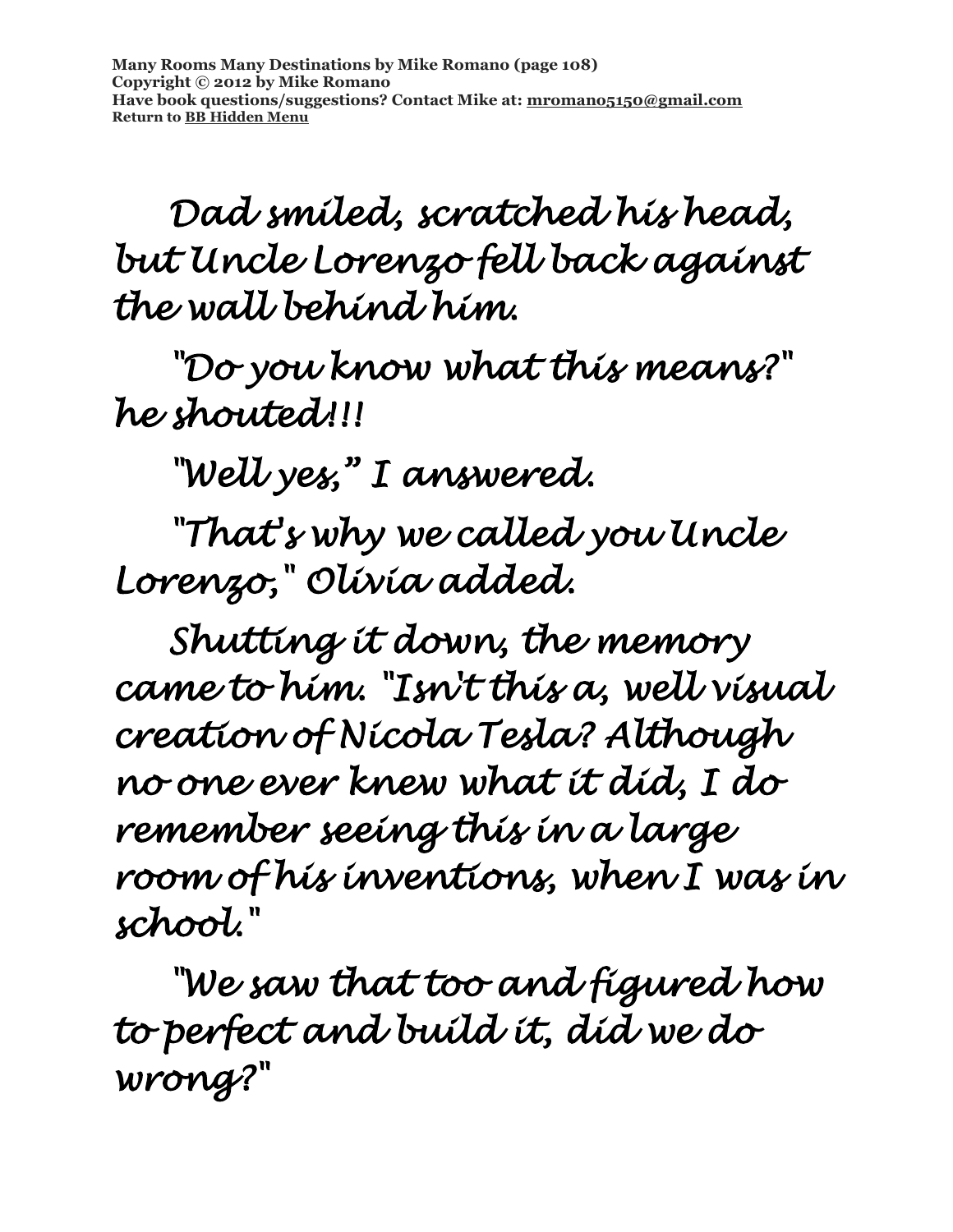**Many Rooms Many Destinations by Mike Romano (page 109) Copyright © 2012 by Mike Romano Have book questions/suggestions? Contact Mike at: [mromano5150@gmail.com](mailto:mromano5150@gmail.com) Return t[o BB Hidden Menu](https://www.bartlettbiographies.com/hidden-menu)**

 *"Any patents that may have existed or not, would be long expired today, and anyway, there was never any talk of this in his writings. You kids are geniuses!"* 

 *"We only had resources to build this one and no more money to go on." Olivia explained.* 

 *Uncle Lorenzo looked at us and then Dad said, "You will never have to worry about money again!"* 

 *"If permissible, may I bring two gentlemen over, in two days, for another demonstration? At which point, they will probably wish to hand you a check with more zeroes on it than believable?"*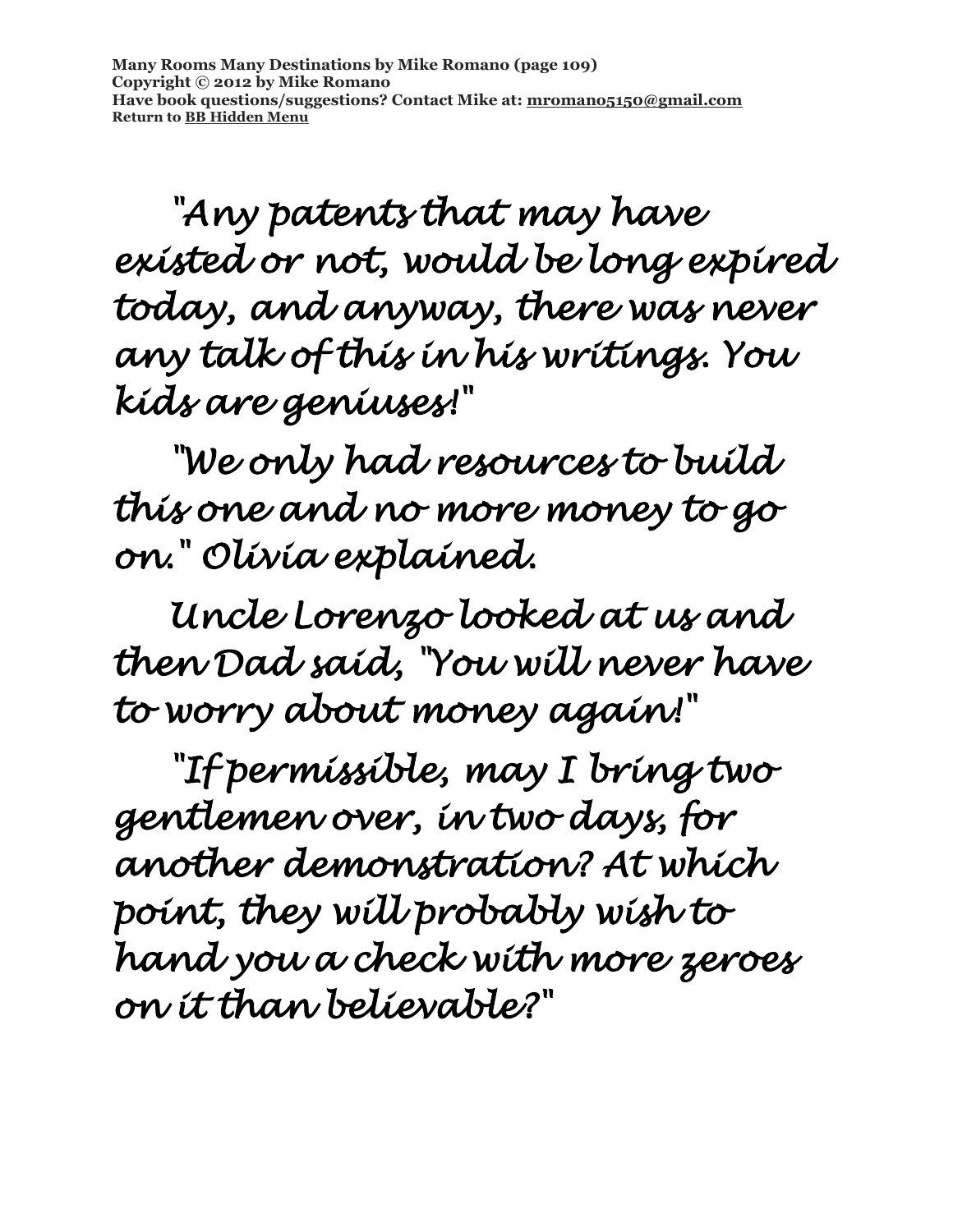**Many Rooms Many Destinations by Mike Romano (page 110) Copyright © 2012 by Mike Romano Have book questions/suggestions? Contact Mike at: [mromano5150@gmail.com](mailto:mromano5150@gmail.com) Return t[o BB Hidden Menu](https://www.bartlettbiographies.com/hidden-menu)**

 *All we could do was shake our heads up and down like crazed people, then hugged him.* 

 *Dad had a great suggestion, asking Uncle to stay for dinner.* 

 *"Only if you let me take you out for a celebration," Uncle asked?* 

 *I felt a tug on my shirt. It was Elsbeth. "Italian food?" she asked. We all laughed agreeing.* 

 *As we left for Mr. Romano's Pizza Palace, Uncle Lorenzo quietly asked, "Where might Elsbeth have come from. Her speech and demeanor aren't like that of a seventeenth century girl?"* 

 *"I looked at Olivia and then at him saying, "You know Uncle, I do*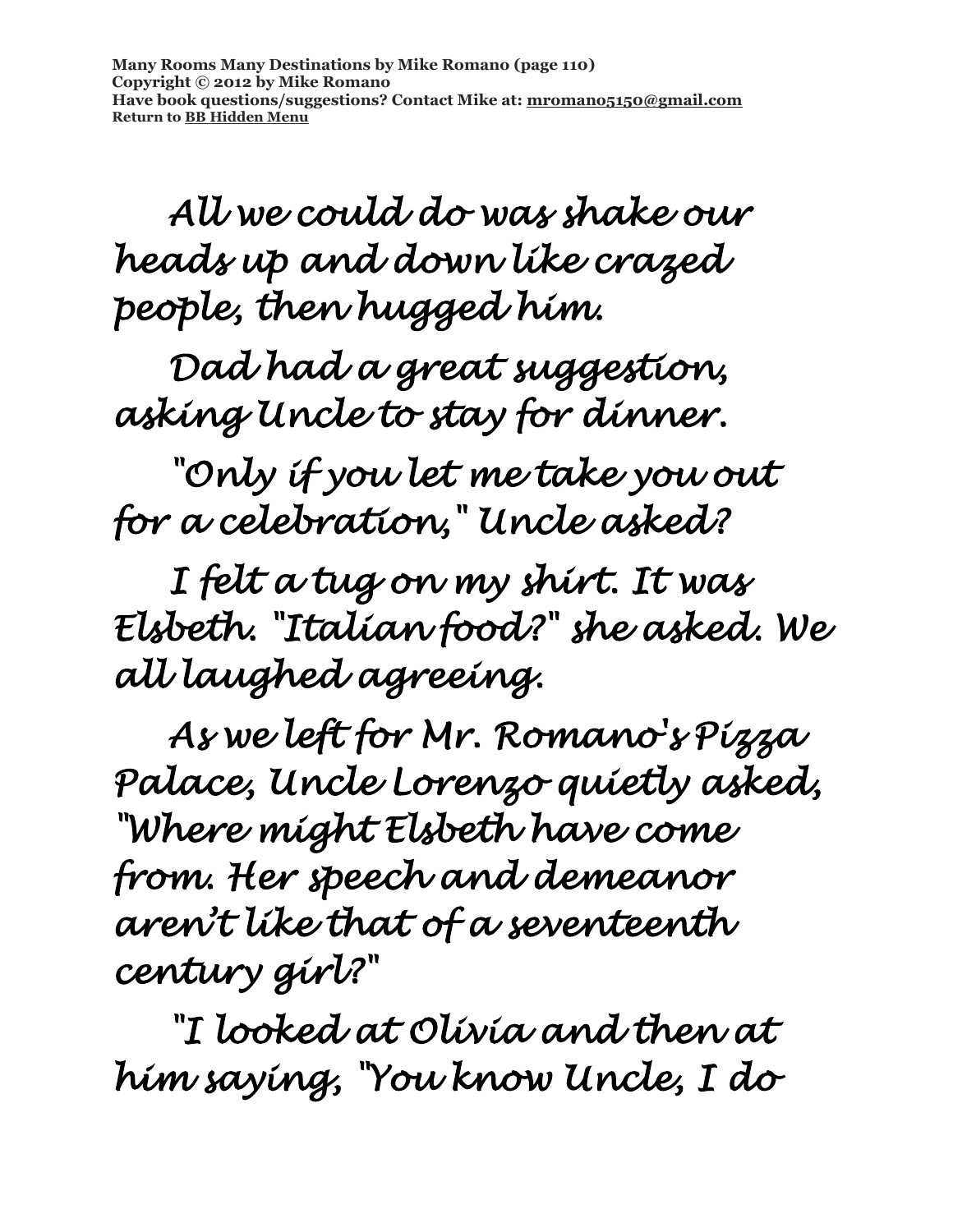**Many Rooms Many Destinations by Mike Romano (page 111) Copyright © 2012 by Mike Romano Have book questions/suggestions? Contact Mike at: [mromano5150@gmail.com](mailto:mromano5150@gmail.com) Return t[o BB Hidden Menu](https://www.bartlettbiographies.com/hidden-menu)**

#### *believe that someday we shall tell you."*

### *He then said, "But not now?" We both said, "No....not now."*

*END CHAPTER EIGHTEEN ANOTHER REALLY LONG ONE ...BUT I WAS HAVING FUN, AND REALLY, ISN'T STORY TELLING JUST THAT!?*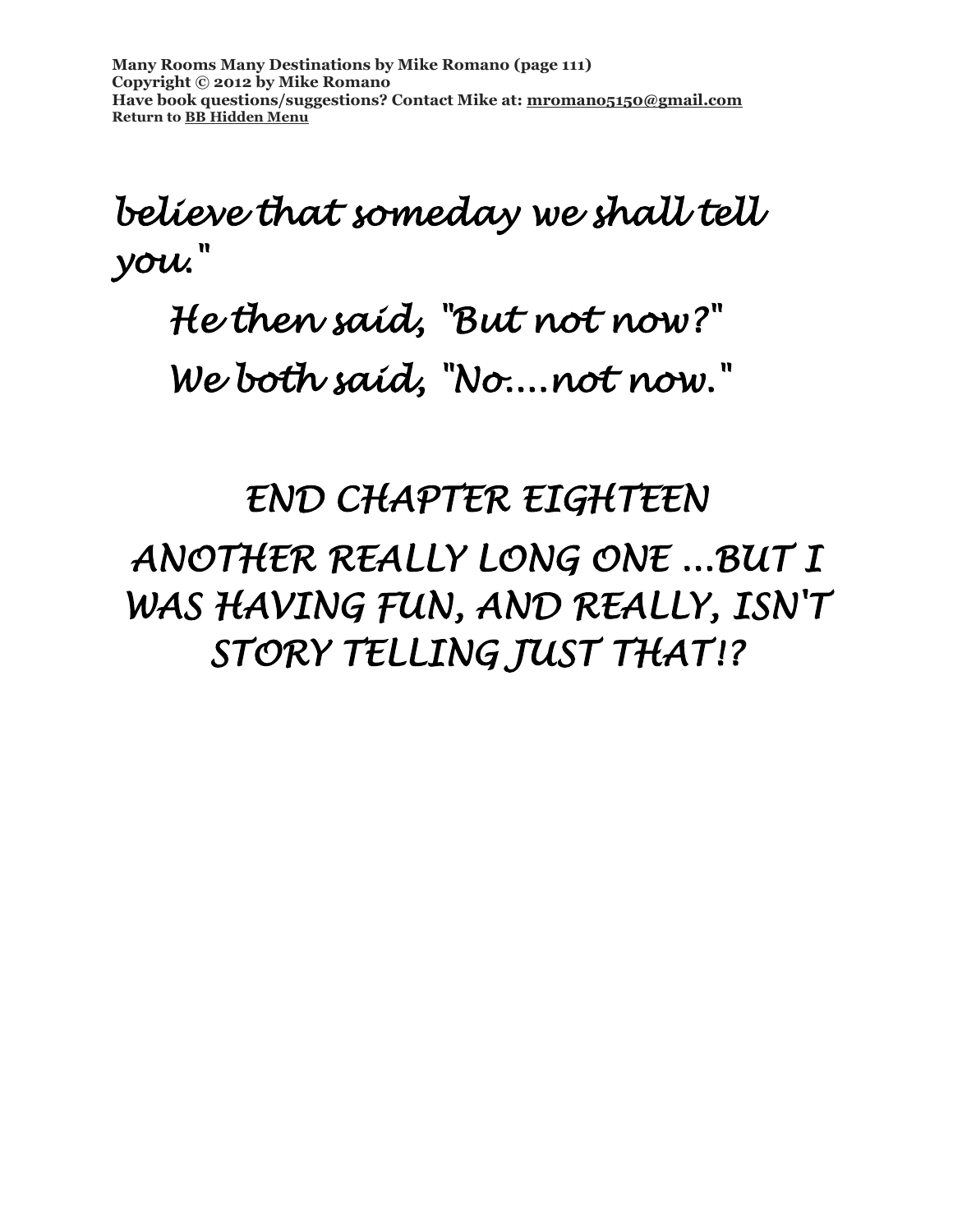**Many Rooms Many Destinations by Mike Romano (page 112) Copyright © 2012 by Mike Romano Have book questions/suggestions? Contact Mike at: [mromano5150@gmail.com](mailto:mromano5150@gmail.com) Return t[o BB Hidden Menu](https://www.bartlettbiographies.com/hidden-menu)**

# *CHAPTER NINETEEN THE DAY WAS THERE IN AN INSTANT WE ALL SHOOK*

 *Nicola started with, "These people coming will be more versed in the ways of electricity. I must teach to you, more than just the basics. But how can I, so much in so little time?"* 

 *"I have it, Olivia jumped up saying!" She would learn half and I would learn the other. When one of us got stumped, we'd squeeze the other's hand to take over.* 

 *"Genius," Nicola said!*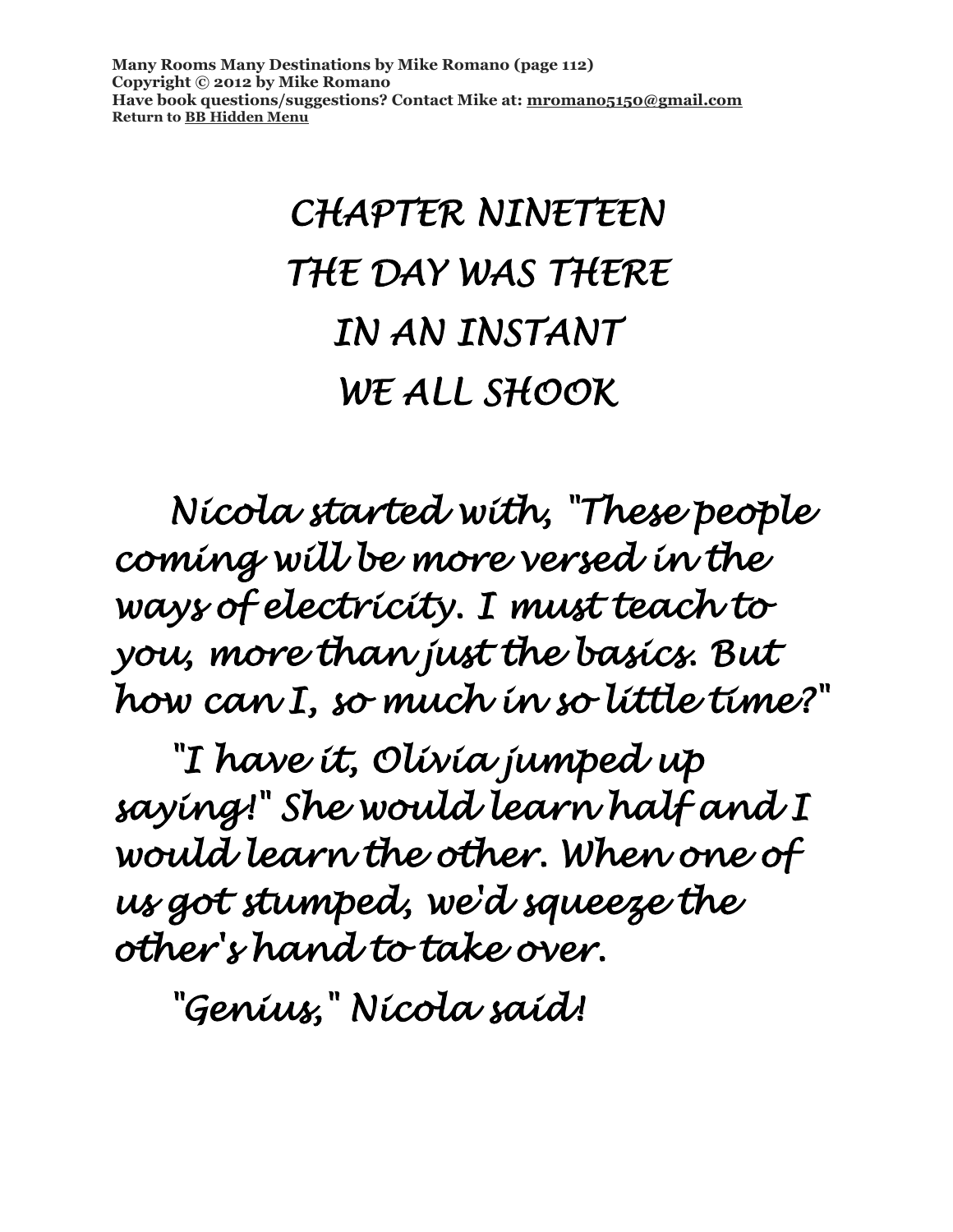*He split us up, Elsbeth coming with me, and Olivia across the room at the other chalk board. We were back to back, so as not to snoop and waste time.* 

 *Time flew, and we remembered massive amounts according to our teacher.* 

 *Two days of the same and we still were a bit shaky.* 

 *"You know, I have an invention somewhere in the house that allows remote talking," Nicola mumbled.* 

 *"That's it," said a bit too loudly scaring Elsbeth! "Our ear pod for music." Olivia knew.*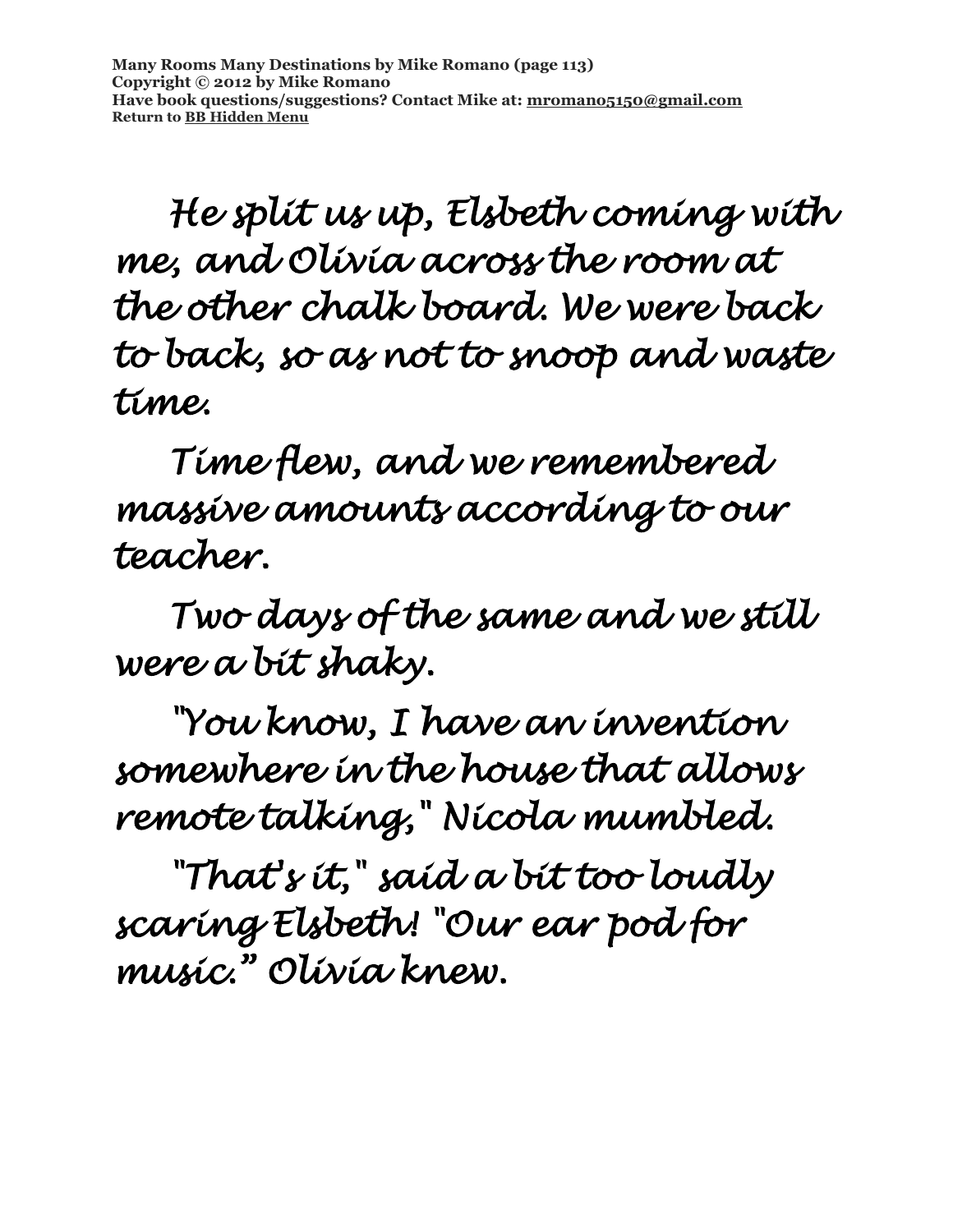**Many Rooms Many Destinations by Mike Romano (page 114) Copyright © 2012 by Mike Romano Have book questions/suggestions? Contact Mike at: [mromano5150@gmail.com](mailto:mromano5150@gmail.com) Return t[o BB Hidden Menu](https://www.bartlettbiographies.com/hidden-menu)**

 *With a bit of rewiring, Nicola can hear and speak from another room if we give him the "High" sign.* 

 *"Like what?"* 

 *"One of us will clear our throat, like… "A-hem."* 

 *"That'll do it," Nicola said excitedly.* 

 *We decided that now would be a good time to take our places, and then we heard the big round clapper against the front door.* 

 *Dad opened it, shook hands with the two well dressed men and hugged his brother, our Uncle Lorenzo, seating them in the kitchen as we had requested, with the smell of*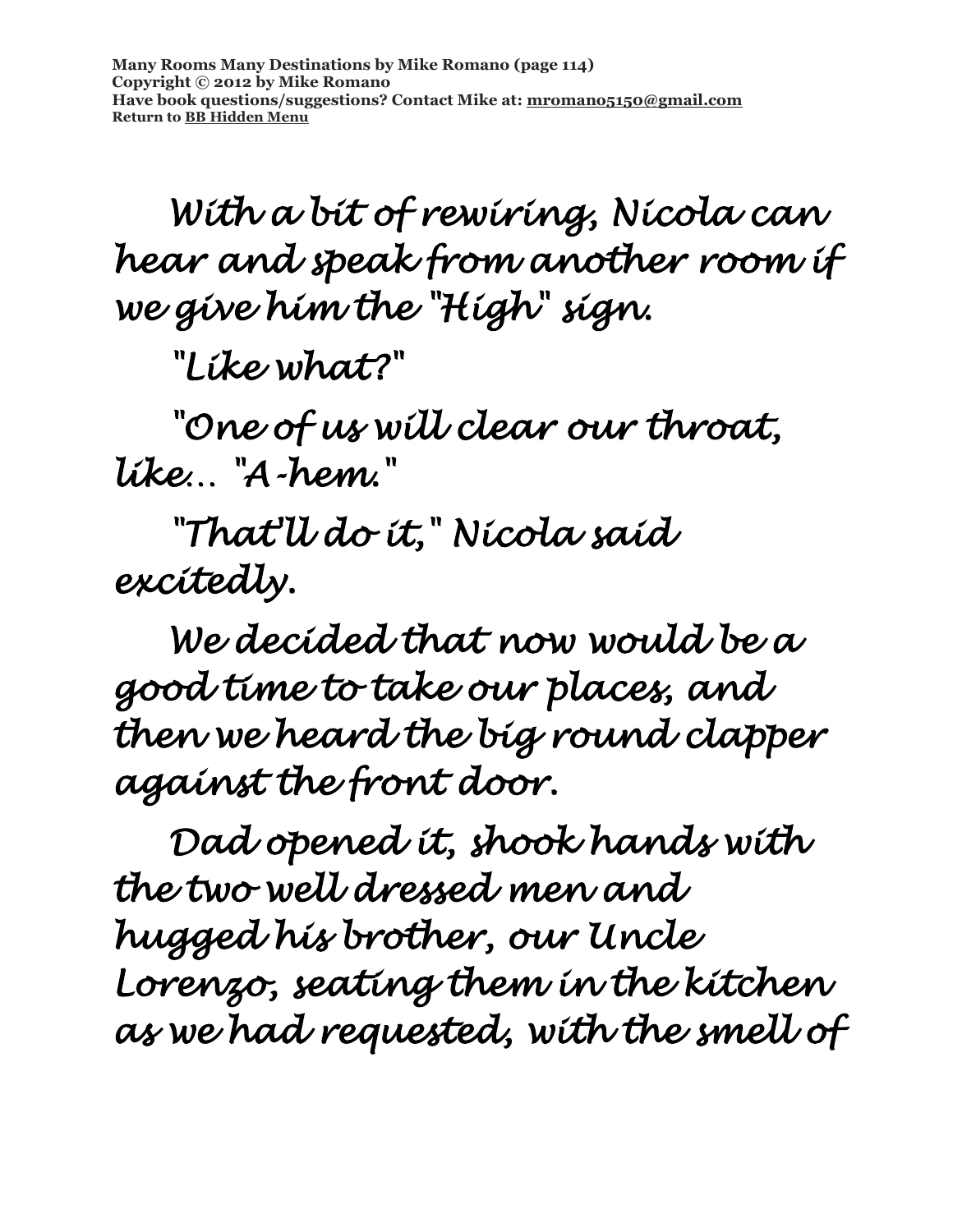**Many Rooms Many Destinations by Mike Romano (page 115) Copyright © 2012 by Mike Romano Have book questions/suggestions? Contact Mike at: [mromano5150@gmail.com](mailto:mromano5150@gmail.com) Return t[o BB Hidden Menu](https://www.bartlettbiographies.com/hidden-menu)**

*chocolate chip cookies baking in the oven. Thanks to Dad.* 

 *"Well, sir, we are happy to finally meet you," one of the men said.* 

 *"Oh no," Dad said, stopping him.* 

*"The genius ones sit across from you. Now if you want a house built call me. They are the wonder kids as you will come to find out!"* 

 *With a bit of wonder, they turned to us, held out their hands and excused themselves for not knowing that from the start.* 

*"My name is Cyrus Smith and he is Morton Jones." "Yes," he laughed, "Smith and Jones!"*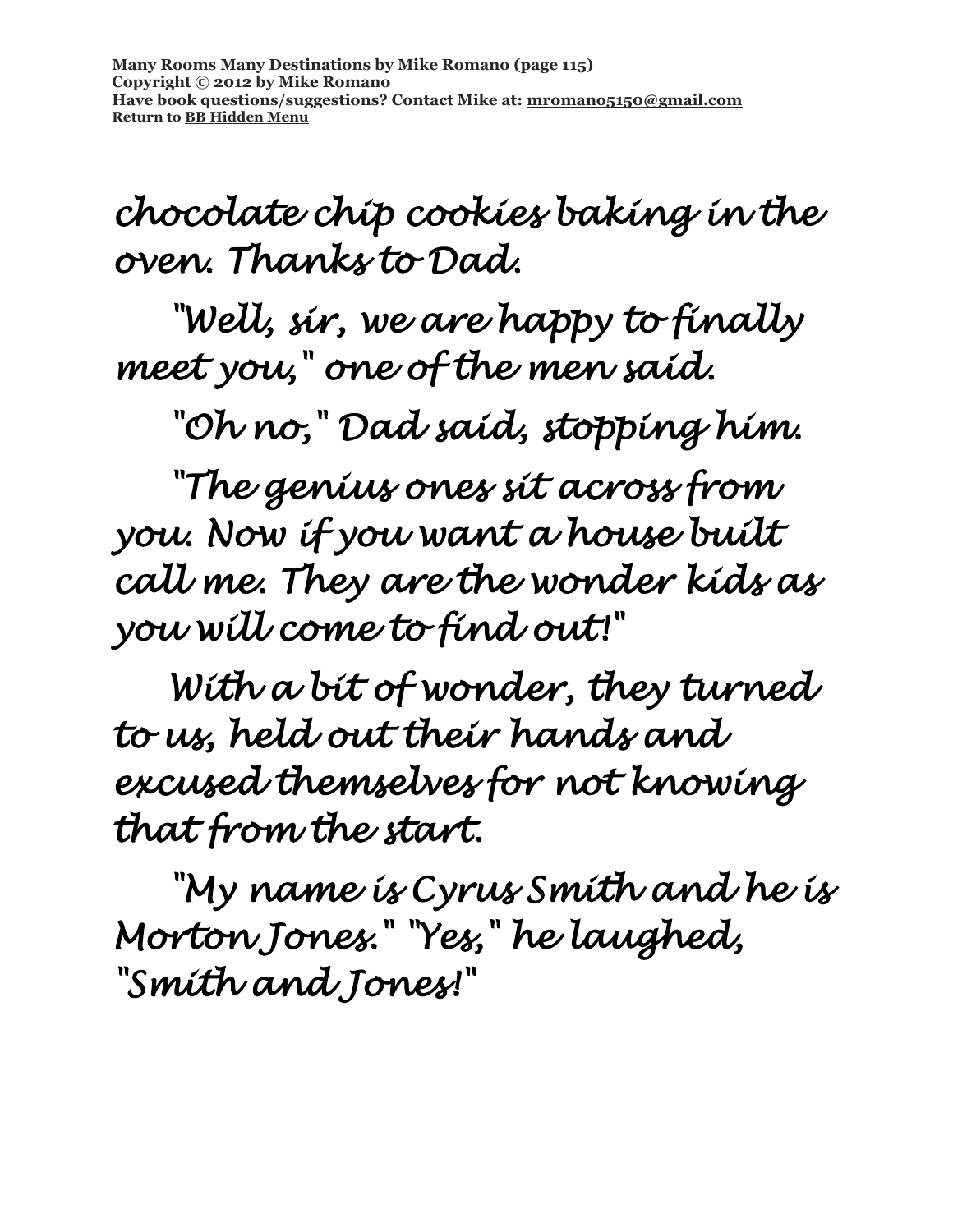*Now, may we see this new "Wonder of the World" as your uncle describes it?"* 

 *"This way please," we both said.* 

 *Up to the room, separated from all other things, we had set up chairs for them to watch, including a glass of milk and excellent chocolate chip cookies.* 

 *I explained my part, then Olivia, hers perfectly. I only hope we do as well with questions.* 

 *Olivia wiped any dust from the mirrors as I set the controls.* 

 *We had Elsbeth throw the switch on a hand wave, then we started.*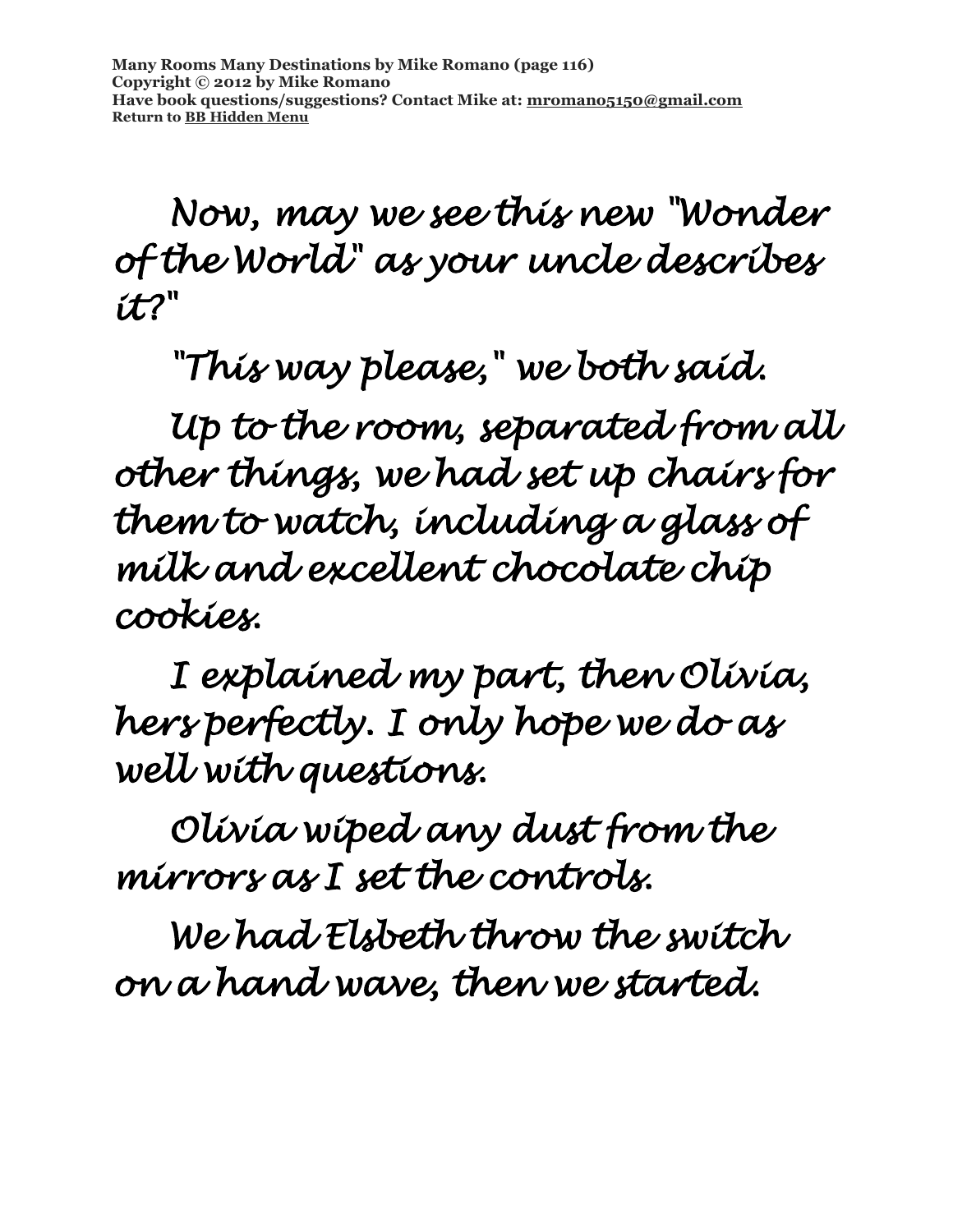*Turning to first setting, the mirrors started to turn, giving off a slight sparkle.* 

 *The next setting made grand sparkling, then the ball of light started to compress in the center.* 

 *The third and final setting that we had left on the machine, flared out, leaving, when our vision cleared, a large panorama of a scene in the 1700's on the east coast of the United States.* 

 *There was total silence, then we heard a crash. It was Mr. Jones' milk glass that he dropped.* 

 *"Watch and listen," I said giving it the last bit of juice we allowed it.*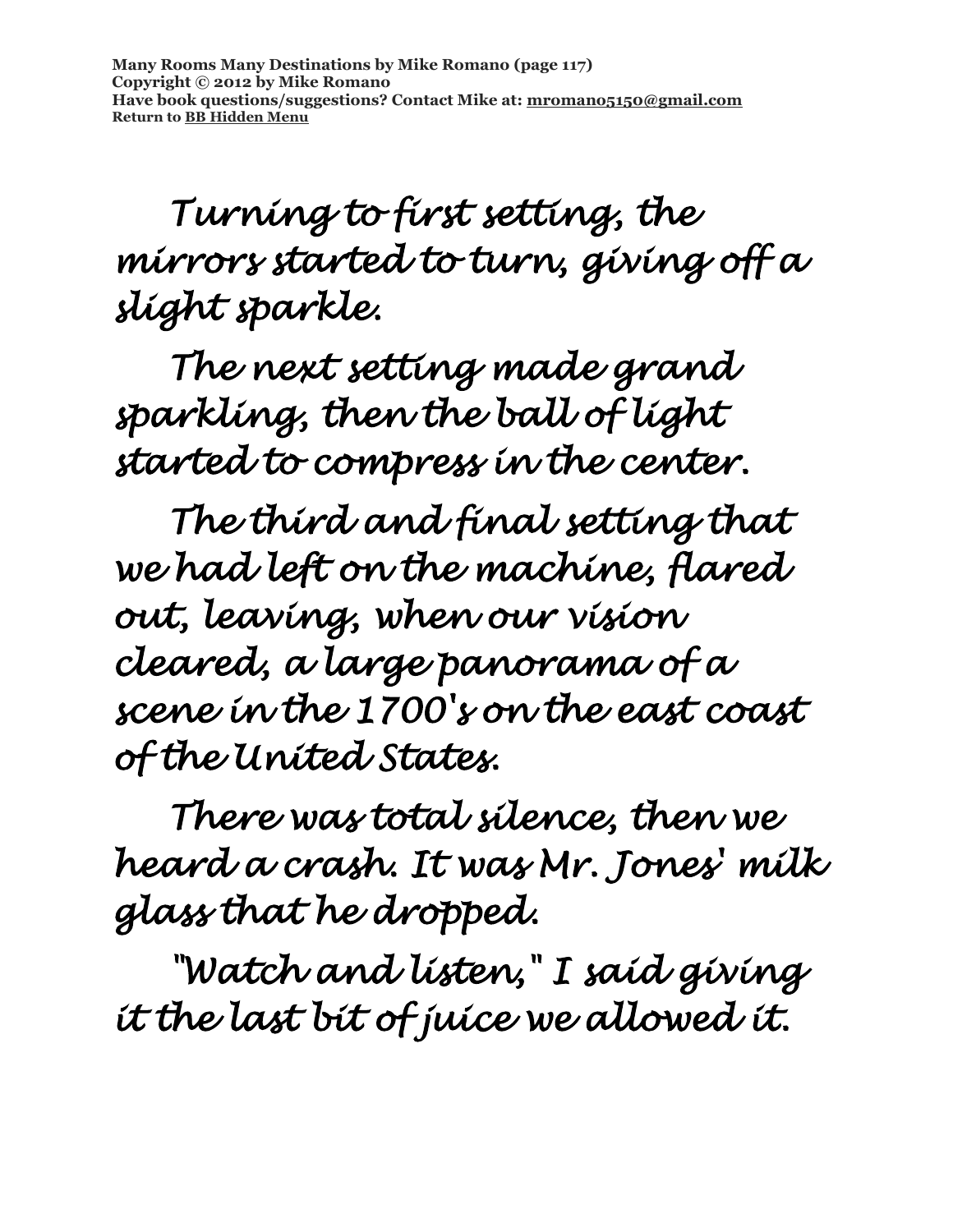**Many Rooms Many Destinations by Mike Romano (page 118) Copyright © 2012 by Mike Romano Have book questions/suggestions? Contact Mike at: [mromano5150@gmail.com](mailto:mromano5150@gmail.com) Return t[o BB Hidden Menu](https://www.bartlettbiographies.com/hidden-menu)**

 *Mr. Smith said, "Voices, I hear voices!!"* 

 *Holding my fingers over my lips he quieted down.* 

*"THEY CAN HEAR US," Mr. Smith squealed?!! Shaking my head whispering "Yes" he became very quiet.* 

 *Changing the settings, we went a bit farther back to the early 1600's as even Uncle Lorenzo was "Struck mute" (couldn't talk).* 

 *"This concludes the morning special for now," as I turned it off.* 

 *They both stood up, started waving their arms and not saying an understandable word.*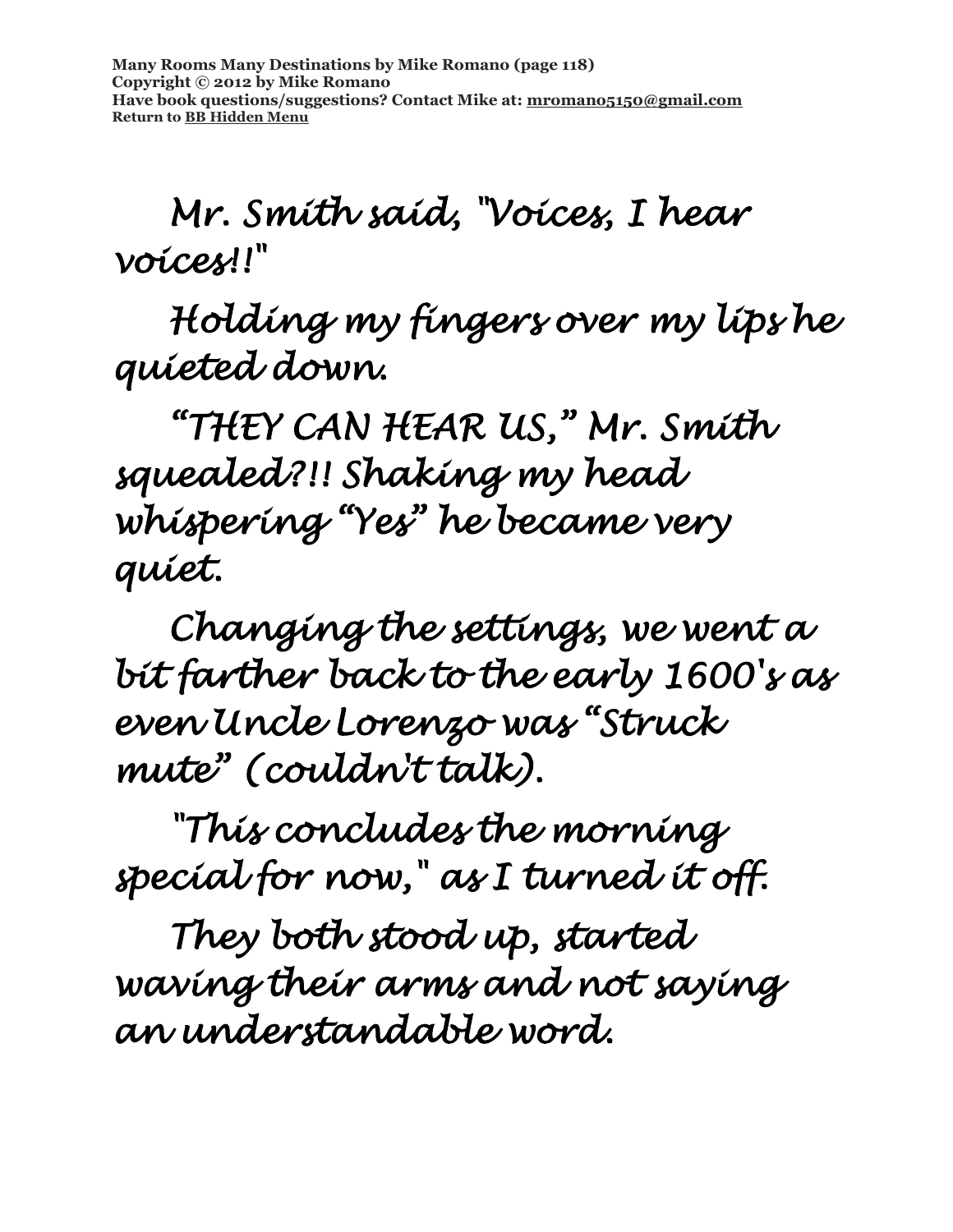**Many Rooms Many Destinations by Mike Romano (page 119) Copyright © 2012 by Mike Romano Have book questions/suggestions? Contact Mike at: [mromano5150@gmail.com](mailto:mromano5150@gmail.com) Return t[o BB Hidden Menu](https://www.bartlettbiographies.com/hidden-menu)**

 *"See, I told you that you wouldn't have words for it," Uncle Lorenzo said with a large grin.* 

 *They sat back down, kept shaking their heads as Elsbeth gently put cookies in their mouths,* 

*which seemed to help.* 

#### *END CHAPTER NINETEEN*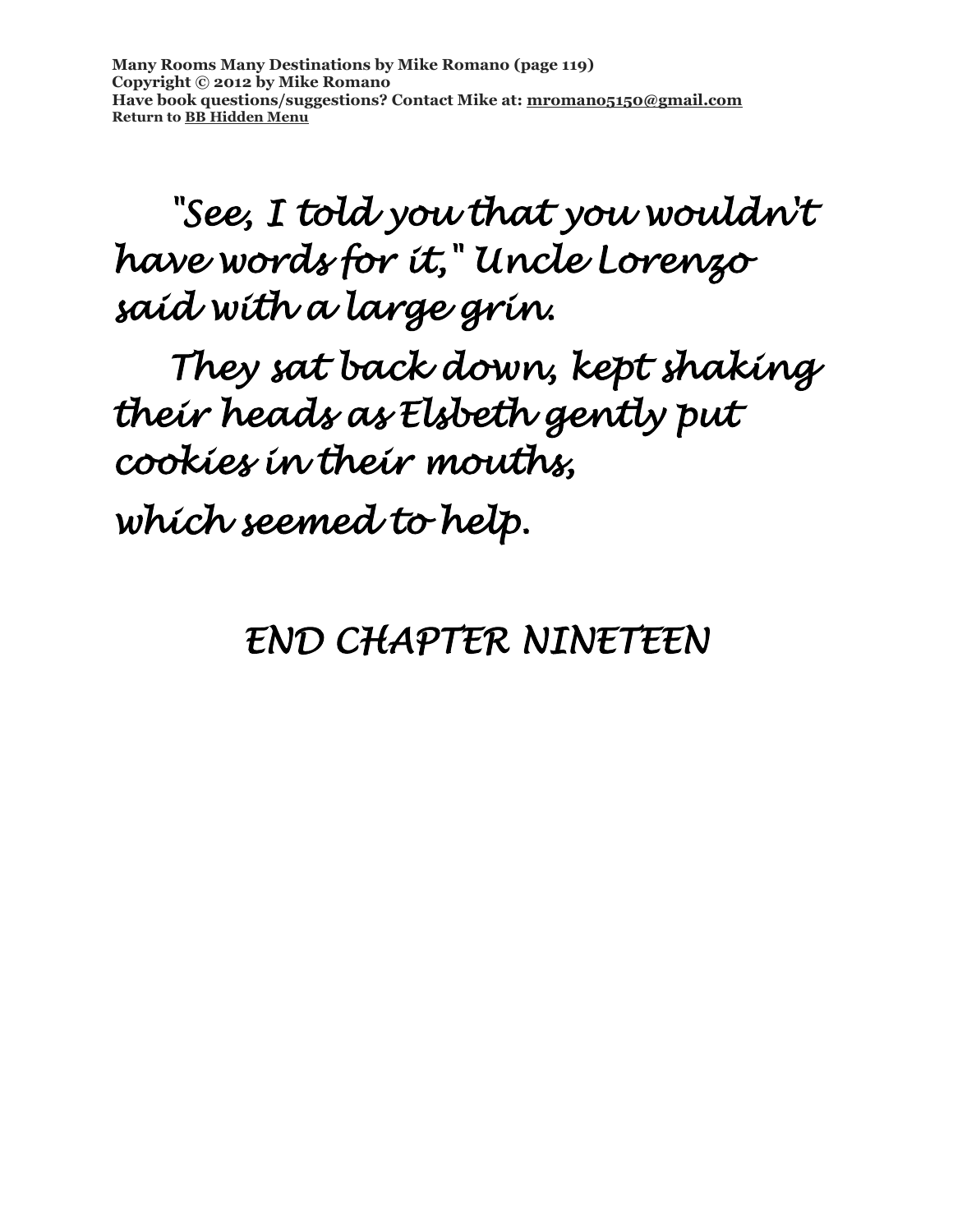**Many Rooms Many Destinations by Mike Romano (page 120) Copyright © 2012 by Mike Romano Have book questions/suggestions? Contact Mike at: [mromano5150@gmail.com](mailto:mromano5150@gmail.com) Return t[o BB Hidden Menu](https://www.bartlettbiographies.com/hidden-menu)**

## *CHAPTER TWENTY "I Heard It All!" "You Guys Did Great!" Now When He Says Money, Just Say Hmmm.*

 *Mr. Jones said they were not quite prepared for what the magnitude (Hugeness) of our discovery was and if they may have a few moments alone to discuss.* 

 *Down the hall they went, but as excited and almost upset with each other, we could hear most of it.* 

*So, could Nicola, in another room, who by now was chattering about how to respond to their first offer.*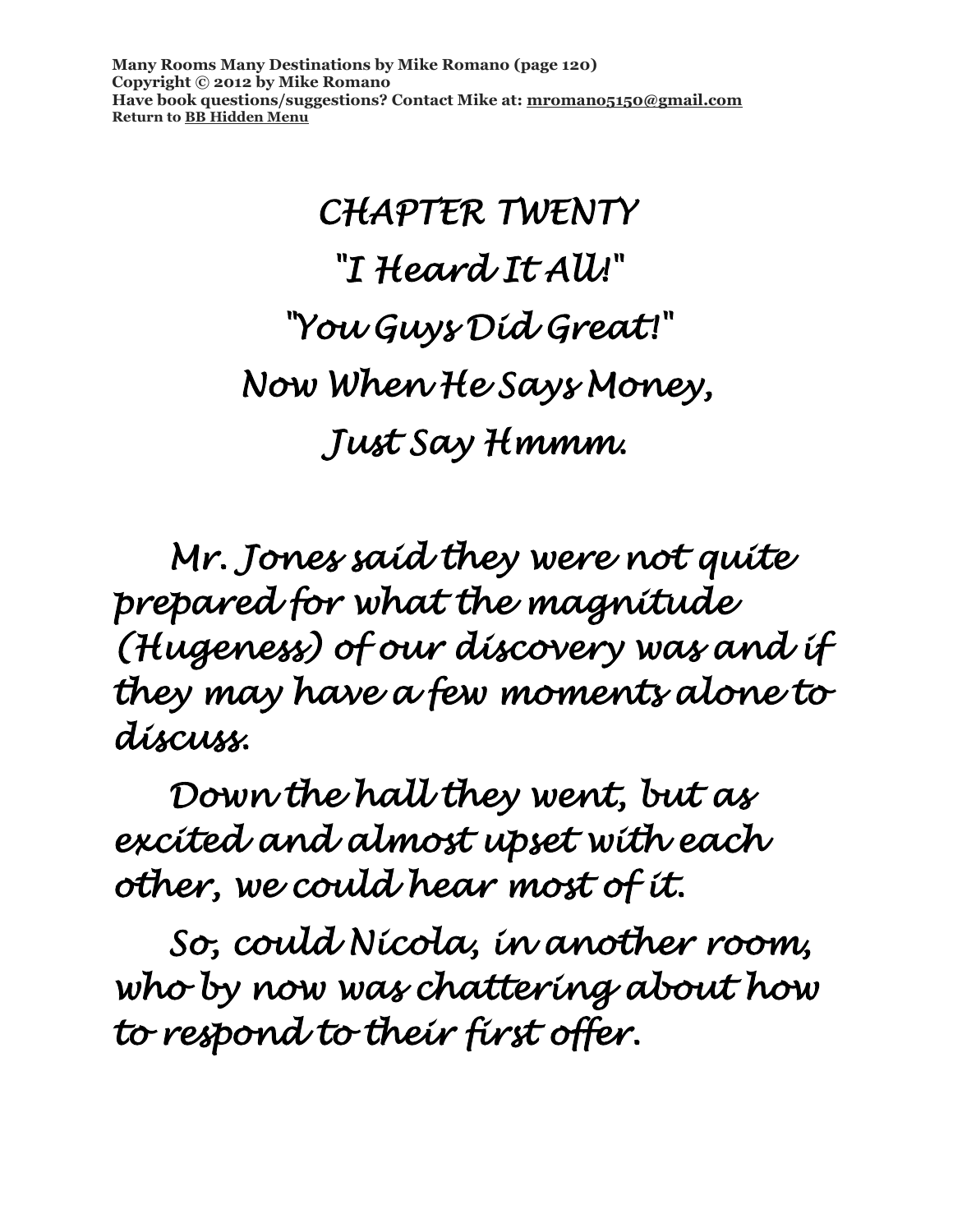**Many Rooms Many Destinations by Mike Romano (page 121) Copyright © 2012 by Mike Romano Have book questions/suggestions? Contact Mike at: [mromano5150@gmail.com](mailto:mromano5150@gmail.com) Return t[o BB Hidden Menu](https://www.bartlettbiographies.com/hidden-menu)**

 *"First offer," Olivia squealed a bit loud enough to have the two of them look up to see what "was the matter."* 

 *We just waved and smiled, Elsbeth did too.* 

 *They came back and spoke to my Dad, asking if he would join in as we were well under age.* 

 *He said, "These two are so capable of handling themselves, I would only get in the way, but I will be right here if they need me." They nodded and looked towards us.* 

 *Nicola, from the other room, said one word in our ear pieces, "Ready?"* 

*"Yep," I said, and it was on.* 

*Mr. Jones looked to Mr. Smith saying, "We had not imagined this*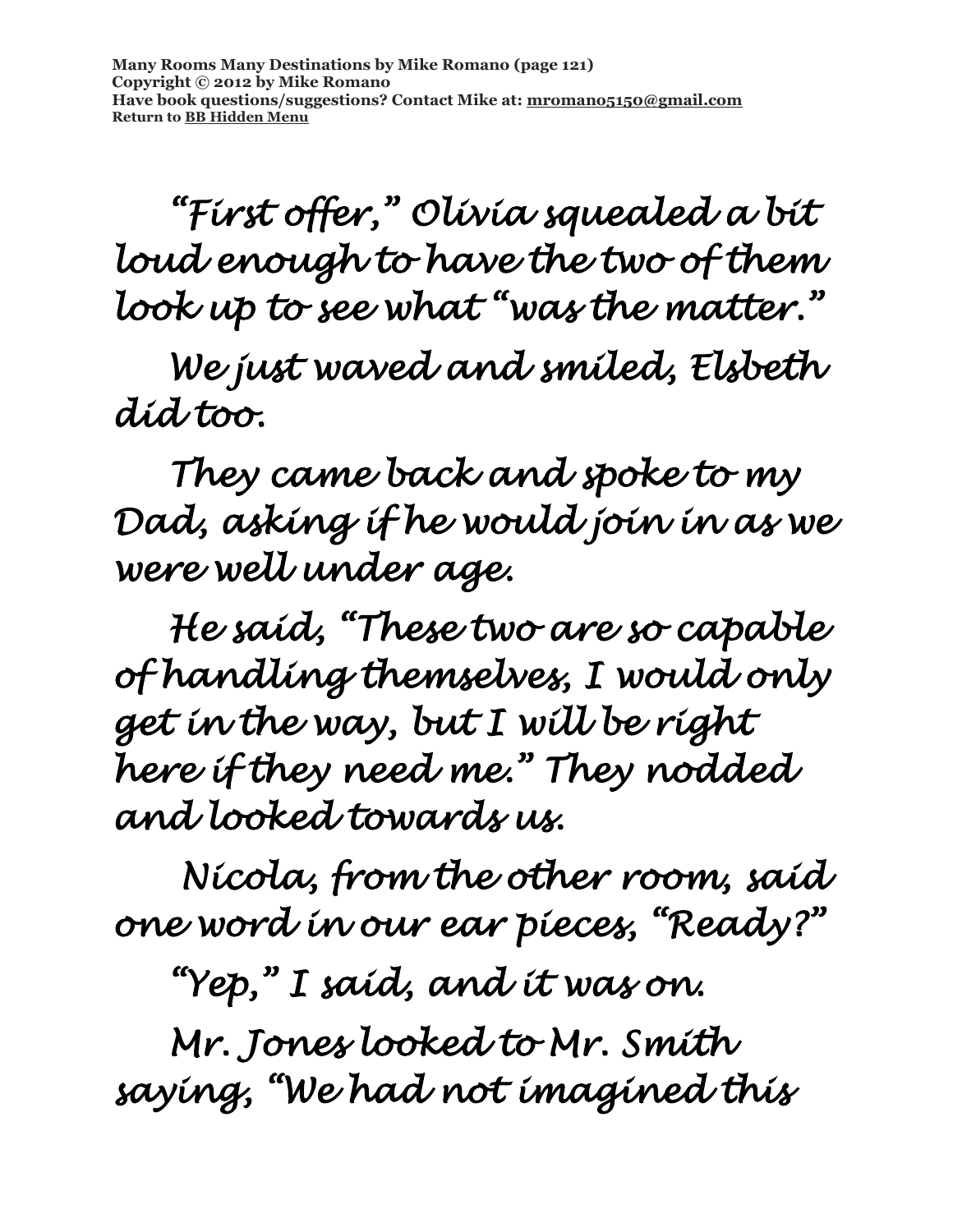**Many Rooms Many Destinations by Mike Romano (page 122) Copyright © 2012 by Mike Romano Have book questions/suggestions? Contact Mike at: [mromano5150@gmail.com](mailto:mromano5150@gmail.com) Return t[o BB Hidden Menu](https://www.bartlettbiographies.com/hidden-menu)**

*creation could do half what it does…so we would like to buy 40%, where Nicola grunted so loud, they heard him. They immediately said they could investment \$125,000,000.00, payable at 40% immediately and the rest over three* 

*years* 

*Joshua and Olivia would still retain a 60% ownership in the invention.* 

 *Tesla was speechless, but I remembered his words, tapped my fingers and said, "Hmmmm."* 

 *This seemed to set the two of them on a mental fry down and My Smith blurted out, \$150,000,000.00 with "Half up Front! That would be*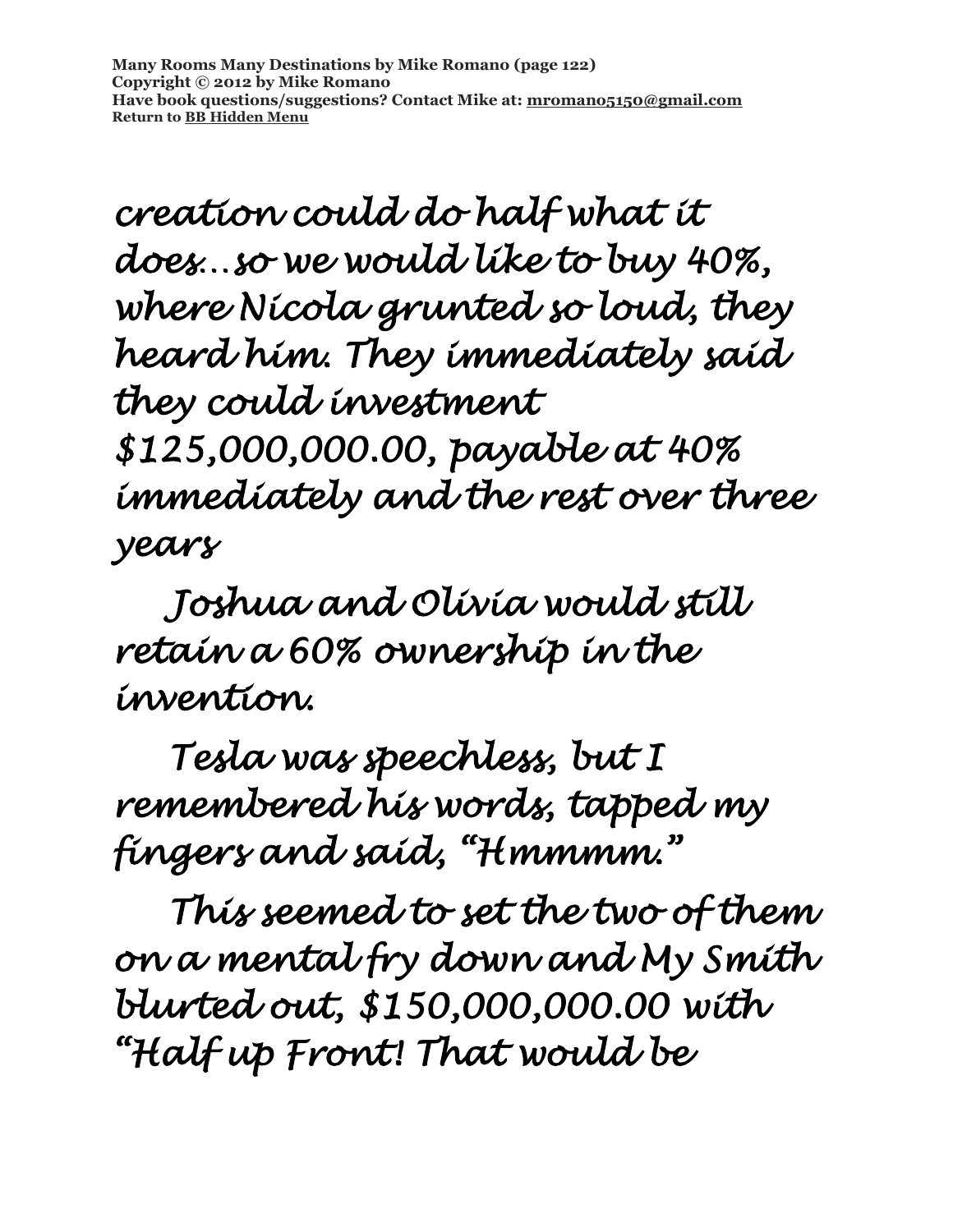### *\$75,000,000.00 immediately, plus the balance over three years for 25% of the product!"*

 *I said, "Mister, I will be the calm headed one and agree to the last offer." Tesla, we think, was dancing and singing in the other room, as we pulled the ear buds out and secreted them into our pockets so as not to hear him hooting.* 

 *Olivia and I grabbed Dad's hand all shook with Mr. Smith and Jones. Then hugging Uncle Lorenzo, asked if he would like to help run the company.* 

 *Shocked, Uncle Lorenzo smiled and nodded.*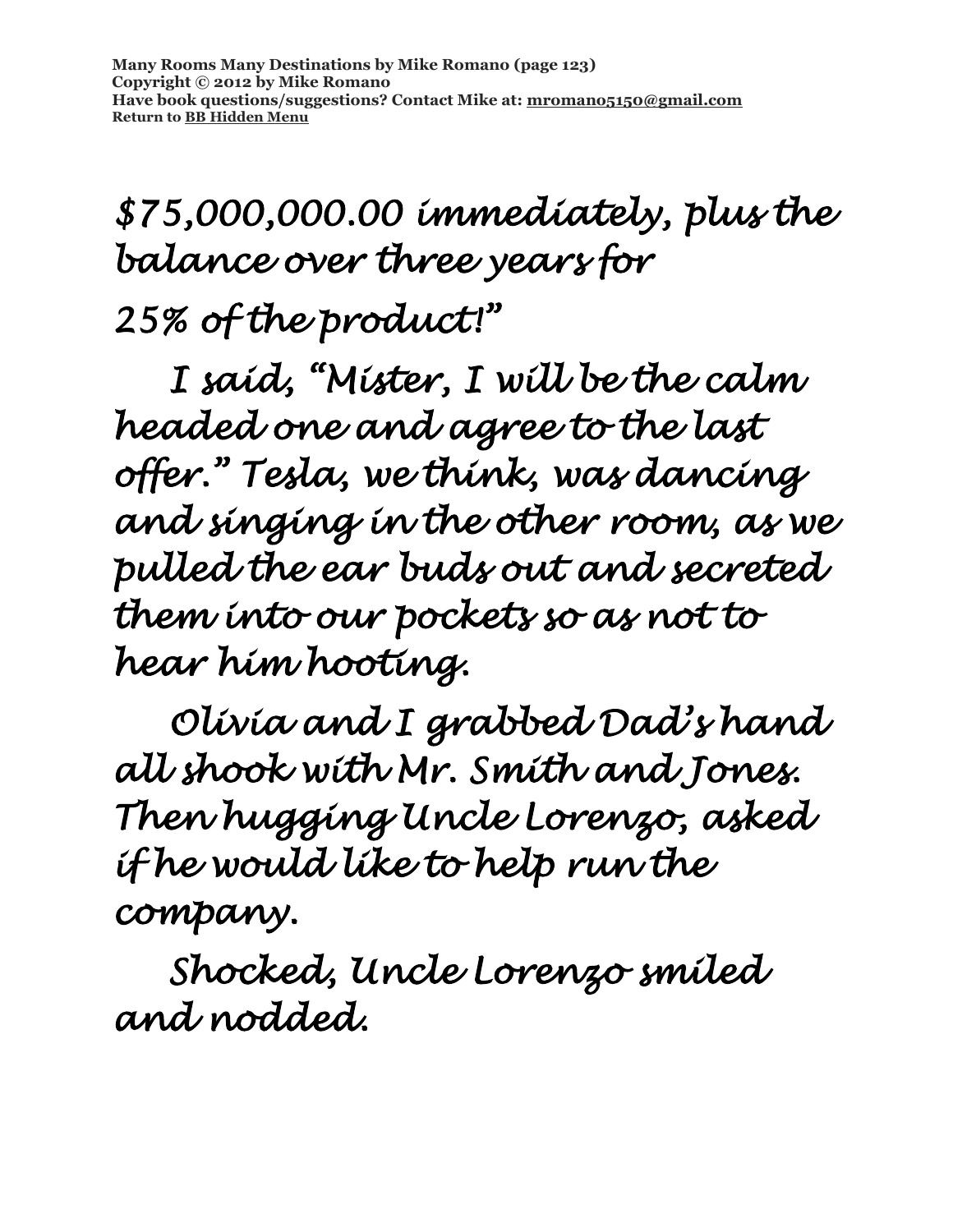**Many Rooms Many Destinations by Mike Romano (page 124) Copyright © 2012 by Mike Romano Have book questions/suggestions? Contact Mike at: [mromano5150@gmail.com](mailto:mromano5150@gmail.com) Return t[o BB Hidden Menu](https://www.bartlettbiographies.com/hidden-menu)**

 *Mr. Smith asked if, on the way out, he and Mr. Jones might be able to get a few of those superb cookies, as he said a lot of their energy was just expended (Used up) and besides, they loved them?* 

 *On the way out, we handed them a bag each with a dozen chocolate chip family specials and off they went.* 

 *From the car they yelled that they'd be by right after the banks opened in the morning.* 

 *Off they drove, leaving two teenagers, one Dad and an uncle, stealing cookies, all shaking their heads in amazement of what just took place.* 

*END CHAPTER TWENTY*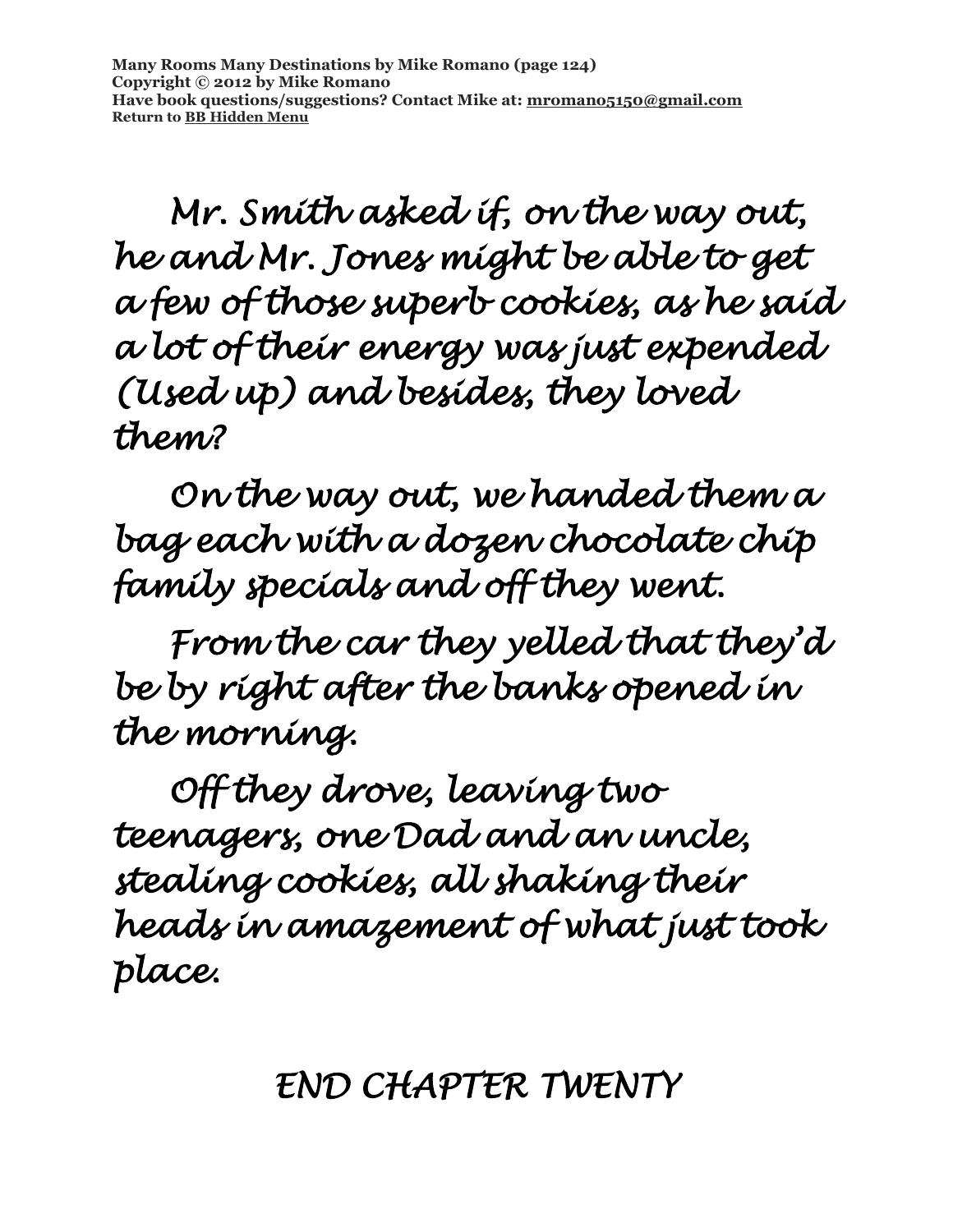**Many Rooms Many Destinations by Mike Romano (page 125) Copyright © 2012 by Mike Romano Have book questions/suggestions? Contact Mike at: [mromano5150@gmail.com](mailto:mromano5150@gmail.com) Return t[o BB Hidden Menu](https://www.bartlettbiographies.com/hidden-menu)**

> *CHAPTER TWENTY ONE Time for a Family Business Come Clean Meeting & A Pinkie Swear Secret!*

 *Uncle Lorenzo is our Liaison for Sales.* 

 *Dad will simply be called "Our Protector, the most important position of all. We told him, "That means, Dad, that you're our Dad at Work too!" He had the biggest smile on his face.* 

*Then I said, "Now, Uncle Lorenzo, we need a very special 'Pinkie Swear' moment," holding up our little fingers, waiting for him to follow.*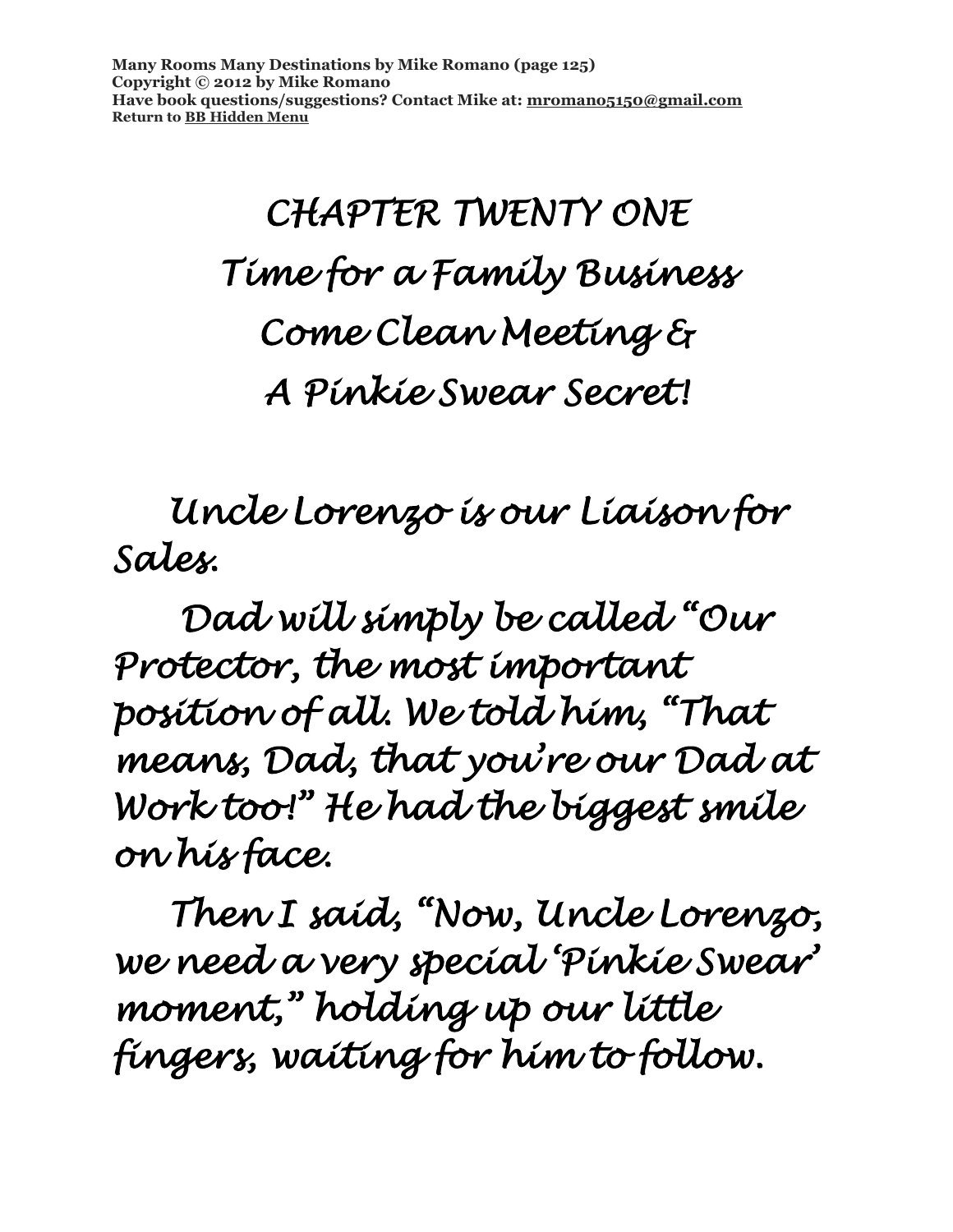*In a semi-confused movement, he put it up and we all locked pinkies swearing "Never" to disclose what we were about to show him, our "Secret of Secrets."* 

 *He nodded saying, "I promise."* 

 *At that point, I put my ear bud back in and turned the microphone back on and asked our friend in the other room to join us.* 

 *Still confused, we had Uncle Lorenzo turn around and face our friend who had been waiting in the other room and was now coming through the door of our room.* 

*"This, Uncle Lorenzo," Olivia said, "is an important part of all*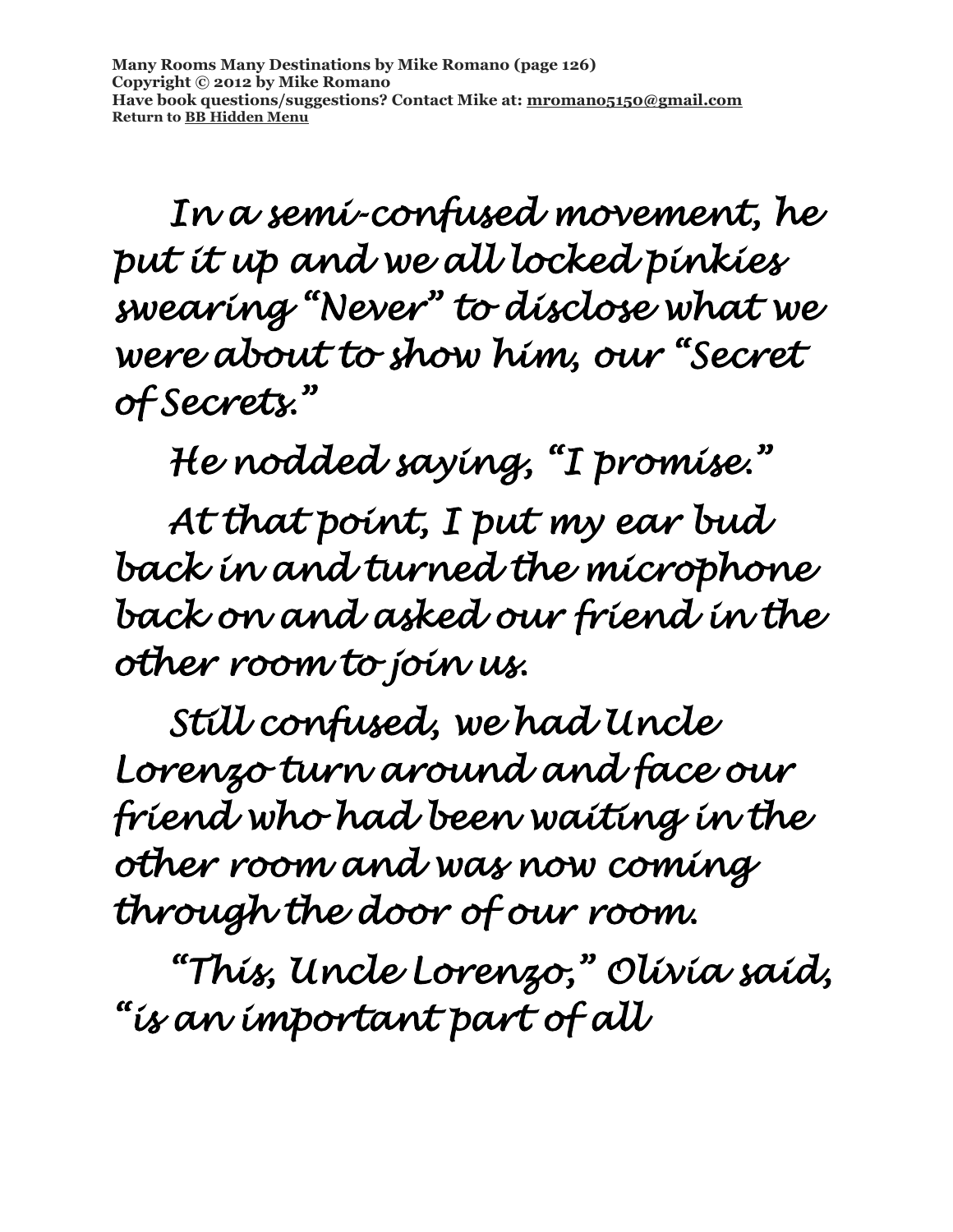**Many Rooms Many Destinations by Mike Romano (page 127) Copyright © 2012 by Mike Romano Have book questions/suggestions? Contact Mike at: [mromano5150@gmail.com](mailto:mromano5150@gmail.com) Return t[o BB Hidden Menu](https://www.bartlettbiographies.com/hidden-menu)**

*this…meet Nicola." At which point, my Uncle spazzed, visibly.* 

 *"Nicola TESSSLAAA!!!!?"* 

*"Olivia, James," He stammered (jumbled talk). "He, HE's…"* 

 *"Yes, we know Uncle Lorenzo," Olivia answered giggling at his facial twitches upon seeing Nicola.* 

 *"This is our partner, teacher, and resident genius, Nicola Tesla," I said.* 

 *Uncle Lorenzo, shaking all over, attempted to extend his hand to shake our surprise for him, but couldn't quite do it.* 

 *Dad took Lorenzo's hand, and took Nicola's hand, completing a three handed shake.*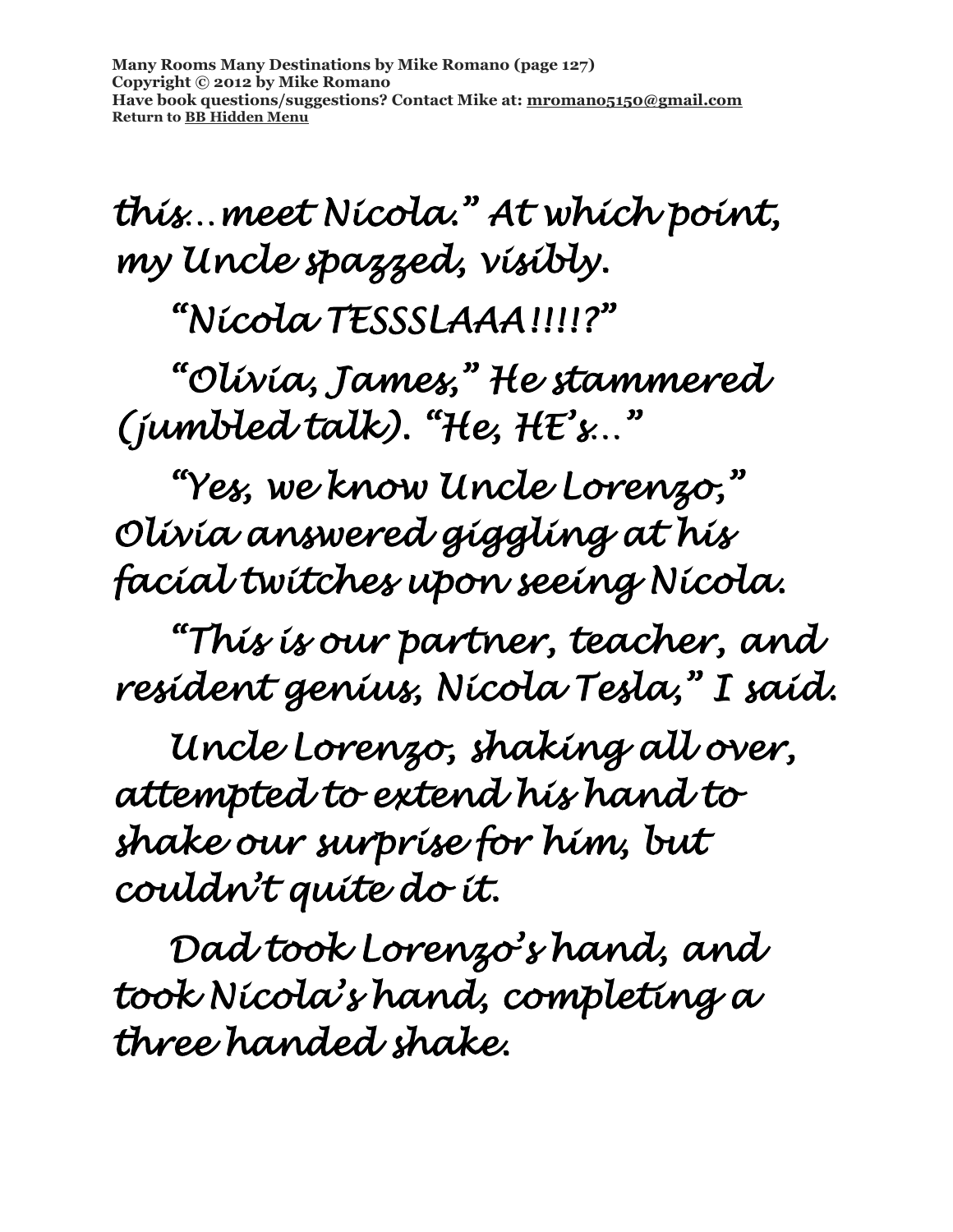*Olivia said, "Why don't we have a little snack and go over all this,*   $O.K. ?''$ 

 *Addressing Lorenzo, Nicola said, "After some more cookies and milk?" "I have so many inventions to go over with you, Olivia and James. Plus, I have an idea for a new propulsion method for airplanes that can make a transcontinental trip in less than an hour.* 

*We all walked down the stairs, with Nicola's arm over Olivia, Uncle's arm over him, followed by Elsbeth. Dad and I were just shaking our heads, and me saying, "This is how I'll remember it started, always."* 

*"THE GRAND BEGINNING"*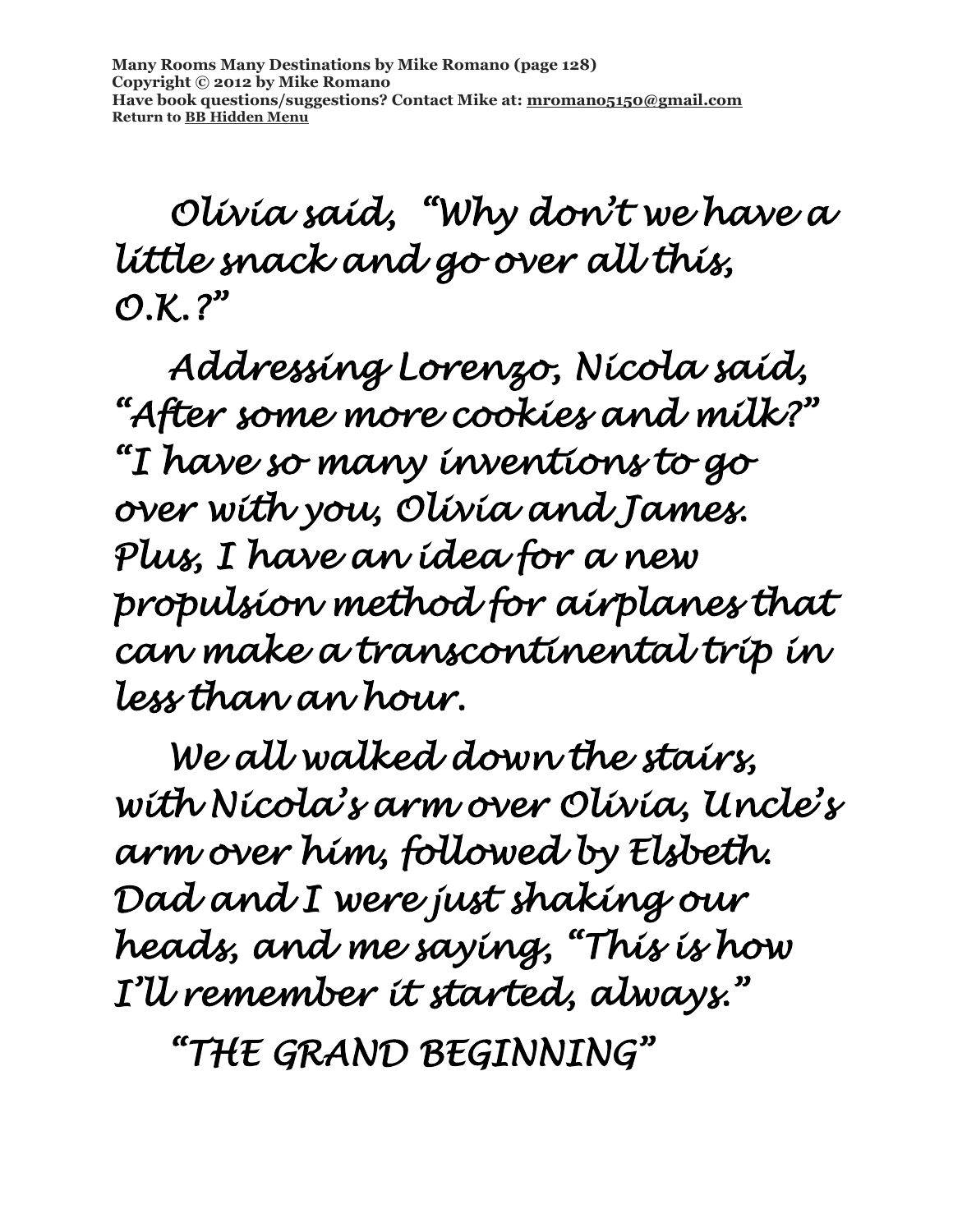*P.S. Nicola leaned over, whispered to us as we went downstairs, "Did you ever find my stash of coins and monies from all over?" We shook our heads, "Yes."* 

*"Did you see the bag of pyramid shaped coins?" Again, we shook our heads "Yes," only this time, with a lot more curiosity. Nicola said, "Well, just wait till I show you where "They" came from…and what that tall marble Cupola is in the back!" (Cupola…a dome atop these pillars.)"* 

*Our eyes opened wide now, as he stood back straight up, smiling like a cat with a big bowl of milk and asked out loud, "What's for 'Lunch,' I'm famished, (Look this one up) as he walked with Dad with Uncle*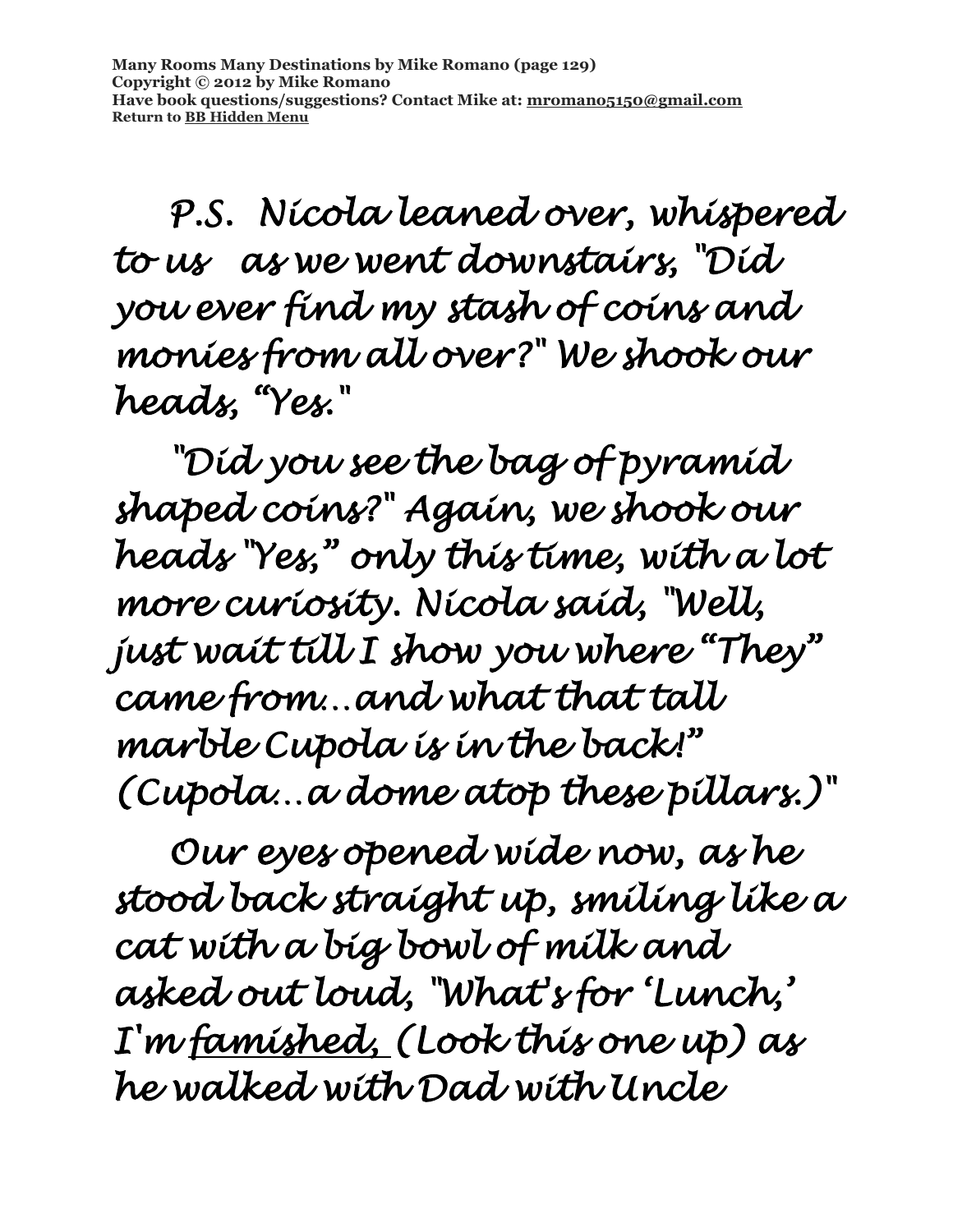**Many Rooms Many Destinations by Mike Romano (page 130) Copyright © 2012 by Mike Romano Have book questions/suggestions? Contact Mike at: [mromano5150@gmail.com](mailto:mromano5150@gmail.com) Return t[o BB Hidden Menu](https://www.bartlettbiographies.com/hidden-menu)**

#### *Lorenzo, whistling down the hall, Elsbeth close behind them.*

*I looked at Olivia, and smiled that excited smile, and quick stepped to keep up, not wanting to miss, The "Next" thing… he would tell us!* 

> *Now, "That's" A great Beginning!!*

> > *Olivia & Joshua*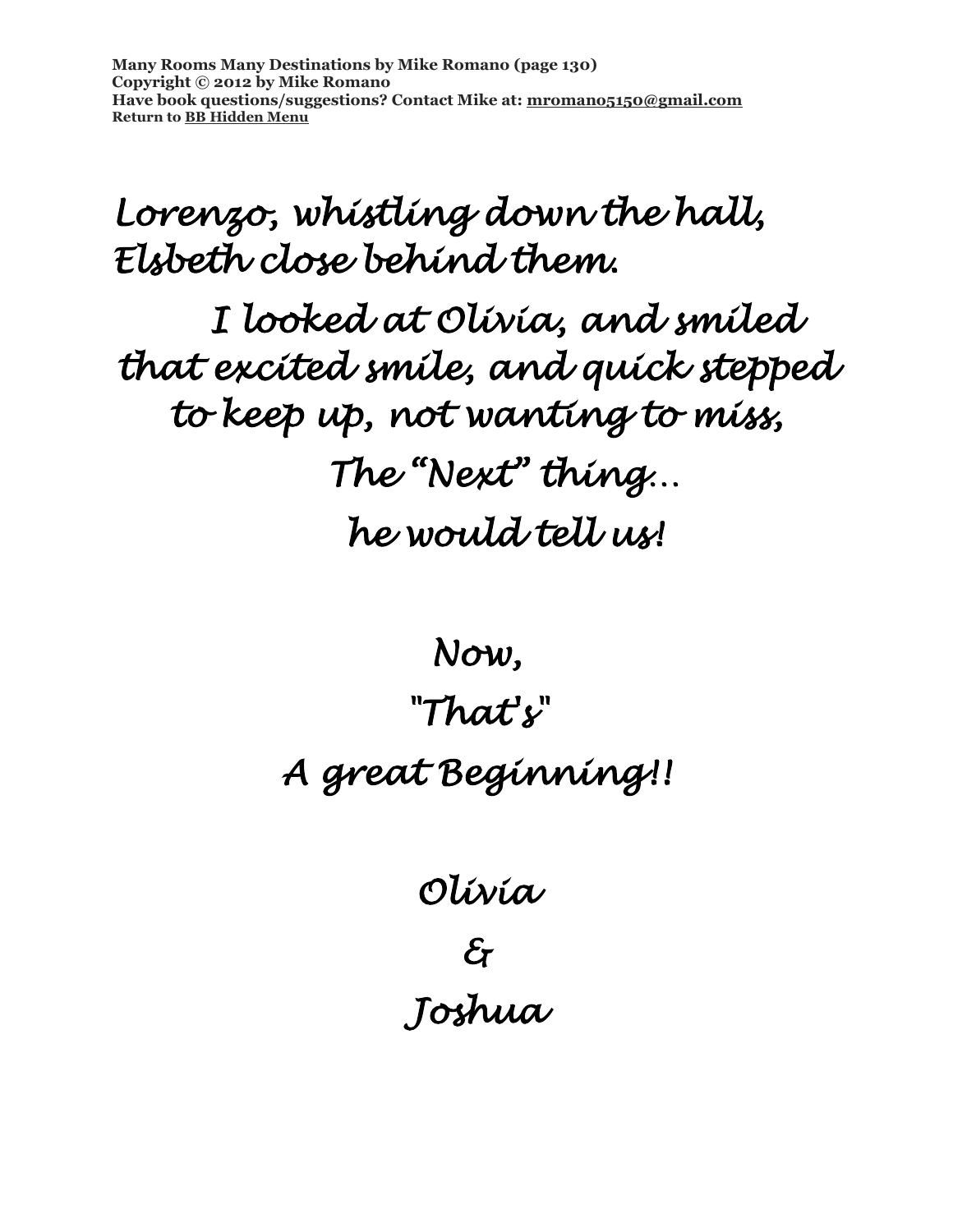**Many Rooms Many Destinations by Mike Romano (page 131) Copyright © 2012 by Mike Romano Have book questions/suggestions? Contact Mike at: [mromano5150@gmail.com](mailto:mromano5150@gmail.com) Return t[o BB Hidden Menu](https://www.bartlettbiographies.com/hidden-menu)**

*Table of Contents* 

#### *OUR HOUSE OF MANY ROOMS MANY DESTINATIONS*

*Chapter one A New House With a Twist on Strange* 

*CHAPTER TWO Olivia...This Switch Is Really Wanting Me to Flick It!*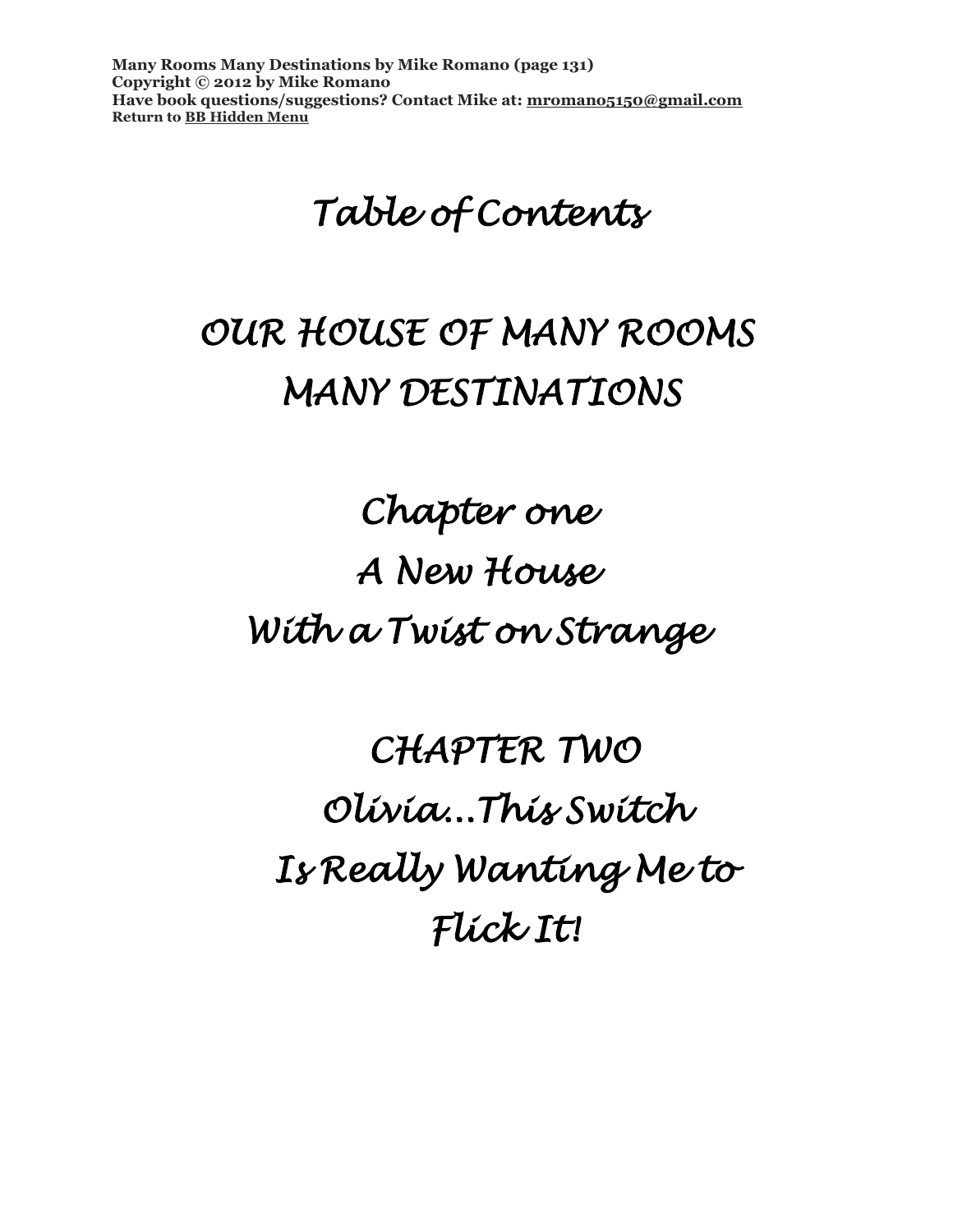**Many Rooms Many Destinations by Mike Romano (page 132) Copyright © 2012 by Mike Romano Have book questions/suggestions? Contact Mike at: [mromano5150@gmail.com](mailto:mromano5150@gmail.com) Return t[o BB Hidden Menu](https://www.bartlettbiographies.com/hidden-menu)**

> *CHAPTER THREE We'd Better Read Up On This Tesla Guy "MY ODD CHAPTER" The Yard, And…. "Will ya look at That!"*

 *CHAPTER FOUR Now Where Does This Tunnel Lead?* 

*CHAPTER FIVE My Mind Went Back to The Spinning Mirrors Room*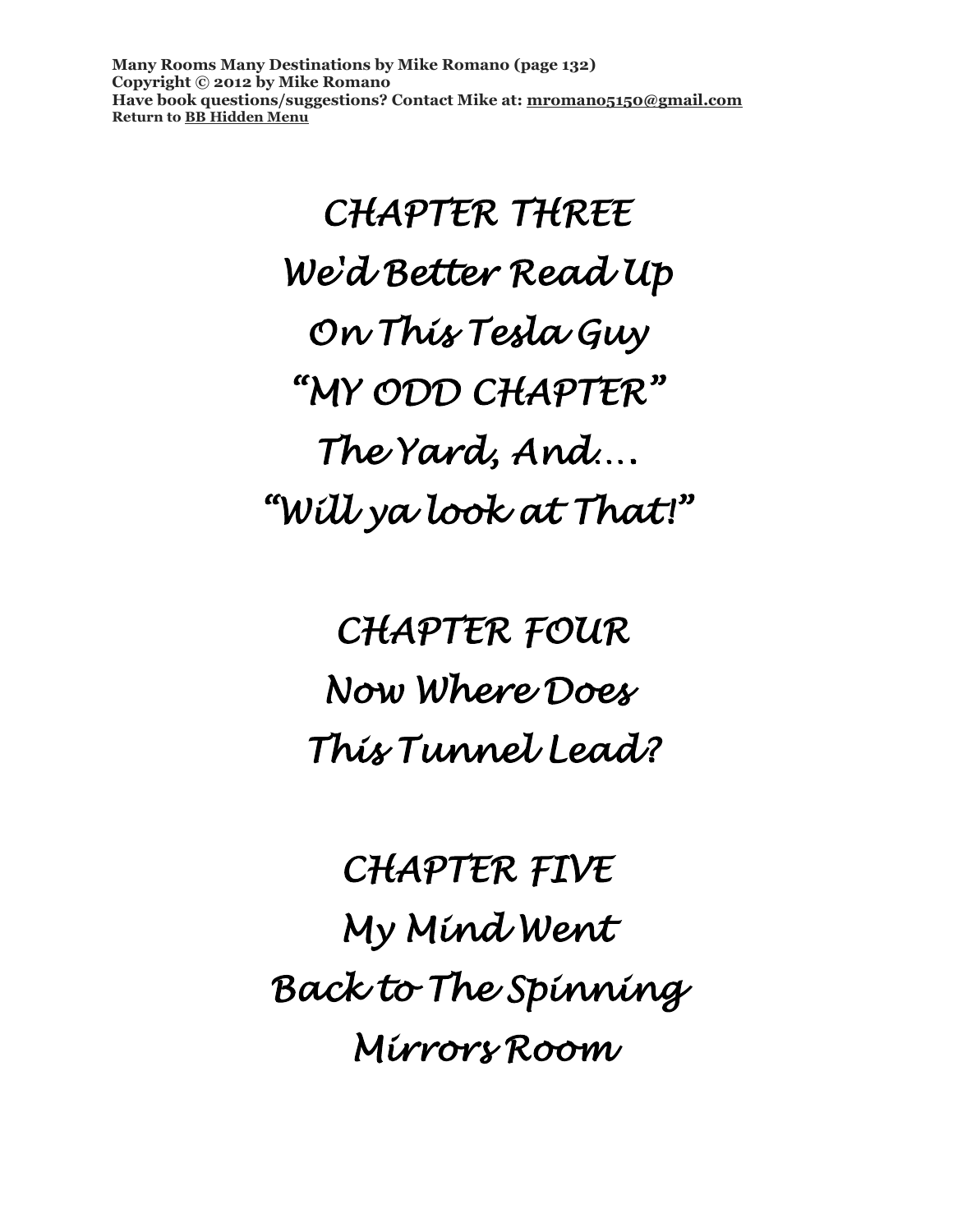**Many Rooms Many Destinations by Mike Romano (page 133) Copyright © 2012 by Mike Romano Have book questions/suggestions? Contact Mike at: [mromano5150@gmail.com](mailto:mromano5150@gmail.com) Return t[o BB Hidden Menu](https://www.bartlettbiographies.com/hidden-menu)**

## *CHAPTER SIX Back to the Room With the Tunnel*

*CHAPTER SEVEN We Never Were Really Alone & O.K. ... Who Is That?* 

*CHAPTER EIGHT Let's Keep Dad Out of The Loop for Now Dad the Builder "Hey...What's This Room For?"*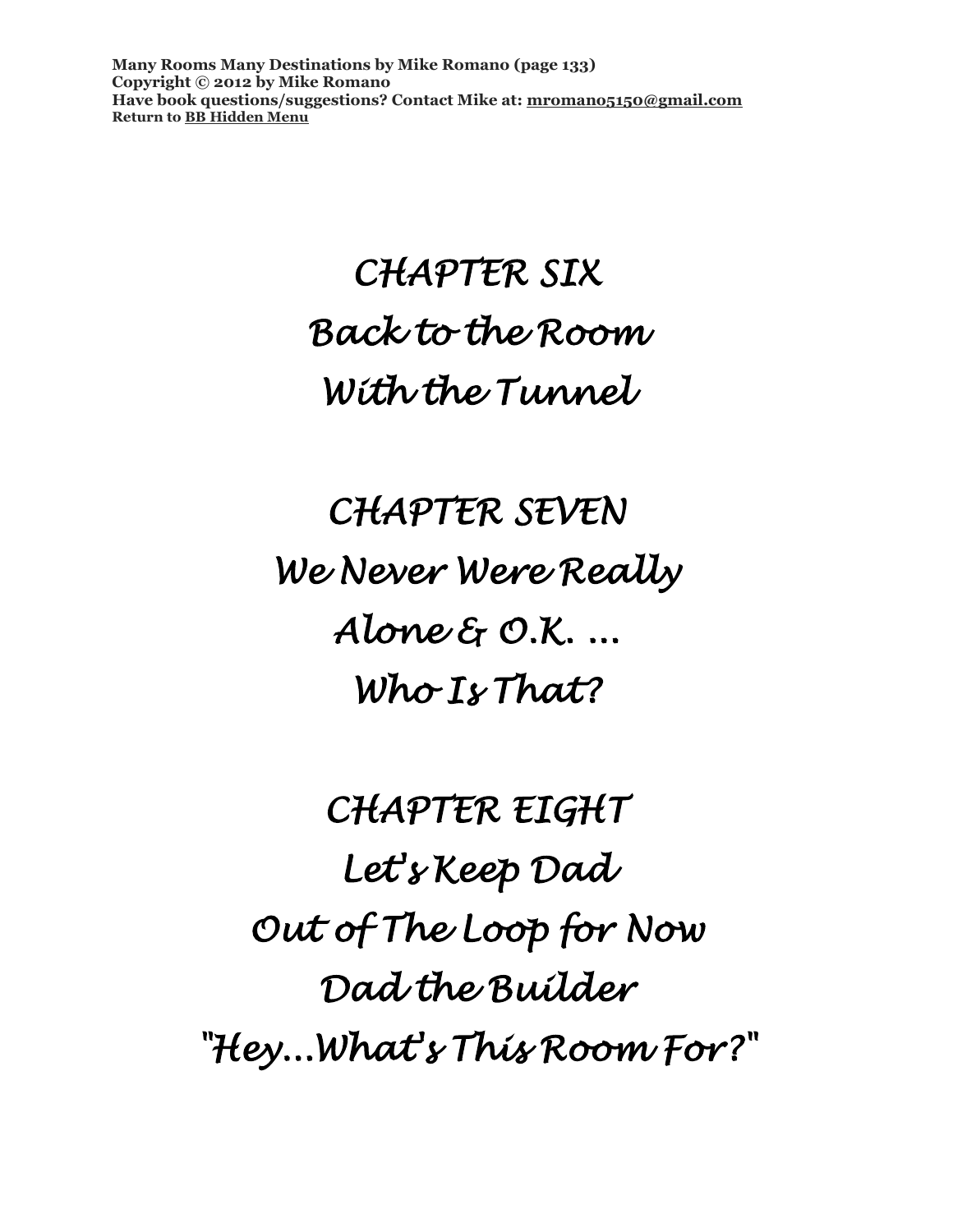**Many Rooms Many Destinations by Mike Romano (page 134) Copyright © 2012 by Mike Romano Have book questions/suggestions? Contact Mike at: [mromano5150@gmail.com](mailto:mromano5150@gmail.com) Return t[o BB Hidden Menu](https://www.bartlettbiographies.com/hidden-menu)**

### *CHAPTER TEN Need to Bring Elsbeth Into Our Circle*

*CHAPTER TEN Need to Bring Elsbeth Into Our Circle* 

*CHAPTER TEN Need to Bring Elsbeth Into Our Circle* 

*CHAPTER ELEVEN Next Time We Read First*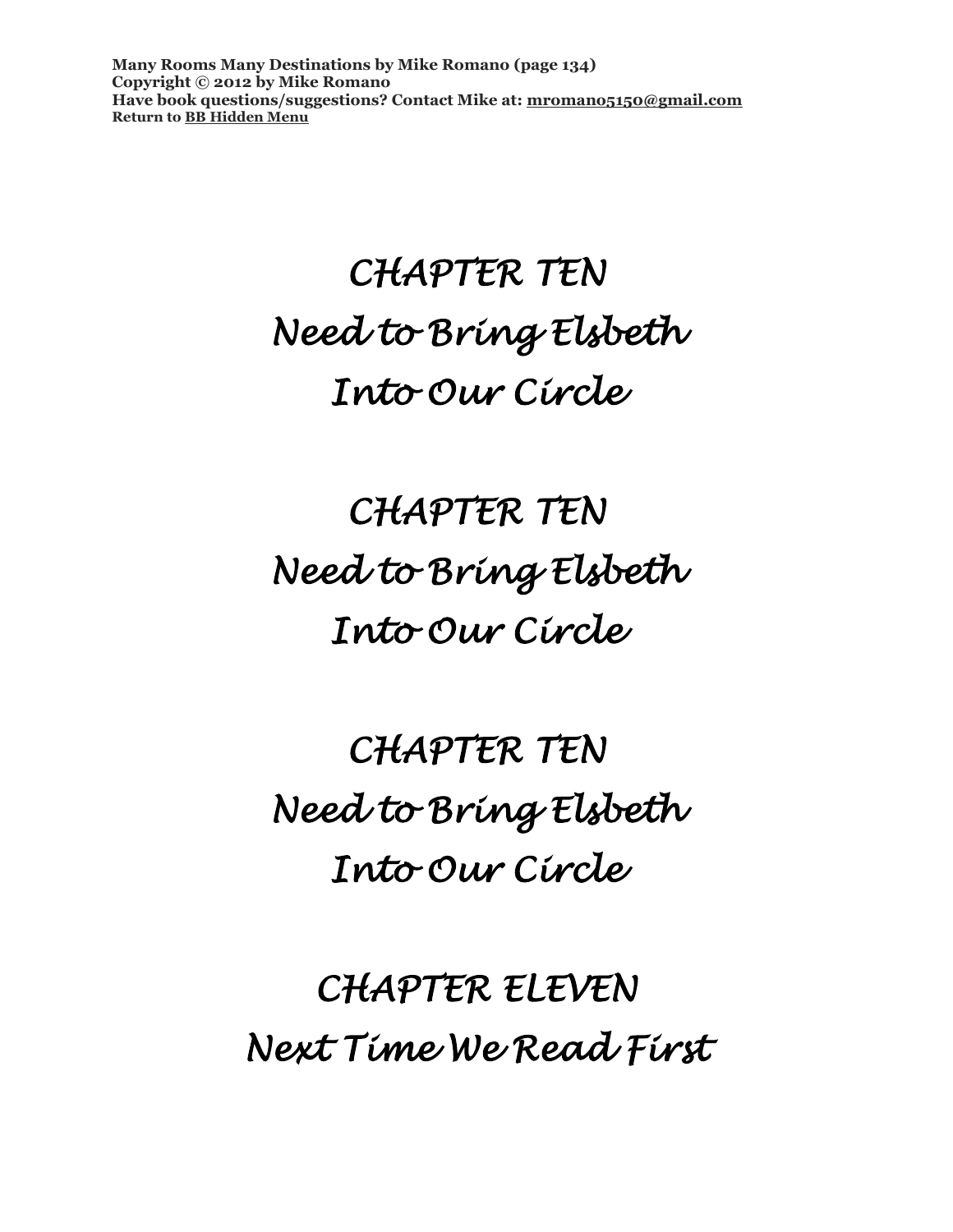**Many Rooms Many Destinations by Mike Romano (page 135) Copyright © 2012 by Mike Romano Have book questions/suggestions? Contact Mike at: [mromano5150@gmail.com](mailto:mromano5150@gmail.com) Return t[o BB Hidden Menu](https://www.bartlettbiographies.com/hidden-menu)**

### *CHAPTER TWELVE Still ...Who is the "Man" Behind the Round Door?*

## *CHAPTER THIRTEEN Don't Know What This Pizza Is …But I Like It*

*CHAPTER FOURTEEN "So, "You" Know How to Work These Machines," Olivia asked. "Seems You Young Ones Found Some New Twists," said Tesla!*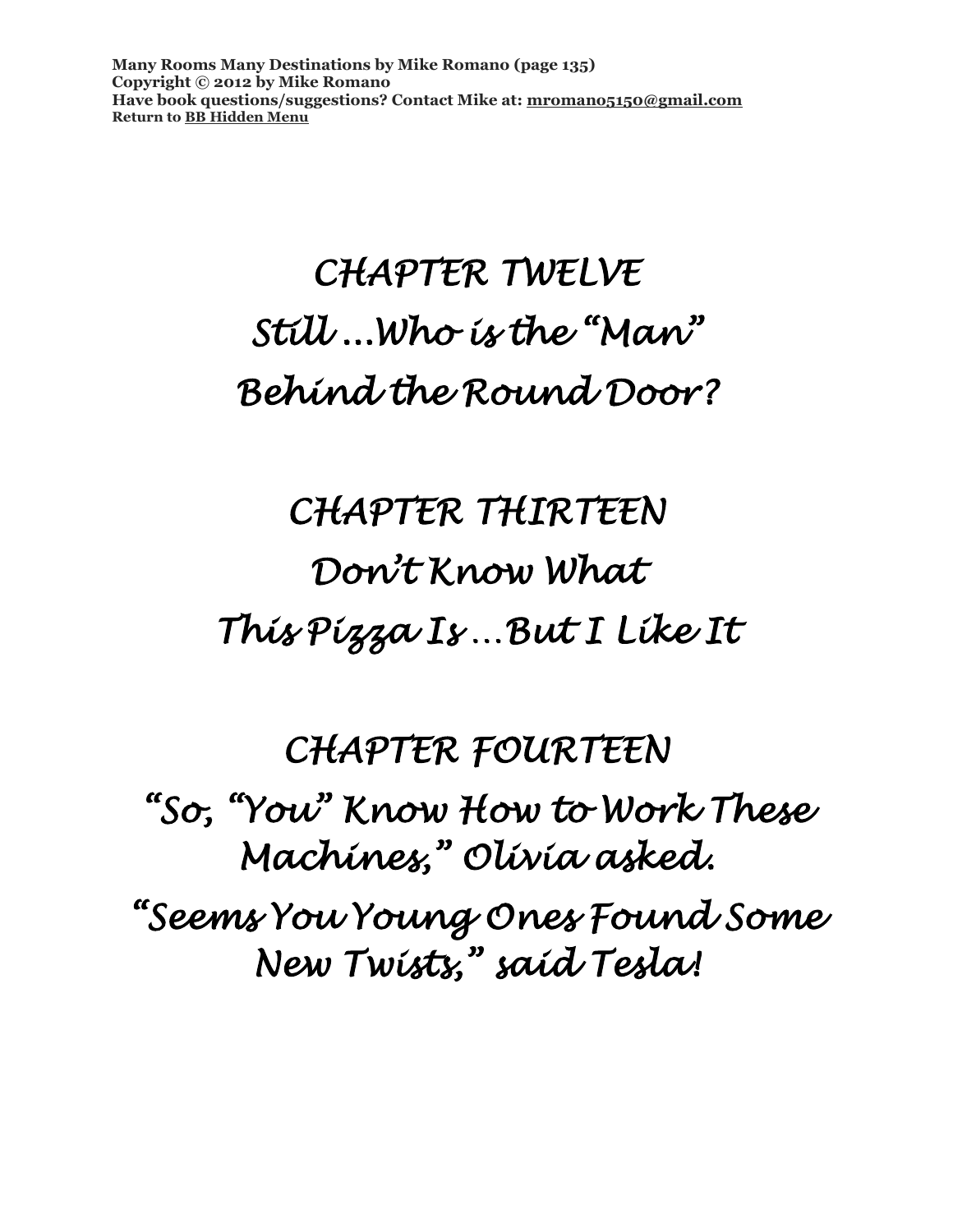**Many Rooms Many Destinations by Mike Romano (page 136) Copyright © 2012 by Mike Romano Have book questions/suggestions? Contact Mike at: [mromano5150@gmail.com](mailto:mromano5150@gmail.com) Return t[o BB Hidden Menu](https://www.bartlettbiographies.com/hidden-menu)**

# *CHAPTER FIFTEEN With Such Little Information We Can Now Jump Ahead So Far*

#### *CHAPTER SIXTEEN*

#### *"How Would You Like to Control Lightening," Nicola Asked?*

### *CHAPTER SEVENTEEN I Have Something That Can Help Your Father with That.*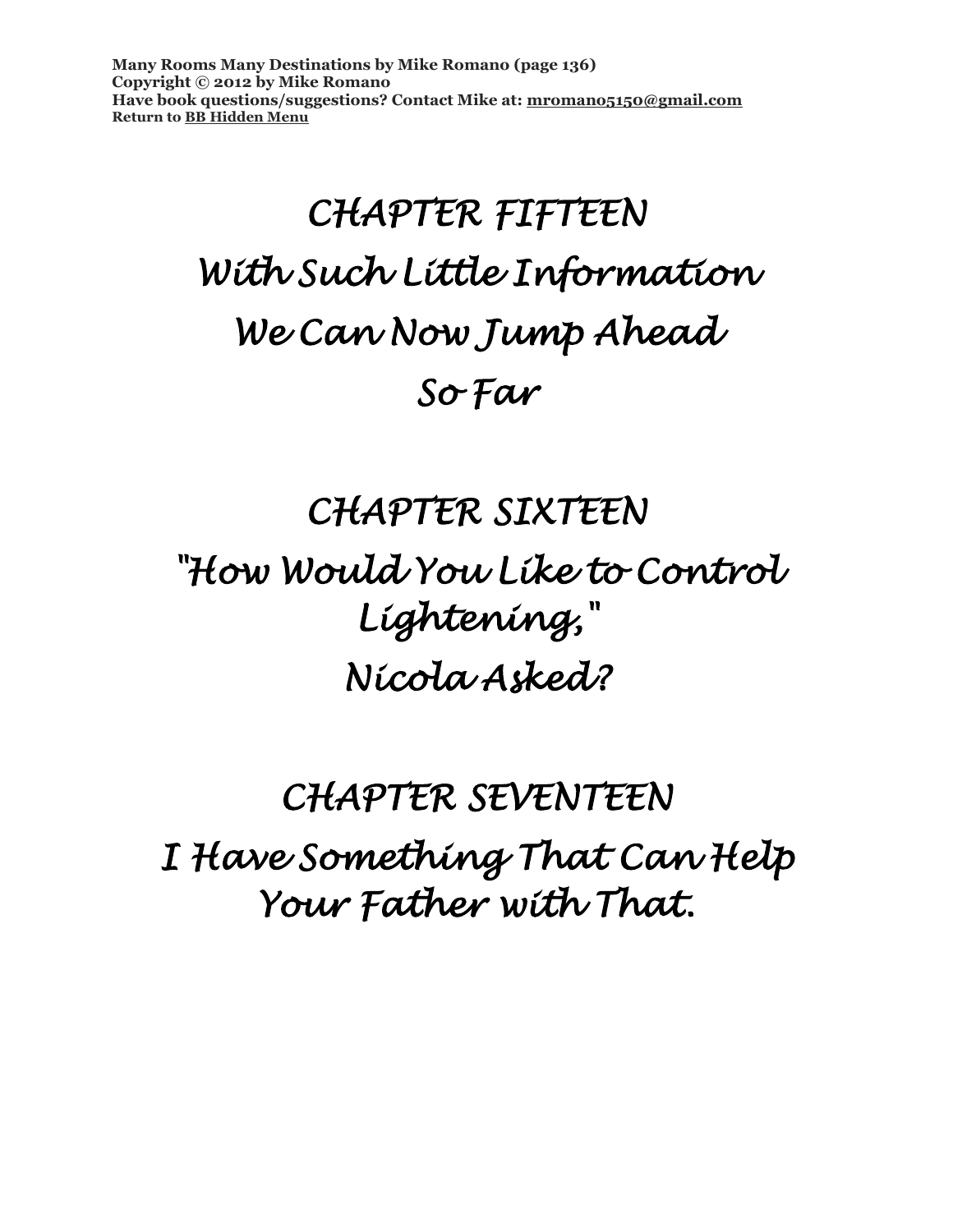**Many Rooms Many Destinations by Mike Romano (page 137) Copyright © 2012 by Mike Romano Have book questions/suggestions? Contact Mike at: [mromano5150@gmail.com](mailto:mromano5150@gmail.com) Return t[o BB Hidden Menu](https://www.bartlettbiographies.com/hidden-menu)**

# *CHAPTER EIGHTEEN They Say A Little Knowledge Is Dangerous... We're About to Become Deadly!*

*CHAPTER NINETEEN THE DAY WAS THERE, IN AN INSTANT, WE ALL SHOOK* 

*CHAPTER TWENTY "I Heard It All!" "You Guys Did Great!" Now When He Says Money, Just Say Hmmm.*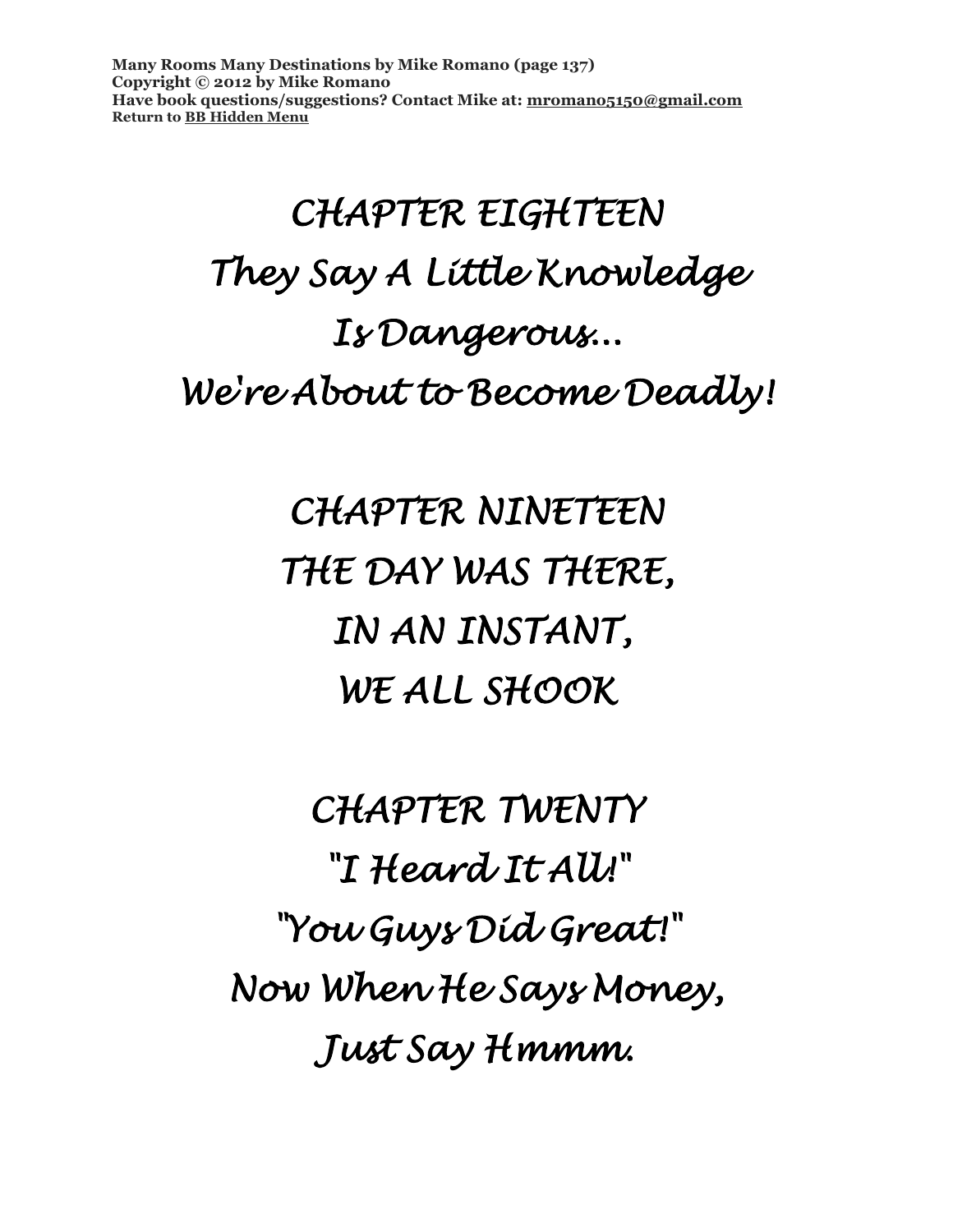**Many Rooms Many Destinations by Mike Romano (page 138) Copyright © 2012 by Mike Romano Have book questions/suggestions? Contact Mike at: [mromano5150@gmail.com](mailto:mromano5150@gmail.com) Return t[o BB Hidden Menu](https://www.bartlettbiographies.com/hidden-menu)**

# *CHAPTER TWENTY ONE Time for a Family Business Come Clean Meeting & A Pinkie Swear Secret!*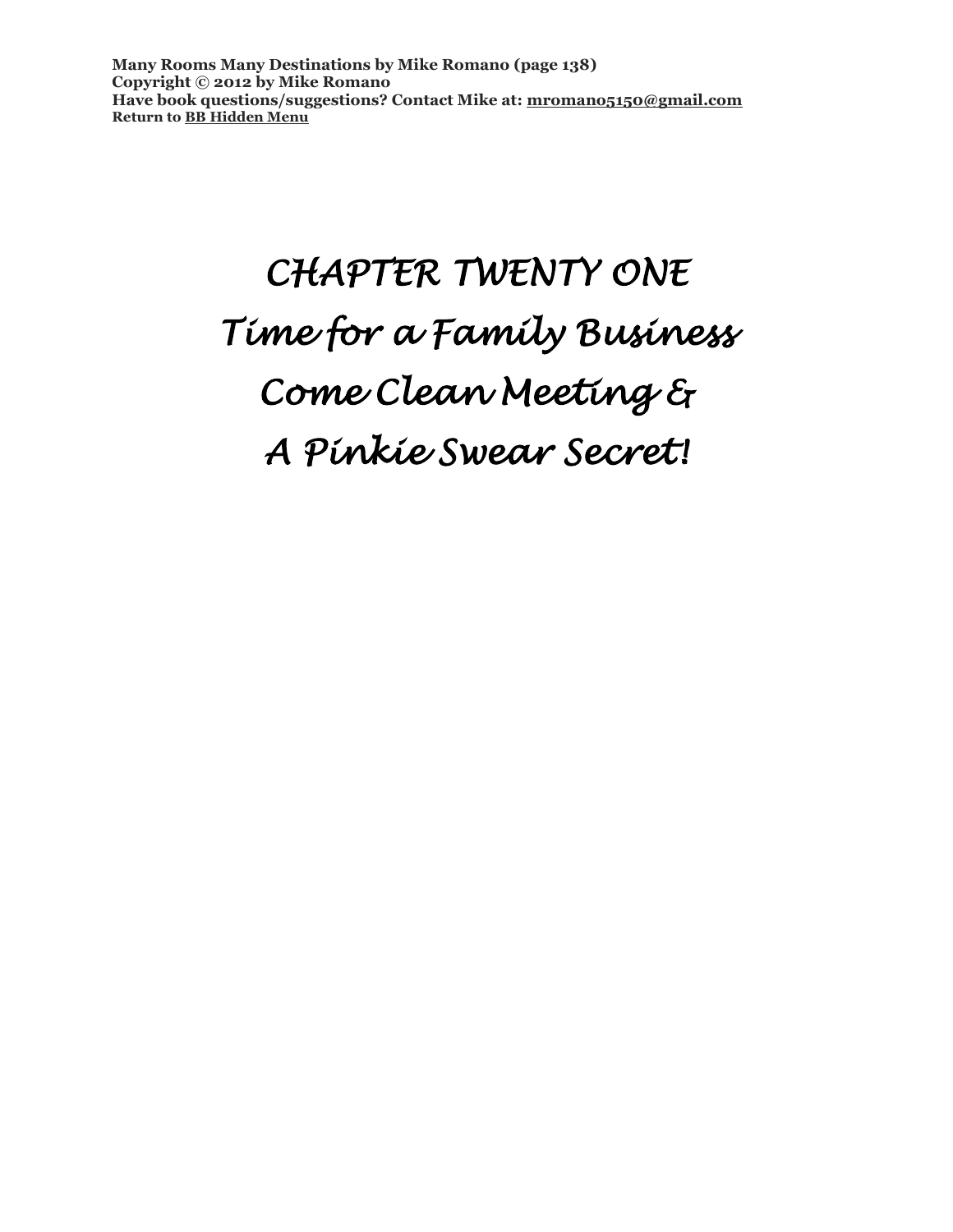**Many Rooms Many Destinations by Mike Romano (page 139) Copyright © 2012 by Mike Romano Have book questions/suggestions? Contact Mike at: [mromano5150@gmail.com](mailto:mromano5150@gmail.com) Return t[o BB Hidden Menu](https://www.bartlettbiographies.com/hidden-menu)**

*For Whom the Book Reads... This tale is for my newest smiley Grand Babies Olivia & Brother James. I hope that when she is old enough, she will read it to him and say that it was written just for them. Be well my Olivia and James, enjoy wonderful Imaginations. Love Grandpa Mike*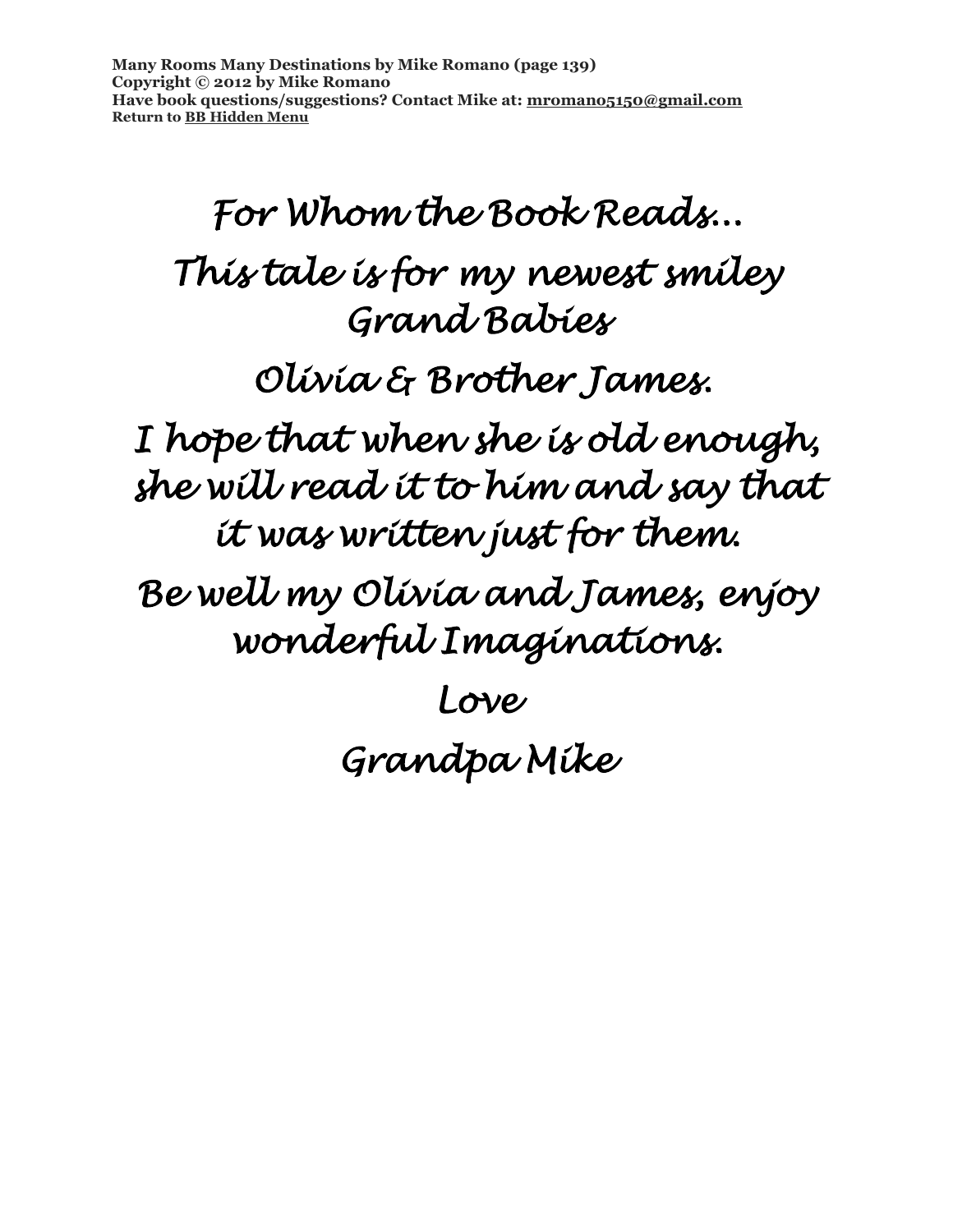**Many Rooms Many Destinations by Mike Romano (page 140) Copyright © 2012 by Mike Romano Have book questions/suggestions? Contact Mike at: [mromano5150@gmail.com](mailto:mromano5150@gmail.com) Return t[o BB Hidden Menu](https://www.bartlettbiographies.com/hidden-menu)**

### *Book hook on front This is the challenge of two teenagers to look past everyday things and ideas.*

*These adventures will open up an Oh so odd, but infinite future.* 

*Listen, watch, and be amazed.* 

*Preface* 

*Olivia & James find out that what "Is" may not always "Be!" The meeting of a long past Genius, seems to open their future in* 

*wondrous ways.*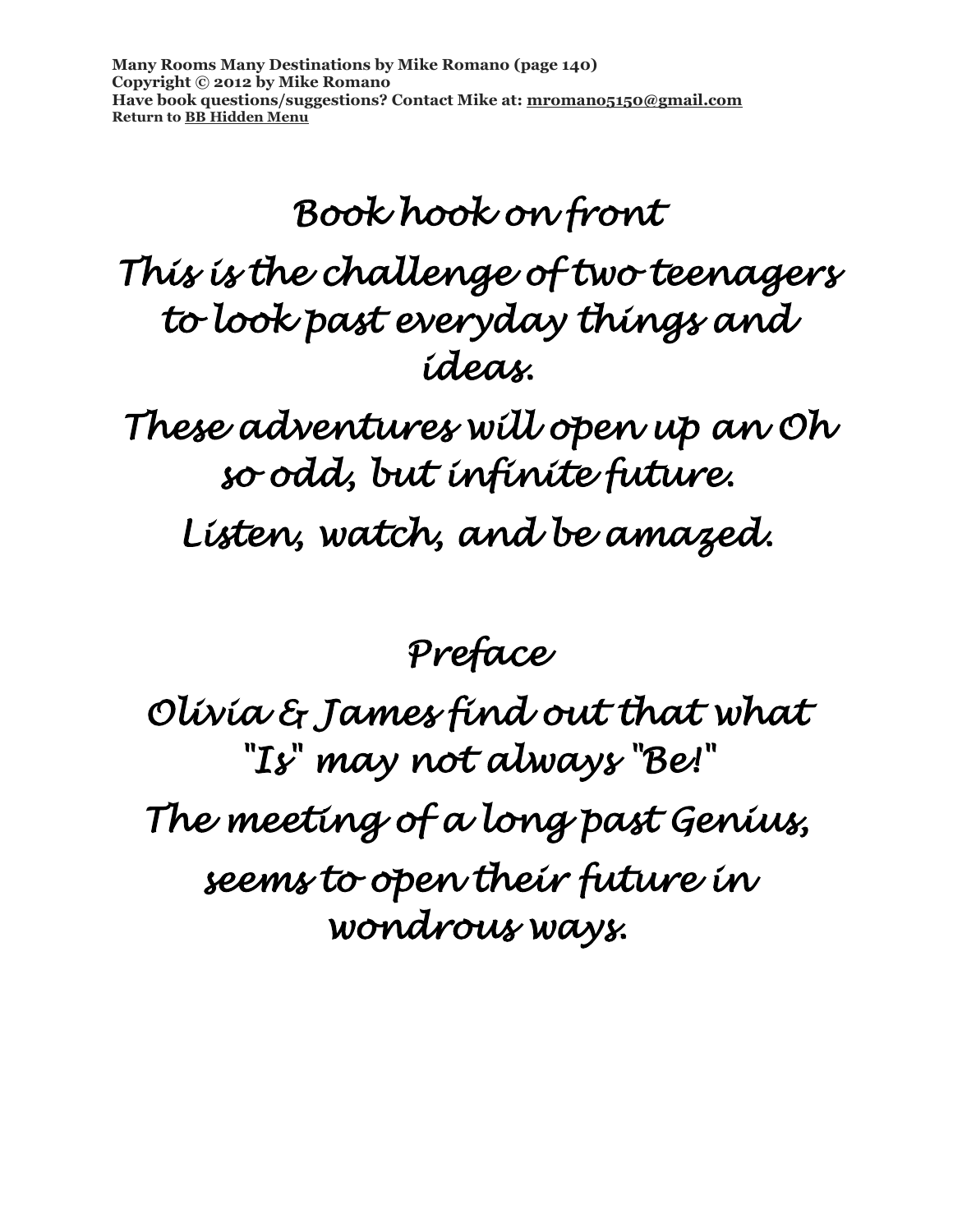### *Elua tausani he umikumamaono*  **ДВЕ****ТЫСЯЧИ****ШЕСТНАДЦАТАЯ** **ΔΥΟ****ΧΙΛΙΑΔΕΣ****ΔΕΚΑΕΞΙ ԵՐԿՈՒ****ՀԱԶԱՐ****տասնվեց**

*The first three who tell me, what is the message in any of these languages...and is under 18, send me a message at* 

*"Storiesbymikeromano.com" will receive a free book of your choice from my web page.* 

*And maybe…just maybe, I'll put you into one of my next books!!* 

*You can see all of our books there for your choosing and can read the first two chapters of each book if you go*